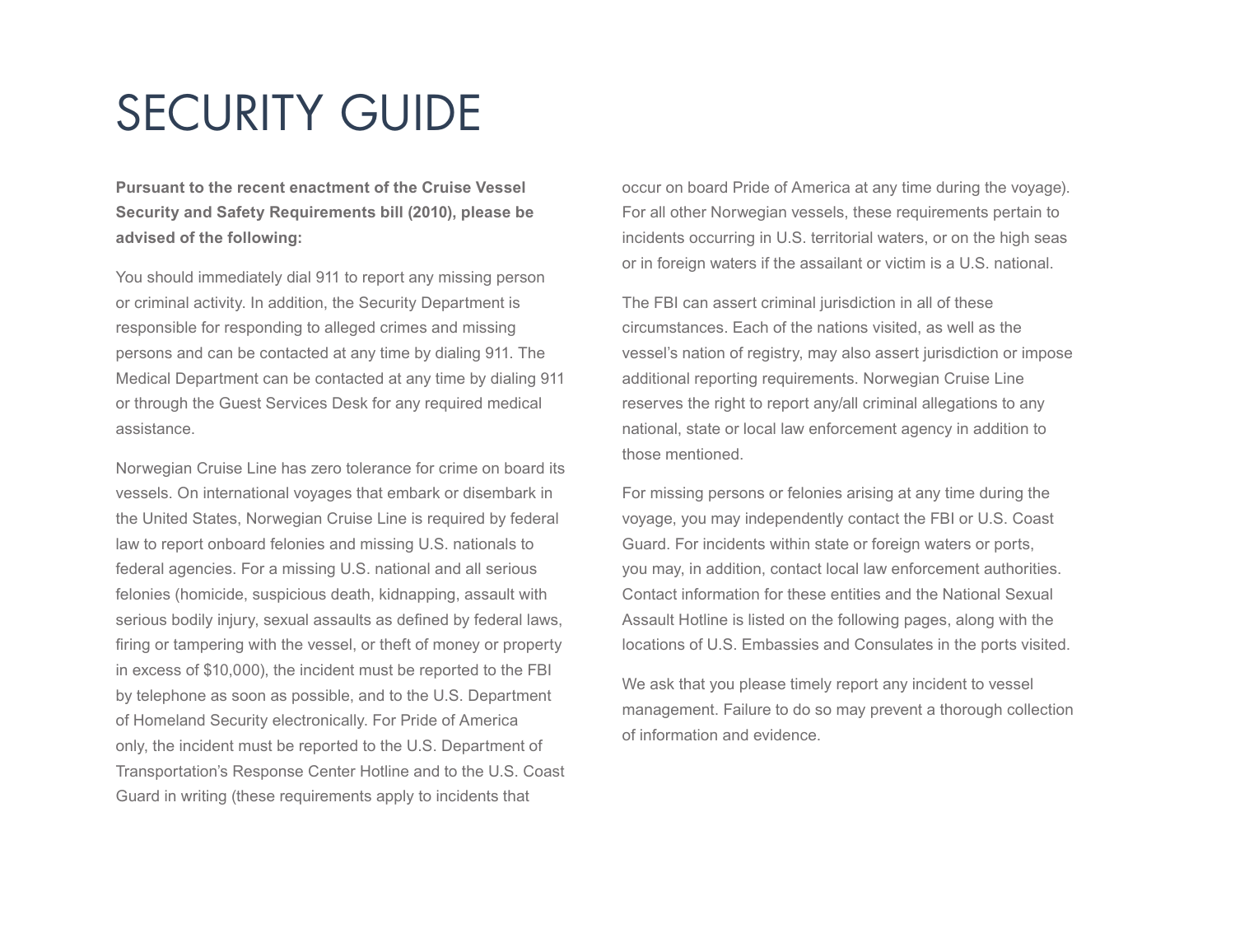# TABLE OF CONTENTS

### **A**

| Aalesund, Norway          |         |
|---------------------------|---------|
|                           |         |
| Acapulco, Mexico          | $1 - 2$ |
| Agadir, Morocco           | 2       |
| Ajaccio (Corsica), France | $2 - 3$ |
| Alanya, Turkey            | 3       |
| American Samoa            | 3       |
| Amsterdam, Netherlands    | 3       |
| Arica, Chile              | 3       |
| Arrecife, Canary Islands  | 4       |
| Ashdod, Israel            | 4       |
| Astoria, Oregon           | 4       |
| Australia                 |         |

# **B**

| Bar Harbor, Maine       | 5     |
|-------------------------|-------|
| Barcelona, Spain        | 5     |
| Basseterre, Saint Kitts | 5     |
| Belfast, Ireland        | 5     |
| Belize City, Belize     | $5-6$ |
| Bergen, Norway          | 6     |
| Bogota, Colombia        | 6     |
| Boston, Massachusetts   | 6     |
| <b>Brazil</b>           | 6     |
| Bridgetown, Barbados    | 6     |
| Buenos Aires, Argentina |       |

# **C**

| Cabo San Lucas, Mexico              | 7-8       |
|-------------------------------------|-----------|
| Cadiz (Seville), Spain              | 8         |
| Cagliari, Italy                     | 8-9       |
| Callao (Lima), Peru                 | 9         |
| Cambodia                            | 9         |
| Canada                              | 9         |
| Cannes, France                      | $9 - 10$  |
| Carthage, Tunisia                   | 10        |
| Casablanca, Morocco                 | 10        |
| Castries, Saint Lucia               | 10        |
| Charleston, South Carolina          | 10        |
| Charlottetown, Prince Edward Island | $10 - 11$ |
| China                               | 11        |
| Civitavecchia (Rome), Italy         | 11        |
| Cobh, Ireland                       | 11-12     |

| Columbia                   | 11        |
|----------------------------|-----------|
| Copenhagen, Denmark        | 12        |
| Coquimbo, Chile            | 12        |
| Corfu, Greece              | 12        |
| Corner Brook, Newfoundland | $12 - 13$ |
| Costa Maya, Mexico         | $13 - 14$ |
| Costa Rica                 | 14        |
| Cozumel, Mexico            | $14 - 15$ |
| Croatia                    | 15        |
|                            |           |

# **D**

| Dominican Republic             | 15    |
|--------------------------------|-------|
| Dover (London), United Kingdom | 15-16 |
| Dublin, Ireland                | 16    |
| Dubrovnik, Croatia             | 16    |

Egypt 16-17

**E**

| Falmouth, Jamaica                       | 16    |
|-----------------------------------------|-------|
| Fiji                                    | 16    |
| Fort de France, Martingue               | 16-17 |
| France                                  | 17    |
| Freeport (Grand Bahama Island), Bahamas | 17    |
| French Polynesia                        | 17    |
| Funchal, Madeira, Portugal              | 17    |

# **G**

| Gaspesie, Quebec           | 17-18 |
|----------------------------|-------|
| Geiranger, Norway          | 18    |
| George Town, Grand Cayman  | 18    |
| Germany                    | 18    |
| Gibraltar, United Kingdom  | 18    |
| Great Stirrup Cay, Bahamas | 18-19 |
| Greenock, Scotland         | 19    |
| Guernsey, Channel Islands  | 19    |
|                            |       |

# **H**

| Haifa, Israel        | 19        |
|----------------------|-----------|
| Halifax, Nova Scotia | $19 - 20$ |
| Hamilton, Bermuda    | 20        |
| Hellesylt, Norway    | 20        |
| Helsinborg, Sweden   | 20        |
| Helsinki, Finland    | 20        |
| Hilo, Hawaii         | 20        |

| Honningsvag, Norway     | 21        |
|-------------------------|-----------|
| Honolulu (Oahu), Hawaii | 21        |
| Houston, Texas          | 21        |
| Huatulco, Mexico        | $21 - 22$ |

### **I** Iceland 22 Icy Strait Point, Alaska 22 India 22-23 Indonesia 23<br>Invergordon, Scotland 23 Invergordon, Scotland 23<br>
Iquique, Chile 23 Iquique, Chile 23<br>
Iraklion. Greece 23 Iraklion, Greece Israel 23 Istanbul, Turkey 23-24 Italy 24<br>Izmir, Turkey 24 Izmir, Turkey

| Japan          | 24 |
|----------------|----|
| Jordan         | 24 |
| Juneau, Alaska | 24 |

| Κ                     |           |
|-----------------------|-----------|
| Kahului, Maui         | 25        |
| Katakolon, Greece     | 25        |
| Ketchikan, Alaska     | 25        |
| Key West, Florida     | 25        |
| King's Wharf, Bermuda | $25 - 26$ |
| Kona, Hawaii          | 26        |
| Koper, Slovenia       | 26        |
| Kotor, Montenegro     | 26        |
| Kristiansund, Norway  | 26        |
| Kusadasi, Turkey      | 26        |

# **L** La Baie, Quebec 26<br>
La Coruna, Spain 26 La Coruna, Spain<br>
Lanzarote, Canary Islands
27 Lanzarote, Canary Islands Las Palmas, Canary Islands 27 Le Havre (Paris), France 27-28 Lerwick, Shetland Islands 28<br>
Limassol. Cyprus 28 Limassol, Cyprus 28<br>
Lisbon. Portugal 28-29 Lisbon, Portugal 28-29<br>
Livorno, Italy 29 Livorno, Italy 29<br>
Los Angeles. California 29

Los Angeles, California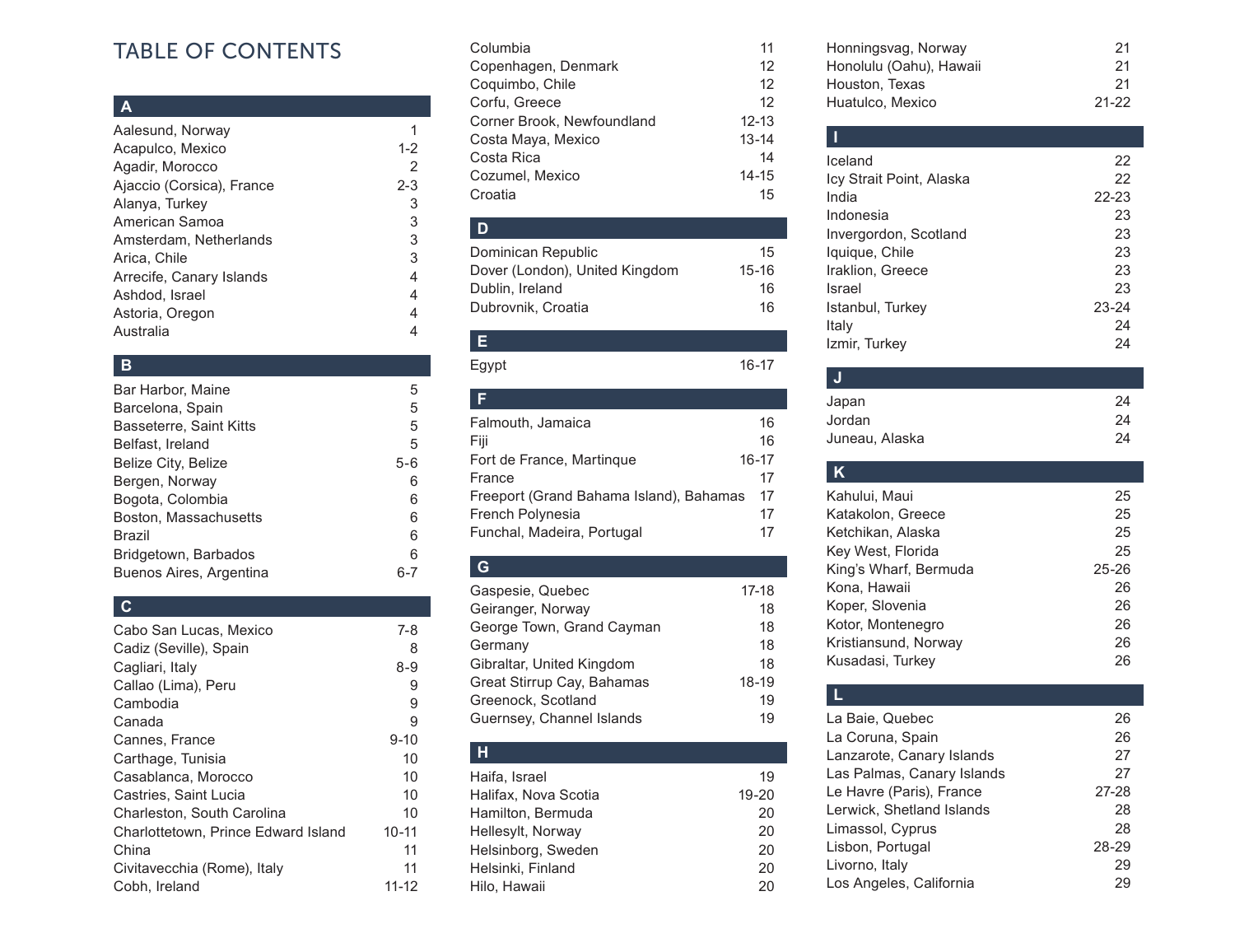### **M**

| Malaga (Granada), Spain          | 29-30     |
|----------------------------------|-----------|
| Malaysia                         | 30        |
| Manta, Ecuador                   | 30        |
| Marseille, France                | 30        |
| Martha's Vineyard, Massachusetts | 30        |
| Messina (Sicily), Italy          | $30 - 31$ |
| Mexico                           | $31 - 32$ |
| Miami, Florida                   | 32        |
| Monte Carlo, Monaco              | $32 - 33$ |
| Montego Bay, Jamaica             | 33        |
| Montevideo, Uruguay              | 33        |
| Morocco                          | 33        |
| Mykonos, Greece                  | 33        |
|                                  |           |

# **N**

| Nafplion, Greece               | 33-34     |
|--------------------------------|-----------|
| Nanaimo, British Columbia      | 34        |
| Naples, Italy                  | 34        |
| Nassau. Bahamas                | 35        |
| Nawiliwili, Kauai              | 35        |
| Netherlands                    | 35        |
| New Orleans, Louisiana         | 36        |
| New York, New York             | 36        |
| New Zealand                    | 36        |
| Newport, Rhode Island          | 36        |
| Nicaragua                      | $35 - 36$ |
| Nice, France                   | 36        |
| Norfolk, Virginia              | 36        |
| Norway                         | 36        |
| Nynaeshamn (Stockholm), Sweden | 36        |
|                                |           |

# **O**

| Ocho Rios, Jamaica      | 36 |
|-------------------------|----|
| Olbia (Sardinia), Italy | 37 |
| Oman-Muscat             | 37 |
| Oranjestad, Aruba       | 37 |
| Oslo, Norway            | 37 |

#### **P**

| Palermo, Sicily            | 37    |
|----------------------------|-------|
| Palma de Majorca, Spain    | 37-38 |
| Panama                     | 38    |
| Philadelphia, Pennsylvania | 38    |
| Philipsburg, Saint Maarten | 38    |
| Piraeus (Athens), Greece   | 38-39 |
|                            |       |

| Point-a-Pitre, Guadaloupe         | 39        |
|-----------------------------------|-----------|
| Poland                            | 39        |
| Ponta Delgada, Azores, Portugal   | 39        |
| Port Canaveral (Orlando), Florida | 39        |
| Port Said, Egypt                  | 39        |
| Port Stanley, Falkland Islands    | 39        |
| Portland, Maine                   | $39 - 40$ |
| Prince Rupert, British Columbia   | 40        |
| Puerto Chacabuco, Chile           | 40        |
| Puerto Chipas, Mexico             | 40        |
| Puerto Madryn, Argentina          | 40        |
| Puerto Montt, Chile               | $40 - 41$ |
| Puerto Quetzal, Guatemala         | 41        |
| Puerto Vallarta, Mexico           | $41 - 42$ |
| Punta Arenas, Chile               | 42        |
| Puntarenas, Costa Rica            | 42        |

### **Q**

| Quebec City, Quebec    | 42-43     |
|------------------------|-----------|
| R.                     |           |
| Reykjavik, Iceland     | 43        |
| Rhodes, Greece         | 43        |
| Roatán, Honduras       | 43        |
| Roseau, Dominica       | $43 - 44$ |
| Rostock, Germany       | 44        |
| Rotterdam, Netherlands | 44        |

# **S**

| Saint George's, Bermuda            | 44        |
|------------------------------------|-----------|
| Saint John's, Antigua              | 44        |
| Saint John, New Brunswick          | $44 - 45$ |
| Saint Petersburg, Russia           | 45        |
| Saint Thomas, US Virgin Islands    | 45        |
| Salaverry (Trujillo), Peru         | 45        |
| Salerno, Italv                     | 45-46     |
| Samana, Dominican Republic         | 46        |
| San Diego, California              | 46        |
| San Francisco, California          | 46        |
| San Juan, Puerto Rico              | 46        |
| Santo Tomas de Castilla, Guatemala | 46        |
| Santorini, Greece                  | 46-47     |
| Seattle, Washington                | 47        |
| Sept-Iles, Quebec                  | 47        |
| Skagway, Alaska                    | 47        |
| South Korea                        | 47-48     |
| Southhampton, England              | 48        |

| 48    |
|-------|
| 48    |
| 48    |
| 48    |
| 48-49 |
| 49    |
| 49    |
|       |

### **T** Tallinn, Estonia 1988, 1989, 1989, 1989, 1989, 1989, 1989, 1989, 1989, 1989, 1989, 1989, 1989, 1989, 1989, 198 Tampa, Florida 49-50 Tenerife, Canary Islands 50 Thorshavn, Faroe Islands 50-51 Taiwan 51 Thailand 51 Toulon, France 51 Trondheim, Norway 61

# **U** United Arab Emirates 51 United Kingdom 51 United States of America 51-52 Uruguay 52 Ushuaia, Argentina 52

# **V** Valencia, Spain 52 Valleta, Malta 52 Valparaiso (Santiago), Chile 52 Vancouver, British Columbia 52-53 Vanuatu 53 Venice, Italy 53 Victoria, British Columbia 53-54 Vietnam 54 Vigo, Spain 54 Villefranche, France 55

# Warnemünde (Berlin), Germany 55 Waterford, Ireland 55-56 Whittier, Alaska 56

**W**

| z                             |       |
|-------------------------------|-------|
| Zeebrugge (Brussels), Belgium | 56    |
| Zihuatanejo/Ixtapa, Mexico    | 56-57 |
| Victims Advocate Group        | 57    |

Willemstad, Curaçao 56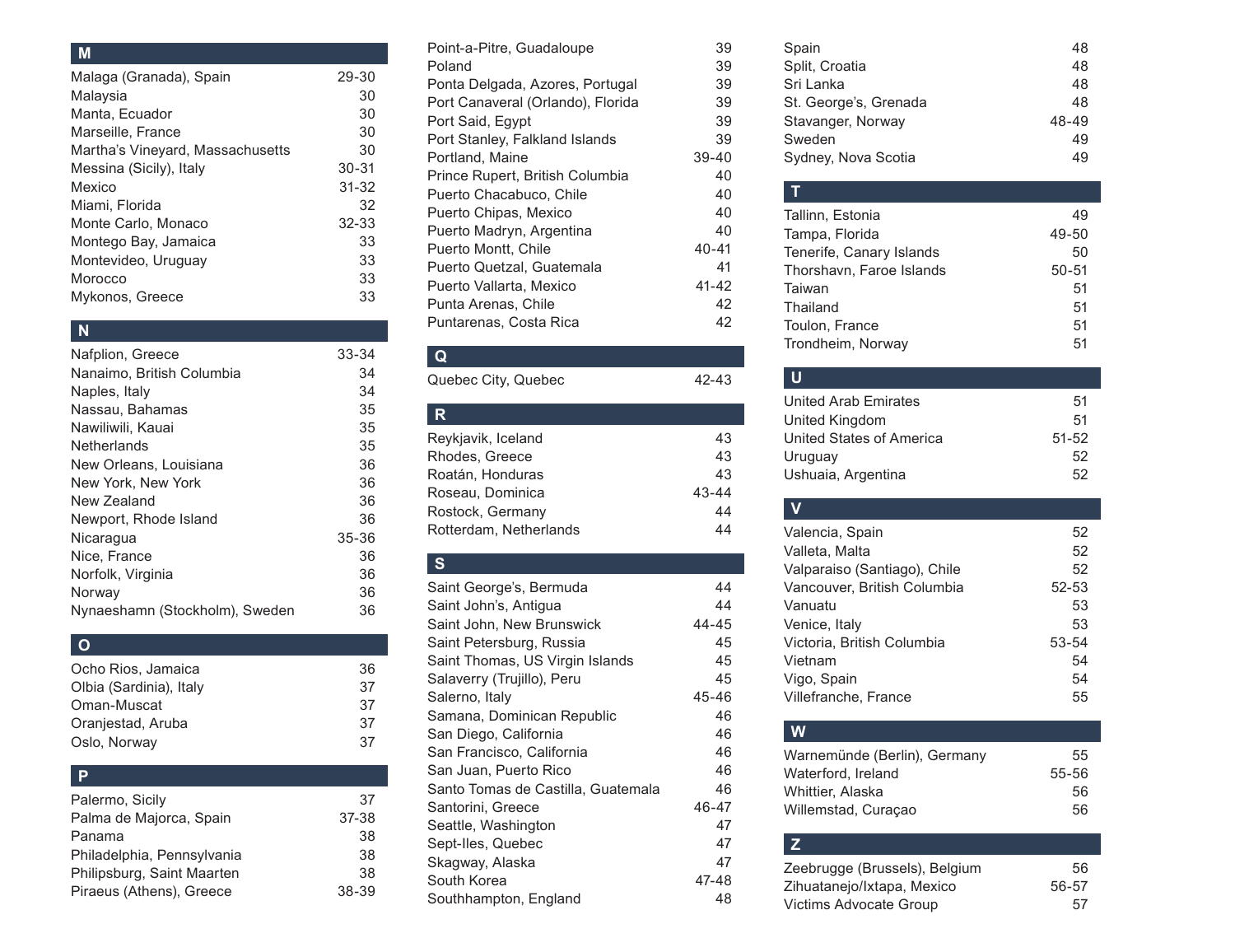### **AALESUND, NORWAY**

**U.S. EMBASSY OSLO**  Henrik Ibsensgate 48 0244 Olso, Norway Tel: 011-47-2244-8550

### **FBI LEGAL ATTACHE OFFICES**

**AMERICAN EMBASSY** Copenhagen, Denmark Tel: 011-45-3341-7100

**LOCAL LAW ENFORCEMENT**  Aalesund Politistasjon Nedre Standgate 50 Tel: 011-47-7011-8700

### **ACAPULCO, MEXICO**

**U.S. EMBASSY MEXICO** Paseo de la Reforma Colonia Cuauhtemos Mexico D.F., Mexico 06500 Tel: 011-52-55-5080-2000 Local: 01-55-5080-2000

### **U.S. CONSULATES**

**CIUDAD JUAREZ**  Paseo de la Victoria #3650 Fracc. Partido Senecú Ciudad Juárez, Chihuahua Mexico C.P. 32543 Tel: 011-52-656-227-3000

### **GUADALAJARA**

Progreso #175 Colonia Americana C.P. 44100 Guadalajara, Jalisco, Mexico Tel: 011-52-333-268-2100

**HERMOSILLO**

#141 Monterey Street (between Rosales and Galeana) Col. Esqueda, C.P. 83000 Hermosillo, Sonora, Mexico Tel: 011-52-662-289-3500

**MATAMOROS**  Calle Primera #2002 Colonia Jardín Matamoros, Tamaulipas, Mexico 87330 Tel: 011-52-868-812-4402

**MERIDA** Calle 60 No. 338-K x 29 y 31

Col. Alcala Martin Merida Yucatán, Mexico 97050 Tel: 011-52-999-942-5700

#### **MONTERREY**

Avenida Constitucion 411 Poniente Monterrey, Nuevo Leon, Mexico 64000 Tel: 011-52-818-047-3100

#### **NOGALES**

Calle San Jose s/n Fracc. Los Alamos Nogales, Sonora, Mexico C.P. 84065 Tel: 011-52-631-311-8150

# **NUEVO LAREDO**

3330 Allende St Colonia Jardin Nuevo Laredo, Tamps Mexico 88260 Tel: 011-52-867-714-0512

### **TIJUANA**

American Citizen Services Paseo de las Culturas s/n Mesa de Otay Delegación Centenario C.P. 22425 Tijuana, Baja California Tel: 011-52-664-622-7400

### **U.S. CONSULAR AGENCIES**

**ACAPULCO**  Hotel Continental Emporio Costera M. Alemán 121 - Office 14 Acapulco, Gro. 39670 Tel: 011-52-744-484-0300 or 011-52-744-469-0556

### **CABO SAN LUCAS**

Blvd. Marina Local C-4 Plaza Nautica Col. Centro Cabo San Lucas, B.C.S. 23410 Tel: 011-52-624-143-3566

### **CANCUN**

Torre La Europea, Despacho 301 Cancun, Quintana Roo Mexico C.P. 77500 Tel: 011-52-998-883-0272

### **COZUMEL**

Plaza Villa Mar en El Centro Plaza Principal (Parque Juarez between Melgar and 5th Ave) 2nd Floor, Locales 8 and 9 Cozumel, Quintana Roo Mexico C.P. 77600 Tel: 011-52-987-872-4574

# **IXTAPA/ZIHUATANEJO**

Hotel Fontan Blvd. Ixtapa s/n Ixtapa, Gro., Mexico 40880 Tel: 011-52-755-553-2100

### **MAZATLÁN**

Hotel Playa Mazatlán Playa Gaviotas No. 202 Zona Dorada Mazatlán, Sinaloa, Mexico 82110 Tel: 011-52-669-916-5889

### **OAXACA**

Macedonio Alcala No. 407 Office 20 Oaxaca, Oax., Mexico 68000 Tel: 011-52-951-514-3054 or 011-52-951-516-2853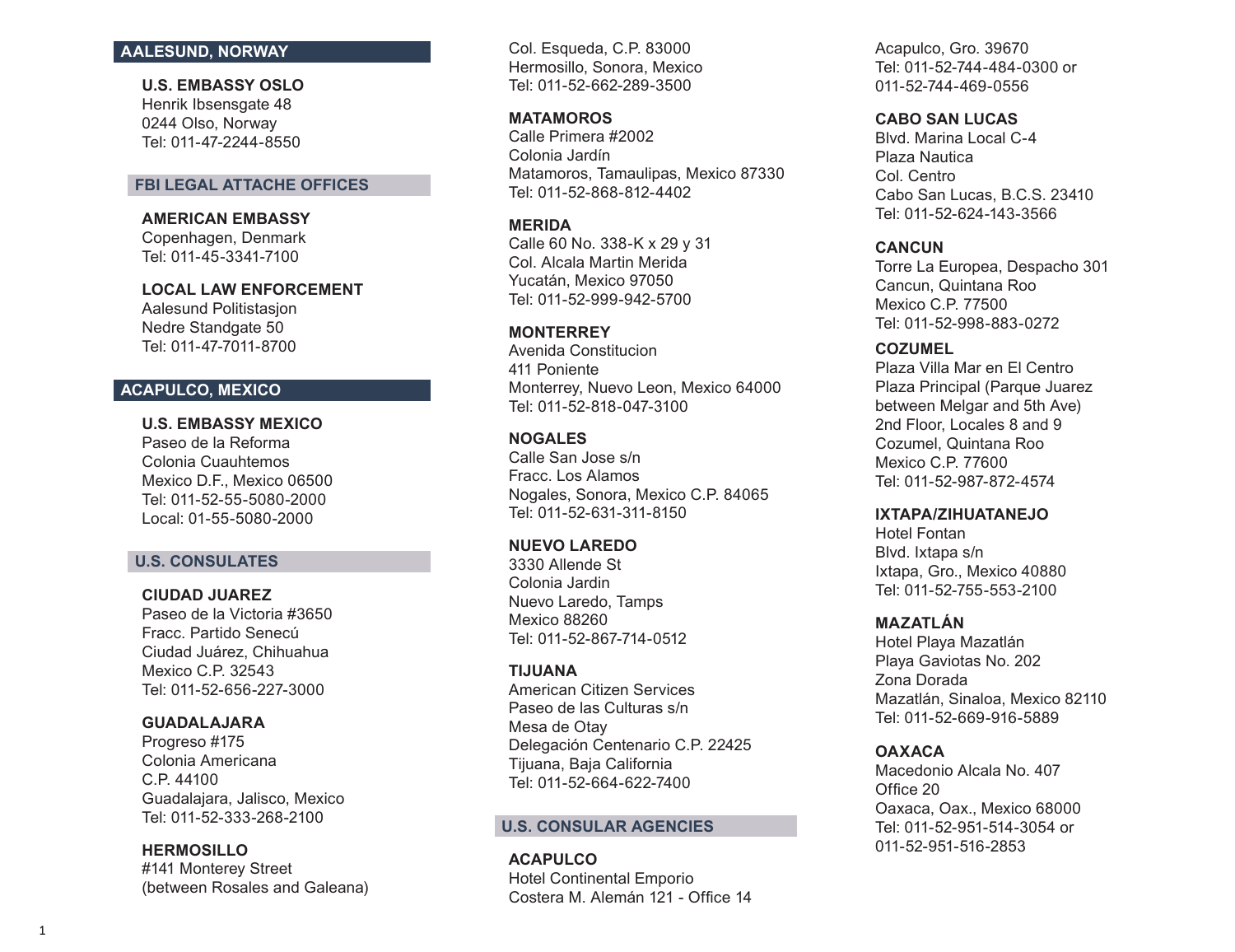### **PIEDRAS NEGRAS**

Abasolo #211 Local #3 Centro Piedras Negras, Coahuila, Mexico 26000 Tel: 011-52-878-782-5586 or 011-52-878-782-8664

# **PLAYA DEL CARMEN**

"The Palapa" Calle 1 Sur (entre Avenida 15 y Avenida 20) Playa del Carmen, Quintana Roo Mexico 77710 Tel: 011-52-984-873-0303

# **PUERTO VALLARTA**

Paradise Village Plaza Paseo de los Cocoteros # 1 Local 4 Int. 17 Nuevo Vallarta, Nayarit, Mexico 63732 Tel: 011-52-322-222-0069

# **SAN LUIS POTOSI**

Edificio "Las Terrazas" Ave. Venustiano Carranza 2076-41 Col. Polanco San Luis Potosi, S.L.P., Mexico 78220 Tel: 011-52-444-811-7802 or 011-52-444-811-7803

# **SAN MIGUEL DE ALLENDE**

Plaza La Luciernaga Libramiento Jose Manuel Zavala Zavala No. 165, Locales 4 y 5 Colonia La Luciernaga San Miguel Allende, Guanajuato Mexico 37745 Tel: 011-52-415-152-2357

### **FBI LEGAL ATTACHE OFFICESS**

**GUADALAJARA**  Tel: 011-523-33825-2700, ext. 252, 290 Direct: 011-523-33268-2257

**HERMOSILLO**  Tel: 011-526-62217-2375, ext. 270 Direct: 011-526-62217-4715

### **MEXICO CITY**

Tel: 011-525-55080-2000, ext. 2177 Direct: 011-525-55080-2177 or 011-525-55525-5312

### **MONTERREY**

Tel: 011-528-18345-2120, ext. 4562 Direct: 011-528-18344-6306 or 011-528-18362-0491

**TIJUANA**  Tel: 011-526-64622-7400

**LOCAL LAW ENFORCEMENT**  Costera Miguel Aleman s/n malecon Fiscal, Col. Centro Mexico Tel: 011-52-744-483-5892

# **AGADIR, MOROCCO**

**U.S. EMBASSY RABAT**  2 Avenue Mohamed Al Fassi (Formerly Avenue de Marrakech) Rabat 10010, Morocco Tel: 011-212-53-776-2265 After hours: 011-212-66-113-1939

# **U.S. CONSULATE**

**CASABLANCA**  8 Boulevard Moulay Youssef Casablanca 20000, Morocco Tel: 011-212-52-226-7151 or 011-212-66-117-2367

# **FBI LEGAL ATTACHE OFFICES**

**AMERICAN EMBASSY**  Rabat, Morocco Tel: 011-212-53-776-2265

**LOCAL LAW ENFORCEMENT**  Agadir Port Tel: 011-202-52-882-5638 or 011-202-52-884-2919

# **AJACCIO (CORSICA), FRANCE**

**U.S. EMBASSY PARIS** 4, Avenue Gabriel 75008 Paris, France Tel: (011-33) 1-43-12-22-22

### **U.S. CONSULATES**

**MARSEILLE**  Place Varian Fry 13006 Marseille, France Tel: (011-33) 4-91-54-92-00

#### **STRASBOURG**

15, Avenue d'Alsace 67082 Strasbourg, France Tel: (011-33) 3-88-35-31-04

### **AMERICAN PRESENCE POSTS**

### **BORDEAUX**

89, Quai des Chartrons 33300 Bordeaux, France Tel: (011-33) 5-56-48-63-80 After hours: (011-33) 1-43-12-22-22

### **LYON**

1, quai Jules Courmont 69002 Lyon, France Tel: (011-33) 4-78-38-36-88 After hours: (011-33) 1-43-12-22-22

### **RENNES**

30, quai Duguay Trouin 35000 Rennes, France Tel: (011-33) 2-23-44-09-60 After hours: (011-33) 1-43-12-22-22

### **TOULOUSE**

25, Allée Jean Jaures 31000 Toulouse, France Tel: (011-33) 5-34-41-36-50 After hours: (011-33) 1-43-12-22-22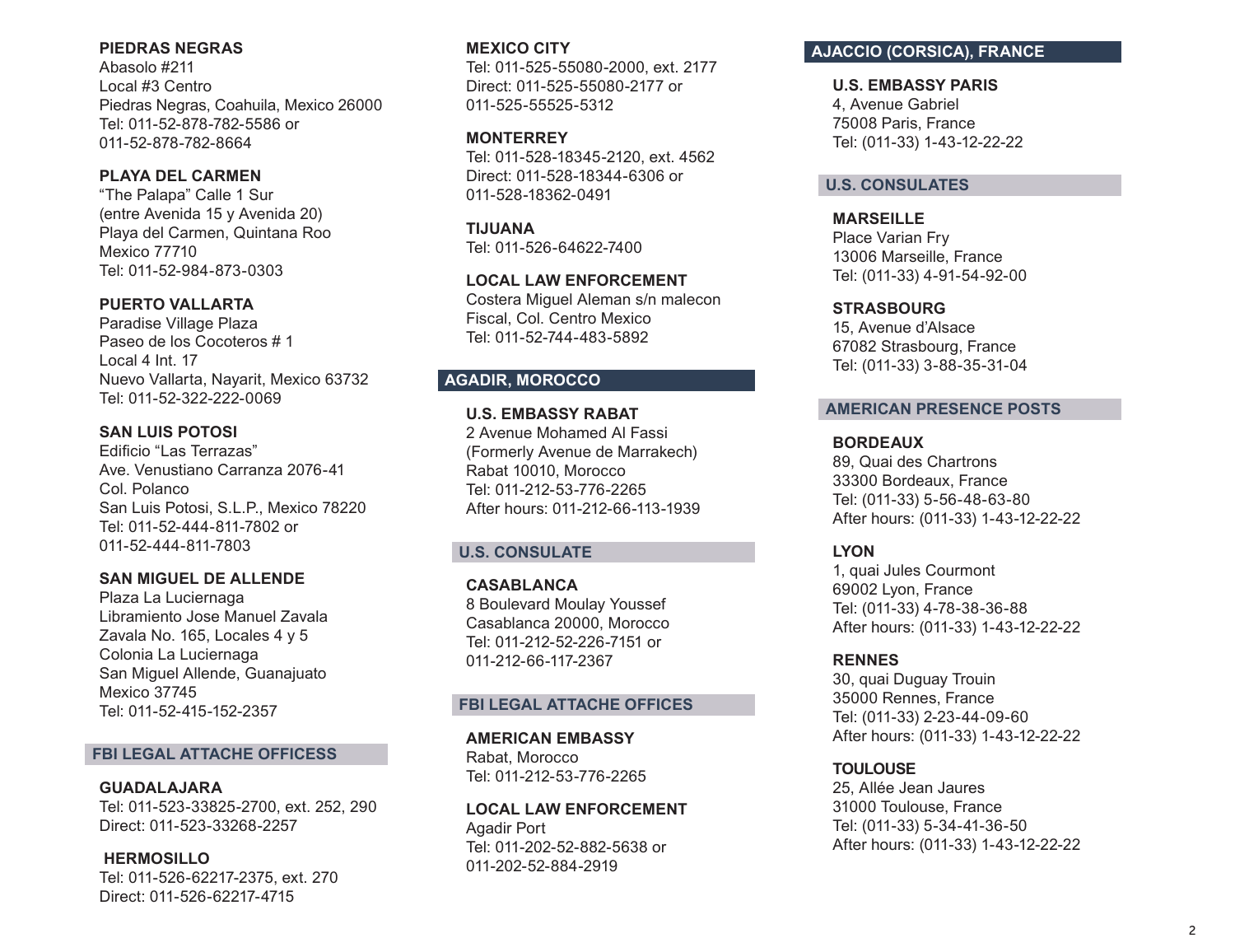#### **U.S. CONSULAR AGENCY**

### **NICE**

7, Avenue Gustave V, 3rd Floor 06000 Nice, France Tel: (011-33) 4-93-88-89-55 After hours: (011-33) 1-43-12-22-22

#### **FBI LEGAL ATTACHE OFFICES**

**PARIS, FRANCE** Tel: (011-33) 1-43-12-22-22 Direct: (011-33) 1-43-12-24-00

**LOCAL LAW ENFORCEMENT**  Tel: (011-33) 4-95-11-17-17

# **ALANYA, TURKEY**

**U.S. EMBASSY ANKARA** 110 Atatürk Blvd. Kavaklıdere, 06100 Ankara - Turkey Tel: 011-90-312-455-5555

#### **U.S CONSULATES**

### **ADANA**  Girne Bulvari No: 212 (Güzelevler Mahallesi) Yuregir, Adana Tel: 011-90-322-346-6262

#### **ISTANBUL**

Kaplicalar Mevkii Sokak No. 2 Istinye 34460, Istanbul Tel: 011-90-212-335-9000

**IZMIR** Tel: 011-90-232-464-8755

#### **FBI LEGAL ATTACHE OFFICESS**

**ANKARA, TURKEY** Tel: 011-90-312-455-5555 Direct: 011-90-312-457-7390; Legat ext. 7402; LOA ext. 7410 **ISTANBUL SUB-OFFICE**  Tel: 011-90-212-335-9000 Direct: 011-90-212-335-9259

**LOCAL LAW ENFORCEMENT** Tel: 011-90-242-512-7859

**U.S. EMBASSY CAIRO**  5 Tawfik Diab Street Garden City, Cairo, Egypt Tel: 011-20-2-2797-2301

#### **FBI LEGAL ATTACHE OFFICES**

**CAIRO, EGYPT**  Tel: 011-202-797-3300

**LOCAL LAW ENFORCEMENT** Tel: 011-203-480-5240 or 011-203-480-5116

# **AMERICAN SAMOA**

**REPRESENTATIVE OFFICE OF AMERICAN SAMOA IN HONOLULU**

1427 Dillingham Blvd., Suite 210 Honolulu, Hawaii 96817 United States +1-808-847-1998 Samoa Island -Apia

#### **U.S. EMBASSY –APIA**

5th Floor, ACB House Matafele , Apia Samoa Phone+685-21-436 +685-21-631 +685-21-452 +685-22-696

**DEPT. OF STATE IN THE U.S.** Call 202-647-5225 After hours.

# **AMSTERDAM, NETHERLANDS**

**U.S. EMBASSY THE HAGUE** Lange Voorhout 102

2515 EJ The Hague Tel: 011-31-70-310-2209

#### **U.S. CONSULATES**

**AMSTERDAM, NETHERLANDS**  Museumplein 19 1071 DJ Amsterdam Tel: 011-31-20-575-5309 or 011-31-70-310-2209

#### **CURA ÇAO, NETHERLANDS ANTILLES**

J.B. Gorsiraweg 1 Willemstad Curaçao, Netherlands Antilles Tel: 011-599-9-461-3066 or 011-599-9-510-6870

#### **FBI LEGAL ATTACHE OFFICES**

**BRUSSELS, BELGIUM**  Tel: 011-32-2-508-2111

**THE HAGUE SUB-OFFICE** Tel: 011-31-70-310-2366

**LOCAL LAW ENFORCEMENT**  Tel: 011-31-34-357-8844

# **ARICA, CHILE**

**U.S. EMBASSY CHILE** Av. Andrés Bello 2800, Las Condes Santiago, Chile Tel: 011-56-2-330-3000

### **FBI LEGAL ATTACHE OFFICE**

**AMERICAN EMBASSY** Santiago, Chile Tel: 011-56-2-330-5003

**LOCAL LAW ENFORCEMENT**  Tel: 011-56-2-565-7863 or 011-56-2-565-7941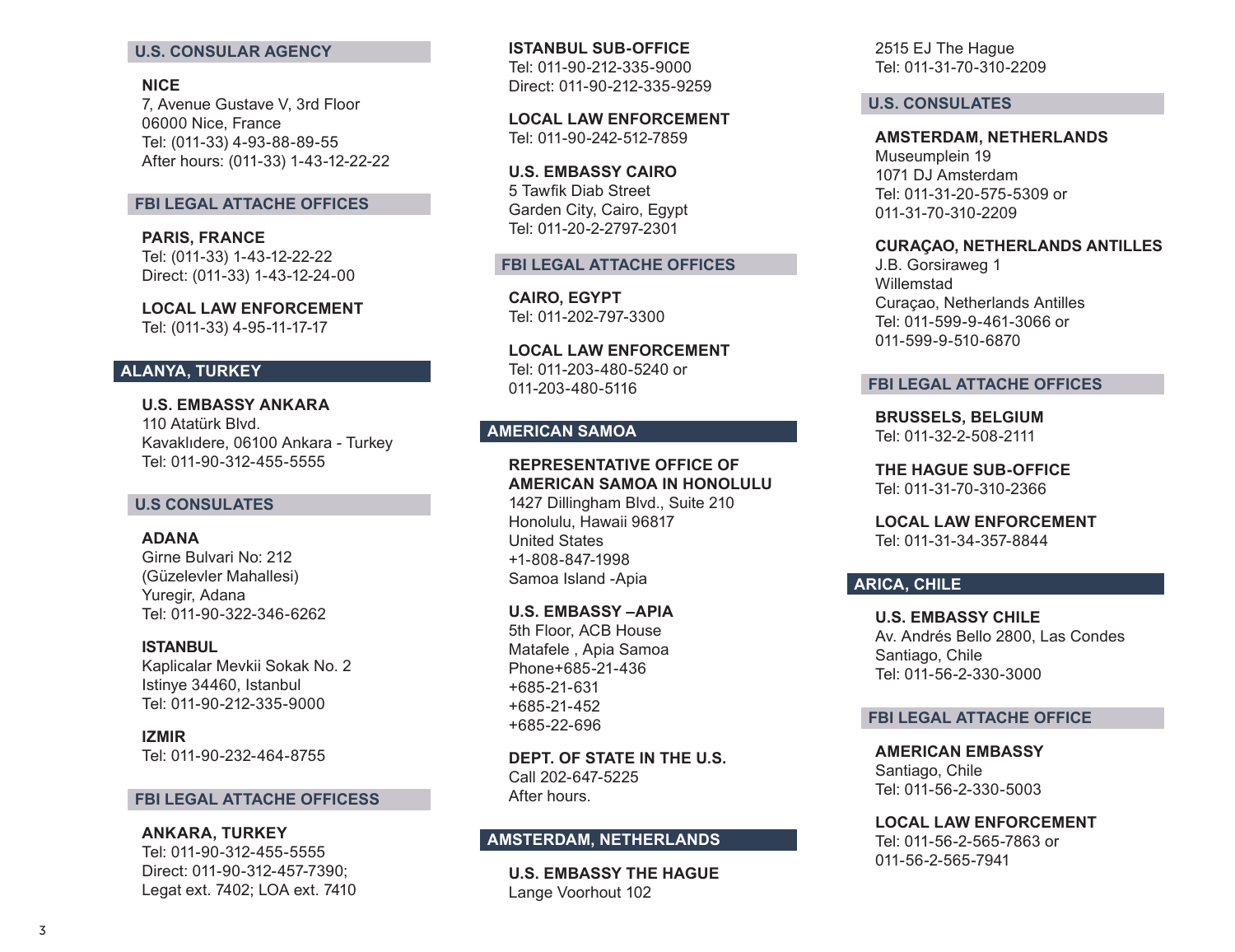# **ARRECIFE, CANARY ISLANDS**

**U.S. EMBASSY SPAIN** Calle Serrano 75 28006 Madrid, Spain Tel: 011-34-91-587-2240 or 011-34-91-587-2200

### **U.S. CONSULATE**

**BARCELONA**  Paseo Reina Elisenda de Montcada 23 08034 Barcelona, Spain Tel: 011-34-91-587-2200

### **U.S. CONSULAR AGENCIES**

**FUENGIROLA** (IN MALAGA PROVINCE) Avenida Juan Gomez "Juanita", 8 Edificio Lucia 1C 29640 Fuengirola (Malaga), Spain Tel: 011-34-952-474-891

# **LA CORUNA**

Calle Juana de Vega 8 Piso 5, Izquierda (Office I) 15003 La Coruna, Spain Tel: 011-34-981-213-233

#### **LAS PALMAS**

Edificio Arca Calle Los Martinez de Escobar 3, Offician 7 35007 Las Palmas, Gran Canaria Tel: 011-34-928-271-259

**PALMA DE MALLORCA** Edificio Reina Constanza Porto Pi, 8, 9-D 07015 Palma, Islas Baleares, Spain Tel: 011-34-971-40-3707 or 40-3905

### **SEVILLE**

Plaza Nueva 8-8 duplicado 2nd Floor, Office E-2, No. 4 41101 Sevilla, Spain Tel: 011-34-954-218-751

**VALENCIA**  Doctor Romagosa, 1, 2-J 46002 Valencia, Spain Tel: 011-34-96-351-6973

#### **FBI LEGAL ATTACHE OFFICE**

**AMERICAN EMBASSY**  Madrid, Spain Tel: 011-34-91-587-2200 Direct: 011-34-91-587-2350

**LOCAL LAW ENFORCEMENT**  Tel: 011-34-928-811-317, 011-34-928-817-747 or 011-34-928-597-101

# **ASHDOD, ISRAEL**

**U.S. EMBASSY ISRAEL**  71 Hayarkon Street Tel Aviv, Israel 63903 Tel: 011-972-3-519-7575 or 011-972-3-519-7551

### **U.S. CONSULATE GENERAL**

**JERUSALEM**  18 Agron Road Jerusalem, Israel 94190 Tel: 011-972-2-622-7230

# **U.S. CONSULAR AGENCY**

**HAIFA**  26 Ben Gurion Boulevard Haifa, Israel 35023 Tel: 011-972-4-853-1470

### **FBI LEGAL ATTACHE OFFICE**

**AMERICAN EMBASSY**  Tel Aviv, Israel Tel: 011-972-3-519-7575 **LOCAL LAW ENFORCEMENT**  Ashdod Police Tel: 011-972-4-861-3100

### **ASTORIA, OREGON**

**FBI OFFICE PORTLAND**  Suite 400, Crown Plaza Building 1500 Southwest 1st Avenue Portland, OR 97201 Tel: 1-503-224-4181

**LOCAL LAW ENFORCEMENT**  Astoria Police Tel: 1-503-325-2231

**U.S. COAST GUARD** 2185 SE 12th Place Warrenton, OR 97146 Tel: 1-503-325-7213

# **AUSTRALIA**

**U.S. EMBASSY- CANBERRA** Moonah Place Yarralumla, ACT 2600 Local: 02-6214-5600 Tel: 011-61 -2 -6214-5600

**U.S. CONSULATE**

4th Floor 16 St. George's Terrace Perth, WA 6000 Tel: + 61 (08) 6144-5100

# U.S. CONSULATE GENERAL

**SYDNEY**

MLC Centre Level 10, 19-29 Martin Place, Sydney, NSW 2000 TEL: +61 2 9373 9200 U.S. Consulate -Melbourne Level 6, 553 St Kilda Road, PO Box 6722, Melbourne, Victoria 3004 Tel: +61 3 9526 5900 EMAILmelbourneacs@state.gov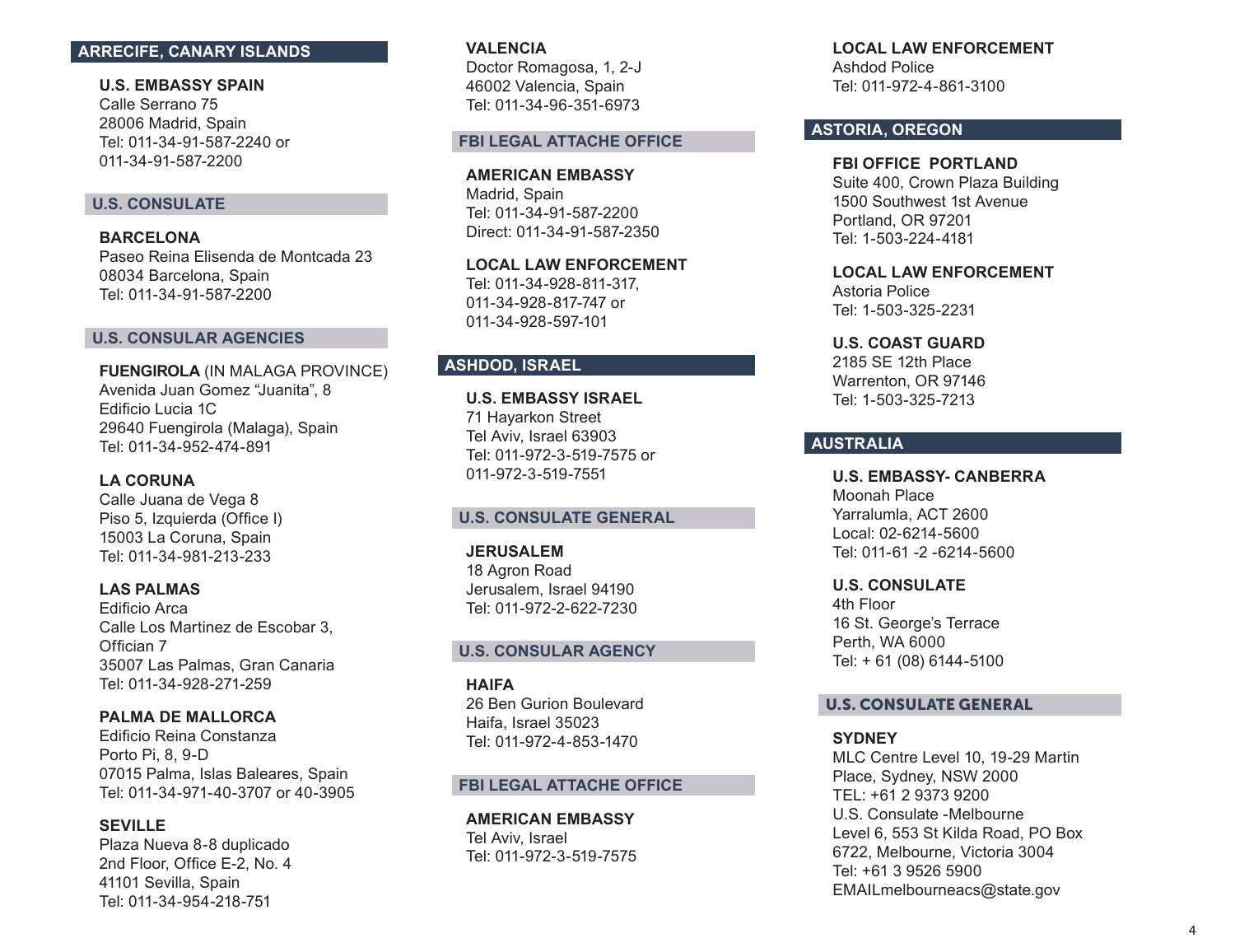# **BAR HARBOR, MAINE**

**FBI OFFICE BOSTON**  Suite 600

One Center Plaza Boston, MA 02108 Tel: 1-617-742-5533

**LOCAL LAW ENFORCEMENT**  Tel: 1-207-288-3391

### **U.S. COAST GUARD**

184 Clark Point Road Southwest Harbor, ME 04679 Tel: 1-207-244-5517

# **BARCELONA, SPAIN**

**U.S. EMBASSY SPAIN** Calle Serrano 75 28006 Madrid, Spain Tel: 011-34-91-587-2240 or 011-34-91-587-2200

#### **U.S. CONSULATE GENERAL**

**BARCELONA**  Paseo Reina Elisenda de Montcada 23 08034 Barcelona, Spain Tel: 011-34-91-587-2200

### **U.S. CONSULAR AGENCIES**

**FUENGIROLA** (IN MALAGA PROVINCE) Avenida Juan Gomez "Juanita", 8 Edificio Lucia 1C 29640 Fuengirola (Malaga), Spain Tel: 011-34-952-474-891

#### **LA CORUNA**

Calle Juana de Vega 8 Piso 5, Izquierda (Office I) 15003 La Coruna, Spain Tel: 011-34-981-213-233

### **LAS PALMAS**

Edificio Arca Calle Los Martinez de Escobar 3, Offician 7 35007 Las Palmas, Gran Canaria Tel: 011-34-928-271-259

**PALMA DE MALLORCA** Edificio Reina Constanza Porto Pi, 8, 9-D 07015 Palma, Islas Baleares, Spain Tel: 011-34-971-40-3707 or 40-3905

### **SEVILLE**

Plaza Nueva 8-8 duplicado 2nd Floor, Office E-2, No. 4 41101 Sevilla, Spain Tel: 011-34-954-218-751

### **VALENCIA**

Doctor Romagosa, 1, 2-J 46002 Valencia, Spain Tel: 011-34-96-351-6973

### **FBI LEGAL ATTACHE OFFICE**

**AMERICAN EMBASSY**  Madrid, Spain Tel: 011-34-91-587-2200 Direct: 011-34-91-587-2350

**LOCAL LAW ENFORCEMENT**  Port De Barcelona World Trade Center Escalera Este Muelle de Barcelona 08039 Barcelona, Spain Tel: 011-34-900-100-852 or 091

# **BASSETERRE, SAINT KITTS**

### **U.S. EMBASSY BARBADOS**

Wildey Business Park, Wildey St. Michael BB 14006 Barbados, W.I. Tel: 1-246-227-4000

#### **FBI LEGAL ATTACHE OFFICES**

**BRIDGETOWN, BARBADOS**  Tel: 1-246-227-4000, ext. 2236 Direct: 1-246-227-4158

**NASSAU SUB-OFFICE** Tel: 1-242-322-1181

**LOCAL LAW ENFORCEMENT**  Tel: 1-869-465-2241

### **BELFAST, IRELAND**

**U.S. EMBASSY DUBLIN**  42 Elgin Road Ballsbridge Dublin, Ireland 4 Tel: 011-353-1-630-6200 or 011-353-1-668-8777

# **U.S. CONSULATE**

**BELFAST, NORTHERN IRELAND** Danesfort House 223 Stranmillis Road Belfast, Northern Ireland BT9 5GR Tel: 011-44-28-9038-6100

### **FBI LEGAL ENFORCEMENT**

**AMERICAN EMBASSY**  London, England Tel: 011-44-207-894-0007

### **LOCAL LAW ENFORCEMENT**

Belfast Harbour Police Port Operations Centre, Milewater Basin Dufferin Road, Belfast, Northern Ireland Tel: 011-44-28-9055-3000

# **BELIZE CITY, BELIZE**

**U.S. EMBASSY BELMOPAN**  4 Floral Park Road Belmopan, Cayo District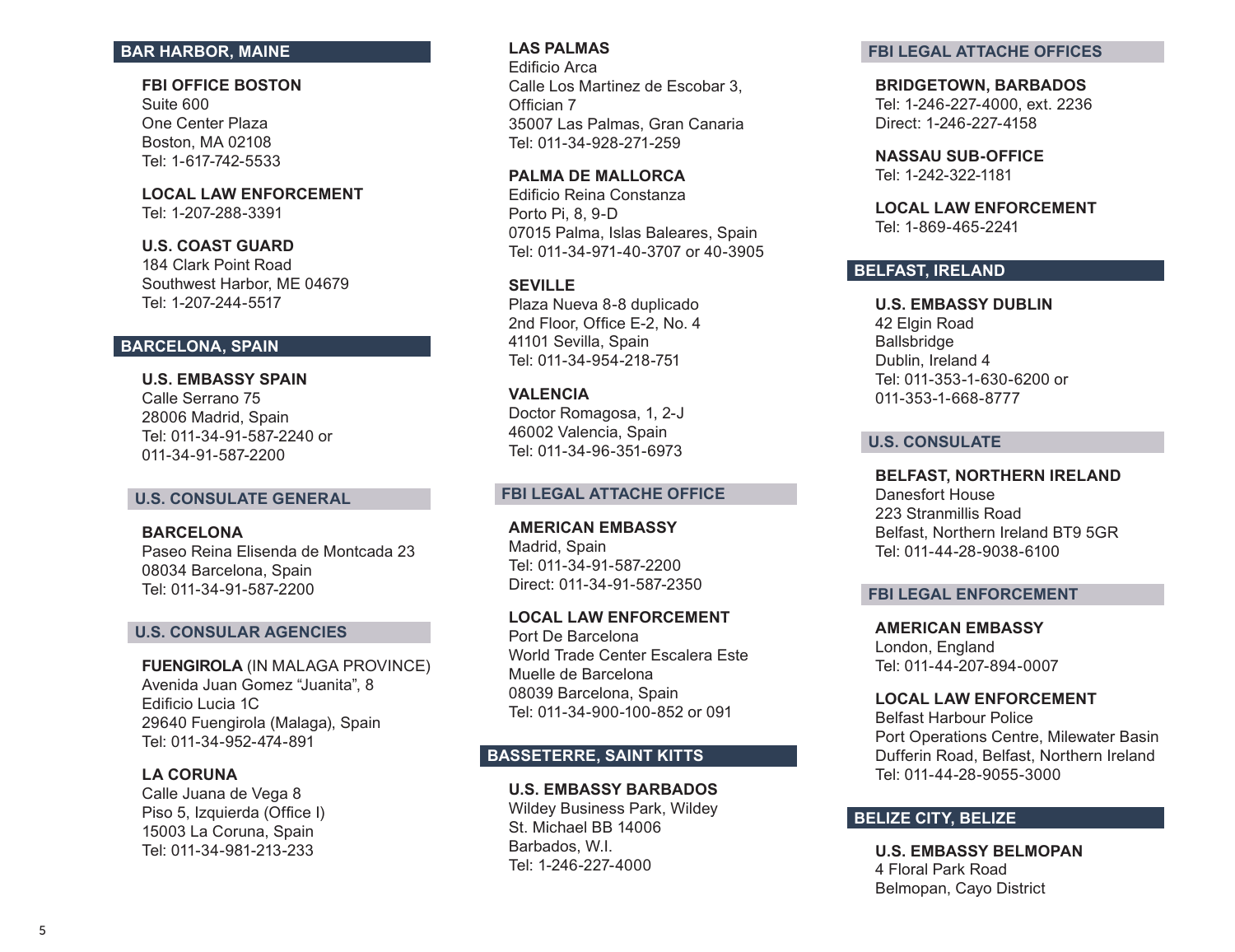Belize, Central America Tel: 011-501-822-4011 After Hours 011-501-610-5030 Email:embbelize@state.gov

#### **FBI LEGAL ATTACHE OFFICE**

**SAN SALVADOR, EL SALVADOR**  Tel: 011-503-2278-4444

### **LOCAL LAW ENFORCEMENT**

House of Culture Regent Street Belize City, Belize Tel: 011-501-227-2222

### **BERGEN, NORWAY**

**U.S. EMBASSY OSLO**  Henrik Ibsensgate 48 0244 Olso, Norway Tel: 011-47-2244-8550

### **FBI LEGAL ATTACHE OFFICE**

**AMERICAN EMBASSY**  Copenhagen, Denmark Tel: 011-45-3341-7100

**LOCAL LAW ENFORCEMENT**  Bergen Sentrum Politistasjon Tel: 011-47-5555-6300

### BOGOTA, COLOMBIA

**U.S. EMBASSY**  Calle 24 Bis No. 48-50 Bogotá, Colombia Emergency (57) 1 2752000 After hrs (57) 1 2754021

### **U.S. CONSULAR AGENCY**

**BARRANQUILLA** Calle 77B, No. 57-141, Piso 5 Centro Empresarial Las Americas Barranquilla, Atlantico Tel: 011-57-5-353-2001

### **FBI LEGAL ATTACHE OFFICE**

**BOGOTÁ, COLOMBIA**  Tel: 011-57-1-315-0811

**LOCAL LAW ENFORCEMENT** Estacion Centro Historico

Cl de la Universidad Cra. 6a. No. 36-139 Estacion Bazurto Tel: 011-57-5-662-1999

### **BOSTON, MASSACHUSETTS**

**FBI OFFICE BOSTON**  Suite 600 One Center Plaza Boston, MA 02108 Tel: 1-617-742-5533

**LOCAL LAW ENFORCEMENT** Tel: 1-617-343-4200

**U.S. COAST GUARD**  408 Atlantic Avenue Boston, MA 02110 Tel: 1-800-848-3942

# **BRAZIL**

**U.S. EMBASSY IN BRASILIA** SES - Av. das Nações, Quadra 801, Lote 03 70403-900 - Brasília, DF Phone: (55-61) 3312-7000

### U.S. CONSULATE GENERAL

**RIO DE JANEIRO** Av. Presidente Wilson, 147 - Castelo 20030-020 - Rio de Janeiro, RJ Phone: (55-21) 3823-2000 Fax: (55-21) 3823-2003

**RECIFE** Rua Gonçalves Maia, 163 - Boa Vista 50070-060 - Recife, PE Phone: (55-81) 3416-3050

#### **SAO PAULO**

Rua Henri Dunant, 500, Chácara Santo Antônio, São Paulo- SP, 04709-110 Phone: (55-11) 3250-5000 After hours: (11) 3250-8730

### **BRIDGETOWN, BARBADOS**

**U.S. EMBASSY BARBADOS**

Wildey Business Park, Wildey St. Michael BB 14006 Barbados, W.I. Tel: 1-246-227-4000

#### **FBI LEGAL ATTACHE OFFICES**

**BRIDGETOWN, BARBADOS** Tel: 1-246-227-4000, ext. 2236 Direct: 1-246-227-4158

**NASSAU SUB-OFFICE** Tel: 1-242-322-1181

**LOCAL LAW ENFORCEMENT**  Royal Barbados Police Force Tel: 1-246-430-7236

### **BUENOS AIRES, ARGENTINA**

**U.S. EMBASSY ARGENTINA**  Avenida Colombia 4300 Palermo, Buenos Aires, Argentina Tel: 011-54-11-5777-4533

### **FBI LEGAL ATTACHE OFFICE**

**AMERICAN EMBASSY** Buenos Aires, Argentina Tel: 011-54-11-5777-4533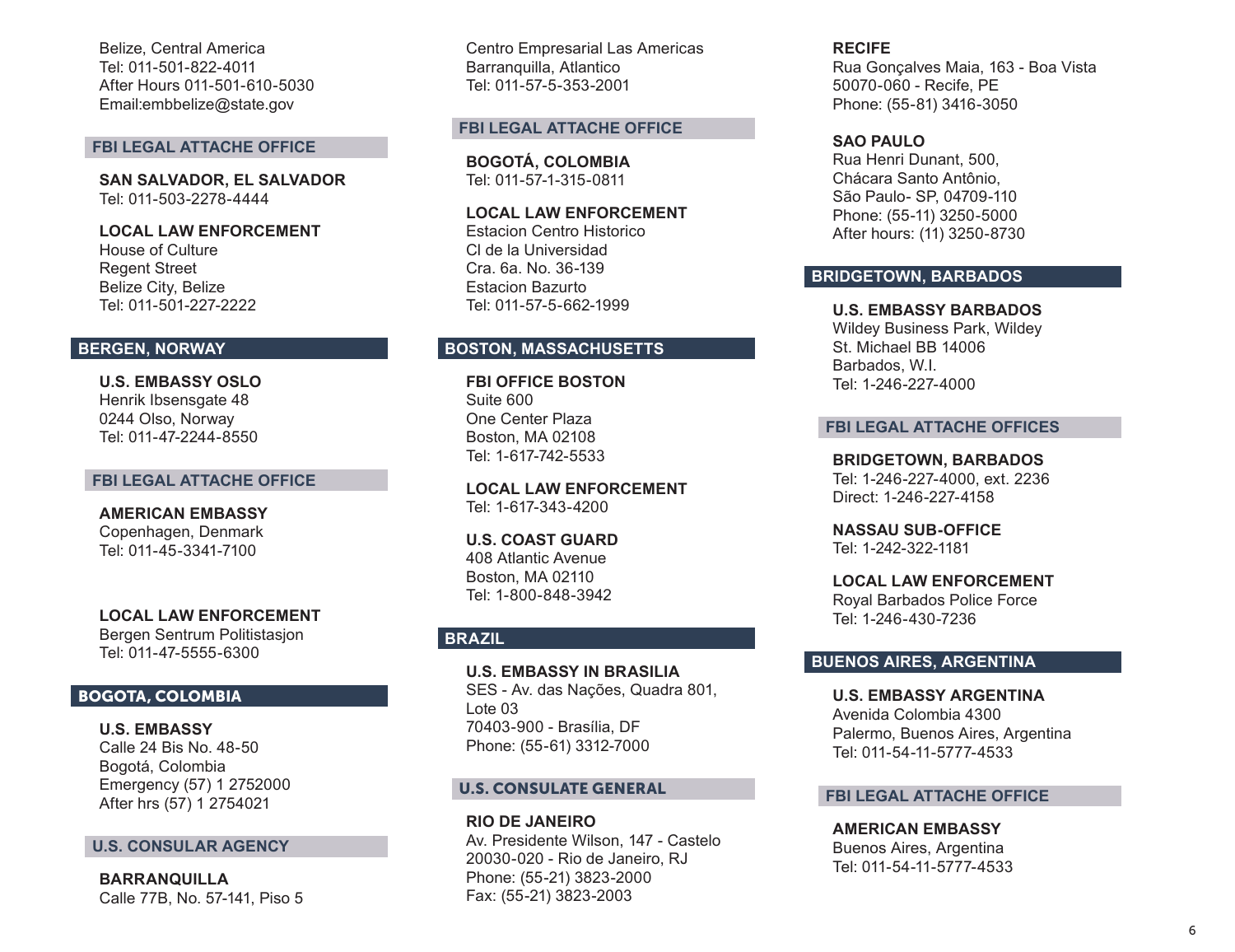### **LOCAL LAW ENFORCEMENT**

Police Naval Argentina Avenida E. Madero 235, Buenos Aires, Argentina Tel: 011-54-11-4318-7400

# **CABO SAN LUCAS, MEXICO**

### **U.S. EMBASSY MEXICO**

Paseo de la Reforma Colonia Cuauhtemos Mexico D.F., Mexico 06500 Tel: 011-52-55-5080-2000 Local: 01-55-5080-2000

### **U.S. CONSULATES**

# **CIUDAD JUAREZ**

Paseo de la Victoria #3650 Fracc. Partido Senecú Ciudad Juárez, Chihuahua Mexico C.P. 32543 Tel: 011-52-656-227-3000

# **GUADALAJARA**

Progreso #175 Colonia Americana C.P. 44100 Guadalajara, Jalisco, Mexico Tel: 011-52-333-268-2100

# **HERMOSILLO**

#141 Monterey Street (between Rosales and Galeana) Col. Esqueda, C.P. 83000 Hermosillo, Sonora, Mexico Tel: 011-52-662-289-3500

# **MATAMOROS**

Calle Primera #2002 Colonia Jardín Matamoros, Tamaulipas, Mexico 87330 Tel: 011-52-868-812-4402

# **MERIDA**

Calle 60 No. 338-K x 29 y 31 Col. Alcala Martin Merida

Yucatán, Mexico 97050 Tel: 011-52-999-942-5700

### **MONTERREY**

Avenida Constitucion 411 Poniente Monterrey, Nuevo Leon, Mexico 64000 Tel: 011-52-818-047-3100

### **NOGALES**

Calle San Jose s/n Fracc. Los Alamos Nogales, Sonora, Mexico C.P. 84065 Tel: 011-52-631-311-8150

# **NUEVO LAREDO**

3330 Allende St Colonia Jardin Nuevo Laredo, Tamps Mexico 88260 Tel: 011-52-867-714-0512

# **TIJUANA**

American Citizen Services Paseo de las Culturas s/n Mesa de Otay Delegación Centenario C.P. 22425 Tijuana, Baja California Tel: 011-52-664-622-7400

# **U.S. CONSULAR AGENCIES**

### **ACAPULCO**

Hotel Continental Emporio Costera M. Alemán 121 - Office 14 Acapulco, Gro. 39670 Tel: 011-52-744-484-0300 or 011-52-744-469-0556

# **CABO SAN LUCAS**

Blvd. Marina Local C-4 Plaza Nautica Col. Centro Cabo San Lucas, B.C.S. 23410 Tel: 011-52-624-143-3566

# **CANCUN**

Torre La Europea, Despacho 301 Cancun, Quintana Roo Mexico C.P. 77500 Tel: 011-52-998-883-0272

# **COZUMEL**

Plaza Villa Mar en El Centro Plaza Principal (Parque Juarez between Melgar and 5th Ave) 2nd Floor, Locales 8 and 9 Cozumel, Quintana Roo Mexico C.P. 77600 Tel: 011-52-987-872-4574

# **IXTAPA/ZIHUATANEJO**

Hotel Fontan Blvd. Ixtapa s/n Ixtapa, Gro., Mexico 40880 Tel: 011-52-755-553-2100

# **MAZATLÁN**

Hotel Playa Mazatlán Playa Gaviotas No. 202 Zona Dorada Mazatlán, Sinaloa, Mexico 82110 Tel: 011-52-669-916-5889

# **OAXACA**

Macedonio Alcala No. 407 Office 20 Oaxaca, Oax., Mexico 68000 Tel: 011-52-951-514-3054 or 011-52-951-516-2853

# **PIEDRAS NEGRAS**

Abasolo #211 Local #3 Centro Piedras Negras, Coahuila, Mexico 26000 Tel: 011-52-878-782-5586 or 011-52-878-782-8664

# **PLAYA DEL CARMEN**

"The Palapa" Calle 1 Sur (entre Avenida 15 y Avenida 20) Playa del Carmen, Quintana Roo Mexico 77710 Tel: 011-52-984-873-0303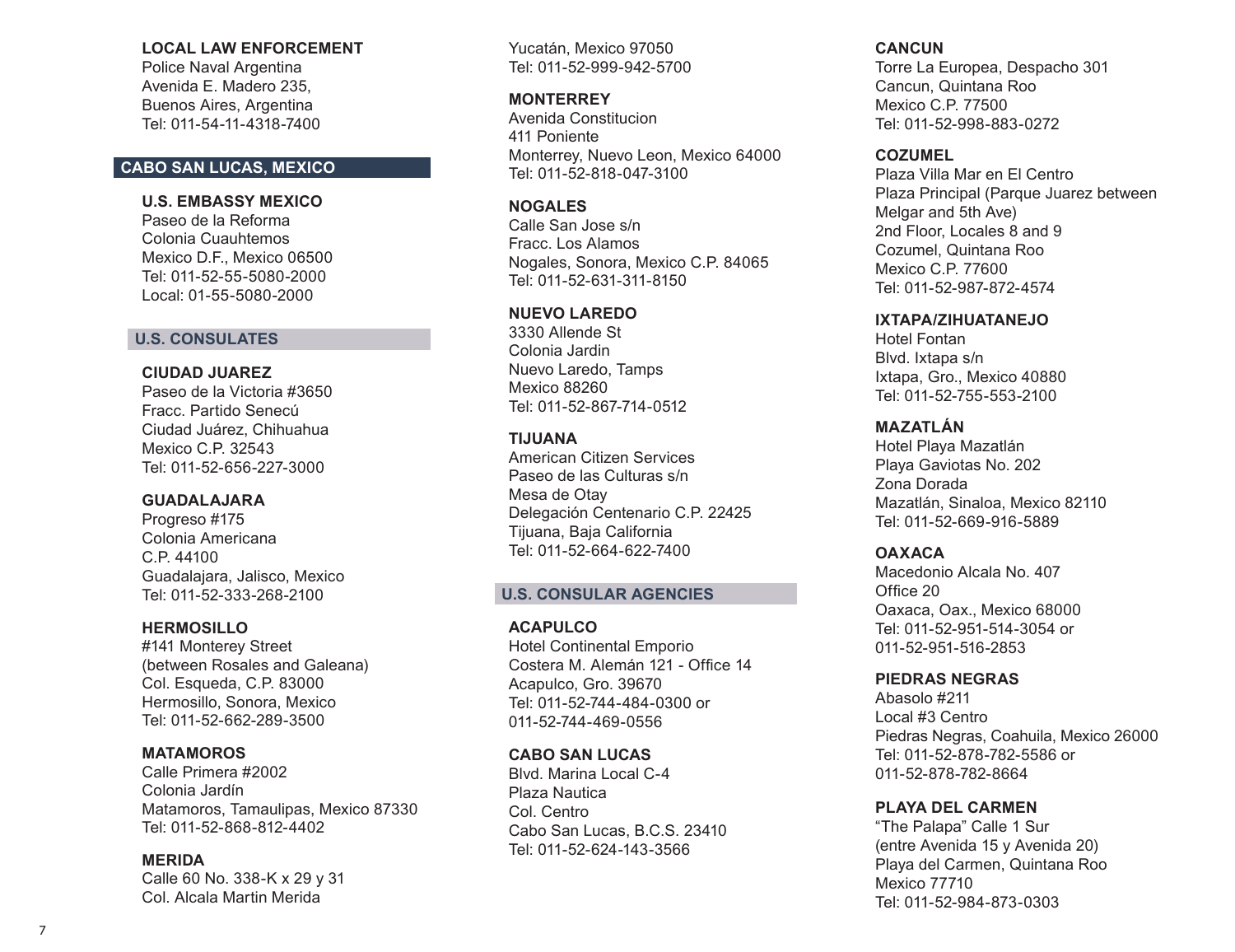# **PUERTO VALLARTA**

Paradise Village Plaza Paseo de los Cocoteros # 1 Local 4 Int. 17 Nuevo Vallarta, Nayarit, Mexico 63732 Tel: 011-52-322-222-0069

# **SAN LUIS POTOSI**

Edificio "Las Terrazas" Ave. Venustiano Carranza 2076-41 Col. Polanco San Luis Potosi, S.L.P., Mexico 78220 Tel: 011-52-444-811-7802 or 011-52-444-811-7803

# **SAN MIGUEL DE ALLENDE**

Plaza La Luciernaga Libramiento Jose Manuel Zavala Zavala No. 165, Locales 4 y 5 Colonia La Luciernaga San Miguel Allende, Guanajuato Mexico 37745 Tel: 011-52-415-152-2357

### **FBI LEGAL ATTACHE OFFICES**

**GUADALAJARA**  Tel: 011-523-33825-2700, ext. 252, 290 Direct: 011-523-33268-2257

**HERMOSILLO**  Tel: 011-526-62217-2375, ext. 270 Direct: 011-526-62217-4715

### **MEXICO CITY**

Tel: 011-525-55080-2000, ext. 2177 Direct: 011-525-55080-2177 or 011-525-55525-5312

# **MONTERREY**

Tel: 011-528-18345-2120, ext. 4562 Direct: 011-528-18344-6306 or 011-528-18362-0491

**TIJUANA**  Tel: 011-526-64622-7400 **LOCAL LAW ENFORCEMENT**  Tel: 011-52-624-172-5356

# **CADIZ (SEVILLE), SPAIN**

### **U.S. EMBASSY SPAIN**

Calle Serrano 75 28006 Madrid, Spain Tel: 011-34-91-587-2240 or 011-34-91-587-2200

### **U.S. CONSULATE GENERAL**

**BARCELONA**  Paseo Reina Elisenda de Montcada 23 08034 Barcelona, Spain Tel: 011-34-91-587-2200

# **U.S. CONSULAR AGENCIES**

**FUENGIROLA** (IN MALAGA PROVINCE) Avenida Juan Gomez "Juanita", 8 Edificio Lucia 1C 29640 Fuengirola (Malaga), Spain Tel: 011-34-952-474-891

# **LA CORUNA**

Calle Juana de Vega 8 Piso 5, Izquierda (Office I) 15003 La Coruna, Spain Tel: 011-34-981-213-233

### **LAS PALMAS**

Edificio Arca Calle Los Martinez de Escobar 3, Offician 7 35007 Las Palmas, Gran Canaria Tel: 011-34-928-271-259

### **PALMA DE MALLORCA**

Edificio Reina Constanza Porto Pi, 8, 9-D 07015 Palma, Islas Baleares, Spain Tel: 011-34-971-40-3707 or 40-3905

### **SEVILLE**

Plaza Nueva 8-8 duplicado 2nd Floor, Office E-2, No. 4 41101 Sevilla, Spain Tel: 011-34-954-218-751

### **VALENCIA**

Doctor Romagosa, 1, 2-J 46002 Valencia, Spain Tel: 011-34-96-351-6973

# FBI LEGAL ATTACHE OFFICE

**AMERICAN EMBASSY**  Madrid, Spain Tel: 011-34-91-587-2200 Direct: 011-34-91-587-2350

# **LOCAL LAW ENFORCEMENT**

Customs Police: 011-34-956-25-33-70 Immigration Police: 011-34-956-21-21-54 Port Police: 011-34-956-24-04-00 Local Police: 091

# **CAGLIARI, ITALY**

**U.S. EMBASSY ROME**  Via V. Veneto 121/A 00187 Rome, Italy Tel: 011-39-06-46741

### **U.S. CONSULATES**

# **FLORENCE**

Lungarno Amerigo Vespucci 38 50123 Florence, Italy Tel: 011-39-055-266-951

### **MILAN**

Via Principe Amedeo 2/10 20121 Milan, Italy Tel: 011-39-02-290-351

# **NAPLES**

Piazza della Repubblica 80122 Naples, Italy Tel: 011-39-081-583-8111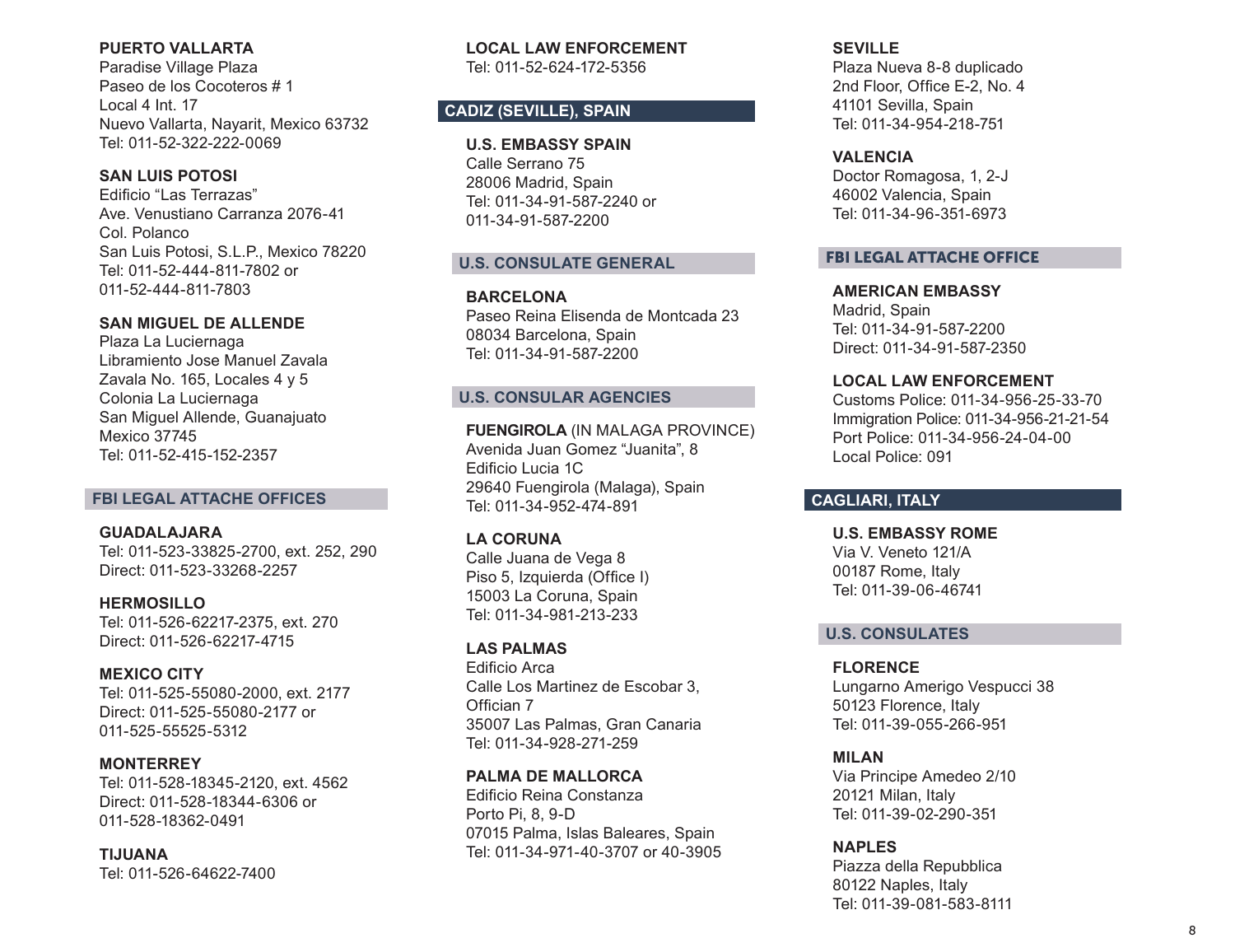### **U.S. CONSULAR AGENCIES**

### **GENOA**

Via Dante 2 16121 Genoa, Italy Tel: 011-39-010-584-492

### **PALERMO**

Via Vaccarini 1 90143 Palermo, Italy Tel: 011-39-091-305-857

**VENICE** Viale Galileo Galilei 30 30030 Venice, Italy Tel: 011-39-041-541-5944

# **FBI LEGAL ATTACHE OFFICES**

# **ROME**

Tel: 011-39-06-4674-2710, ext. 2711, 2358 Direct: 011-39-06-4674-2392

**MILAN SUB-OFFICE**  Tel: 011-39-02-290-351 Direct: 011-39-02-2903-5240

**LOCAL LAW ENFORCEMENT**  Tel: 011-39-070-60271

# **CALLAO (LIMA), PERU**

**U.S. EMBASSY** Avenida La Encalada cdra. 17 s/n Surco, Lima 33, Perú Tel: 011-51-1-618-2000

#### **FBI LEGAL ATTACHE OFFICE**

#### **AMERICAN EMBASSY**

Santiago, Chile Tel: 011-56-2-330-5003

**LOCAL LAW ENFORCEMENT**  Tel: 011-51-1-453-6264

# **CAMBODIA**

#### **U.S. EMBASSY**

#1, Street 96 Sangkat Wat Phnom Khan Daun Penh, Phnom Penh Tel: +855 23-728-402 / +855 23-728-051 / +855 23-728-234. After hrs: (855-23) 728-000

# **CANADA**

**U.S. EMBASSY OTTAWA** 490 Sussex Drive Ottawa, Ontario K1N 1G8 Tel: 613 688 5335

### **U.S. CONSULATES**

# **CALGARY CONSULAR REGION**

(includes Alberta, Manitoba, Saskatchewan and the Northwest Territories): 403-266-8962, and press "0" for immediate assistance

#### **HALIFAX CONSULAR REGION**

(Includes New Brunswick, Newfoundland, Nova Scotia, Prince Edward Island and the French islands of St. Pierre & Miquelon): 902-429-2480

### **MONTREAL CONSULAR REGION**

(includes southern Quebec, encompassing the Laurentides, Lanaudiere, Laval, Montreal, Montregie, Estrie, as well as the southern parts of Centre-du-Quebec, including Drummondville: 514-398 9695, and press 1, then 5, then 4

#### **OTTAWA CONSULAR REGION**

(includes Eastern Ontario, and those parts of the Québec regions of Outaouais and Abitibi-Témiscamingue near Ottawa): 613-238-5335

# **QUÉBEC CITY CONSULAR REGION**

 2, rue de la Terrasse-Dufferin Quebec, Quebec G1R 4T9 Canada Telephone: (418) 692-2095 **TORONTO CONSULAR REGION** (includes Ontario, excluding Eastern Ontario):416-595-6506. After business hours, please call 416-201-4056

# **VANCOUVER CONSULAR REGION**

(includes British Columbia and Yukon Territory): 604-685-4311

# **CANNES, FRANCE**

**U.S. EMBASSY PARIS** 4, Avenue Gabriel 75008 Paris, France Tel: (011-33) 1-43-12-22-22

### **U.S. CONSULATES**

#### **MARSEILLE**

Place Varian Fry 13006 Marseille, France Tel: (011-33) 4-91-54-92-00

#### **STRASBOURG**

15, Avenue d'Alsace 67082 Strasbourg, France Tel: (011-33) 3-88-35-31-04

### **AMERICAN PRESENCE POSTS**

### **BORDEAUX**

89, Quai des Chartrons 33300 Bordeaux, France Tel: (011-33) 5-56-48-63-80 After hours: (011-33) 1-43-12-22-22

### **LYON**

1, quai Jules Courmont 69002 Lyon, France Tel: (011-33) 4-78-38-36-88 After hours: (011-33) 1-43-12-22-22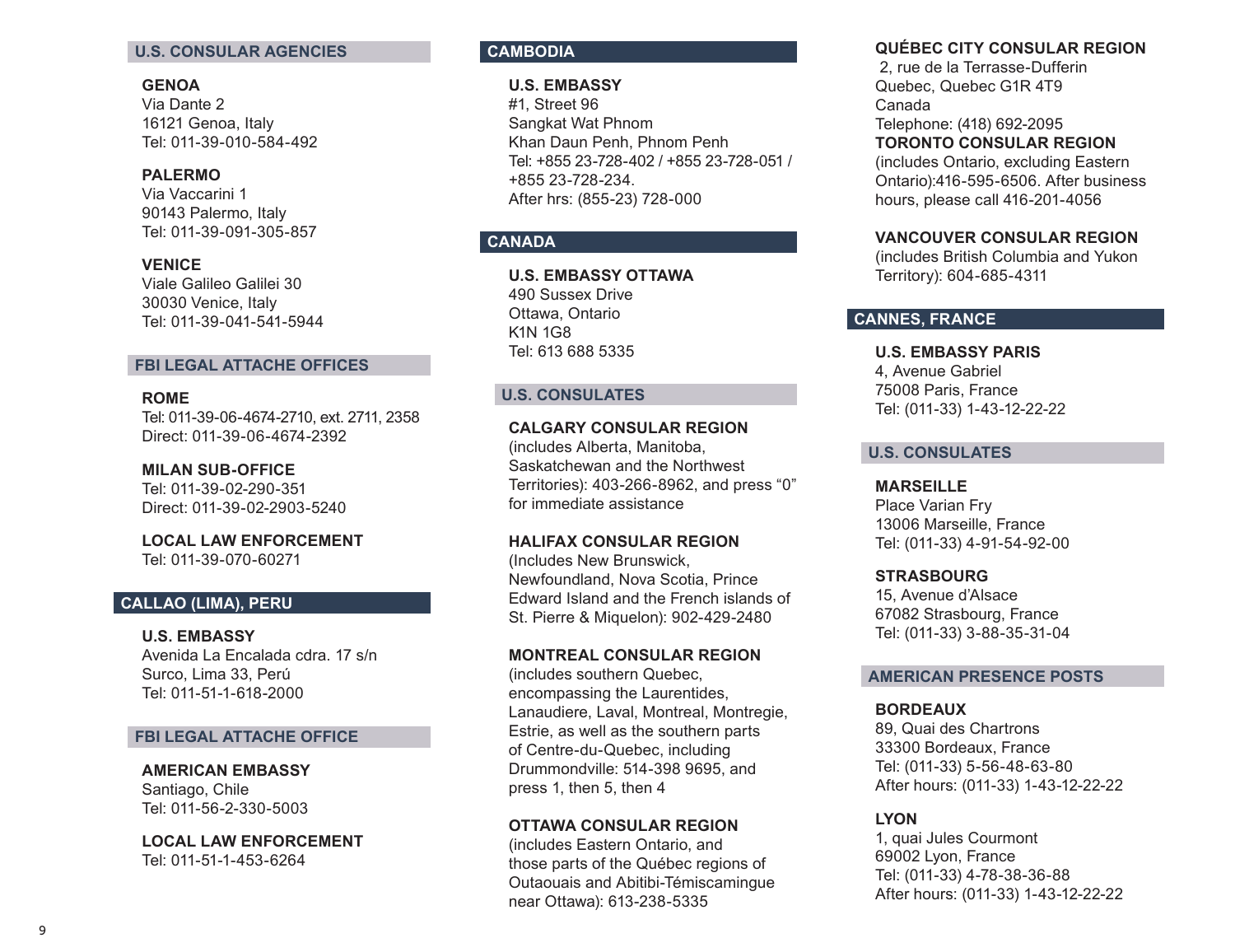### **RENNES**

30, quai Duguay Trouin 35000 Rennes, France Tel: (011-33) 2-23-44-09-60 After hours: (011-33) 1-43-12-22-22

### **TOULOUSE**

25, Allée Jean Jaures 31000 Toulouse, France Tel: (011-33) 5-34-41-36-50 After hours: (011-33) 1-43-12-22-22

### **U.S. CONSULAR AGENCY**

### **NICE**

7, Avenue Gustave V, 3rd Floor 06000 Nice, France Tel: (011-33) 4-93-88-89-55 After hours: (011-33) 1-43-12-22-22

# **FBI LEGAL ATTACHE OFFICE**

**PARIS, FRANCE** Tel: (011-33) 1-43-12-22-22 Direct: (011-33) 1-43-12-24-00

**LOCAL LAW ENFORCEMENT**  Tel: (011-33) 4-93-06-22-22

# **CARTHAGE, TUNISIA**

**U.S. EMBASSY TUNIS** North East Zone Berges du Lac North of Tunis 2045 La Goulette Tel: 011-216-71-107-000

### **FBI LEGAL ATTACHE OFFICE**

**AMERICAN EMBASSY**  Algiers, Algeria Tel: 011-213-770-08-2000

**LOCAL LAW ENFORCEMENT**  Tel: 011-216-72-229-305

# **CASABLANCA, MOROCCO**

### **U.S. EMBASSY RABAT**

2 Avenue Mohamed Al Fassi (Formerly Avenue de Marrakech) Rabat 10010, Morocco Tel: 011-212-53-776-2265 After hours: 011-212-66-113-1939

# **U.S. CONSULATE**

**CASABLANCA**  8 Boulevard Moulay Youssef Casablanca 20000, Morocco Tel: 011-212-52-226-7151 or 011-212-66-117-2367

# **FBI LEGAL ATTACHE OFFICE**

**AMERICAN EMBASSY**  Rabat, Morocco Tel: 011-212-53-776-2265

**LOCAL LAW ENFORCEMENT**  Casablanca Port Tel: 011-212-522-317628 or 011-212-522-303781

# **CASTRIES, SAINT LUCIA**

**U.S. EMBASSY BARBADOS** Wildey Business Park, Wildey St. Michael BB 14006 Barbados, W.I. Tel: 1-246-227-4000

### **FBI LEGAL ATTACHE OFFICES**

**BRIDGETOWN, BARBADOS** Tel: 1-246-227-4000, ext. 2236 Direct: 1-246-227-4158

**NASSAU SUB-OFFICE**  Tel: 1-242-322-1181

**LOCAL LAW ENFORCEMENT**  Tel: 011-758-456-3700

# **CHARLESTON, SOUTH CAROLINA**

**FBI OFFICE COLUMBIA**  151 Westpark Boulevard Columbia, SC 29210 Tel: 1-803-551-4200

**LOCAL LAW ENFORCEMENT**  Tel: 1-843-577-8665

**U.S. COAST GUARD**  196 Tradd Street Charleston, SC 29401 Tel: 1-843-724-7600

# **CHARLOTTETOWN, PRINCE EDWARD ISLAND**

**U.S. EMBASSY**  490 Sussex Drive Ottawa, Ontario, K1N 1G8 Canada Tel: 1-613-238-5335

### **U.S. CONSULATES**

**CALGARY, ALBERTA**  10th Floor, 615 Macleod Trail SE Calgary, Alberta, T2G 4T8 Canada Tel: 1-403-266-8962

**HALIFAX, NOVA SCOTIA**  Suite 904 Purdy's Wharf Tower II 1969 Upper Water Street Halifax, Nova Scotia, B3J 3R7 Canada Tel: 1-902-429-2480 After hours: 1-902-429-2485

**MONTREAL, QUEBEC**  1155 St. Alexander Street Montreal, Quebec, H2Z 1Z2 Canada Tel: 1-514-398-9695 After hours: 1-514-981-5059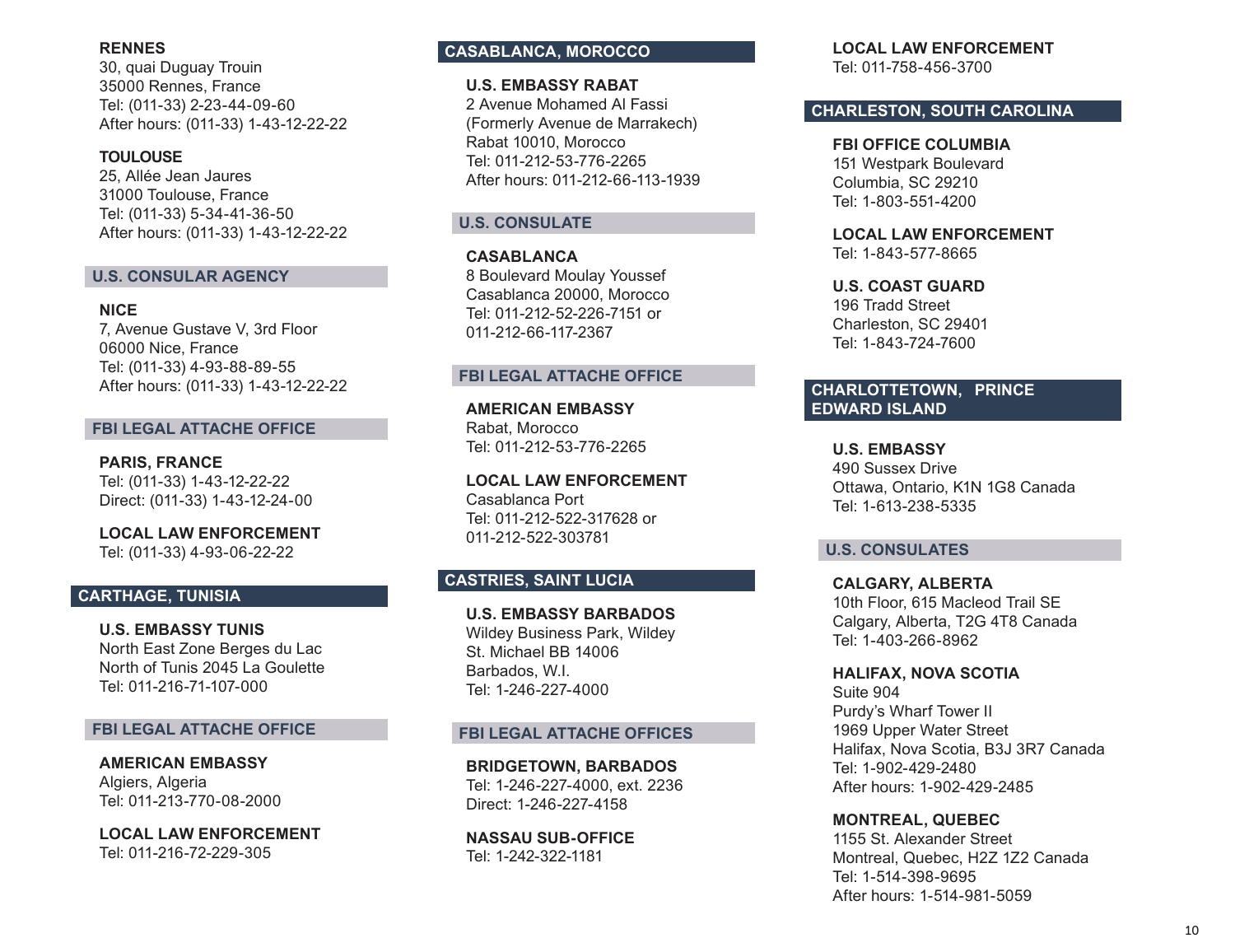### **QUEBEC CITY, QUEBEC**

2 Place Terrasse Dufferin Case Postale 939 Quebec City, Quebec, G1R 4T9 Canada Tel: 1-418-692-2095 After hours: 1-418-981-5059

# **TORONTO, ONTARIO**

360 University Avenue Toronto, Ontario, M5G 1S4 Canada Tel: 1-416-595-1700 After hours: 1-416-201-4100

### **VANCOUVER, BRITISH COLUMBIA**

1095 West Pender Street Vancouver, British Columbia V6E 2M6 Canada Tel: 1-604-685-4311

**WINNIPEG, MANITOBA**  860-201 Portage Street

Winnipeg, Manitoba, R3B 3K6 Canada Tel: 1-204-940-1800

### **FBI LEGAL ATTACHE OFFICES**

**OTTAWA, CANADA**  Tel: 1-613-688-5335, ext. 506 – 509 Direct: 1-613-688-5335, ext. 5206

**TORONTO SUB-OFFICE**  Tel: 1-416-595-1700 Direct: 1-416-640-8650, 8651, 8657, 8658

**VANCOUVER SUB-OFFICE**  Tel: 1-604-685-4311 Direct: 1-604-684-1772 or 1-604-684-1775

**LOCAL LAW ENFORCEMENT** Charlottetown Police Department 10 Kirkwood Drive Charlottetown, Prince Edward Island Tel: 1-902-629-4172 or 911

# **CHINA**

### **U.S. EMBASSY BEIJING:**

(Jurisdiction over Beijing, Tianjin, Gansu, Hebei, Henan, Hubei, Hunan, Inner Mongolia, Jiangxi, Ningxia, Qinghai, Shaanxi, Shandong, Shanxi, Xinjiang) No. 55 An Jia Lou Road, Chaoyang, Beijing Tel: (010) 8531-4000 Email:BeijingACS@state.gov

### **U.S. CONSULATE GENERAL**

**HONG KONG AND MACAU** 26 Garden Road, Central, Hong Kong Tel: (852) 2841-2211

# **CIVITAVECCHIA (ROME), ITALY**

**U.S. EMBASSY ROME**  Via V. Veneto 121/A 00187 Rome, Italy Tel: 011-39-06-46741

### **U.S. CONSULATES**

**FLORENCE**  Lungarno Amerigo Vespucci 38 50123 Florence, Italy Tel: 011-39-055-266-951

**MILAN**  Via Principe Amedeo 2/10 20121 Milan, Italy Tel: 011-39-02-290-351

**NAPLES**  Piazza della Repubblica 80122 Naples, Italy Tel: 011-39-081-583-8111

### **U.S. CONSULAR AGENCIES**

**GENOA**  Via Dante 2 16121 Genoa, Italy Tel: 011-39-010-584-492

**PALERMO** 

Via Vaccarini 1 90143 Palermo, Italy Tel: 011-39-091-305-857

### **VENICE**

Viale Galileo Galilei 30 30030 Venice, Italy Tel: 011-39-041-541-5944

### **FBI LEGAL ATTACHE OFFICES**

**ROME**  Tel: 011-39-06-4674-2710, ext. 2711, 2358 Direct: 011-39-06-4674-2392

**MILAN SUB-OFFICE**  Tel: 011-39-02-290-351 Direct: 011-39-02-2903-5240

# **LOCAL LAW ENFORCEMENT**

Immigration Police Largo della Pace 00053 Civitavecchia, Italy Tel: 011-39-0766-59601

# **COLUMBIA**

**U.S. EMBASSY**  Address: Calle 24 Bis No. 48-50 Bogotá, D.C. Colombia Emergency (57) 1 2752000 After hrs (57) 1 2754021

# **COBH, IRELAND**

**U.S. EMBASSY DUBLIN**  42 Elgin Road Ballsbridge Dublin, Ireland 4 Tel: 011-353-1-630-6200 or 011-353-1-668-8777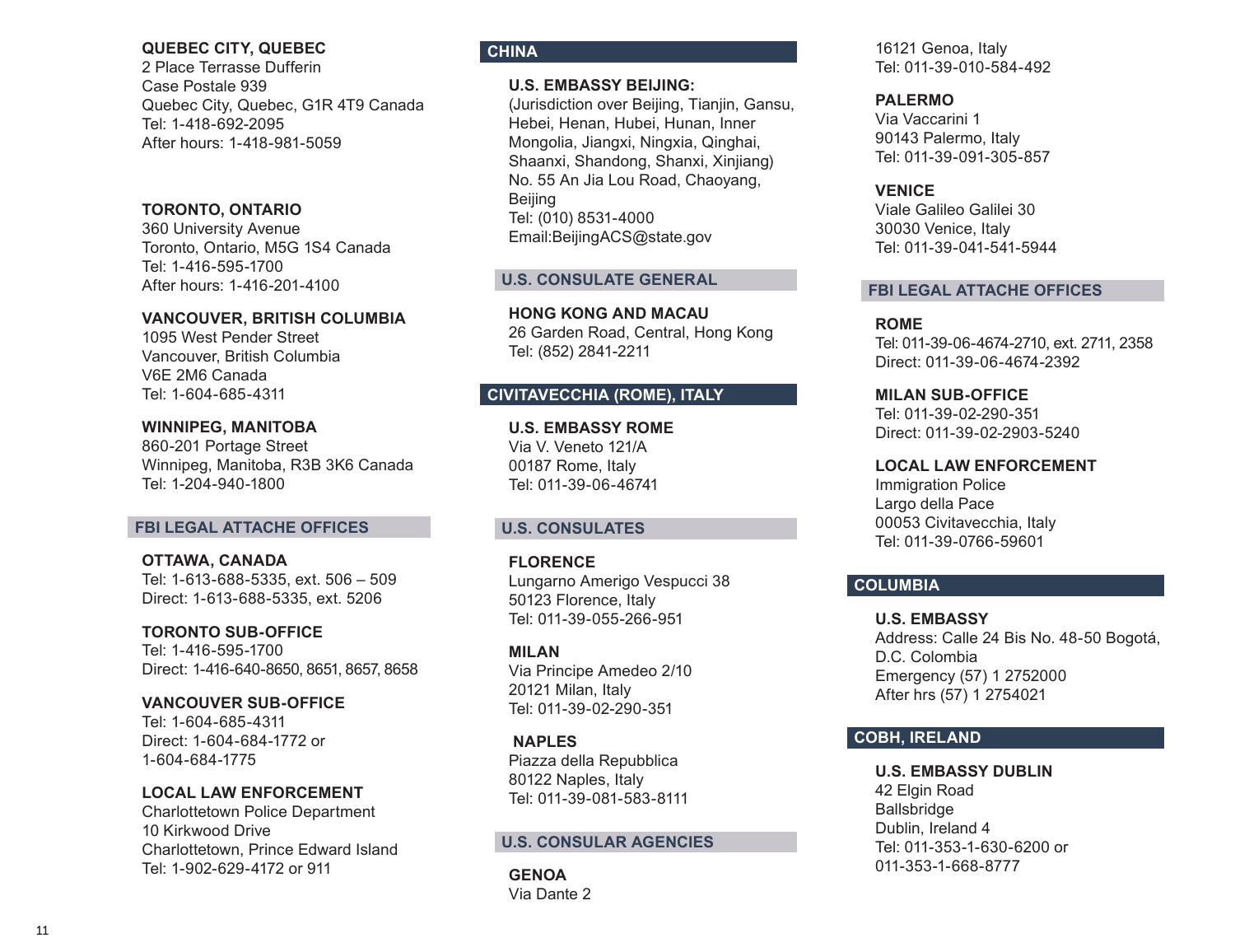### **U.S. CONSULATE**

**BELFAST, NORTHERN IRELAND**  Danesfort House 223 Stranmillis Road Belfast, Northern Ireland BT9 5GR Tel: 011-44-28-9038-6100

#### **FBI LEGAL ENFORCEMENT**

**AMERICAN EMBASSY**  London, England Tel: 011-44-207-894-0007

**LOCAL LAW ENFORCEMENT**  Tel: 011-353-21490-8530

### **COPENHAGEN, DENMARK**

**U.S. EMBASSY COPENHAGEN** Dag Hammarskjold Alle 24 2100 Copenhagen, Denmark Tel: 011-45-3341-7100 After hours: 011-45-3341-7400

#### **FBI LEGAL ATTACHE OFFICE**

**U.S. EMBASSY COPENHAGEN** Tel: 011-45-3341-7100, ext. 7393, 7392, 7396 Direct: 011-45-3341-7393

**LOCAL LAW ENFORCEMENT**  Borups Alle 266 Copenhangen N.W., Denmark 2400 Tel: 011-45-33 -14-1448

### **COQUIMBO, CHILE**

**U.S. EMBASSY CHILE** Av. Andrés Bello 2800, Las Condes Santiago, Chile Tel: 011-56-2-330-3000

#### **FBI LEGAL ATTACHE OFFICE**

**AMERICAN EMBASSY** Santiago, Chile Tel: 011-56-2-330-5003

**LOCAL LAW ENFORCEMENT**  Tel: 011-56-2-565-7863 or 011-56-2-565-7941

#### **CORFU, GREECE**

**U.S. EMBASSY ATHENS**  91 Vasilisis Sophias Avenue 10160 Athens, Greece Tel: 011-30-210-721-2951 After hours: 011-30-210-729-4444 or 011-30-210-729-4301

#### **U.S. CONSULATE**

**THESSALONIKI**  Plateia Commercial Center 43 Tsimiski Street, 7th Floor 54623 Thessaloniki, Greece Tel: 011-30-2310-242-905

### **FBI LEGAL ATTACHE OFFICE**

**AMERICAN EMBASSY**  Athens, Greece Tel: 011-30-210-720-2490 Direct: 011-30-210-725-3024 or 011-30-210-725-2457

**LOCAL LAW ENFORCEMENT**  Tel: 011-261-103-0625, 011-266-102-7778 or 011-266-103-2655

### **CORNER BROOK, NEWFOUNDLAND**

**U.S. EMBASSY**  490 Sussex Drive Ottawa, Ontario, K1N 1G8 Canada Tel: 1-613-238-5335

#### **U.S. CONSULATES**

**CALGARY, ALBERTA**  10th Floor, 615 Macleod Trail SE Calgary, Alberta, T2G 4T8 Canada Tel: 1-403-266-8962

#### **HALIFAX, NOVA SCOTIA**

Suite 904 Purdy's Wharf Tower II 1969 Upper Water Street Halifax, Nova Scotia, B3J 3R7 Canada Tel: 1-902-429-2480 After hours: 1-902-429-2485

**MONTREAL, QUEBEC** 

1155 St. Alexander Street Montreal, Quebec, H2Z 1Z2 Canada Tel: 1-514-398-9695 After hours: 1-514-981-5059

### **QUEBEC CITY, QUEBEC**

2 Place Terrasse Dufferin Case Postale 939 Quebec City, Quebec, G1R 4T9 Canada Tel: 1-418-692-2095 After hours: 1-418-981-5059

### **TORONTO, ONTARIO**

360 University Avenue Toronto, Ontario, M5G 1S4 Canada Tel: 1-416-595-1700 After hours: 1-416-201-4100

#### **VANCOUVER, BRITISH COLUMBIA**

1095 West Pender Street Vancouver, British Columbia V6E 2M6 Canada Tel: 1-604-685-4311

**WINNIPEG, MANITOBA** 

860-201 Portage Street Winnipeg, Manitoba, R3B 3K6 Canada Tel: 1-204-940-1800

### **FBI LEGAL ATTACHE OFFICES**

**OTTAWA, CANADA**  Tel: 1-613-688-5335, ext. 506 – 509 Direct: 1-613-688-5335, ext. 5206

**TORONTO SUB-OFFICE** Tel: 1-416-595-1700 Direct: 1-416-640-8650, 8651, 8657, 8658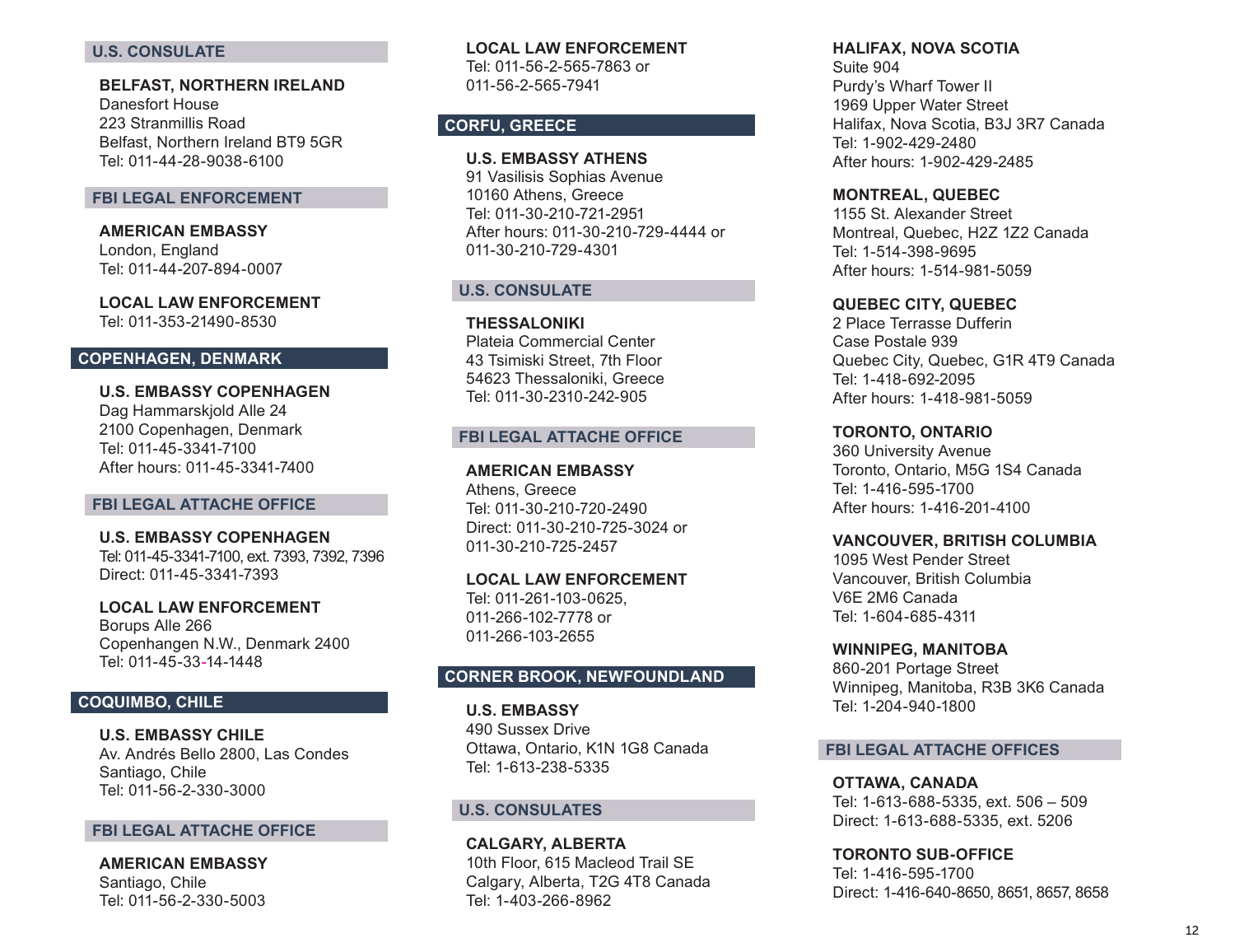### **VANCOUVER SUB-OFFICE**

Tel: 1-604-685-4311 Direct: 1-604-684-1772 or 1-604-684-1775

**LOCAL LAW ENFORCEMENT**  Tel: 1-902-563-5151

# **COSTA MAYA, MEXICO**

**U.S. EMBASSY MEXICO** Paseo de la Reforma Colonia Cuauhtemos Mexico D.F., Mexico 06500 Tel: 011-52-55-5080-2000 Local: 01-55-5080-2000

### **U.S. CONSULATES**

### **CIUDAD JUAREZ**

Paseo de la Victoria #3650 Fracc. Partido Senecú Ciudad Juárez, Chihuahua Mexico C.P. 32543 Tel: 011-52-656-227-3000

### **GUADALAJARA**

Progreso #175 Colonia Americana C.P. 44100 Guadalajara, Jalisco, Mexico Tel: 011-52-333-268-2100

### **HERMOSILLO**

#141 Monterey Street (between Rosales and Galeana) Col. Esqueda, C.P. 83000 Hermosillo, Sonora, Mexico Tel: 011-52-662-289-3500

### **MATAMOROS**

Calle Primera #2002 Colonia Jardín Matamoros, Tamaulipas, Mexico 87330 Tel: 011-52-868-812-4402

### **MERIDA**

Calle 60 No. 338-K x 29 y 31 Col. Alcala Martin Merida Yucatán, Mexico 97050 Tel: 011-52-999-942-5700

### **MONTERREY**

Avenida Constitucion 411 Poniente Monterrey, Nuevo Leon, Mexico 64000 Tel: 011-52-818-047-3100

### **NOGALES**

Calle San Jose s/n Fracc. Los Alamos Nogales, Sonora, Mexico C.P. 84065 Tel: 011-52-631-311-8150

# **NUEVO LAREDO**

3330 Allende St Colonia Jardin Nuevo Laredo, Tamps Mexico 88260 Tel: 011-52-867-714-0512

#### **TIJUANA**

American Citizen Services Paseo de las Culturas s/n Mesa de Otay Delegación Centenario C.P. 22425 Tijuana, Baja California Tel: 011-52-664-622-7400

### **U.S. CONSULAR AGENCIES**

**ACAPULCO**  Hotel Continental Emporio Costera M. Alemán 121 - Office 14 Acapulco, Gro. 39670 Tel: 011-52-744-484-0300 or 011-52-744-469-0556

### **CABO SAN LUCAS**

Blvd. Marina Local C-4 Plaza Nautica Col. Centro Cabo San Lucas, B.C.S. 23410 Tel: 011-52-624-143-3566

### **CANCUN**

Torre La Europea, Despacho 301 Cancun, Quintana Roo Mexico C.P. 77500 Tel: 011-52-998-883-0272

#### **COZUMEL**

Plaza Villa Mar en El Centro Plaza Principal (Parque Juarez between Melgar and 5th Ave) 2nd Floor, Locales 8 and 9 Cozumel, Quintana Roo Mexico C.P. 77600 Tel: 011-52-987-872-4574

### **IXTAPA/ZIHUATANEJO**

Hotel Fontan Blvd. Ixtapa s/n Ixtapa, Gro., Mexico 40880 Tel: 011-52-755-553-2100

### **MAZATLÁN**

Hotel Playa Mazatlán Playa Gaviotas No. 202 Zona Dorada Mazatlán, Sinaloa, Mexico 82110 Tel: 011-52-669-916-5889

### **OAXACA**

Macedonio Alcala No. 407 Office 20 Oaxaca, Oax., Mexico 68000 Tel: 011-52-951-514-3054 or 011-52-951-516-2853

### **PIEDRAS NEGRAS**

Abasolo #211 Local #3 Centro Piedras Negras, Coahuila, Mexico 26000 Tel: 011-52-878-782-5586 or 011-52-878-782-8664

### **PLAYA DEL CARMEN**

"The Palapa" Calle 1 Sur (entre Avenida 15 y Avenida 20) Playa del Carmen, Quintana Roo Mexico 77710 Tel: 011-52-984-873-0303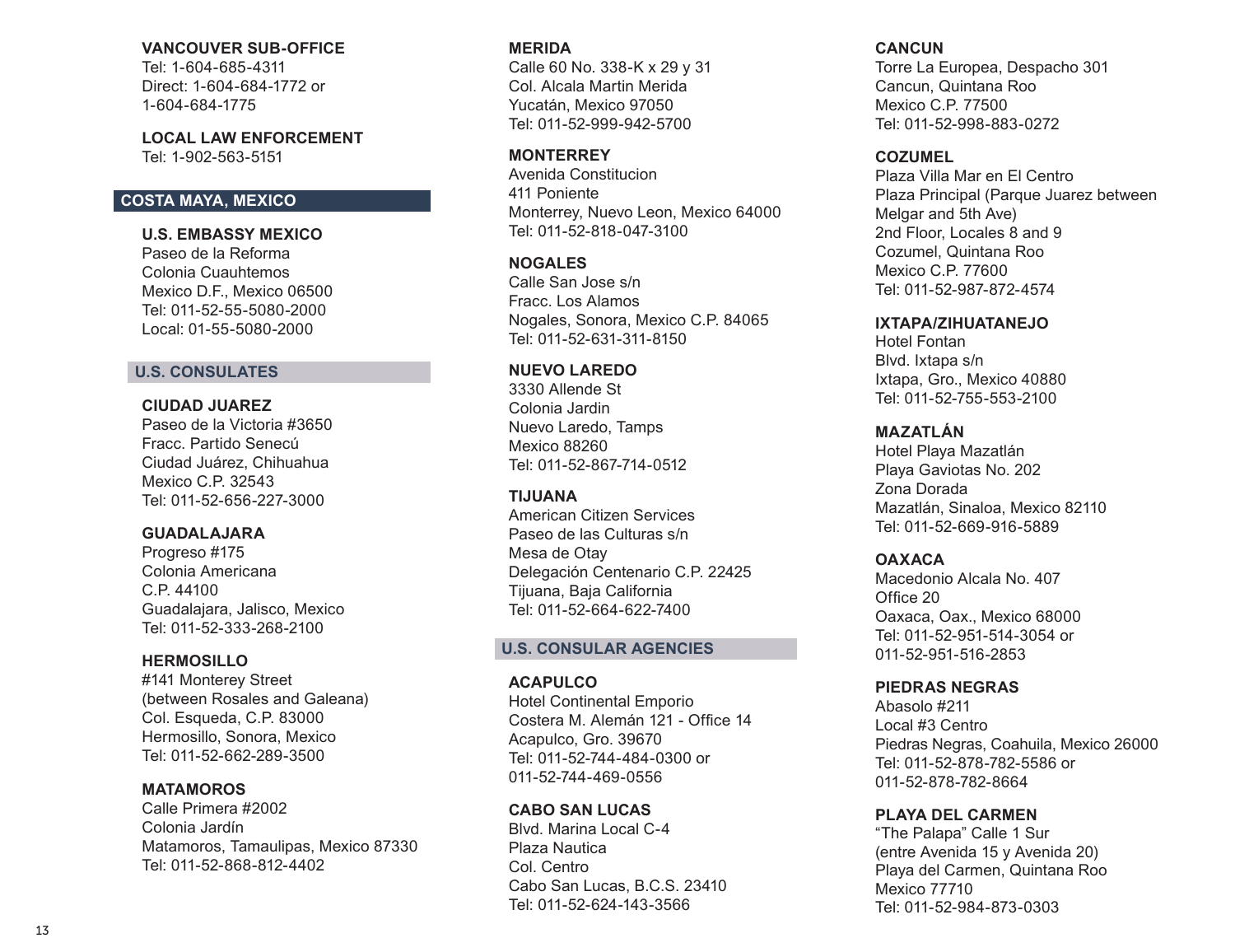# **PUERTO VALLARTA**

Paradise Village Plaza Paseo de los Cocoteros # 1 Local 4 Int. 17 Nuevo Vallarta, Nayarit, Mexico 63732 Tel: 011-52-322-222-0069

# **SAN LUIS POTOSI**

Edificio "Las Terrazas" Ave. Venustiano Carranza 2076-41 Col. Polanco San Luis Potosi, S.L.P., Mexico 78220 Tel: 011-52-444-811-7802 or 011-52-444-811-7803

# **SAN MIGUEL DE ALLENDE**

Plaza La Luciernaga Libramiento Jose Manuel Zavala Zavala No. 165, Locales 4 y 5 Colonia La Luciernaga San Miguel Allende, Guanajuato Mexico 37745 Tel: 011-52-415-152-2357

### **FBI LEGAL ATTACHE OFFICES**

**GUADALAJARA**  Tel: 011-523-33825-2700, ext. 252, 290 Direct: 011-523-33268-2257

**HERMOSILLO**  Tel: 011-526-62217-2375, ext. 270 Direct: 011-526-62217-4715

# **MEXICO CITY**

Tel: 011-525-55080-2000, ext. 2177 Direct: 011-525-55080-2177 or 011-525-55525-5312

**MONTERREY**  Tel: 011-528-18345-2120, ext. 4562 Direct: 011-528-18344-6306 or 011-528-18362-0491

**TIJUANA**  Tel: 011-526-64622-7400

**LOCAL LAW ENFORCEMENT**

Quintana Roo State Police Director Chief Miguel Angel Ramos Real Direct: 011-52-983-832-1411 Tel: 011-52-983-832-0193 or 011-52-983-832-9021 or 011-52-983-832-2835

# **COSTA RICA**

**U.S.EMBASSY** Calle 98 Vía 104, Pavas, San José, Costa Rica Tel: (506) 2519-2000 or (506) 2220-3127 Email: ACSSanJose@state.gov

# **COZUMEL, MEXICO**

**U.S. EMBASSY MEXICO** Paseo de la Reforma Colonia Cuauhtemos Mexico D.F., Mexico 06500 Tel: 011-52-55-5080-2000 Local: 01-55-5080-2000

# **U.S. CONSULATES**

**CIUDAD JUAREZ**  Paseo de la Victoria #3650 Fracc. Partido Senecú Ciudad Juárez, Chihuahua Mexico C.P. 32543 Tel: 011-52-656-227-3000

### **GUADALAJARA**

Progreso #175 Colonia Americana C.P. 44100 Guadalajara, Jalisco, Mexico Tel: 011-52-333-268-2100

# **HERMOSILLO**

#141 Monterey Street (between Rosales and Galeana) Col. Esqueda, C.P. 83000 Hermosillo, Sonora, Mexico Tel: 011-52-662-289-3500

### **MATAMOROS**

Calle Primera #2002 Colonia Jardín Matamoros, Tamaulipas, Mexico 87330 Tel: 011-52-868-812-4402

# **MERIDA**

Calle 60 No. 338-K x 29 y 31 Col. Alcala Martin Merida Yucatán, Mexico 97050 Tel: 011-52-999-942-5700

# **MONTERREY**

Avenida Constitucion 411 Poniente Monterrey, Nuevo Leon, Mexico 64000 Tel: 011-52-818-047-3100

# **NOGALES**

Calle San Jose s/n Fracc. Los Alamos Nogales, Sonora, Mexico C.P. 84065 Tel: 011-52-631-311-8150

# **NUEVO LAREDO**

3330 Allende St Colonia Jardin Nuevo Laredo, Tamps Mexico 88260 Tel: 011-52-867-714-0512

### **TIJUANA**

American Citizen Services Paseo de las Culturas s/n Mesa de Otay Delegación Centenario C.P. 22425 Tijuana, Baja California Tel: 011-52-664-622-7400

# **U.S. CONSULAR AGENCIES**

### **ACAPULCO**

Hotel Continental Emporio Costera M. Alemán 121 - Office 14 Acapulco, Gro. 39670 Tel: 011-52-744-484-0300 or 011-52-744-469-0556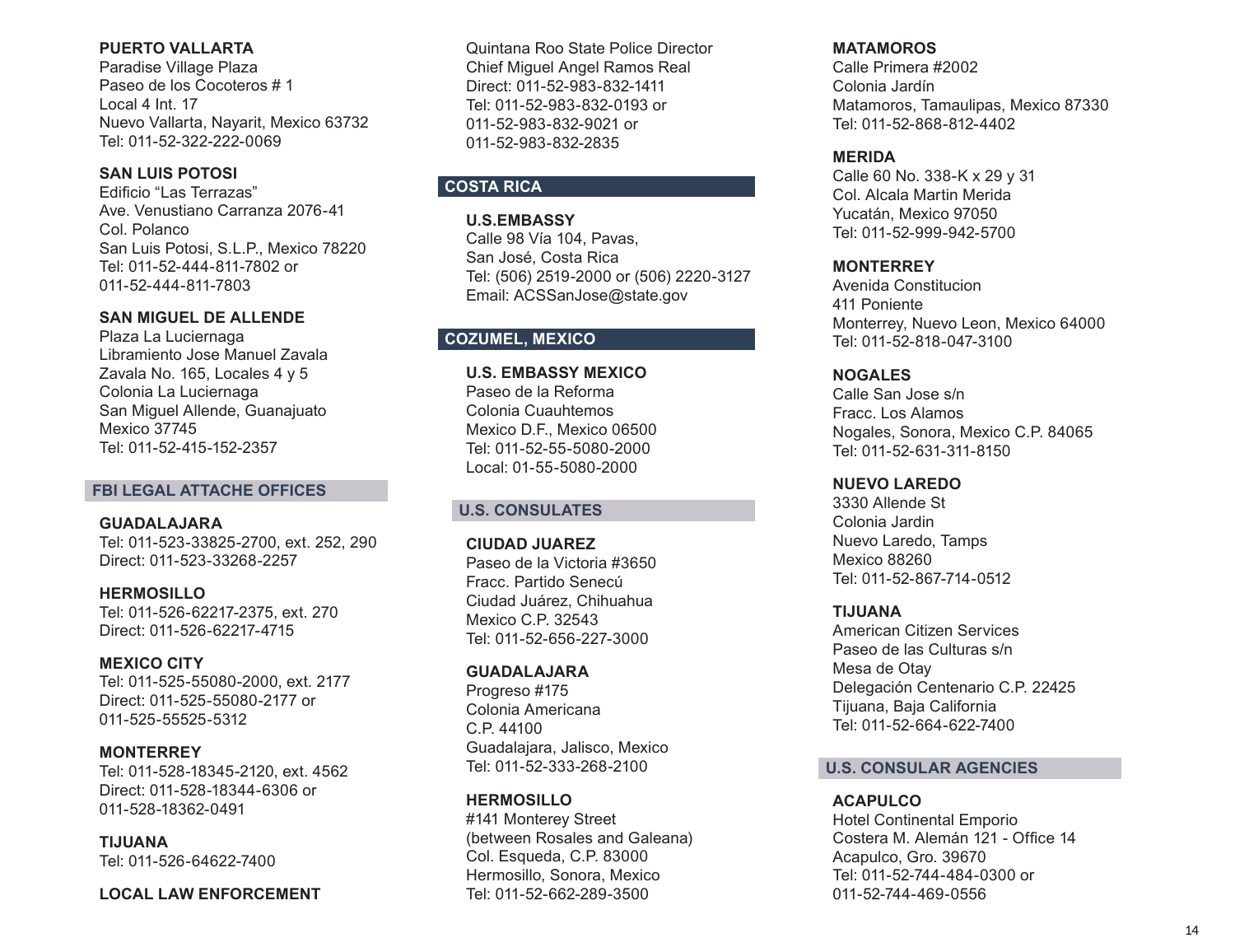### **CABO SAN LUCAS**

Blvd. Marina Local C-4 Plaza Nautica Col. Centro Cabo San Lucas, B.C.S. 23410 Tel: 011-52-624-143-3566

### **CANCUN**

Torre La Europea, Despacho 301 Cancun, Quintana Roo Mexico C.P. 77500 Tel: 011-52-998-883-0272

### **COZUMEL**

Plaza Villa Mar en El Centro Plaza Principal (Parque Juarez between Melgar and 5th Ave) 2nd Floor, Locales 8 and 9 Cozumel, Quintana Roo Mexico C.P. 77600 Tel: 011-52-987-872-4574

### **IXTAPA/ZIHUATANEJO**

Hotel Fontan Blvd. Ixtapa s/n Ixtapa, Gro., Mexico 40880 Tel: 011-52-755-553-2100

# **MAZATLÁN**

Hotel Playa Mazatlán Playa Gaviotas No. 202 Zona Dorada Mazatlán, Sinaloa, Mexico 82110 Tel: 011-52-669-916-5889

### **OAXACA**

Macedonio Alcala No. 407 Office 20 Oaxaca, Oax., Mexico 68000 Tel: 011-52-951-514-3054 or 011-52-951-516-2853

**PIEDRAS NEGRAS** Abasolo #211 Local #3 Centro Piedras Negras, Coahuila, Mexico 26000 Tel: 011-52-878-782-5586 or 011-52-878-782-8664

### **PLAYA DEL CARMEN**

"The Palapa" Calle 1 Sur (entre Avenida 15 y Avenida 20) Playa del Carmen, Quintana Roo Mexico 77710 Tel: 011-52-984-873-0303

# **PUERTO VALLARTA**

Paradise Village Plaza Paseo de los Cocoteros # 1 Local 4 Int. 17 Nuevo Vallarta, Nayarit, Mexico 63732 Tel: 011-52-322-222-0069

# **SAN LUIS POTOSI**

Edificio "Las Terrazas" Ave. Venustiano Carranza 2076-41 Col. Polanco San Luis Potosi, S.L.P., Mexico 78220 Tel: 011-52-444-811-7802 or 011-52-444-811-7803

### **SAN MIGUEL DE ALLENDE**

Plaza La Luciernaga Libramiento Jose Manuel Zavala Zavala No. 165, Locales 4 y 5 Colonia La Luciernaga San Miguel Allende, Guanajuato Mexico 37745 Tel: 011-52-415-152-2357

### **FBI LEGAL ATTACHE OFFICES**

**GUADALAJARA**  Tel: 011-523-33825-2700, ext. 252, 290 Direct: 011-523-33268-2257

**HERMOSILLO**  Tel: 011-526-62217-2375, ext. 270 Direct: 011-526-62217-4715

**MEXICO CITY** Tel: 011-525-55080-2000, ext. 2177 Direct: 011-525-55080-2177 or 011-525-55525-5312

# **MONTERREY**

Tel: 011-528-18345-2120, ext. 4562 Direct: 011-528-18344-6306 or 011-528-18362-0491

### **TIJUANA**

Tel: 011-526-64622-7400

### **LOCAL LAW ENFORCEMENT**

Policia Municipal, Seguridad Publica Y Turistica De La Isla de Cozumel Edificio Del Municipio De Cozumel Tel: 011-52-987-872-0409

# **CROATIA**

**U.S. EMBASSY ZAGREB** Ulica Thomasa Jeffersona 2 10010 Zagreb

**OUTSIDE OF CROATIA:** +385 1 661 2400 In Croatia: 01 661 2400

# **DOMINICAN REPUBLIC**

# **U.S. EMBASSY**

Av. República de Colombia #57, in Arroyo Hondo 809-567-7775 (0) SDOAmericans@state.gov.

# **DOVER (LONDON), ENGLAND**

**U.S. EMBASSY**  24 Grosvenor Square London, England W1A 2LQ Tel: 011-44-0-20-7499-9000

### **U.S. CONSULATES**

**BELFAST, NORTHERN IRELAND**  Danesfort House 223 Stranmillis Road Belfast, Northern Ireland BT9 5GR Tel: 011-44-28-9038-6100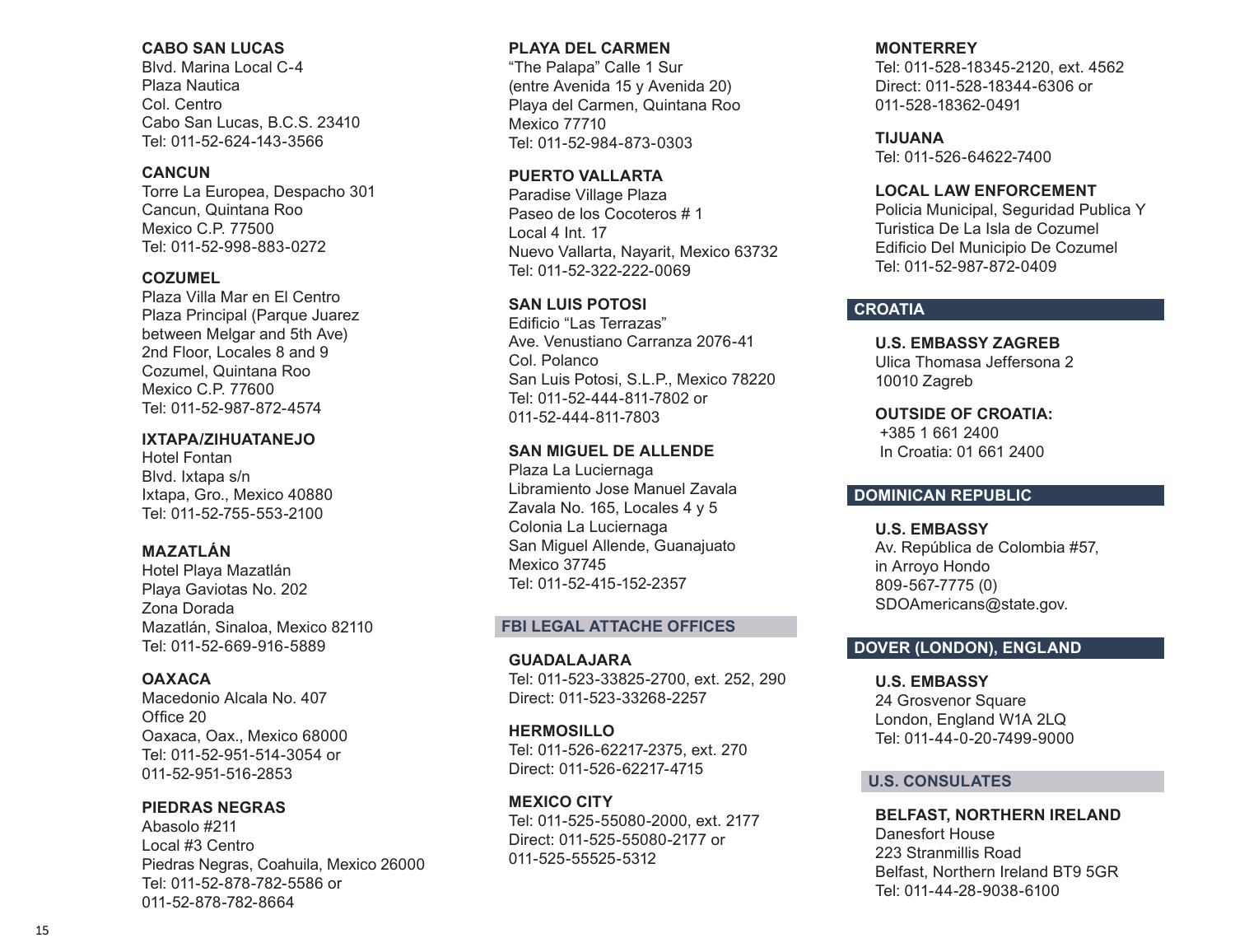### **EDINBURGH, SCOTLAND**

3 Regent Terrace Edinburgh, Scotland EH7 5BW Tel: 011-44-13-1556-8315 After hours: 011-44-12-2485-7097

### **WELSH AFFAIRS OFFICE, CARDIFF**

U.S. Embassy Temple Court Cathedral Road Cardiff, Wales CF1 9HA Tel: 011-44-0-29-2078-6633

### **FBI LEGAL ATTACHE OFFICE**

**AMERICAN EMBASSY**  London, England Tel: 011-44-207-894-0007 ext. 2475, 2478, 2479

**LOCAL LAW ENFORCEMENT**  Tel: 011-44-1-304-216-084, (Option "2")

# **DUBLIN, IRELAND**

**U.S. EMBASSY DUBLIN**  42 Elgin Road Ballsbridge, Dublin 4 Tel: 011-353-1-630-6200 or 011-353-1-668-8777

### **FBI LEGAL ENFORCEMENT**

**AMERICAN EMBASSY**  London, England Tel: 011-44-207-894-0007

**LOCAL LAW ENFORCEMENT** Garda (Police) Station Store Street, Dublin 1 Tel: 011-353-1-666-8000

# **DUBROVNIK, CROATIA**

**U.S. EMBASSY ZAGREB** Thomas Jefferson Street

10010 Zagreb, Croatia Tel: 011-385-1-661-2200 or 011-385-1-661-2276

### **U.S. CONSULAR SERVICES**

**ZAGREB, CROATIA**  Tel: 011-385-1-661-2300 After hours: 011-385-1-661-2400

### **FBI LEGAL ATTACHE OFFICE**

**SARAJEVO, BOSNIA-HERZEGOVINA** Tel: 011-387-33-445-700 Direct: 011-387-33-445-700, ext. 2336, 2375, 2382

**LOCAL LAW ENFORCEMENT** Tel: 011-385-20-443-333

# **EGYPT**

**U.S EMBASSY –CAIRO** 5, Tawfik Diab Street, Garden City, Cairo, Egypt. Tel: (20-2) 2797-3300

# **FALMOUTH, JAMAICA**

**U.S. EMBASSY JAMAICA**  142 Old Hope Road Kingston 6, Jamaica, West Indies Tel: 1-876-702-6000

### **U.S. CONSULAR AGENCIES**

**MONTEGO BAY**  Whitter Village, Unit EU-1 Ironshore Tel: 1-876-953-0620

St. James Place, 2nd Floor Gloucester Avenue Tel: 1-876-952-0160

#### **CAYMAN ISLANDS**

Cayman Centre, Unit B-1 118 Dorcy Drive George Town, Grand Cayman Tel: 1-345-945-8173 or 1-876-702-6000

### **FBI LEGAL ATTACHE OFFICE**

**SANTO DOMINGO, DOMINICAN REPUBLIC**  Tel: 1-809-221-2171/8100

**LOCAL LAW ENFORCEMENT**  Tel: 1-876-974-2533, 1-876-975-5056 or 1-876-975-5803

### **FIJI**

**U.S. EMBASSY-SUVA** 158 Princes Rd, Tamavua, Fiji Tel: (679) 331-4466 Email: SuvaACS@state.gov

### **FORT DE FRANCE, MARTINIQUE**

**U.S. EMBASSY BARBADOS** Wildey Business Park, Wildey St. Michael BB 14006 Barbados, W.I. Tel: 1-246-227-4000

### **U.S. CONSULAR AGENCY**

**MARTINIQUE** Hotel Valmeniere #615 Avenue des Arawaks 97200 Fort de France Tel: 011-596-593-75-6754

#### **FBI LEGAL ATTACHE OFFICES**

**BRIDGETOWN, BARBADOS**  Tel: 1-246-227-4000, ext. 2236 Direct: 1-246-227-4158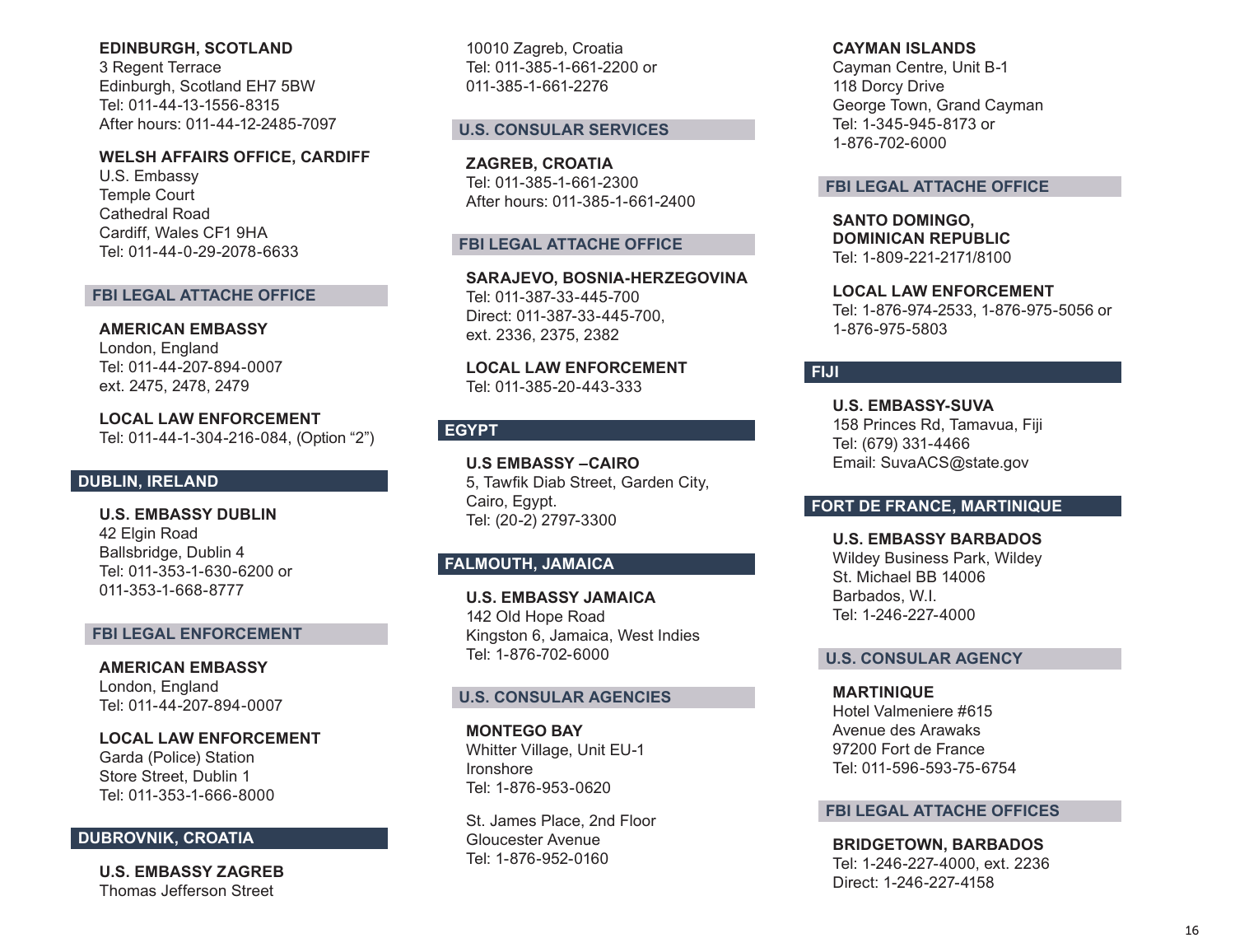# **NASSAU SUB-OFFICE**

Tel: 1-242-322-1181

**LOCAL LAW ENFORCEMENT**  Tel: 011-596-596-59-4000

# **FRANCE**

**U.S.EMBASSY PARIS** 2 avenue Gabriel 75008 Paris (Metro Concorde) Phone: [33] (1)43122222

# **FREEPORT (GRAND BAHAMA ISLAND), BAHAMAS**

**U.S. EMBASSY BAHAMAS** 42 Queen Street Nassau, Bahamas Tel: 1-242-322-1181

#### **FBI LEGAL ATTACHE OFFICES**

**BRIDGETOWN, BARBADOS**  Tel: 1-246-227-4000, ext. 2236 Direct: 1-246-227-4158

**NASSAU SUB-OFFICE** 

Tel: 1-242-322-1181

### **LOCAL LAW ENFORCEMENT**

Gerald Bartlette Police Headquarters Mall Road, Freeport P. O. Box F 40082 Grand Bahama Island, Bahamas Tel: 1-242-352-5048

# **FRENCH POLYNESIA**

**U.S. EMBASSY** 158 Princes Rd, Tamavua, Fiji Tel: (679) 331-4466, Or 772-8049. Email at SuvaACS@state.gov

# **FUNCHAL, MADEIRA, PORTUGAL**

**U.S. EMBASSY LISBON**  Av. das Forças Armadas, Sete-Rios 1600-081 Lisbon, Portugal Tel: 011-351-21-770-2122 or 011-351-21-727-2222

### **U.S. CONSULATE**

**PONTA DELGADA** Av. Príncipe do Mónaco No, 6-2 F 9500-237 Ponta Delgada, Açores, Portugal Tel: 011-351-29-628-2216

### **U.S. CONSULAR AGENCY**

**FUNCHAL**  Rua da Alfandega 10-2 F, Room A-B 9000-059 Funchal, Madeira, Portugal Tel: 011-351-29-123-5636 or

### **FBI LEGAL ATTACHE OFFICE**

011-351-91-616-6820

**AMERICAN EMBASSY**  Madrid, Spain Tel: 011-34-91-587-2200 Direct: 011-34-91-587-2350

**LOCAL LAW ENFORCEMENT**  Tel: 011-351-29-122-2022 Maritime Tel: 011-351-29-122-1104

# **GASPESIE, QUEBEC**

**U.S. EMBASSY**  490 Sussex Drive Ottawa, Ontario, K1N 1G8 Canada Tel: 1-613-238-5335

### **U.S. CONSULATES**

**CALGARY, ALBERTA**  10th Floor, 615 Macleod Trail SE Calgary, Alberta, T2G 4T8 Canada Tel: 1-403-266-8962

### **HALIFAX, NOVA SCOTIA**

Suite 904 Purdy's Wharf Tower II 1969 Upper Water Street Halifax, Nova Scotia, B3J 3R7 Canada Tel: 1-902-429-2480 After hours: 1-902-429-2485

### **MONTREAL, QUEBEC**

1155 St. Alexander Street Montreal, Quebec, H2Z 1Z2 Canada Tel: 1-514-398-9695 After hours: 1-514-981-5059

### **QUEBEC CITY, QUEBEC**

2 Place Terrasse Dufferin Case Postale 939 Quebec City, Quebec, G1R 4T9 Canada Tel: 1-418-692-2095 After hours: 1-418-981-5059

**TORONTO, ONTARIO**

360 University Avenue Toronto, Ontario, M5G 1S4 Canada Tel: 1-416-595-1700 After hours: 1-416-201-4100

#### **VANCOUVER, BRITISH COLUMBIA**

1095 West Pender Street Vancouver, British Columbia V6E 2M6 Canada Tel: 1-604-685-4311

### **WINNIPEG, MANITOBA**

860-201 Portage Street Winnipeg, Manitoba, R3B 3K6 Canada Tel: 1-204-940-1800

#### **FBI LEGAL ATTACHE OFFICES**

**OTTAWA, CANADA**  Tel: 1-613-688-5335, ext. 506 – 509 Direct: 1-613-688-5335, ext. 5206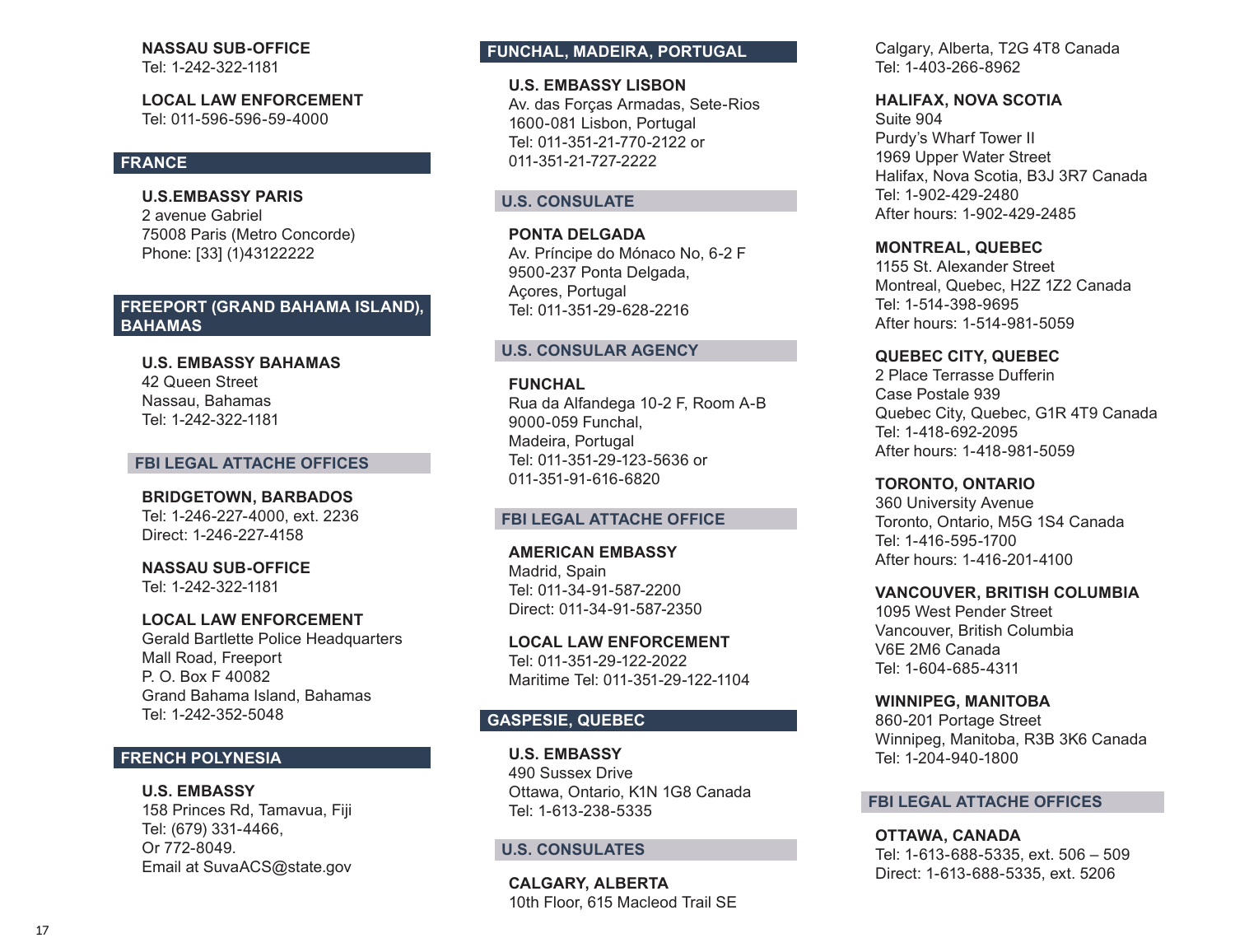### **TORONTO SUB-OFFICE**

Tel: 1-416-595-1700 Direct: 1-416-640-8650, 8658, 8657, 8651

**VANCOUVER SUB-OFFICE**

Tel: 1-604-685-4311 Direct: 1-604-684-1772 or 1-604-684-1775

**LOCAL LAW ENFORCEMENT** Tel: 1-418-368-1611

# **GEIRANGER, NORWAY**

**U.S. EMBASSY OSLO**  Henrik Ibsensgate 48 0244 Olso, Norway Tel: 011-47-2244-8550

### **FBI LEGAL ATTACHE OFFICE**

**AMERICAN EMBASSY**  Copenhagen, Denmark Tel: 011-45-3341-7100

**LOCAL LAW ENFORCEMENT**  Tel: 011-47-7011-8700

# **GEORGE TOWN, GRAND CAYMAN**

**U.S. EMBASSY JAMAICA**  142 Old Hope Road Kingston 6, Jamaica, West Indies Tel: 1-876-702-6000

### **U.S. CONSULAR AGENCY**

**CAYMAN ISLANDS** Cayman Centre, Unit B1 118 Dorcy Drive George Town, Grand Cayman Tel: 1-345-945-8173

### **FBI LEGAL ATTACHE OFFICES**

**BRIDGETOWN, BARBADOS**  Tel: 1-246-227-4000, ext. 2236 Direct: 1-246-227-4158

**NASSAU SUB-OFFICE**  Tel: 1-242-322-1181

**LOCAL LAW ENFORCEMENT** Royal Cayman Islands Police 68A Elgin Avenue, George Town

Grand Cayman, Cayman Islands Tel: 1-345-949-4222

# **GERMANY**

**U.S. EMBASSY IN BERLIN** Clayallee 170 14191 Berlin Federal Republic of Germany Tel.: +49-30-8305-0

# U.S. CONSULATE GENERAL

**HAMBURG** Alsterufer 27/28 20354 Hamburg Federal Republic of Germany Tel.: +49-40-411 71-100

### CONSULAR AGENCY

**BREMEN** Flughafenallee 18, 4th Floor 28199 Bremen Federal Republic of Germany Tel: 0421-301 5860

# **GIBRALTAR, UNITED KINGDOM**

**U.S. EMBASSY**  24 Grosvenor Square London, England W1A 2LQ Tel: 011-44-0-20-7499-9000

### **U.S. CONSULATES**

#### **BELFAST, NORTHERN IRELAND**

Danesfort House 223 Stranmillis Road Belfast, Northern Ireland BT9 5GR Tel: 011-44-28-9038-6100

**EDINBURGH, SCOTLAND**

3 Regent Terrace Edinburgh, Scotland EH7 5BW Tel: 011-44-13-1556-8315 After hours: 011-44-12-2485-7097

#### **WELSH AFFAIRS OFFICE, CARDIFF**

U.S. Embassy Temple Court Cathedral Road Cardiff, Wales CF1 9HA Tel: 011-44-0-29-2078-6633

### **FBI LEGAL ATTACHE OFFICE**

**AMERICAN EMBASSY**  London, England Tel: 011-44-207-894-0007, ext. 2475, 2478, 2479

**LOCAL LAW ENFORCEMENT**  Tel: 011-44-350-2007-2500

# **GREAT STIRRUP CAY, BAHAMAS**

**U.S. EMBASSY BAHAMAS** 42 Queen Street Nassau, Bahamas Tel: 1-242-322-1181

### **FBI LEGAL ATTACHE OFFICES**

**BRIDGETOWN, BARBADOS** Tel: 1-246-227-4000, ext. 2236 Direct: 1-246-227-4158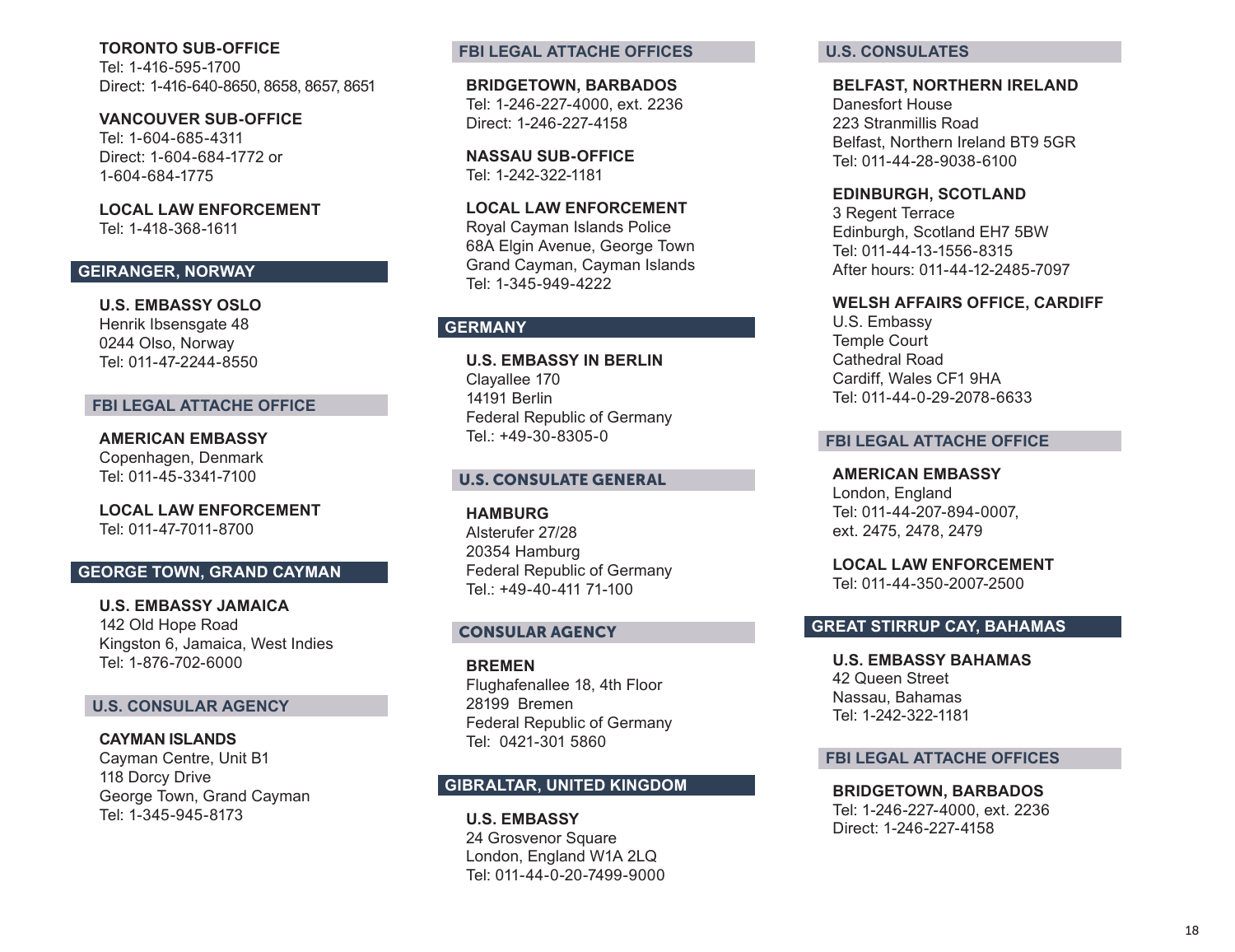# **NASSAU SUB-OFFICE**

Tel: 1-242-322-1181

### **LOCAL LAW ENFORCEMENT**

Police Headquarters Nassau, Bahamas Tel: 1-242-322-4444

# **GREENOCK, SCOTLAND**

**U.S. EMBASSY**  24 Grosvenor Square London, England W1A 2LQ Tel: 011-44-0-20-7499-9000

### **U.S. CONSULATES**

**BELFAST, NORTHERN IRELAND**  Danesfort House 223 Stranmillis Road Belfast, Northern Ireland BT9 5GR Tel: 011-44-28-9038-6100

# **EDINBURGH, SCOTLAND**

3 Regent Terrace Edinburgh, Scotland EH7 5BW Tel: 011-44-13-1556-8315 After hours: 011-44-12-2485-7097

### **WELSH AFFAIRS OFFICE, CARDIFF**

U.S. Embassy Temple Court Cathedral Road Cardiff, Wales CF1 9HA Tel: 011-44-0-29-2078-6633

### **FBI LEGAL ATTACHE OFFICE**

### **AMERICAN EMBASSY**

London, England Tel: 011-44-207-894-0007, ext. 2475, 2478, 2479

### **LOCAL LAW ENFORCEMENT**

Strathclyde Police Dalrymple Street, Greenock Tel: 011-44-01475-492500

# **GUERNSEY, CHANNEL ISLANDS**

**U.S. EMBASSY**  24 Grosvenor Square London, England W1A 2LQ Tel: 011-44-0-20-7499-9000

### **U.S. CONSULATES**

**BELFAST, NORTHERN IRELAND**  Danesfort House 223 Stranmillis Road Belfast, Northern Ireland BT9 5GR Tel: 011-44-28-9038-6100

#### **EDINBURGH, SCOTLAND**

3 Regent Terrace Edinburgh, Scotland EH7 5BW Tel: 011-44-13-1556-8315 After hours: 011-44-12-2485-7097

#### **WELSH AFFAIRS OFFICE, CARDIFF**

U.S. Embassy Temple Court Cathedral Road Cardiff, Wales CF1 9HA Tel: 011-44-0-29-2078-6633

### **FBI LEGAL ATTACHE OFFICE**

**AMERICAN EMBASSY**  London, England Tel: 011-44-207-894-0007, ext. 2475, 2478, 2479

**LOCAL LAW ENFORCEMENT**  Tel: 011-44-7781-13-15-15

# **HAIFA, ISRAEL**

**U.S. EMBASSY ISRAEL**  71 Hayarkon Street Tel Aviv, Israel 63903 Tel: 011-972-3-519-7575 or 011-972-3-519-7551

### **U.S. CONSULATE GENERAL**

**JERUSALEM**  18 Agron Road Jerusalem, Israel 94190 Tel: 011-972-2-622-7230

#### **U.S. CONSULAR AGENCY**

**HAIFA**  26 Ben Gurion Boulevard Haifa, Israel 35023 Tel: 011-972-4-853-1470

#### **FBI LEGAL ATTACHE OFFICE**

**AMERICAN EMBASSY**  Tel Aviv, Israel Tel: 011-972-3-519-7575

**LOCAL LAW ENFORCEMENT** Tel: 011-972-4-868-6425 or

### **HALIFAX, NOVA SCOTIA**

011-972-4-861-3100

**U.S. EMBASSY**  490 Sussex Drive Ottawa, Ontario, K1N 1G8 Canada Tel: 1-613-238-5335

### **U.S. CONSULATES**

**CALGARY, ALBERTA**  10th Floor, 615 Macleod Trail SE Calgary, Alberta, T2G 4T8 Canada Tel: 1-403-266-8962

**HALIFAX, NOVA SCOTIA**

Suite 904 Purdy's Wharf Tower II 1969 Upper Water Street Halifax, Nova Scotia, B3J 3R7 Canada Tel: 1-902-429-2480 After hours: 1-902-429-2485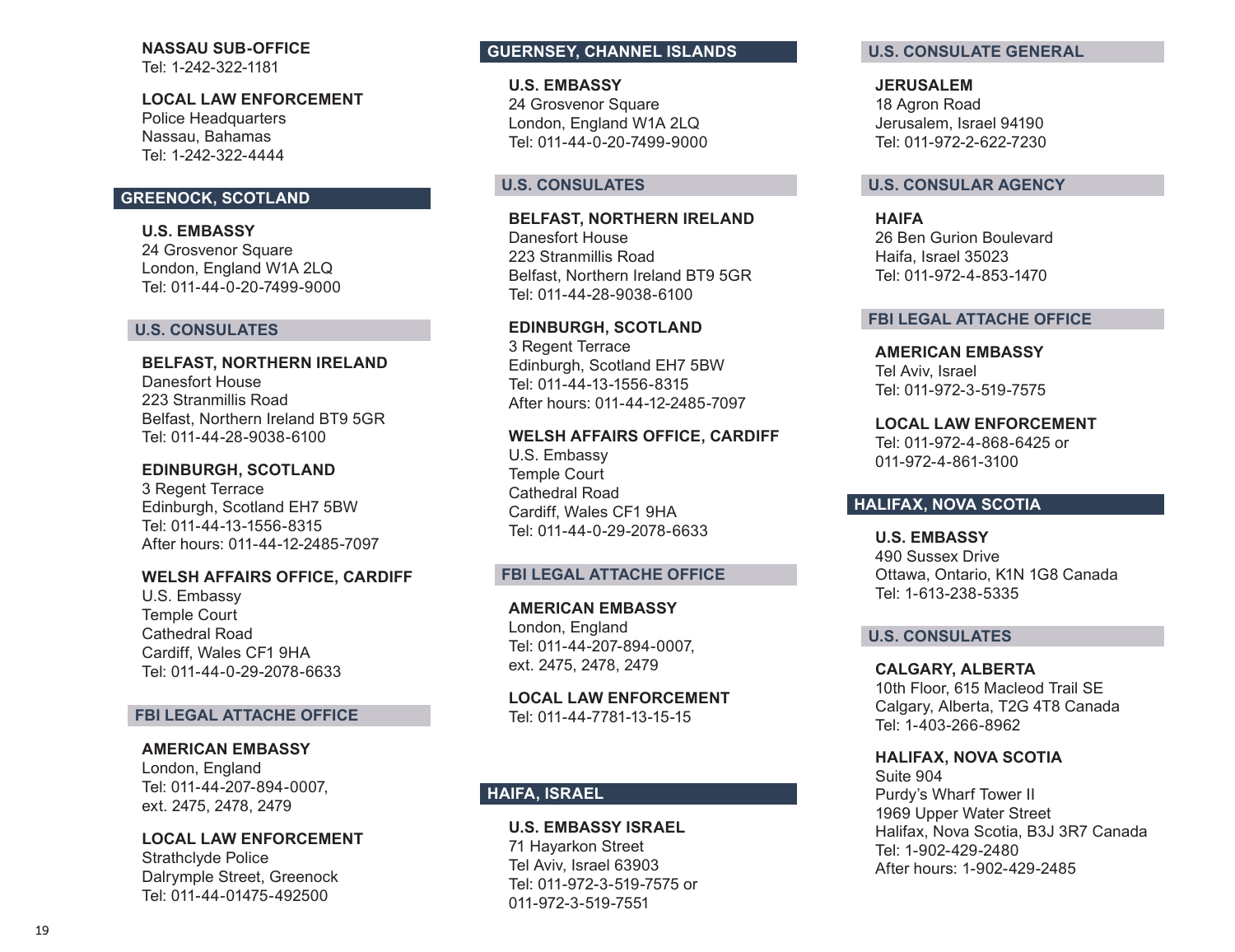### **MONTREAL, QUEBEC**

1155 St. Alexander Street Montreal, Quebec, H2Z 1Z2 Canada Tel: 1-514-398-9695 After hours: 1-514-981-5059

### **QUEBEC CITY, QUEBEC**

2 Place Terrasse Dufferin Case Postale 939 Quebec City, Quebec, G1R 4T9 Canada Tel: 1-418-692-2095 After hours: 1-418-981-5059

# **TORONTO, ONTARIO**

360 University Avenue Toronto, Ontario, M5G 1S4 Canada Tel: 1-416-595-1700 After hours: 1-416-201-4100

### **VANCOUVER, BRITISH COLUMBIA**

1095 West Pender Street Vancouver, British Columbia V6E 2M6 Canada Tel: 1-604-685-4311

### **WINNIPEG, MANITOBA**

860-201 Portage Street Winnipeg, Manitoba, R3B 3K6 Canada Tel: 1-204-940-1800

### **FBI LEGAL ATTACHE OFFICES**

**OTTAWA, CANADA**  Tel: 1-613-688-5335, ext. 506 – 509 Direct: 1-613-688-5335, ext. 5206

**TORONTO SUB-OFFICE**  Tel: 1-416-595-1700 Direct: 1-416-640-8650, 8651, 8657, 8658

**VANCOUVER SUB-OFFICE**  Tel: 1-604-685-4311 Direct: 1-604-684-1772 or 1-604-684-1775

### **LOCAL LAW ENFORCEMENT**

Halifax Regional Police 1975 Gottingern Street Halifax, Nova Scotia Tel: 1-902-490-7252 or 1-902-563-5151

# **HAMILTON, BERMUDA**

**U.S. EMBASSY/CONSULATE** American Consulate General Hamilton 16 Middle Road Devonshire DV 03 - Bermuda Tel: 1-441-295-1342 After hours: 1-441-335-3828

#### **FBI LEGAL ATTACHE OFFICES**

**BRIDGETOWN, BARBADOS**  Tel: 1-246-227-4000, ext. 2236 Direct: 1-246-227-4158

**NASSAU SUB-OFFICE** Tel: 1-242-322-1181

**LOCAL LAW ENFORCEMENT**  Bermuda Police Service Police Headquarters Prospect, Devonshire - Bermuda Tel: 1-441-295-0011 or 911

# **HELLESYLT, NORWAY**

**U.S. EMBASSY OSLO**  Henrik Ibsensgate 48 0244 Olso, Norway Tel: 011-47-2244-8550

#### **FBI LEGAL ATTACHE OFFICE**

**AMERICAN EMBASSY**  Copenhagen, Denmark Tel: 011-45-3341-7100

**LOCAL LAW ENFORCEMENT**  Tel: 011-47-7011-8700

### **HELSINGBORG, SWEDEN**

**U.S. CONSULATE GENERAL NAPLES** Piazza della Republica 80122 Napoli Tel: +39 081 583 8111

### **FBI LEGAL ATTACHE OFFICE**

**AMERICAN EMBASSY** Bern, Switzerland Tel: 011 41 31 357 7011

**LOCAL LAW ENFORCEMENT**  Polishuset Hesingborg Berga Alle 25 Helsingborg, Sweden Tel: +46 77 114 00

# **HELSINKI, FINLAND**

**U.S. EMBASSY HELSINKI** Itainen Puistotie 14B 00140 Helsinki, Finland Tel: 011-358-9-616-25-0

### **FBI LEGAL ATTACHE OFFICE**

**AMERICAN EMBASSY**  Copenhagen, Denmark Tel: 011-45-3341-7100, ext. 7393, 7392, 7396 Direct: 011-45-3341-7393

**LOCAL LAW ENFORCEMENT**

Helsingin Poliisi Kaartin Polissitalo Punanotkonkatu2 00130 Helsinki, Finland Tel: 011-358-718-773-180 or 011-358-718-770-111

### **HILO, HAWAII**

**FBI OFFICE HONOLULU** Room 4-230, Kalanianaole FOB 300 Ala Moana Boulevard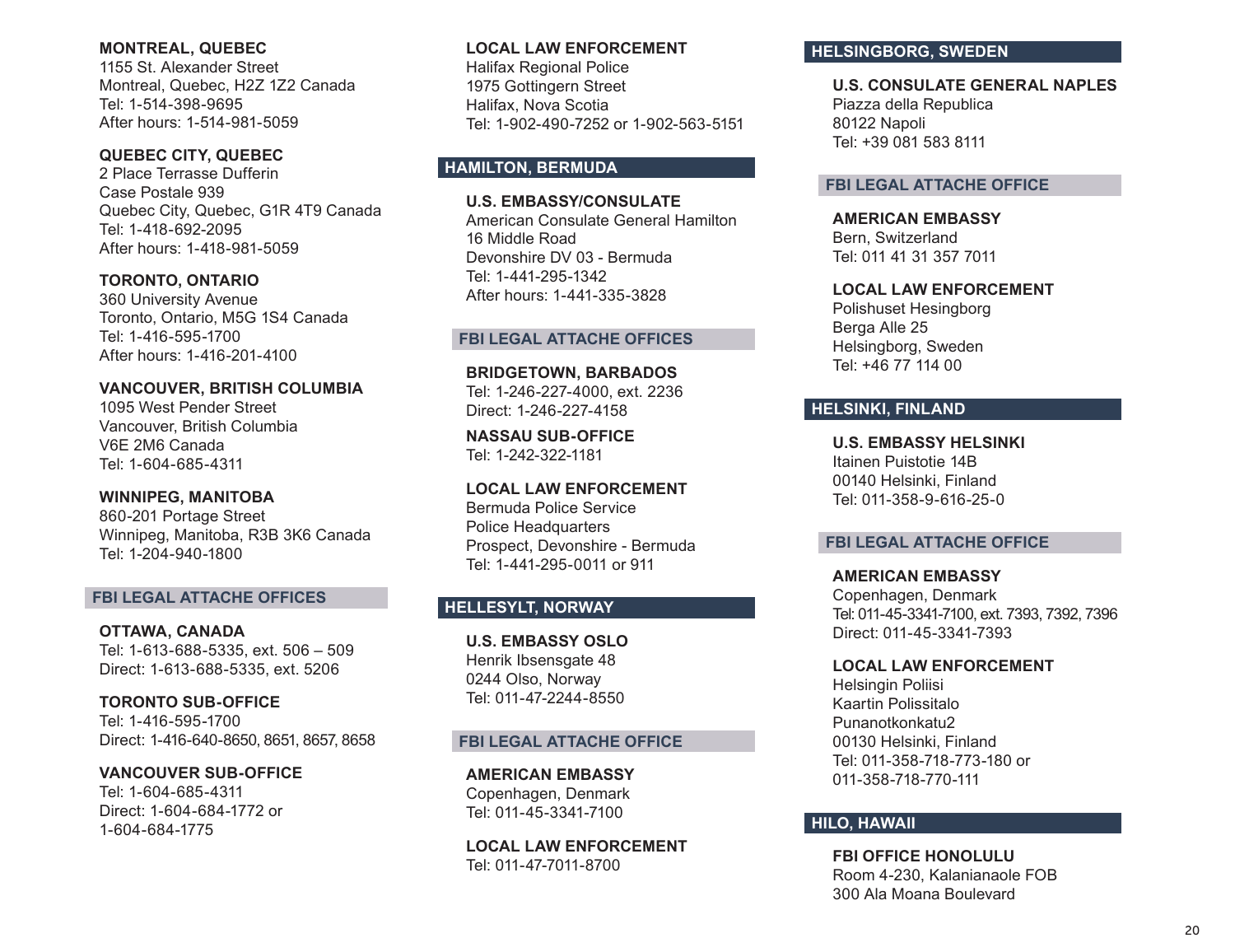Honolulu, HI 96850 Tel: 1-808-566-4300

### **LOCAL LAW ENFORCEMENT**

Hawaii Police Department 349 Kapiolani Street Hilo, HI 96720 Tel: 1-808-961-2244

**U.S. COAST GUARD**  400 Sand Island Parkway Honolulu, HI 96819 Tel: 1-808-842-2640

# **HONNINGSVAG, NORWAY**

**U.S. EMBASSY OSLO**  Henrik Ibsensgate 48 0244 Olso, Norway Tel: 011-47-2244-8550

### **FBI LEGAL ATTACHE OFFICE**

**AMERICAN EMBASSY**  Copenhagen, Denmark Tel: 011-45-3341-7100

**LOCAL LAW ENFORCEMENT**  Tel: 011-47-7840-2800

# **HONOLULU, OAHU, HAWAII**

### **FBI OFFICE HONOLULU**

Room 4-230, Kalanianaole FOB 300 Ala Moana Boulevard Honolulu, HI 96850 Tel: 1-808-566-4300

**LOCAL LAW ENFORCEMENT**  Tel: 1-808-529-3111

# **U.S. COAST GUARD**

400 Sand Island Parkway Honolulu, HI 96819 Tel: 1-808-842-2640

# **HOUSTON, TEXAS**

**FBI OFFICE HOUSTON**  1 Justice Park Drive Houston, TX 77092 Tel: 713 693 5000

**LOCAL LAW ENFORCEMENT**  1200 Travis Street Houston, Texas 77002 Tel: 713 884 3131

**U.S. COAST GUARD**  Galveston Command Center Tel: 713 671 5153

# **HUATULCO, MEXICO**

**U.S. EMBASSY MEXICO** Paseo de la Reforma Colonia Cuauhtemos Mexico D.F., Mexico 06500 Tel: 011-52-55-5080-2000 Local: 01-55-5080-2000

# U.S. CONSULATES

**CIUDAD JUAREZ**  Paseo de la Victoria #3650 Fracc. Partido Senecú Ciudad Juárez, Chihuahua Mexico C.P. 32543 Tel: 011-52-656-227-3000

### **GUADALAJARA**

Progreso #175 Colonia Americana C.P. 44100 Guadalajara, Jalisco, Mexico Tel: 011-52-333-268-2100

# **HERMOSILLO**

#141 Monterey Street (between Rosales and Galeana) Col. Esqueda, C.P. 83000 Hermosillo, Sonora, Mexico Tel: 011-52-662-289-3500

### **MATAMOROS**

Calle Primera #2002 Colonia Jardín Matamoros, Tamaulipas, Mexico 87330 Tel: 011-52-868-812-4402

### **MERIDA**

Calle 60 No. 338-K x 29 y 31 Col. Alcala Martin Merida Yucatán, Mexico 97050 Tel: 011-52-999-942-5700

### **MONTERREY**

Avenida Constitucion 411 Poniente Monterrey, Nuevo Leon, Mexico 64000 Tel: 011-52-818-047-3100

### **NOGALES**

Calle San Jose s/n Fracc. Los Alamos Nogales, Sonora, Mexico C.P. 84065 Tel: 011-52-631-311-8150

### **NUEVO LAREDO**

3330 Allende St Colonia Jardin Nuevo Laredo, Tamps Mexico 88260 Tel: 011-52-867-714-0512

### **TIJUANA**

American Citizen Services Paseo de las Culturas s/n Mesa de Otay Delegación Centenario C.P. 22425 Tijuana, Baja California Tel: 011-52-664-622-7400

### **U.S. CONSULAR AGENCIES**

### **ACAPULCO**

Hotel Continental Emporio Costera M. Alemán 121 - Office 14 Acapulco, Gro. 39670 Tel: 011-52-744-484-0300 or 011-52-744-469-0556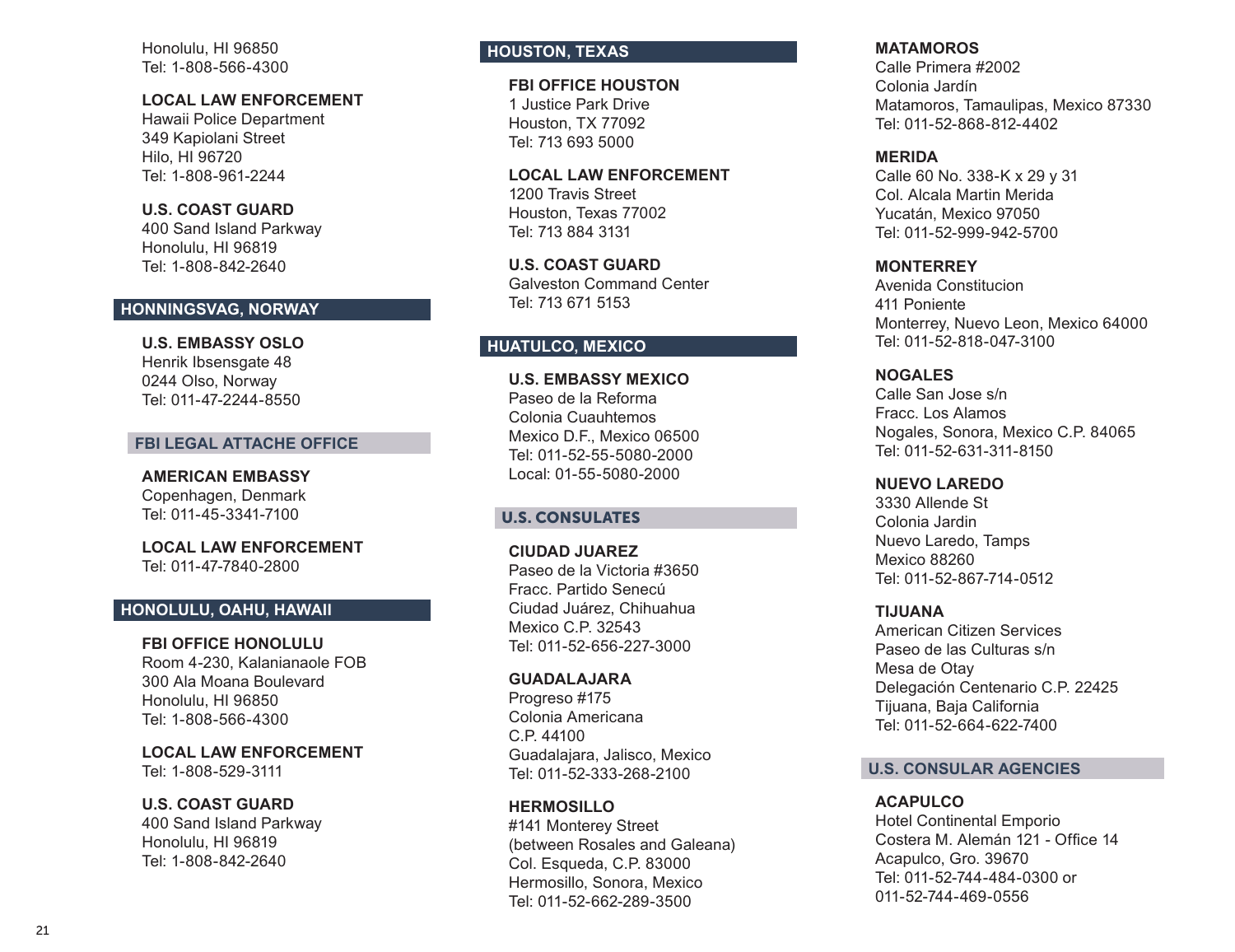### **CABO SAN LUCAS**

Blvd. Marina Local C-4 Plaza Nautica Col. Centro Cabo San Lucas, B.C.S. 23410 Tel: 011-52-624-143-3566

### **CANCUN**

Torre La Europea, Despacho 301 Cancun, Quintana Roo Mexico C.P. 77500 Tel: 011-52-998-883-0272

# **COZUMEL**

Plaza Villa Mar en El Centro Plaza Principal (Parque Juarez between Melgar and 5th Ave) 2nd Floor, Locales 8 and 9 Cozumel, Quintana Roo Mexico C.P. 77600 Tel: 011-52-987-872-4574

### **IXTAPA/ZIHUATANEJO**

Hotel Fontan Blvd. Ixtapa s/n Ixtapa, Gro., Mexico 40880 Tel: 011-52-755-553-2100

# **MAZATLÁN**

Hotel Playa Mazatlán Playa Gaviotas No. 202 Zona Dorada Mazatlán, Sinaloa, Mexico 82110 Tel: 011-52-669-916-5889

# **OAXACA**

Macedonio Alcala No. 407 Office 20 Oaxaca, Oax., Mexico 68000 Tel: 011-52-951-514-3054 or 011-52-951-516-2853

**PIEDRAS NEGRAS**  Abasolo #211 Local #3 Centro Piedras Negras, Coahuila, Mexico 26000 Tel: 011-52-878-782-5586 or 011-52-878-782-8664

# **PLAYA DEL CARMEN**

"The Palapa" Calle 1 Sur (entre Avenida 15 y Avenida 20) Playa del Carmen, Quintana Roo Mexico 77710 Tel: 011-52-984-873-0303

## **PUERTO VALLARTA**

Paradise Village Plaza Paseo de los Cocoteros # 1 Local 4 Int. 17 Nuevo Vallarta, Nayarit, Mexico 63732 Tel: 011-52-322-222-0069

### **SAN LUIS POTOSI**

Edificio "Las Terrazas" Ave. Venustiano Carranza 2076-41 Col. Polanco San Luis Potosi, S.L.P., Mexico 78220 Tel: 011-52-444-811-7802 or 011-52-444-811-7803

# **SAN MIGUEL DE ALLENDE**

Plaza La Luciernaga Libramiento Jose Manuel Zavala Zavala No. 165, Locales 4 y 5 Colonia La Luciernaga San Miguel Allende, Guanajuato, Mexico 37745 Tel: 011-52-415-152-2357

### **FBI LEGAL ATTACHE OFFICES**

**GUADALAJARA**  Tel: 011-523-33825-2700, ext. 252, 290 Direct: 011-523-33268-2257

### **HERMOSILLO**

Tel: 011-526-62217-2375, ext. 270 Direct: 011-526-62217-4715

### **MEXICO CITY**

Tel: 011-525-55080-2000, ext. 2177 Direct: 011-525-55080-2177 or 011-525-55525-5312

**MONTERREY** Tel: 011-528-18345-2120, ext. 4562 Direct: 011-528-18344-6306 or 011-528-18362-0491

**TIJUANA**  Tel: 011-526-64622-7400

**LOCAL LAW ENFORCEMENT**  Tel: 011-52-744-440-7023

# **ICELAND**

# **U.S. EMBASSY**

Laufásvegur 21, 101 Reykjavik Embassy switchboard at (354) 595-2200. After hrs.:(354) 693-9207. Police and Fire Dept. 911/ 112

# **ICY STRAIT POINT, ALASKA**

### **FBI OFFICE ANCHORAGE**

101 East Sixth Avenue Anchorage, AK 99501 Tel: 1-907-276-4441

### **LOCAL LAW ENFORCEMENT**

Hoonah Police Department 379 Ravin Drive Hoonah, AK 99829 Tel: 1-907-945-3655

#### **U.S. COAST GUARD**

709 West 9th Street Juneau, AK 99801 Tel: 1-907-463-2025

### **INDIA**

### **U.S. EMBASSY NEW DELHI**

American Citizen Services Unit U.S. Embassy **Shantipath** Chanakyapuri New Delhi, India 110021 Tel: 011-91-11 2419-8000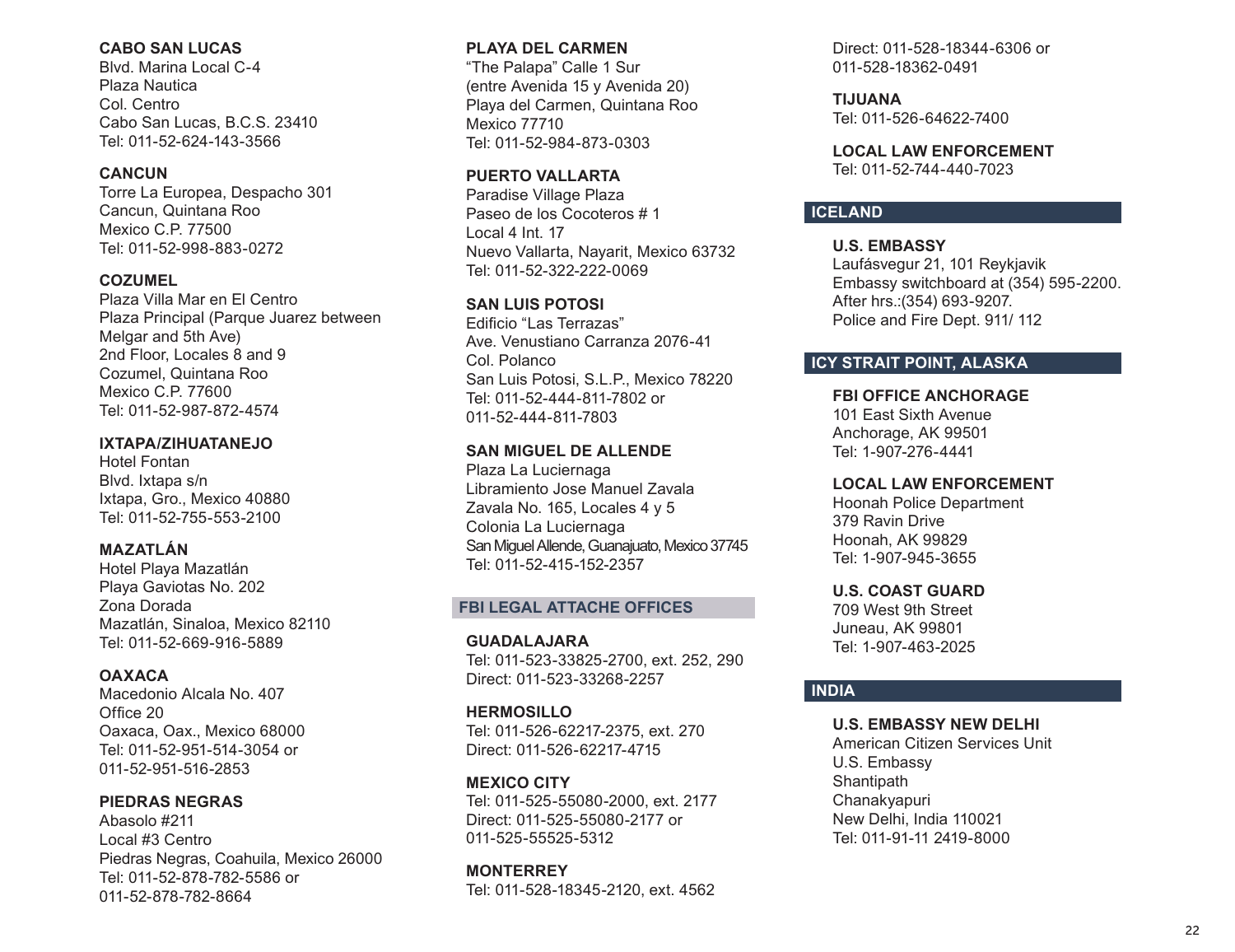#### U.S. CONSULATE GENERAL

**MUMBAI, MORMUGAO, GOA** Tel: 022-2672-4000 011-91-44-2672-4000

#### CONSULATE GENERAL

**MANGALORE** Tel: 044-2857-4000 011-91-44—2857-4000

### **INDONESIA**

**U.S. EMBASSY IN JAKARTA** American Citizen Services Jalan Medan Merdeka Selatan 5 Jakarta Pusat10110 Tel.: +62-21 3435-9000, email: jakartaacs@state.gov

# U.S. CONSULATE GENERAL

**SURABAYA** Jl. Citra Raya Niaga No. 2 Surabaya, Indonesia 60217 Tel: (62) 31-297-5300 Email: SurabayaACS@state.gov

# **INVERGORDON, SCOTLAND**

**U.S. EMBASSY**  24 Grosvenor Square London, England W1A 2LQ Tel: 011-44-0-20-7499-9000

### **U.S. CONSULATES**

**BELFAST, NORTHERN IRELAND**  Danesfort House 223 Stranmillis Road Belfast, Northern Ireland BT9 5GR Tel: 011-44-28-9038-6100

### **EDINBURGH, SCOTLAND**  3 Regent Terrace Edinburgh, Scotland EH7 5BW Tel: 011-44-13-1556-8315 After hours: 011-44-12-2485-7097

**WELSH AFFAIRS OFFICE, CARDIFF**

U.S. Embassy Temple Court Cathedral Road Cardiff, Wales CF1 9HA Tel: 011-44-0-29-2078-6633

### **FBI LEGAL ATTACHE OFFICE**

**AMERICAN EMBASSY**  London, England Tel: 011-44-207-894-0007 ext. 2475, 2478, 2479

**LOCAL LAW ENFORCEMENT**  Tel: 011-44-1349-852-222

# **IQUIQUE, CHILE**

**U.S. EMBASSY CHILE** Av. Andrés Bello 2800, Las Condes Santiago, Chile Tel: 011-56-2-330-3000

#### **FBI LEGAL ATTACHE OFFICE**

**AMERICAN EMBASSY**  Santiago, Chile Tel: 011-56-2-330-5003

**LOCAL LAW ENFORCEMENT** Tel: 011-56-2-565-7863 or 011-56-2-565-7941

# **IRAKLION, GREECE**

# **U.S. EMBASSY ATHENS**

91 Vasilisis Sophias Avenue 10160 Athens, Greece Tel: 011-30-210-721-2951 After hours: 011-30-210-729-4444 or 011-30-210-729-4301

### **U.S. CONSULATE**

**THESSALONIKI** 

Plateia Commercial Center 43 Tsimiski Street, 7th Floor 54623 Thessaloniki, Greece Tel: 011-30-2310-242-905

### **FBI LEGAL ATTACHE OFFICE**

**AMERICAN EMBASSY**  Athens, Greece Tel: 011-30-210-720-2490 Direct: 011-30-210-725-3024 or 011-30-210-725-2457

# **LOCAL LAW ENFORCEMENT**

Tel: 011-30-2810-283-190

### **ISRAEL**

**U.S. EMBASSY** 71 HaYarkon Street Tel Aviv 6343229, Israel Phone: 03-519-7575 U.S. 011-972-3-519-7575

# **ISTANBUL, TURKEY**

**U.S. EMBASSY ANKARA** 110 Atatürk Blvd. Kavaklıdere, 06100 Ankara - Turkey Tel: 011-90-312-455-5555

### **U.S CONSULATES**

#### **ADANA**

Girne Bulvari No: 212 (Güzelevler Mahallesi) Yuregir, Adana Tel: 011-90-322-346-6262

### **ISTANBUL**

Kaplicalar Mevkii Sokak No. 2 Istinye 34460, Istanbul Tel: 011-90-212-335-9000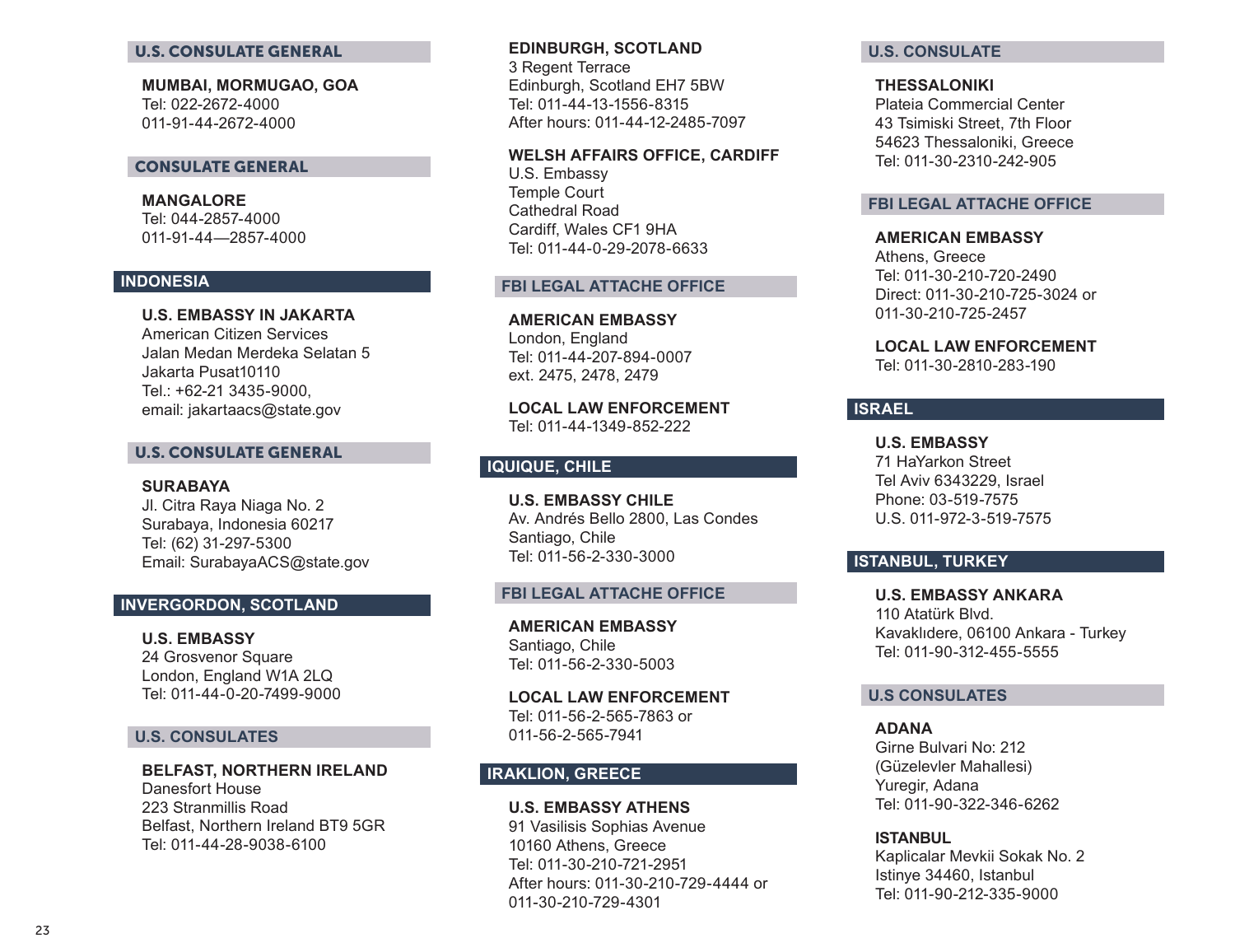**IZMIR** Tel: 011-90-232-464-8755

### **FBI LEGAL ATTACHE OFFICES**

**ANKARA, TURKEY**  Tel: 011-90-312-455-5555 Direct: 011-90-312-457-7390; Legat ext. 7402; LOA ext. 7410

**ISTANBUL SUB-OFFICE**  Tel: 011-90-212-335-9000 Direct: 011-90-212-335-9259

**LOCAL LAW ENFORCEMENT**  Tel: 011-90-212-527-4503

### **ITALY**

**U.S. EMBASSY-ROME** via Vittorio Veneto 121 - 00187 Roma TEL: 06-46741 U.S. 011-39-06-46741

# **IZMIR, TURKEY**

**U.S. EMBASSY ANKARA** 110 Atatürk Blvd. Kavaklıdere, 06100 Ankara - Turkey Tel: 011-90-312-455-5555

### **U.S CONSULATES**

**ADANA**  Girne Bulvari No: 212 (Güzelevler Mahallesi) Yuregir, Adana Tel: 011-90-322-346-6262

**ISTANBUL**  Kaplicalar Mevkii Sokak No. 2 Istinye 34460, Istanbul Tel: 011-90-212-335-9000

**IZMIR**  Tel: 011-90-232-464-8755

### **FBI LEGAL ATTACHE OFFICES**

**ANKARA, TURKEY**  Tel: 011-90-312-455-5555 Direct: 011-90-312-457-7390; Legat ext. 7402; LOA ext. 7410

**ISTANBUL SUB-OFFICE**  Tel: 011-90-212-335-9000 Direct: 011-90-212-335-9259

**LOCAL LAW ENFORCEMENT**  Emniyet Deniz Subesi Alsancak Yolcu Limani Izmir Tel: 011-90-232-464-8159

### **JAPAN**

**U.S. EMBASSY –TOKYO** 1-10-5 Akasaka Minato-ku, Tokyo 107-8420 Tel: 03-3224-5000 U.S. 011-81-3-3224-5000

### **JORDAN**

**U.S. EMBASSY AMMAN** Abdoun, Al-Umawyeen St. Amman-Jordan Tel: +962-6 590-6950 After hours: 962-6-590-6000

### **JUNEAU, ALASKA**

**FBI OFFICE ANCHORAGE** 101 East Sixth Avenue Anchorage, AK 99501 Tel: 1-907-276-4441

**LOCAL LAW ENFORCEMENT**  Tel: 1-904-630-0500

**U.S. COAST GUARD**  709 West 9th Street Juneau, AK 99801- Tel: 1-907-463-2025

# **KAHULUI, MAUI**

**FBI OFFICE HONOLULU** Room 4-230, Kalanianaole FOB 300 Ala Moana Boulevard Honolulu, HI 96850 Tel: 1-808-566-4300

### **LOCAL LAW ENFORCEMENT**

Maui County Police Department 55 Mahalani Street Wailuku, HI 96793 Tel: 1-808-244-6400

**U.S. COAST GUARD**  400 Sand Island Parkway Honolulu, HI 96819 Tel: 1-808-842-2640

# **KATAKOLON, GREECE**

**U.S. EMBASSY ATHENS**  91 Vasilisis Sophias Avenue 10160 Athens, Greece Tel: 011-30-210-721-2951 After hours: 011-30-210-729-4444 or 011-30-210-729-4301

### **U.S. CONSULATE**

**THESSALONIKI**  Plateia Commercial Center 43 Tsimiski Street, 7th Floor 54623 Thessaloniki, Greece Tel: 011-30-2310-242-905

### **FBI LEGAL ATTACHE OFFICE**

**AMERICAN EMBASSY**  Athens, Greece Tel: 011-30-210-720-2490 Direct: 011-30-210-725-3024 or 011-30-210-725-2457

**LOCAL LAW ENFORCEMENT**  Tel: 011-30-210-9-51-5111-9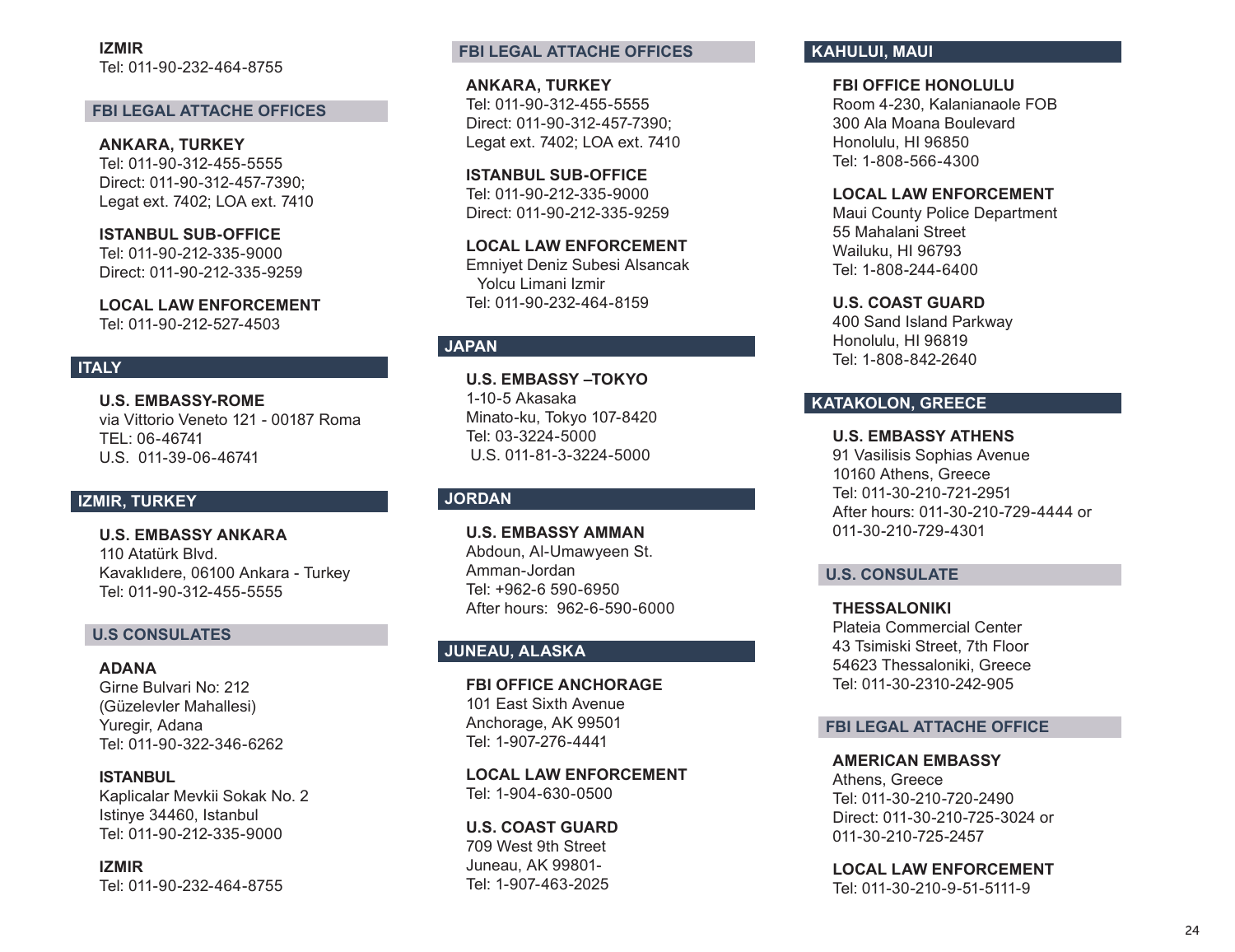### **KETCHIKAN, ALASKA**

**FBI OFFICE ANCHORAGE** 101 East Sixth Avenue Anchorage, AK 99501 Tel: 1-907-276-4441

**LOCAL LAW ENFORCEMENT** 361 Main Street Ketchikan, AK 99901 Tel: 1-907-225-6631

**U.S. COAST GUARD**  709 West 9th Street Juneau, AK 99801 Tel: 1-907-463-2025

# **KEY WEST, FLORIDA**

**FBI OFFICE MIAMI** 16320 NW 2nd Avenue North Miami Beach, FL 33169 Tel: 1-305-944-9101

**LOCAL LAW ENFORCEMENT**  Key West Police Department Tel: 1-305-809-1111 or 911

**U.S. COAST GUARD**  100 Trumbo Road Key West, FL 33040 Tel: 1-305-295-9700

# **KING'S WHARF, BERMUDA**

**U.S. EMBASSY/CONSULATE**  American Consulate General Hamilton 16 Middle Road Devonshire DV 03, Bermuda Tel: 1-441-295-1342 After hours: 1-441-335-3828

#### **FBI LEGAL ATTACHE OFFICES**

**BRIDGETOWN, BARBADOS**  Tel: 1-246-227-4000, ext. 2236 Direct: 1-246-227-4158

**NASSAU SUB-OFFICE** Tel: 1-242-322-1181

**LOCAL LAW ENFORCEMENT**  Bermuda Police Service - Headquarters Prospect, Devonshire, Bermuda Tel: 1-441-295-0011 or 911

# **KONA, HAWAII**

**FBI OFFICE HONOLULU** Room 4-230, Kalanianaole FOB 300 Ala Moana Boulevard Honolulu, HI 96850 Tel: 1-808-566-4300

**LOCAL LAW ENFORCEMENT**  Kona Police Station Tel: 1-808-326-4646

**U.S. COAST GUARD** 400 Sand Island Parkway Honolulu, HI 96819 Tel: 1-808-842-2640

# **KOPER, SLOVENIA**

**U.S. EMBASSY LJUBLJANA/ CONSULAR** Presernova 31 Ljubljana, Slovenia 1000 Tel: 011-386-1-200-5595 or 011-386-1-200-5556

### **FBI LEGAL ATTACHE OFFICE**

**VIENNA, AUSTRIA**  American Consulate Tel: 011-43-1-313-39-2155

**LOCAL LAW ENFORCEMENT**  Tel: 011-386-5-613-1380

**U.S. EMBASSY PODRORICA** Ljublajnska bb 81000 Podrorica, Montenegro Tel: 011-382-20-410-500

#### **FBI LEGAL ATTACHÉ OFFICE**

**SARA, BOSNIA-HERZEGOVINA**  Tel: 011-38733-445-700

**LOCAL LAW ENFORCEMENT**  Tel: 011-382-32-325-737

### **KRISTIANSUND, NORWAY**

**U.S. EMBASSY OSLO**  Henrik Ibsensgate 48 0244 Olso, Norway Tel: 011-47-2244-8550

### **FBI LEGAL ATTACHE OFFICE**

**AMERICAN EMBASSY**  Copenhagen, Denmark Tel: 011-45-3341-7100

**LOCAL LAW ENFORCEMENT**  Tel: 011-47-7158-9000

# **KUSADASI, TURKEY**

**U.S. CONSULATE ISTANBUL** Istinye Mahallesi, UC Sehitler Sokak No.2 Istinye 34460 Istanbul, Turkey Tel: 90 212 335 90 00

**LOCAL LAW ENFORCEMENT**  Siteler Polis Merkezi: Amirligi Kadinlar Denizi Mah-Yasar Aykal SK No.12 Kusadasi Merkez/Aydin Providence Tel: +90 256 612 2055

# **FBI LEGAL ATTACHÉ OFFICE**

**ISTANBUL SUBOFFICE**  America Consulate Tel: 011 90 212 335 9000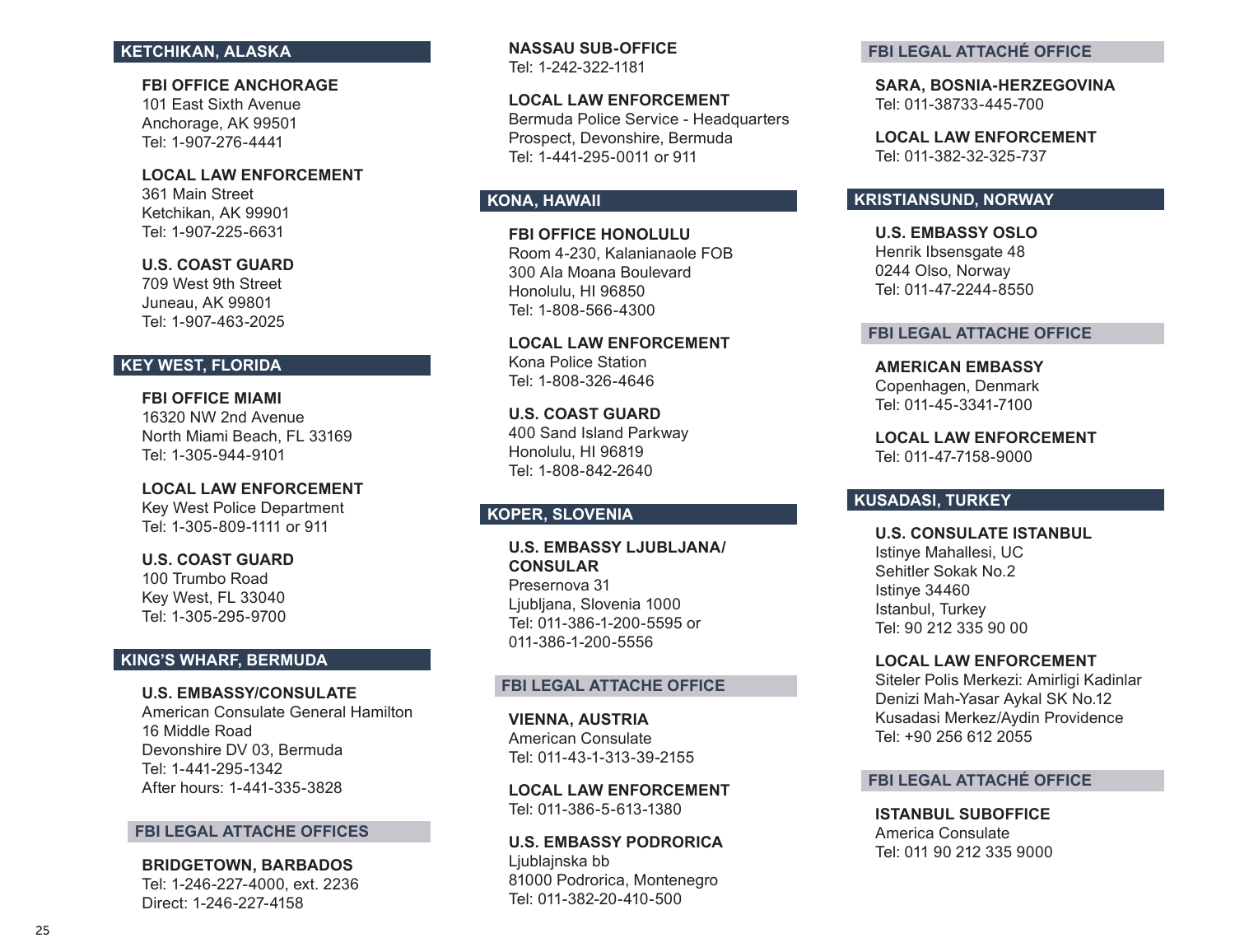# **LA BAIE, QUEBEC**

**U.S. EMBASSY**  490 Sussex Drive Ottawa, Ontario, K1N 1G8 Canada Tel: 1-613-238-5335

### **U.S. CONSULATES**

**CALGARY, ALBERTA**  10th Floor, 615 Macleod Trail SE Calgary, Alberta, T2G 4T8 Canada Tel: 1-403-266-8962

**HALIFAX, NOVA SCOTIA**  Suite 904 Purdy's Wharf Tower II 1969 Upper Water Street Halifax, Nova Scotia, B3J 3R7 Canada Tel: 1-902-429-2480 After hours: 1-902-429-2485

**MONTREAL, QUEBEC**  1155 St. Alexander Street Montreal, Quebec, H2Z 1Z2 Canada Tel: 1-514-398-9695 After hours: 1-514-981-5059

**QUEBEC CITY, QUEBEC**  2 Place Terrasse Dufferin Case Postale 939 Quebec City, Quebec, G1R 4T9 Canada Tel: 1-418-692-2095 After hours: 1-418-981-5059

**TORONTO, ONTARIO**  360 University Avenue Toronto, Ontario, M5G 1S4 Canada Tel: 1-416-595-1700 After hours: 1-416-201-4100

**VANCOUVER, BRITISH COLUMBIA** 1095 West Pender Street Vancouver, British Columbia V6E 2M6 Canada Tel: 1-604-685-4311

**WINNIPEG, MANITOBA** 860-201 Portage Street Winnipeg, Manitoba, R3B 3K6 Canada Tel: 1-204-940-1800

### **FBI LEGAL ATTACHE OFFICES**

**OTTAWA, CANADA**  Tel: 1-613-688-5335, ext. 506 – 509 Direct: 1-613-688-5335, ext. 5206

**TORONTO SUB-OFFICE** Tel: 1-416-595-1700 Direct: 1-416-640-8650, 8651, 8657, 8658

**VANCOUVER SUB-OFFICE** Tel: 1-604-685-4311 Direct: 1-604-684-1772 or 1-604-684-1775

**LOCAL LAW ENFORCEMENT**  Tel: 1-418-699-6000

# **LA CORUNA, SPAIN**

**U.S. EMBASSY SPAIN** Calle Serrano 75 28006 Madrid, Spain Tel: 011-34-91-587-2240 or 011-34-91-587-2200

#### **U.S. CONSULATE GENERAL**

**BARCELONA**  Paseo Reina Elisenda de Montcada 23 08034 Barcelona, Spain Tel: 011-34-91-587-2200

### **U.S. CONSULAR AGENCIES**

**FUENGIROLA** (IN MALAGA PROVINCE) Avenida Juan Gomez "Juanita", 8 Edificio Lucia 1C 29640 Fuengirola (Malaga), Spain Tel: 011-34-952-474-891

**LA CORUNA**  Calle Juana de Vega 8 Piso 5, Izquierda (Office I) 15003 La Coruna, Spain Tel: 011-34-981-213-233

#### **LAS PALMAS**

Edificio Arca Calle Los Martinez de Escobar 3, Offician 7 35007 Las Palmas, Gran Canaria Tel: 011-34-928-271-259

### **PALMA DE MALLORCA**

Edificio Reina Constanza Porto Pi, 8, 9-D 07015 Palma, Islas Baleares, Spain Tel: 011-34-971-40-3707 or 40-3905

**SEVILLE** 

Plaza Nueva 8-8 duplicado 2nd Floor, Office E-2, No. 4 41101 Sevilla, Spain Tel: 011-34-954-218-751

**VALENCIA**  Doctor Romagosa, 1, 2-J 46002 Valencia, Spain Tel: 011-34-96-351-6973

### **FBI LEGAL ATTACHE OFFICE**

**AMERICAN EMBASSY** Madrid, Spain Tel: 011-34-91-587-2200 Direct: 011-34-91-587-2350

### **LOCAL LAW ENFORCEMENT**

Jefatura Superior De Policia Avenida del Alferez Provisional, 3 15006 La Coruna, Spain Tel: 011-34-981-166-300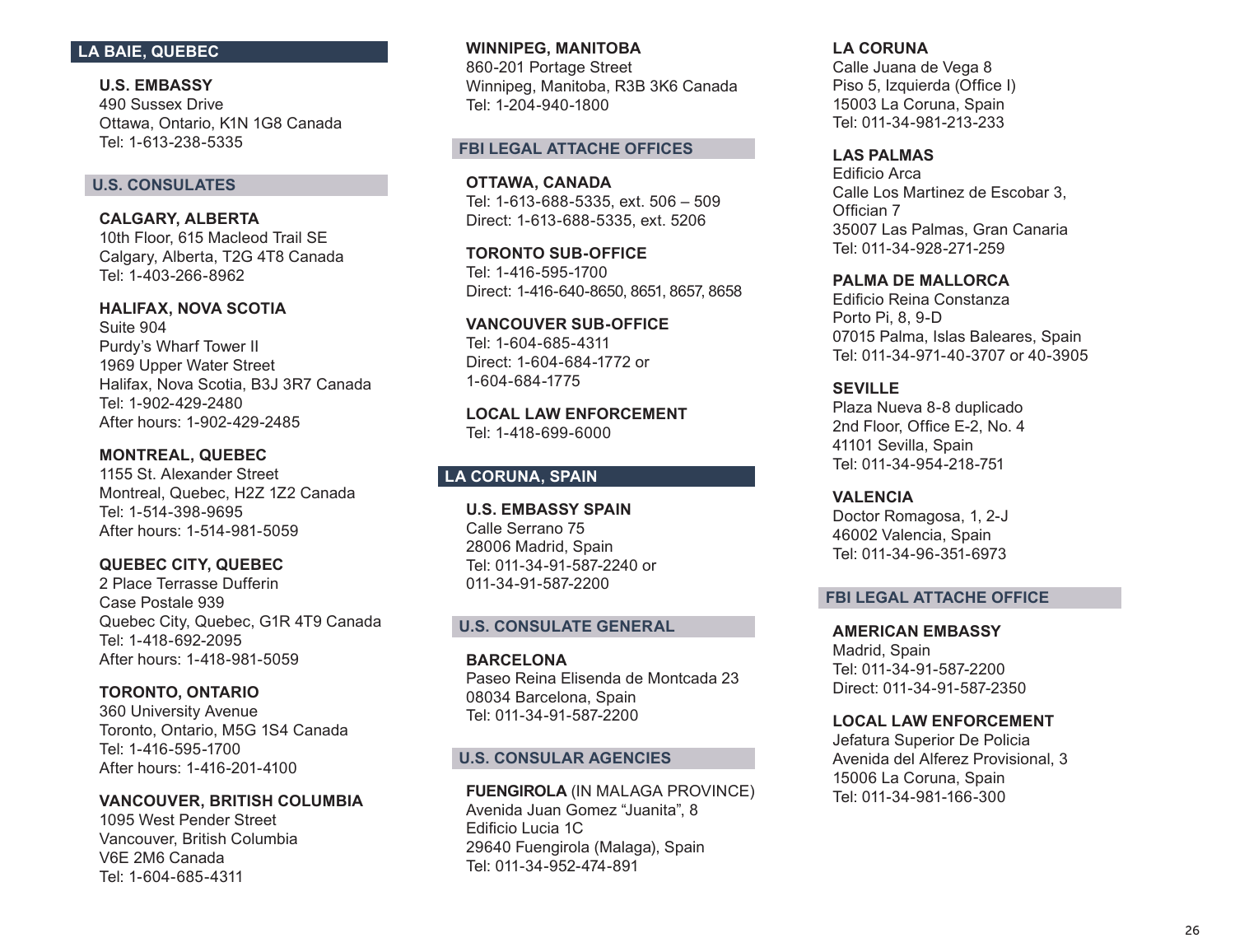# **LANZAROTE, CANARY ISLANDS**

**U.S. EMBASSY SPAIN**

Calle Serrano 75 28006 Madrid, Spain Tel: 011-34-91-587-2240 or 011-34-91-587-2200

### U.S. CONSULATE GENERAL

**BARCELONA**  Paseo Reina Elisenda de Montcada 23 08034 Barcelona, Spain Tel: 011-34-91-587-2200

#### **U.S. CONSULAR AGENCIES**

**FUENGIROLA** (IN MALAGA PROVINCE) Avenida Juan Gomez "Juanita", 8 Edificio Lucia 1C 29640 Fuengirola (Malaga), Spain Tel: 011-34-952-474-891

# **LA CORUNA**

Calle Juana de Vega 8 Piso 5, Izquierda (Office I) 15003 La Coruna, Spain Tel: 011-34-981-213-233

### **LAS PALMAS**

Edificio Arca Calle Los Martinez de Escobar 3, Offician 7 35007 Las Palmas, Gran Canaria Tel: 011-34-928-271-259

### **PALMA DE MALLORCA**

Edificio Reina Constanza Porto Pi, 8, 9-D 07015 Palma, Islas Baleares, Spain Tel: 011-34-971-40-3707 or 40-3905

### **SEVILLE**

Plaza Nueva 8-8 duplicado 2nd Floor, Office E-2, No. 4 41101 Sevilla, Spain Tel: 011-34-954-218-751

#### **VALENCIA**

Doctor Romagosa, 1, 2-J 46002 Valencia, Spain Tel: 011-34-96-351-6973

#### **FBI LEGAL ATTACHE OFFICE**

**AMERICAN EMBASSY**  Madrid, Spain Tel: 011-34-91-587-2200 Direct: 011-34-91-587-2350

**LOCAL LAW ENFORCEMENT**  Tel: 011-34-928-811-317, 011-34-928-817-747, 011-34-928-597-101

# **LAS PALMAS, CANARY ISLANDS**

**U.S. EMBASSY SPAIN** Calle Serrano 75 28006 Madrid, Spain Tel: 011-34-91-587-2240 or 011-34-91-587-2200

### **U.S. CONSULATE GENERAL**

**BARCELONA**  Paseo Reina Elisenda de Montcada 23 08034 Barcelona, Spain Tel: 011-34-91-587-2200

### **U.S. CONSULAR AGENCIES**

**FUENGIROLA** (IN MALAGA PROVINCE) Avenida Juan Gomez "Juanita", 8 Edificio Lucia 1C 29640 Fuengirola (Malaga), Spain Tel: 011-34-952-474-891

### **LA CORUNA**

Calle Juana de Vega 8 Piso 5, Izquierda (Office I) 15003 La Coruna, Spain Tel: 011-34-981-213-233

### **LAS PALMAS**

Edificio Arca Calle Los Martinez de Escobar 3, Offician 7 35007 Las Palmas, Gran Canaria Tel: 011-34-928-271-259

### **PALMA DE MALLORCA**

Edificio Reina Constanza Porto Pi, 8, 9-D 07015 Palma, Islas Baleares, Spain Tel: 011-34-971-40-3707 or 40-3905

### **SEVILLE**

Plaza Nueva 8-8 duplicado 2nd Floor, Office E-2, No. 4 41101 Sevilla, Spain Tel: 011-34-954-218-751

**VALENCIA** Doctor Romagosa, 1, 2-J

46002 Valencia, Spain Tel: 011-34-96-351-6973

#### **FBI LEGAL ATTACHE OFFICE**

**AMERICAN EMBASSY**  Madrid, Spain Tel: 011-34-91-587-2200 Direct: 011-34-91-587-2350

**LOCAL LAW ENFORCEMENT**  Tel: 011-34-922-281-805

# **LE HAVRE (PARIS), FRANCE**

### **U.S. EMBASSY PARIS**

4, Avenue Gabriel 75008 Paris, France Tel: (011-33) 1-43-12-22-22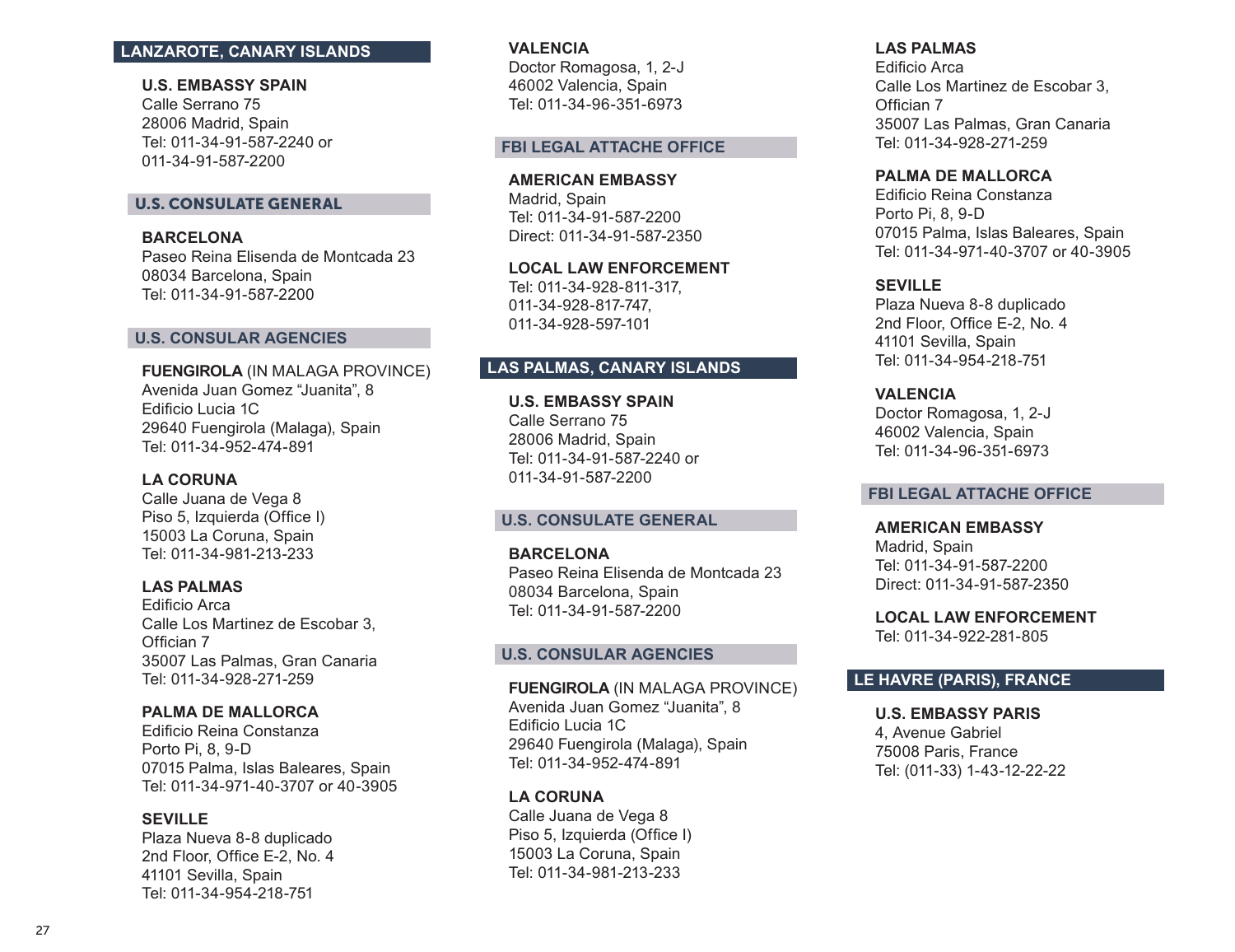# **U.S. CONSULATES**

**MARSEILLE**  Place Varian Fry 13006 Marseille, France Tel: (011-33) 4-91-54-92-00

**STRASBOURG**  15, Avenue d'Alsace 67082 Strasbourg, France Tel: (011-33) 3-88-35-31-04

### **AMERICAN PRESENCE POSTS**

### **BORDEAUX**

89, Quai des Chartrons 33300 Bordeaux, France Tel: (011-33) 5-56-48-63-80 After hours: (011-33) 1-43-12-22-22

### **LYON**

1, quai Jules Courmont 69002 Lyon, France Tel: (011-33) 4-78-38-36-88 After hours: (011-33) 1-43-12-22-22

#### **RENNES**

30, quai Duguay Trouin 35000 Rennes, France Tel: (011-33) 2-23-44-09-60 After hours: (011-33) 1-43-12-22-22

#### **TOULOUSE**

25, Allée Jean Jaures 31000 Toulouse, France Tel: (011-33) 5-34-41-36-50 After hours: (011-33) 1-43-12-22-22

### **U.S. CONSULAR AGENCY**

#### **NICE**

7, Avenue Gustave V, 3rd Floor 06000 Nice, France Tel: (011-33) 4-93-88-89-55 After hours: (011-33) 1-43-12-22-22

### **FBI LEGAL ATTACHE OFFICE**

**PARIS, FRANCE** Tel: (011-33) 1-43-12-22-22 Direct: (011-33) 1-43-12-24-00

**LOCAL LAW ENFORCEMENT** Tel: (011-33) 2-35-19-20-20 or (011-33) 2-35-19-30-61

# **LERWICK, SHETLAND ISLANDS**

**U.S. EMBASSY** 24 Grosvenor Square London, England W1A 2LQ Tel: 011-44-0-20-7499-9000

# **U.S. CONSULATES**

### **BELFAST, NORTHERN IRELAND**

Danesfort House 223 Stranmillis Road Belfast, Northern Ireland BT9 5GR Tel: 011-44-28-9038-6100

### **EDINBURGH, SCOTLAND**

3 Regent Terrace Edinburgh, Scotland EH7 5BW Tel: 011-44-13-1556-8315 After hours: 011-44-12-2485-7097

### **WELSH AFFAIRS OFFICE, CARDIFF**

U.S. Embassy Temple Court Cathedral Road Cardiff, Wales CF1 9HA Tel: 011-44-0-29-2078-6633

#### **FBI LEGAL ATTACHE OFFICE**

**AMERICAN EMBASSY**  London, England Tel: 011-44-207-894-0007 ext. 2475, 2478, 2479

#### **LOCAL LAW ENFORCEMENT**  Northern Constabulary

Tel: 011-44-1595-692110

### **LIMASSOL, CYPRUS**

**U.S. EMBASSY NICOSIA**  Metochiou & Ploutarchou Street 2407, Engomi Nicosia, Cyprus Tel: 011-357-22-393939

### **FBI LEGAL ATTACHE OFFICE**

**AMERICAN EMBASSY**  Athens, Greece Tel: 011-30-210-720-2490

**LOCAL LAW ENFORCEMENT**  Limassol Police Tel: 011-357-25-805050

# **LISBON, PORTUGAL**

**U.S. EMBASSY LISBON**  Av. das Forças Armadas, Sete-Rios 1600-081 Lisbon, Portugal Tel: 011-351-21-770-2122 or 011-351-21-727-2222

# **U.S. CONSULATE**

**PONTA DELGADA**  Av. Príncipe do Mónaco No, 6-2 F 9500-237 Ponta Delgada, Açores, Portugal Tel: 011-351-29-628-2216

### **U.S. CONSULAR AGENCY**

### **FUNCHAL**

Rua da Alfandega 10-2 F, Room A-B 9000-059 Funchal, Madeira, Portugal Tel: 011-351-29-123-5636 or 011-351-91-616-6820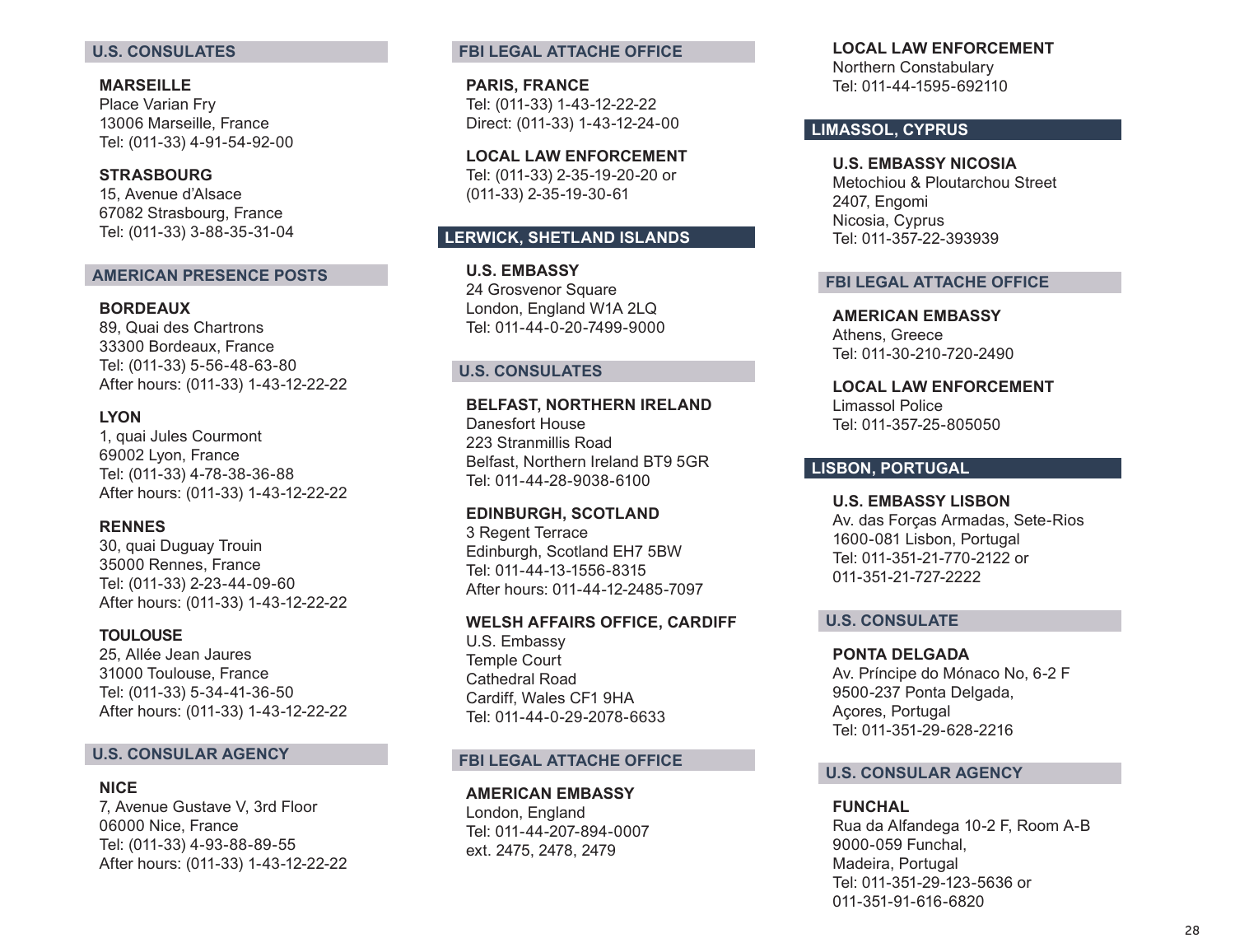#### **FBI LEGAL ATTACHE OFFICE**

#### **AMERICAN EMBASSY**

Madrid, Spain Tel: 011-34-91-587-2200 Direct: 011-34-91-587-2350

### **LOCAL LAW ENFORCEMENT**

Esquadra de Turismo Palacio da Foz Praca dos Restauradors 1200-000 Lisbon, Portugal Tel: 011-351-21-342-1634

## **LIVORNO, ITALY**

**U.S. EMBASSY ROME**  Via V. Veneto 121/A

00187 Rome, Italy Tel: 011-39-06-46741

# **U.S. CONSULATES**

**FLORENCE**  Lungarno Amerigo Vespucci 38 50123 Florence, Italy Tel: 011-39-055-266-951

### **MILAN**  Via Principe Amedeo 2/10 20121 Milan, Italy Tel: 011-39-02-290-351

**NAPLES** Piazza della Repubblica 80122 Naples, Italy Tel: 011-39-081-583-8111

### **U.S. CONSULAR AGENCIES**

**GENOA** Via Dante 2 16121 Genoa, Italy Tel: 011-39-010-584-492

#### **PALERMO**

Via Vaccarini 1 90143 Palermo, Italy Tel: 011-39-091-305-857

#### **VENICE**

Viale Galileo Galilei 30 30030 Venice, Italy Tel: 011-39-041-541-5944

### **FBI LEGAL ATTACHE OFFICES**

**ROME**  Tel: 011-39-06-4674-2710, ext. 2711, 2358 Direct: 011-39-06-4674-2392

**MILAN SUB-OFFICE**  Tel: 011-39-02-290-351 Direct: 011-39-02-2903-5240

**LOCAL LAW ENFORCEMENT**  Polizia Di Frontiera Via delle Commedie, 2 57123 Livorno, Italy Tel: 011-39-05-8682-6624

# **LOS ANGELES, CALIFORNIA**

**FBI OFFICE LOS ANGELES**  11000 Wilshire Boulevard Suite 1700, FOB Los Angeles, CA 90024 Tel: 1-310-477-6565

**LOCAL LAW ENFORCEMENT**  Los Angeles Port Police Tel: 1-310-732-7678

**U.S. COAST GUARD**  Los Angeles/Long Beach 1001 S. Seaside Avenue, Building 20 San Pedro, CA 90731 Tel: 1-310-521-3600

# **MALAGA (GRANADA), SPAIN**

**U.S. EMBASSY SPAIN**

Calle Serrano 75 28006 Madrid, Spain Tel: 011-34-91-587-2240 or 011-34-91-587-2200

### **U.S. CONSULATE GENERAL**

**BARCELONA** Paseo Reina Elisenda de Montcada 23 08034 Barcelona, Spain Tel: 011-34-91-587-2200

### **U.S. CONSULAR AGENCIES**

**FUENGIROLA** (IN MALAGA PROVINCE) Avenida Juan Gomez "Juanita", 8 Edificio Lucia 1C 29640 Fuengirola (Malaga), Spain Tel: 011-34-952-474-891

# **LA CORUNA**

Calle Juana de Vega 8 Piso 5, Izquierda (Office I) 15003 La Coruna, Spain Tel: 011-34-981-213-233

**LAS PALMAS** 

Edificio Arca Calle Los Martinez de Escobar 3, Offician 7 35007 Las Palmas, Gran Canaria Tel: 011-34-928-271-259

### **PALMA DE MALLORCA**

Edificio Reina Constanza Porto Pi, 8, 9-D 07015 Palma, Islas Baleares, Spain Tel: 011-34-971-40-3707 or 40-3905

### **SEVILLE**

Plaza Nueva 8-8 duplicado 2nd Floor, Office E-2, No. 4 41101 Sevilla, Spain Tel: 011-34-954-218-751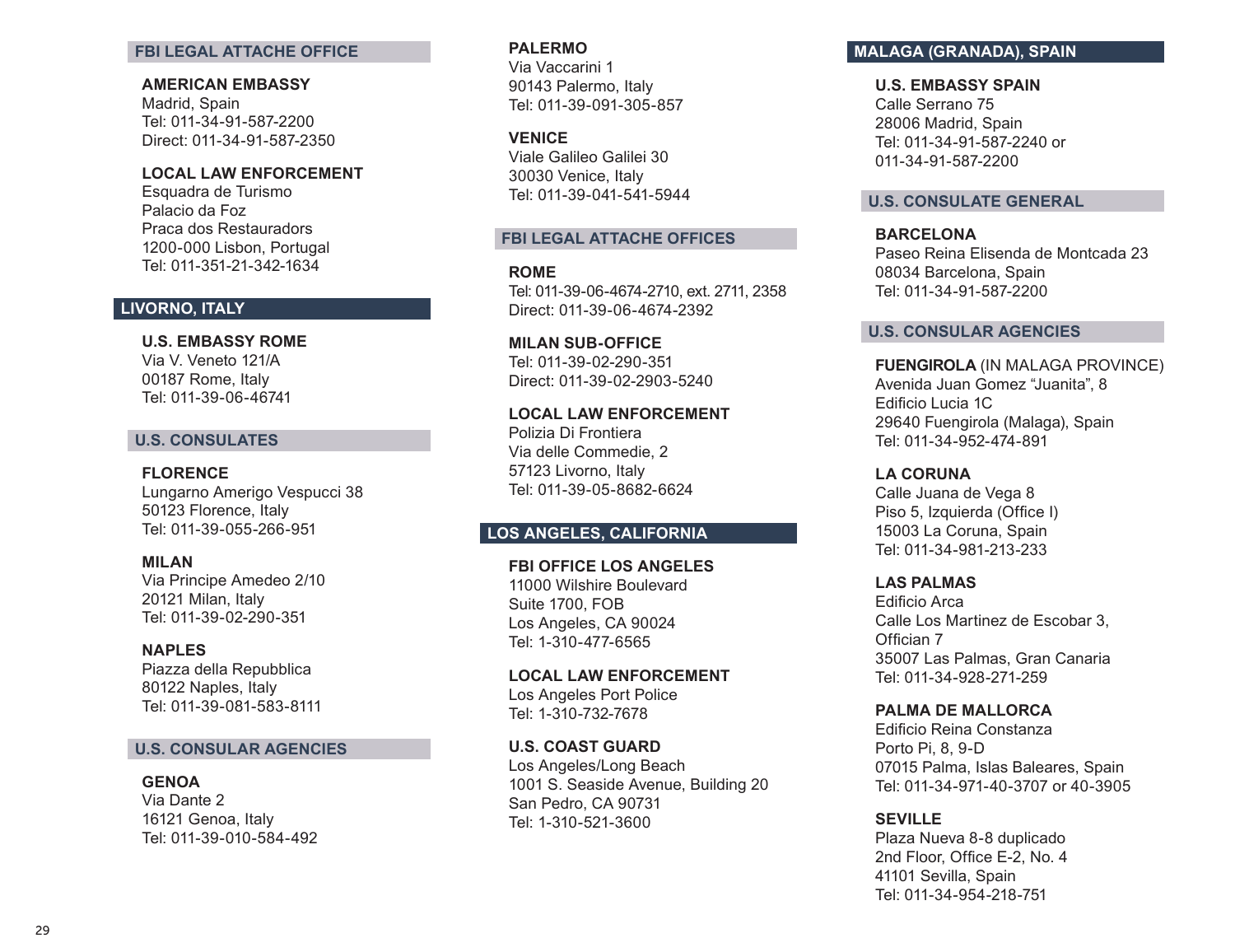**VALENCIA** Doctor Romagosa, 1, 2-J

46002 Valencia, Spain Tel: 011-34-96-351-6973

### **FBI LEGAL ATTACHE OFFICE**

**AMERICAN EMBASSY**  Madrid, Spain Tel: 011-34-91-587-2200 Direct: 011-34-91-587-2350

**LOCAL LAW ENFORCEMENT** Policia Nacional de Granada Centro Plaza de los Campos, 3 18009 – Granada Centro Tel: 011-34-958-808-000 or 011-34-958-834-875

# **MALAYSIA**

**U.S. EMBASSY** 376 Jalan Tun Razak 50400 Kuala Lumpur Tel: 03-2168-5000 U.S. 011-60-3-2168-5000

# **MANTA, ECUADOR**

**U.S. EMBASSY ECUADOR**  Ave. Avigiras E12-170 y Ave. Eloy Alfaro Quito, Ecuador Tel: 011-593-2-398-5000

#### **U.S. CONSULATE GENERAL**

**GUAYAQUIL**  9 de Octubre y Garcia Moreno Guayaquil, Ecuador Tel: 011-593-4-232-3570

### **FBI LEGAL ATTACHE OFFICE**

**AMERICAN EMBASSY**  Bogotá, Colombia Tel: 011-57-1-315-0811

**LOCAL LAW ENFORCEMENT**  Manta Police Tel: 011-593-5-292-3418 or 011-593-5-262-0499

### **MARSEILLE, FRANCE**

**U.S. EMBASSY PARIS** 4, Avenue Gabriel 75008 Paris, France Tel: (011-33) 1-43-12-22-22

### **U.S. CONSULATES**

**MARSEILLE**  Place Varian Fry 13006 Marseille, France Tel: (011-33) 4-91-54-92-00

**STRASBOURG**  15, Avenue d'Alsace 67082 Strasbourg, France Tel: (011-33) 3-88-35-31-04

#### **AMERICAN PRESENCE POSTS**

**BORDEAUX**  89, Quai des Chartrons 33300 Bordeaux, France Tel: (011-33) 5-56-48-63-80 After hours: (011-33) 1-43-12-22-22

**LYON**  1, quai Jules Courmont 69002 Lyon, France Tel: (011-33) 4-78-38-36-88 After hours: (011-33) 1-43-12-22-22

### **RENNES**

30, quai Duguay Trouin 35000 Rennes, France Tel: (011-33) 2-23-44-09-60 After hours: (011-33) 1-43-12-22-22

**TOULOUSE** 25, Allée Jean Jaures 31000 Toulouse, France Tel: (011-33) 5-34-41-36-50 After hours: (011-33) 1-43-12-22-22

### **U.S. CONSULAR AGENCY**

**NICE**  7, Avenue Gustave V, 3rd Floor

06000 Nice, France Tel: (011-33) 4-93-88-89-55 After hours: (011-33) 1-43-12-22-22

### **FBI LEGAL ATTACHE OFFICE**

**PARIS, FRANCE** Tel: (011-33) 1-43-12-22-22 Direct: (011-33) 1-43-12-24-00

**LOCAL LAW ENFORCEMENT**  Tel: (011-33) 4-91-39-80-00

### **MARTHA'S VINEYARD, MASSACHUSETTS**

**FBI OFFICE BOSTON**  Suite 600 One Center Plaza Boston, MA 02108 Tel: 1-617-742-5533

**LOCAL LAW ENFORCEMENT** Tel: 1-508-693-0750, 1-508-696-4240, 1-508-645-3310

**U.S. COAST GUARD**  20 Edyes Island Way Chilmark, MA 02535 Tel: 1-508-645-2662

# **MESSINA (SICILY), ITALY**

**U.S. EMBASSY ROME**  Via V. Veneto 121/A 00187 Rome, Italy Tel: 011-39-06-46741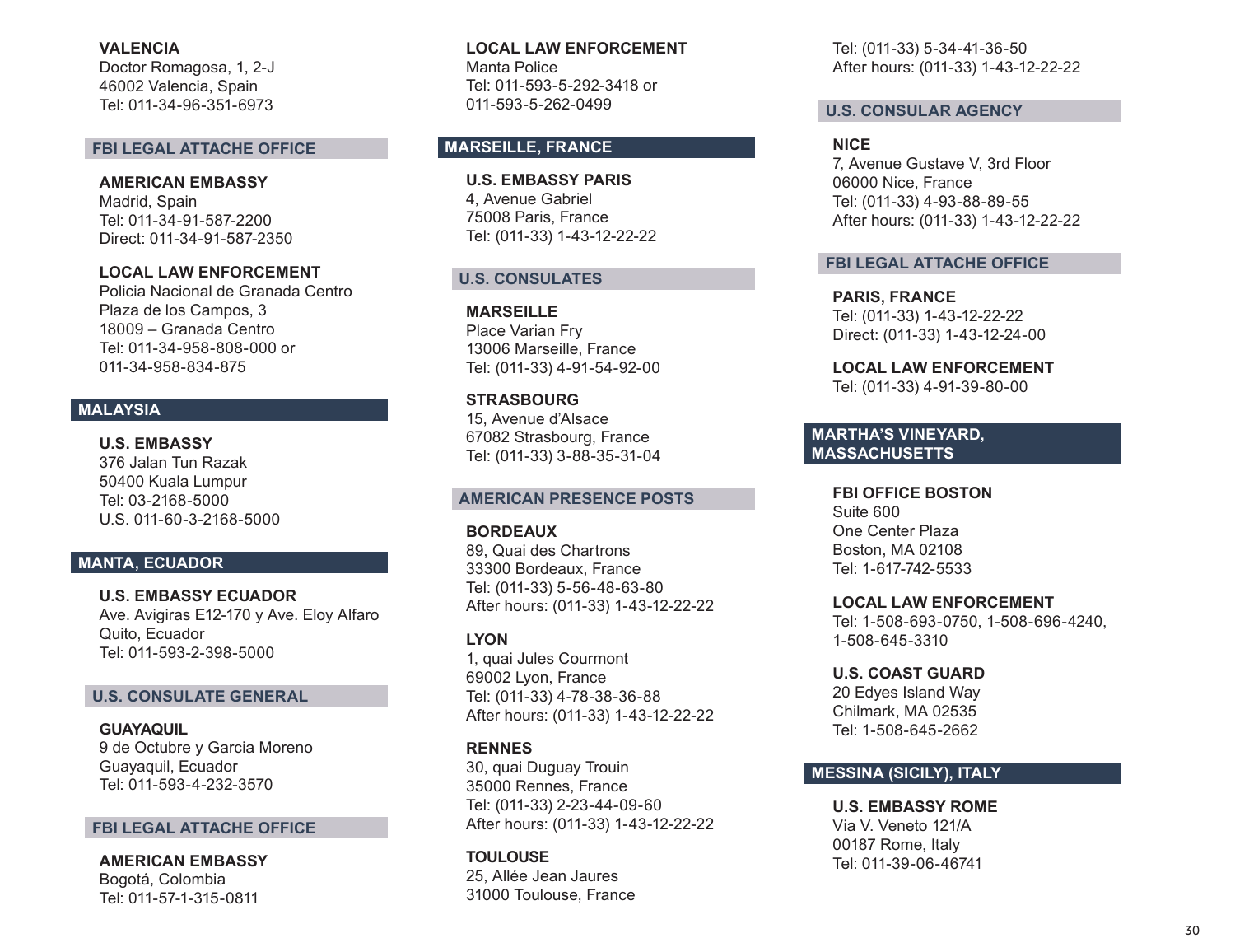### **U.S. CONSULATES**

### **FLORENCE**

Lungarno Amerigo Vespucci 38 50123 Florence, Italy Tel: 011-39-055-266-951

### **MILAN**

Via Principe Amedeo 2/10 20121 Milan, Italy Tel: 011-39-02-290-351

**NAPLES** Piazza della Repubblica 80122 Naples, Italy Tel: 011-39-081-583-8111

# **U.S. CONSULAR AGENCIES**

### **GENOA**

Via Dante 2 16121 Genoa, Italy Tel: 011-39-010-584-492

#### **PALERMO**

Via Vaccarini 1 90143 Palermo, Italy Tel: 011-39-091-305-857

#### **VENICE**

Viale Galileo Galilei 30 30030 Venice, Italy Tel: 011-39-041-541-5944

### **FBI LEGAL ATTACHE OFFICES**

**ROME**  Tel: 011-39-06-4674-2710, ext. 2711, 2358 Direct: 011-39-06-4674-2392

**MILAN SUB-OFFICE**  Tel: 011-39-02-290-351 Direct: 011-39-02-2903-5240

**LOCAL LAW ENFORCEMENT**  Tel: 011-39-090-3661

# **MEXICO**

**U.S. EMBASSY MEXICO** Paseo de la Reforma Colonia Cuauhtemoc Mexico D.F., Mexico 06500 Tel: 011-52-55-5080-2000 Local: 01-55-5080-2000

# **U.S. CONSULATES**

**CIUDAD JUAREZ**  Paseo de la Victoria #3650 Fracc. Partido Senecú Ciudad Juárez, Chihuahua Mexico C.P. 32543 Tel: 011-52-656-227-3000

**GUADALAJARA** Progreso #175 Colonia Americana C.P. 44100 Guadalajara, Jalisco, Mexico Tel: 011-52-333-268-2100

**HERMOSILLO** #141 Monterey Street (between Rosales and Galeana) Col. Esqueda, C.P. 83000 Hermosillo, Sonora, Mexico Tel: 011-52-662-289-3500

**MATAMOROS** Calle Primera #2002 Colonia Jardín Matamoros, Tamaulipas, Mexico 87330 Tel: 011-52-868-812-4402

#### **MERIDA**

Calle 60 No. 338-K x 29 y 31 Col. Alcala Martin Merida Yucatán, Mexico 97050 Tel: 011-52-999-942-5700

**MONTERREY** Avenida Constitucion 411 Poniente

Monterrey, Nuevo Leon, Mexico 64000 Tel: 011-52-818-047-3100

#### **NOGALES**

Calle San Jose s/n Fracc. Los Alamos Nogales, Sonora, Mexico C.P. 84065 Tel: 011-52-631-311-8150

### **NUEVO LAREDO**

3330 Allende St Colonia Jardin Nuevo Laredo, Tamps Mexico 88260 Tel: 011-52-867-714-0512

### **TIJUANA**

American Citizen Services Paseo de las Culturas s/n Mesa de Otay Delegación Centenario C.P. 22425 Tijuana, Baja California Tel: (664) 977-2000

### **U.S. CONSULAR AGENCIES**

#### **ACAPULCO**

Hotel Continental Emporio Costera M. Alemán 121 - Office 14 Acapulco, Gro. 39670 Tel: 011-52-744-484-0300 or 011-52-744-469-0556

#### **CABO SAN LUCAS**

Blvd. Marina Local C-4 Plaza Nautica Col. Centro Cabo San Lucas, B.C.S. 23410 Tel: 011-52-624-143-3566

### **CANCUN**

Torre La Europea, Despacho 301 Cancun, Quintana Roo Mexico C.P. 77500 Tel: 011-52-998-883-0272

**COZUMEL**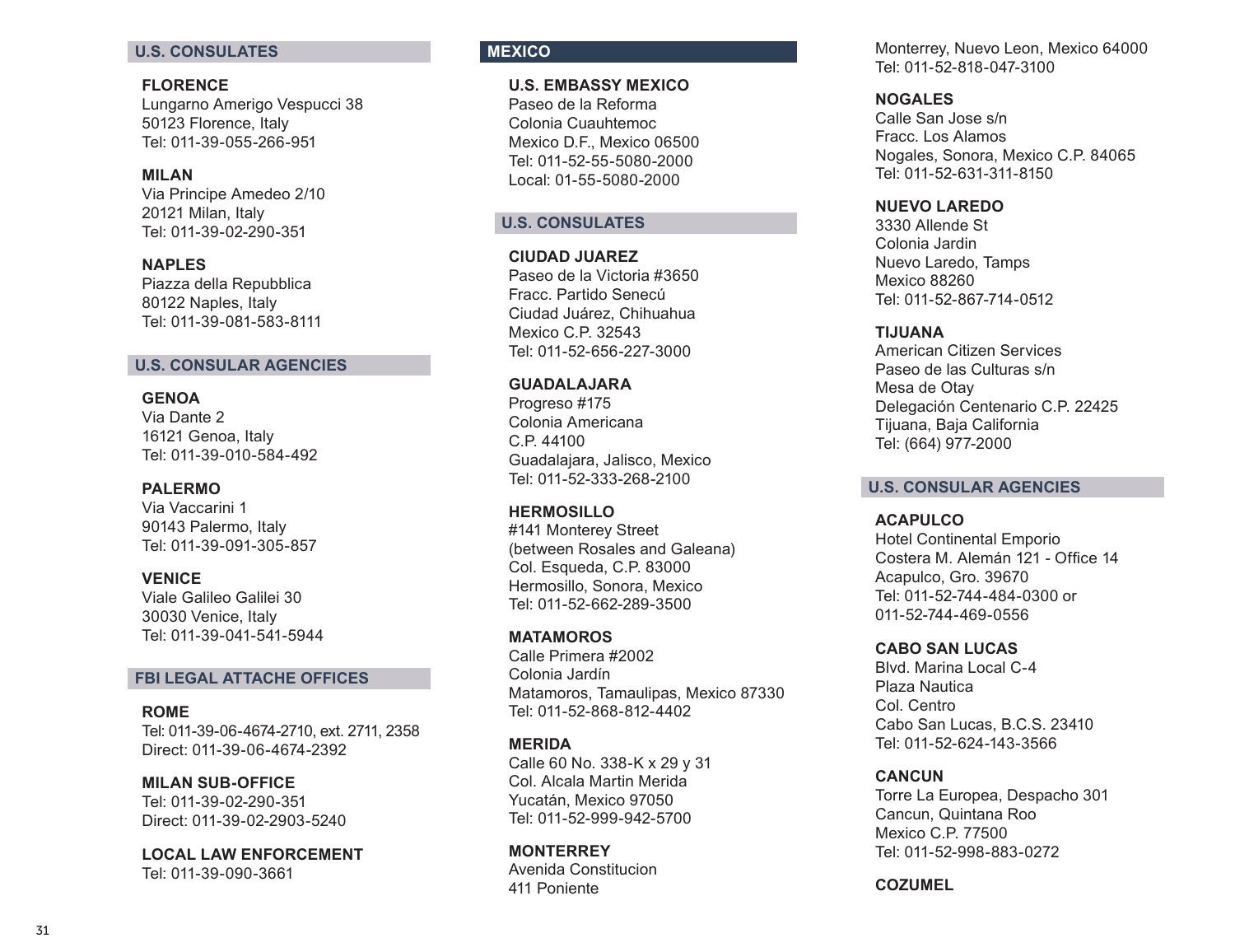Plaza Villa Mar en El Centro Plaza Principal (Parque Juarez between Melgar and 5th Ave) 2nd Floor, Locales 8 and 9 Cozumel, Quintana Roo Mexico C.P. 77600 Tel: 011-52-987-872-4574

### **IXTAPA/ZIHUATANEJO**

Hotel Fontan Blvd. Ixtapa s/n Ixtapa, Gro., Mexico 40880 Tel: 011-52-755-553-2100

# **MAZATLÁN**

Hotel Playa Mazatlán Playa Gaviotas No. 202 Zona Dorada Mazatlán, Sinaloa, Mexico 82110 Tel: 011-52-669-916-5889

# **OAXACA**

Macedonio Alcala No. 407 Office 20 Oaxaca, Oax., Mexico 68000 Tel: 011-52-951-514-3054 or 011-52-951-516-2853

### **PIEDRAS NEGRAS**

Abasolo #211 Local #3 Centro Piedras Negras, Coahuila, Mexico 26000 Tel: 011-52-878-782-5586 or 011-52-878-782-8664

### **PLAYA DEL CARMEN**

"The Palapa" Calle 1 Sur (entre Avenida 15 y Avenida 20) Playa del Carmen, Quintana Roo Mexico 77710 Tel: 011-52-984-873-0303

# **PUERTO VALLARTA**

Paradise Village Plaza Paseo de los Cocoteros # 1 Local 4 Int. 17 Nuevo Vallarta, Nayarit, Mexico 63732

### Tel: 011-52-322-222-0069

### **SAN LUIS POTOSI**

Edificio "Las Terrazas" Ave. Venustiano Carranza 2076-41 Col. Polanco San Luis Potosi, S.L.P., Mexico 78220 Tel: 011-52-444-811-7802 or 011-52-444-811-7803

# **SAN MIGUEL DE ALLENDE**

Plaza La Luciernaga Libramiento Jose Manuel Zavala Zavala No. 165, Locales 4 y 5 Colonia La Luciernaga San Miguel Allende, Guanajuato Mexico 37745 Tel: 011-52-415-152-2357

### **TIJUANA**

Paseo de las Culturas s/n Mesa de Otay Delegación Centenario C.P. 22425 Tijuana, Baja California Phone: (664) 977-2000

# **FBI LEGAL ATTACHE OFFICES**

**GUADALAJARA**  Tel: 011-523-33825-2700, ext. 252, 290 Direct: 011-523-33268-2257

**HERMOSILLO** Tel: 011-526-62217-2375, ext. 270 Direct: 011-526-62217-4715

### **MEXICO CITY**

Tel: 011-525-55080-2000, ext. 2177 Direct: 011-525-55080-2177 or 011-525-55525-5312

**MONTERREY**  Tel: 011-528-18345-2120, ext. 4562 Direct: 011-528-18344-6306 or 011-528-18362-0491

**TIJUANA** Tel: 011-526-64622-7400

### **LOCAL LAW ENFORCEMENT**

Tel: 011-52-314-332-1004 or 011-52-314-334-8326 or 011-52-314-334-8480 or 011-52-314-332-2124

# **MIAMI, FLORIDA**

**FBI OFFICE MIAMI**  16320 NW 2nd Avenue North Miami Beach, FL 33169 Tel: 1-305-944-9101 L**OCAL LAW ENFORCEMENT**

Metro Dade Police Tel: 1-305-476-5423

**U.S. COAST GUARD**  Brickell Plaza Federal Building 909 S.E. 1st Avenue Miami, FL 33131 Tel: 1-305-415-6800

# **MONTE CARLO, MONACO**

**U.S. EMBASSY PARIS** 4, Avenue Gabriel 75008 Paris, France Tel: (011-33) 1-43-12-22-22

# **U.S. CONSULATES**

**MARSEILLE**  Place Varian Fry 13006 Marseille, France Tel: (011-33) 4-91-54-92-00

### **STRASBOURG**

15, Avenue d'Alsace 67082 Strasbourg, France Tel: (011-33) 3-88-35-31-04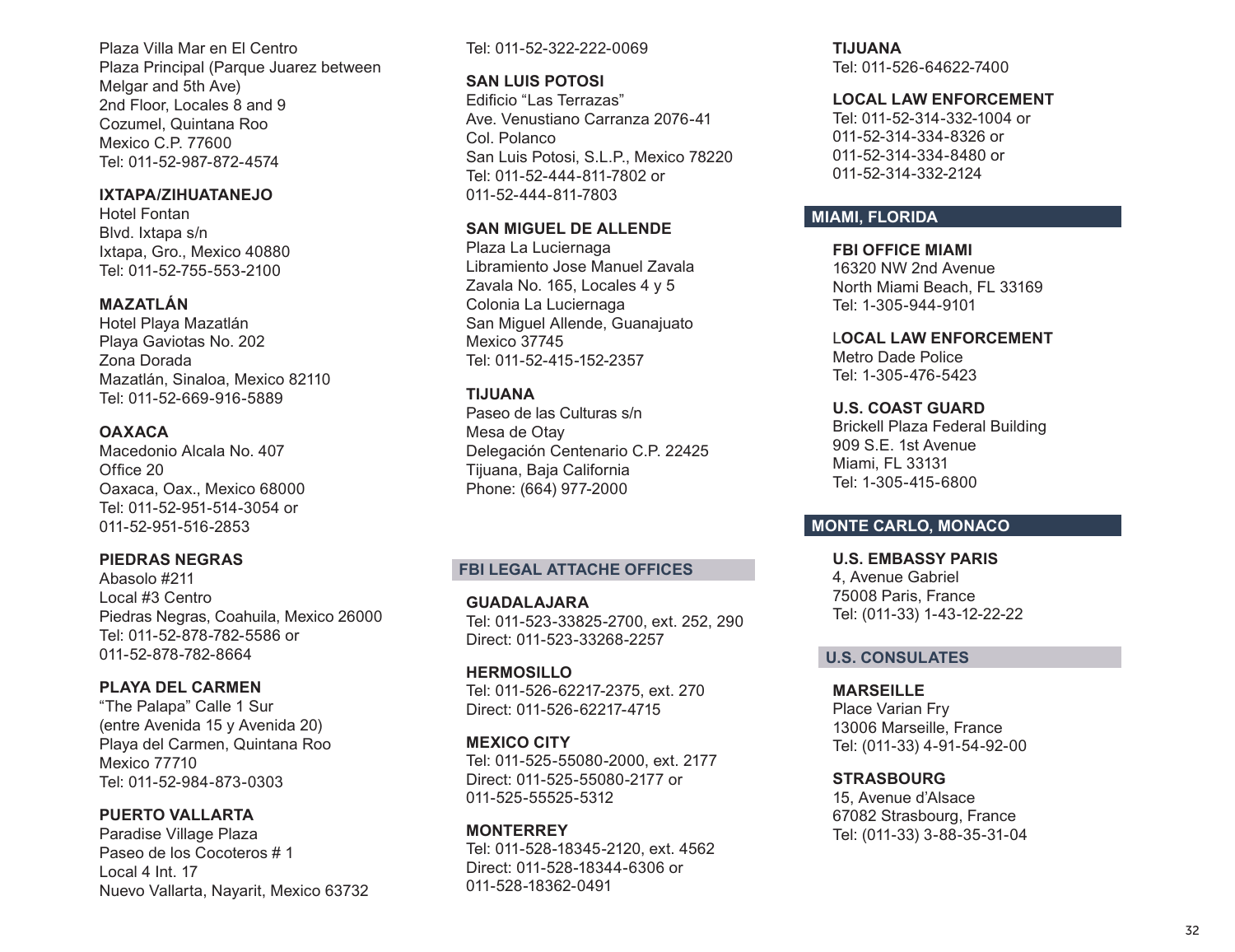#### **AMERICAN PRESENCE POSTS**

### **BORDEAUX**

89, Quai des Chartrons 33300 Bordeaux, France Tel: (011-33) 5-56-48-63-80 After hours: (011-33) 1-43-12-22-22

### **LYON**

1, quai Jules Courmont 69002 Lyon, France Tel: (011-33) 4-78-38-36-88 After hours: (011-33) 1-43-12-22-22

#### **RENNES**

30, quai Duguay Trouin 35000 Rennes, France Tel: (011-33) 2-23-44-09-60 After hours: (011-33) 1-43-12-22-22

### **TOULOUSE**

25, Allée Jean Jaures 31000 Toulouse, France Tel: (011-33) 5-34-41-36-50 After hours: (011-33) 1-43-12-22-22

#### **U.S. CONSULAR AGENCY**

### **NICE**

7, Avenue Gustave V, 3rd Floor 06000 Nice, France Tel: (011-33) 4-93-88-89-55 After hours: (011-33) 1-43-12-22-22

#### **FBI LEGAL ATTACHE OFFICE**

**PARIS, FRANCE** Tel: (011-33) 1-43-12-22-22 Direct: (011-33) 1-43-12-24-00

**LOCAL LAW ENFORCEMENT**  Tel: 011-377-931-530-84

### **MONTEGO BAY, JAMAICA**

**U.S. EMBASSY KINGSTON** 142 Old Hope Road Kingston 6, Jamaica

Tel: 876 702 6000; 876 702 6450; after hours 876 702 6000

### **FBI LEGAL ATTACHE OFFICE**

**AMERICAN EMBASSY**  Santo Domingo, Dominican Republic Tel: 1 809 221 2171 or 1 809 221 8100

### **LOCAL LAW ENFORCEMENT**

Jamaica Constabulary Force James Police Divisional Headquarters Alice Eldemire Drive Montego Bay, Jamaica Tel: 876 684 9458 or 876 684 9454

# **MONTEVIDEO, URUGUAY**

**U.S. EMBASSY MONTEVIDEO** Lauro Muller 1776 Montevideo, Uruguay 11200 Tel: 011-598-2-418-7777, ext 2311

### **FBI LEGAL ATTACHE OFFICE**

**AMERICAN EMBASSY**  Buenos Aires, Argentina Tel: 011-54-11-5777-4533

**LOCAL LAW ENFORCEMENT**  Tel: 011-598-2-916-1186

### **MOROCCO**

**U.S.EMBASSY** Avenue Mohamed VI - Souissi, Rabat, Tel: (212) 522-64-20-99 Tel: (212) 0537 637 200 US: 011-212-537 637 200 Tel: After hrs.212 661-13-19-39

#### U.S. CONSULATE GENERAL

**CASABLANCA** 8 Boulevard Moulay Youssef, Tel: (212) 522-64-20-00.

# **MYKONOS, GREECE**

### **U.S. EMBASSY ATHENS**

91 Vasilisis Sophias Avenue 10160 Athens, Greece Tel: 011-30-210-721-2951 After hours: 011-30-210-729-4444 or 011-30-210-729-4301

### **U.S. CONSULATE**

**THESSALONIKI**  Plateia Commercial Center 43 Tsimiski Street, 7th Floor 54623 Thessaloniki, Greece Tel: 011-30-2310-242-905

#### **FBI LEGAL ATTACHE OFFICE**

**AMERICAN EMBASSY**  Athens, Greece Tel: 011-30-210-720-2490 Direct: 011-30-210-725-3024 or 011-30-210-725-2457

**LOCAL LAW ENFORCEMENT**  Tel: 011-30-228-902-2235 After hours: 011-30-228-902-2716

### **NAFPLION, GREECE**

**U.S. EMBASSY ATHENS**  91 Vasilisis Sophias Avenue 10160 Athens, Greece Tel: 011-30-210-721-2951 After hours: 011-30-210-729-4444 or 011-30-210-729-4301

### **U.S. CONSULATE**

**THESSALONIKI**  Plateia Commercial Center 43 Tsimiski Street, 7th Floor 54623 Thessaloniki, Greece Tel: 011-30-2310-242-905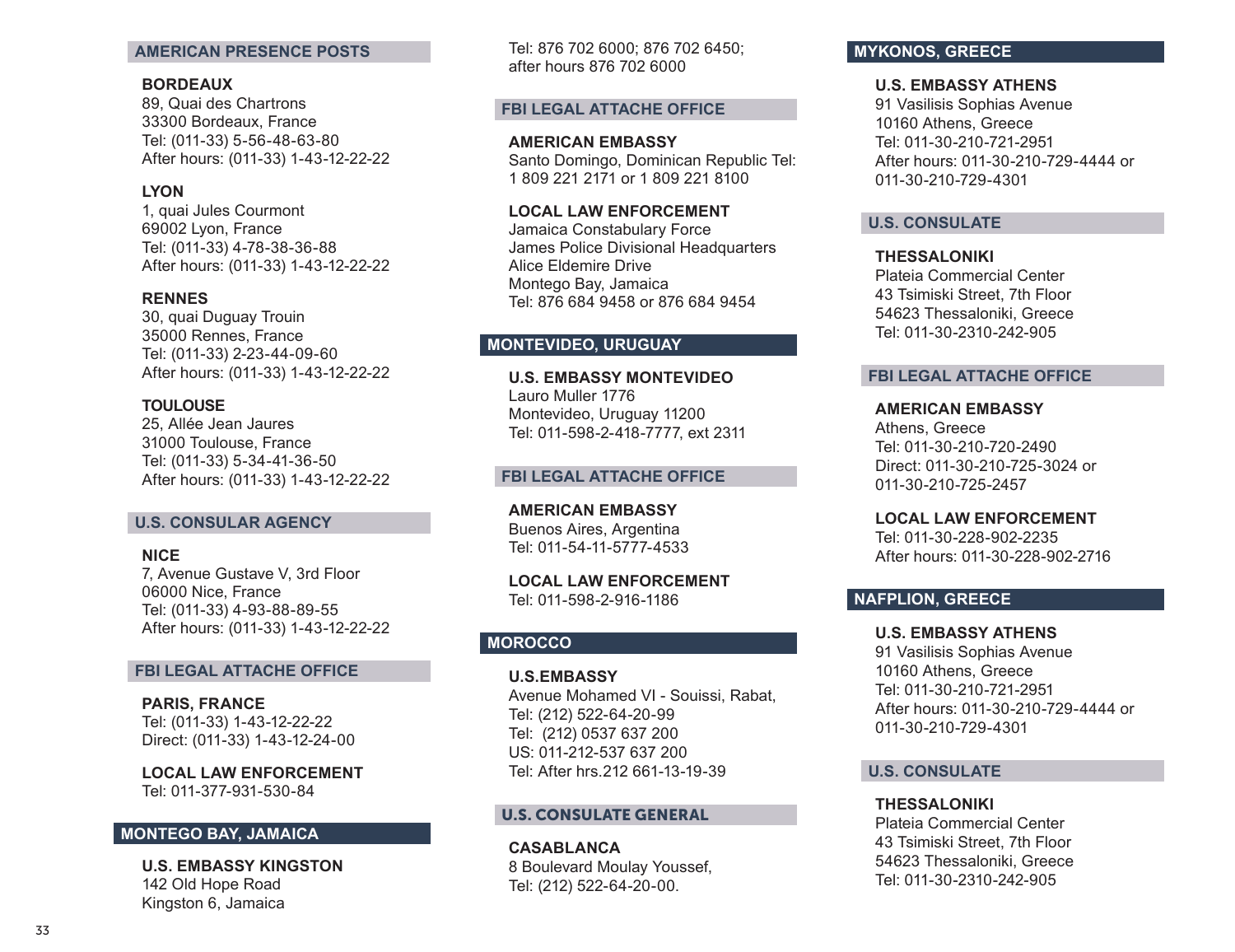### **FBI LEGAL ATTACHE OFFICE**

**AMERICAN EMBASSY**  Athens, Greece Tel: 011-30-210-720-2490 Direct: 011-30-210-725-3024 or 011-30-210-725-2457

**LOCAL LAW ENFORCEMENT**  Tel: 011-30-275-20-22-100

# **NANAIMO, BRITISH COLUMBIA**

**U.S. EMBASSY**  490 Sussex Drive Ottawa, Ontario, K1N 1G8 Canada Tel: 1-613-238-5335

### **U.S. CONSULATES**

**CALGARY, ALBERTA**  10th Floor, 615 Macleod Trail SE Calgary, Alberta, T2G 4T8 Canada Tel: 1-403-266-8962

**HALIFAX, NOVA SCOTIA**  Suite 904 Purdy's Wharf Tower II 1969 Upper Water Street Halifax, Nova Scotia, B3J 3R7 Canada Tel: 1-902-429-2480 After hours: 1-902-429-2485

**MONTREAL, QUEBEC** 1155 St. Alexander Street Montreal, Quebec, H2Z 1Z2 Canada Tel: 1-514-398-9695 After hours: 1-514-981-5059

**QUEBEC CITY, QUEBEC**  2 Place Terrasse Dufferin Case Postale 939 Quebec City, Quebec, G1R 4T9 Canada Tel: 1-418-692-2095 After hours: 1-418-981-5059

**TORONTO, ONTARIO**  360 University Avenue Toronto, Ontario, M5G 1S4 Canada Tel: 1-416-595-1700 After hours: 1-416-201-4100

**VANCOUVER, BRITISH COLUMBIA**  1095 West Pender Street Vancouver, British Columbia V6E 2M6 Canada Tel: 1-604-685-4311

**WINNIPEG, MANITOBA** 860-201 Portage Street Winnipeg, Manitoba, R3B 3K6 Canada Tel: 1-204-940-1800

### **FBI LEGAL ATTACHE OFFICES**

**OTTAWA, CANADA**  Tel: 1-613-688-5335, ext. 506 – 509 Direct: 1-613-688-5335, ext. 5206

**TORONTO SUB-OFFICE**  Tel: 1-416-595-1700 Direct: 1-416-640-8650, 8651, 8657, 8658

**VANCOUVER SUB-OFFICE**  Tel: 1-604-685-4311 Direct: 1-604-684-1772 or 1-604-684-1775

**LOCAL LAW ENFORCEMENT**  Police Authorities 303 Prideaux Nanaimo, Canada Tel: 1-250-754-2345

# **NAPLES, ITALY**

**U.S. EMBASSY ROME**  Via V. Veneto 121/A 00187 Rome, Italy Tel: 011-39-06-46741

### **U.S. CONSULATES**

**FLORENCE**  Lungarno Amerigo Vespucci 38 50123 Florence, Italy Tel: 011-39-055-266-951

**MILAN**  Via Principe Amedeo 2/10 20121 Milan, Italy Tel: 011-39-02-290-351

**NAPLES** Piazza della Repubblica 80122 Naples, Italy Tel: 011-39-081-583-8111

# **U.S. CONSULAR AGENCIES**

**GENOA**  Via Dante 2 16121 Genoa, Italy Tel: 011-39-010-584-492

**PALERMO**  Via Vaccarini 1 90143 Palermo, Italy Tel: 011-39-091-305-857

**VENICE**  Viale Galileo Galilei 30 30030 Venice, Italy Tel: 011-39-041-541-5944

### **FBI LEGAL ATTACHE OFFICES**

**ROME**  Tel: 011-39-06-4674-2710, ext. 2711, 2358 Direct: 011-39-06-4674-2392

**MILAN SUB-OFFICE**  Tel: 011-39-02-290-351 Direct: 011-39-02-2903-5240

**LOCAL LAW ENFORCEMENT**  Tel: 011-39-81-244-81111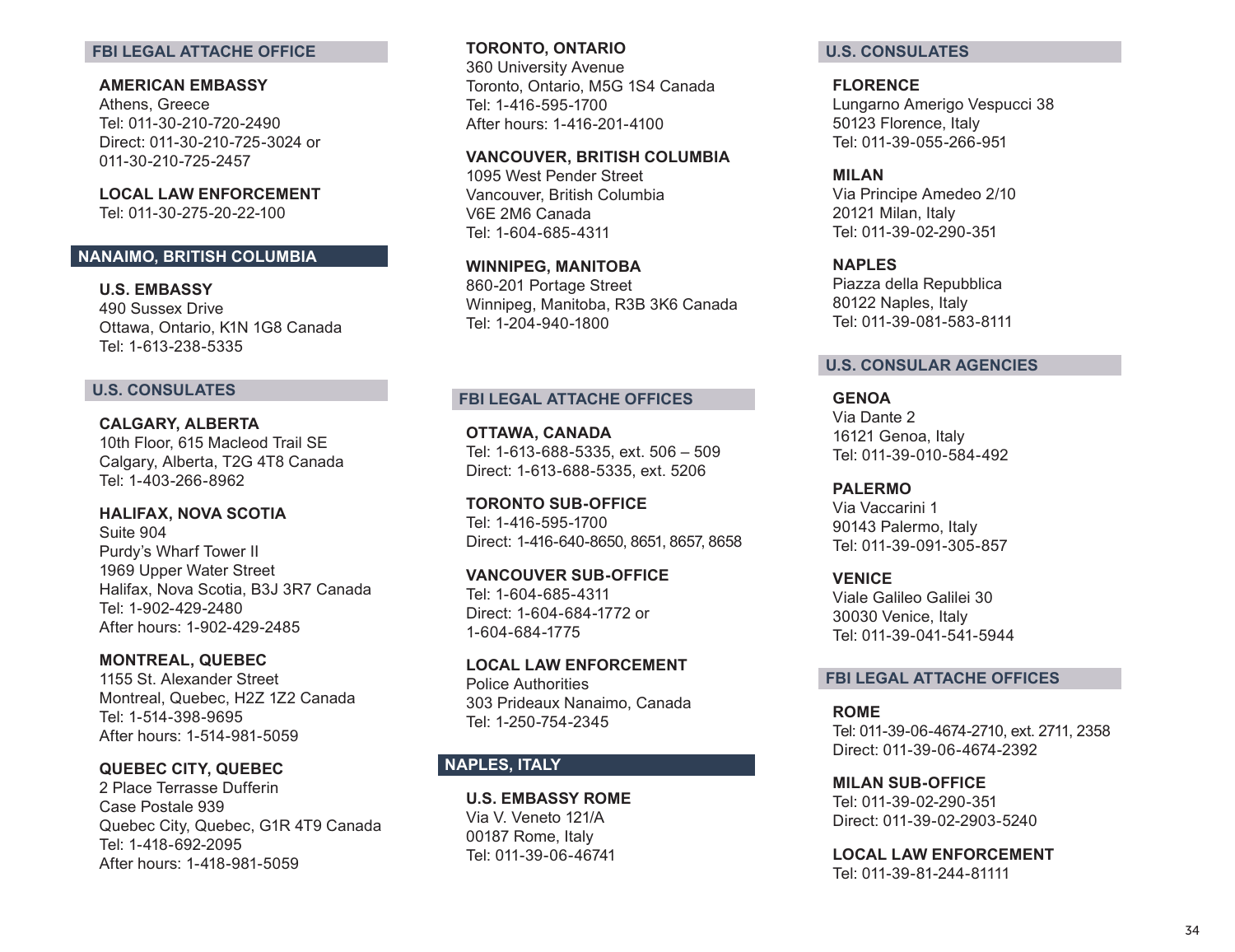### **NASSAU, BAHAMAS**

**U.S. EMBASSY BAHAMAS** 42 Queen Street Nassau, Bahamas Tel: 1-242-322-1181

### **FBI LEGAL ATTACHE OFFICES**

**BRIDGETOWN, BARBADOS**  Tel: 1-246-227-4000, ext. 2236 Direct: 1-246-227-4158

**NASSAU SUB-OFFICE** Tel: 1-242-322-1181

#### **LOCAL LAW ENFORCEMENT**

Police Headquarters Nassau, Bahamas Tel: 1-242-322-4444

# **NAWILIWILI, KAUAI**

#### **FBI OFFICE HONOLULU**

Room 4-230, Kalanianaole FOB 300 Ala Moana Boulevard Honolulu, HI 96850 Tel: 1-808-566-4300

### **LOCAL LAW ENFORCEMENT**

Kauai Police Department 3990 Kaana Street Lihue, HI 96766 Tel: 1-808-241-1711

### **U.S. COAST GUARD**

400 Sand Island Parkway Honolulu, HI 96819 Tel: 1-808-842-2640

# **NETHERLANDS**

**U.S. EMBASSY** There is no U.S. Citizen Service at the U.S. Embassy in The Hague.

In case of an emergency, please go to:

**U.S. CONSULATE GENERAL** 

#### **AMSTERDAM, THE NETHERLANDS**

Museumplein 19, 1071 DJ Amsterdam. Tel: (020) 575-5309 After hrs. (070) 310-2209 Dutch Police: 112 Toll Free in the U.S. 1-888-407-4747

# **NEW CALEDONIA**

**U.S. EMBASSY** Suva, Fiji, P.O. Box 218 or 158 Princes Rd, Tamavua, Suva, Fiji, Tel: (679) 331-4466 Emerg: 679-331-4466 or 772-8049.

# **NEW ORLEANS, LOUISIANA**

**FBI OFFICE NEW ORLEANS** 2901 Leon C. Simon Drive New Orleans, LA 70126 Tel: 1-504-816-3000

**LOCAL LAW ENFORCEMENT**  Tel: 1-504-658-6010

**U.S. COAST GUARD**  1615 Poydras Street New Orleans, LA 70112 Tel: 1-504-589-6196

# **NEW YORK, NEW YORK**

### **FBI OFFICE NEW YORK**

26 Federal Plaza, 23rd. Floor New York, NY 10278 Tel: 1-212-384-1000

### **LOCAL LAW ENFORCEMENT**

1 Police Plaza New York, NY 10038 Tel: 1-646-610-5000

#### **U.S. COAST GUARD**

212 Coast Guard Drive Staten Island, NY 10305 Tel: 1-718-354-4037

### **NEW ZEALAND**

### **U.S. EMBASSY WELLINGTON**

29 Fitzherbert Terrace Thorndon, Wellington 6011 New Zealand Phone: +64 4 462 6000 U.S. 011-64 4 462 6000

### U.S. CONSULATE GENERAL

#### **AUCKLAND**

3rd Floor, Citigroup Building, 23 Customs St, Auckland 1010 Tel: Phone: +64 9 303 2724 Email: aucklandacs@state.gov

### **NEWPORT, RHODE ISLAND**

**FBI OFFICE RHODE ISLAND**  10 Dorrance Street, Suite 900 Providence, RI 02903 Tel: 1-401-272-8310

#### **LOCAL LAW ENFORCEMENT**

Newport Police Department 120 Broadway Newport, RI 02840 Tel: 1-401-847-1212

### **U.S. COAST GUARD**

Castle Hill Coast Guard Station 75 Ridge Road Newport, RI 02840 Tel: 1-401-846-3676

### **NICARAGUA**

**U.S. EMBASSY- MANAGUA** Km. 5 ½ Carretera Sur, Managua, Nicaragua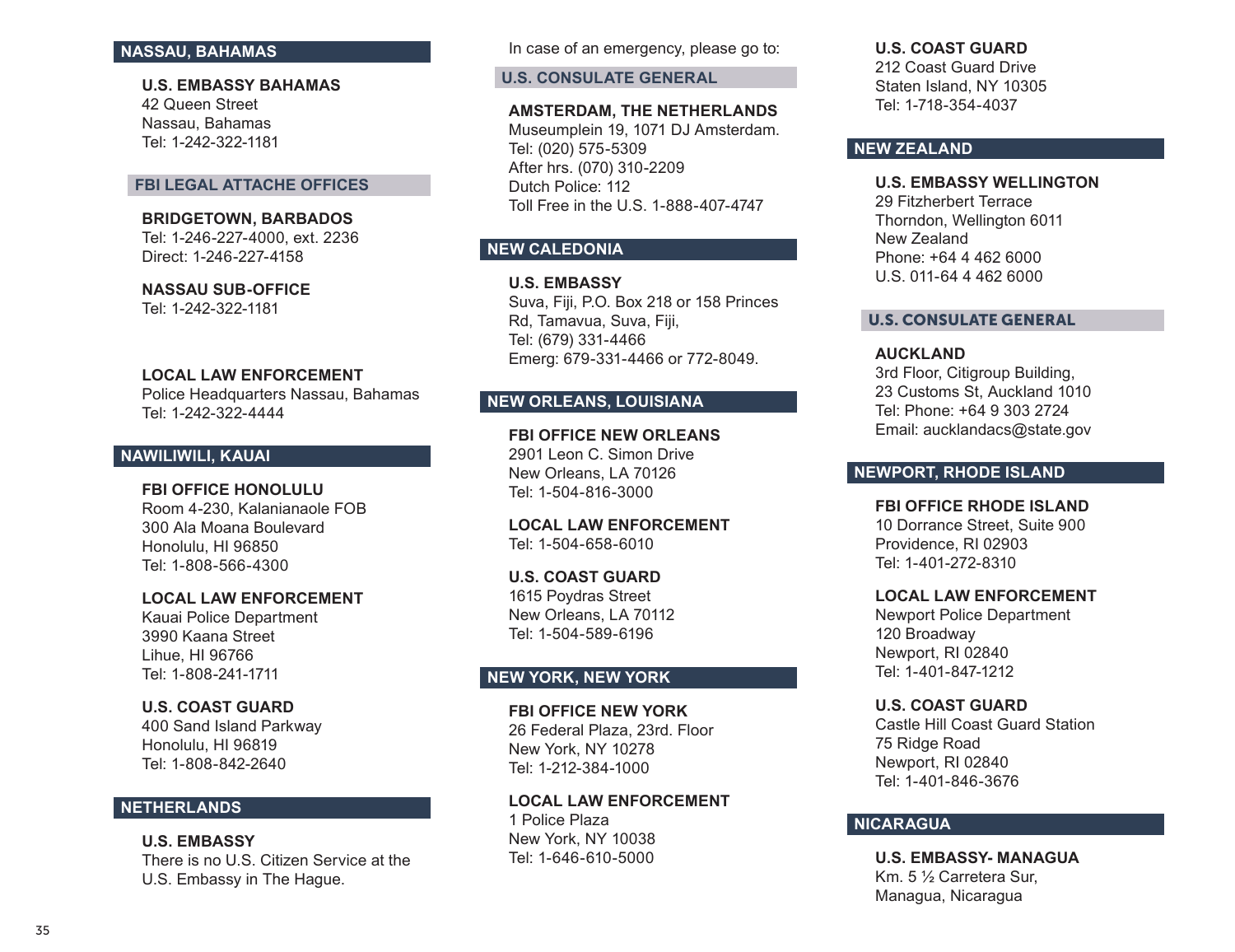Tel: (505) 2252-7104 After hrs. (505) 2252-7100

# **NICE, FRANCE**

**U.S. EMBASSY PARIS** 4, Avenue Gabriel 75008 Paris, France Tel: (011-33) 1-43-12-22-22

### **U.S. CONSULATES**

**MARSEILLE**  Place Varian Fry 13006 Marseille, France Tel: (011-33) 4-91-54-92-00

### *STRASBOURG*

15, Avenue d'Alsace 67082 Strasbourg, France Tel: (011-33) 3-88-35-31-04

#### **AMERICAN PRESENCE POSTS**

**BORDEAUX** 

89, Quai des Chartrons 33300 Bordeaux, France Tel: (011-33) 5-56-48-63-80 After hours: (011-33) 1-43-12-22-22

### **LYON**

1, quai Jules Courmont 69002 Lyon, France Tel: (011-33) 4-78-38-36-88 After hours: (011-33) 1-43-12-22-22

#### **RENNES**

30, quai Duguay Trouin 35000 Rennes, France Tel: (011-33) 2-23-44-09-60 After hours: (011-33) 1-43-12-22-22

### **TOULOUSE**

25, Allée Jean Jaures 31000 Toulouse, France Tel: (011-33) 5-34-41-36-50 After hours: (011-33) 1-43-12-22-22

### **U.S. CONSULAR AGENCY**

### **NICE**

7, Avenue Gustave V, 3rd Floor 06000 Nice, France Tel: (011-33) 4-93-88-89-55 After hours: (011-33) 1-43-12-22-22

#### **FBI LEGAL ATTACHE OFFICE**

**PARIS, FRANCE** Tel: (011-33) 1-43-12-22-22 Direct: (011-33) 1-43-12-24-00

**LOCAL LAW ENFORCEMENT**  Tel: (011-33) 4-92-17-22-22

# **NORFOLK, VIRGINIA**

**FBI OFFICE NORFOLK**  150 Corporate Blvd. Norfolk, VA 23502 Tel: 1-757-455-0100

**LOCAL LAW ENFORCEMENT**  Tel: 1-757-664-3277

# **U.S. COAST GUARD**

4000 Coast Guard Blvd. Portsmouth, VA 23703 Tel: 1-757-638-6641

#### **NORWAY**

**U.S. EMBASSY** Henrik Ibsens gate 48 0244 Oslo Norway In Norway: 2130 8540 From the U.S.: 011 47 2130 8540

# **NYNAESHAMN (STOCKHOLM), SWEDEN**

**U.S. EMBASSY**  Dag Hammarskjoldsvag 31 SE-115 89 Stockholm, Sweden Tel: 011-46-8-783-5300

#### **FBI LEGAL ATTACHE OFFICE**

**COPENHAGEN, DENMARK**  Tel: 011-45-3341-7100, ext. 7392, 7396 Direct: 011-45-3341-7393

#### **LOCAL LAW ENFORCEMENT**

Sodra roslagens Polisdistrikt Stockholm and Stockholms Lan Tel: 011-46-8-401-9000

# **OCHO RIOS, JAMAICA**

**U.S. EMBASSY JAMAICA**  142 Old Hope Road Kingston 6, Jamaica, West Indies Tel: 1-876-702-6000

### **U.S. CONSULAR AGENCIES**

**MONTEGO BAY**  Whitter Village, Unit EU-1 Ironshore Tel: 1-876-953-0620

St. James Place, 2nd Floor Gloucester Avenue Tel: 1-876-952-0160

#### **CAYMAN ISLANDS**

Cayman Centre, Unit B-1 118 Dorcy Drive George Town, Grand Cayman Tel: 1-345-945-8173 or 1-876-702-6000

### **FBI LEGAL ATTACHE OFFICE**

**SANTO DOMINGO, DOMINICAN REPUBLIC**  Tel: 1-809-221-2171/8100

**LOCAL LAW ENFORCEMENT** Tel: 1-876-974-2533, 876-975-5056 or

876-975-5803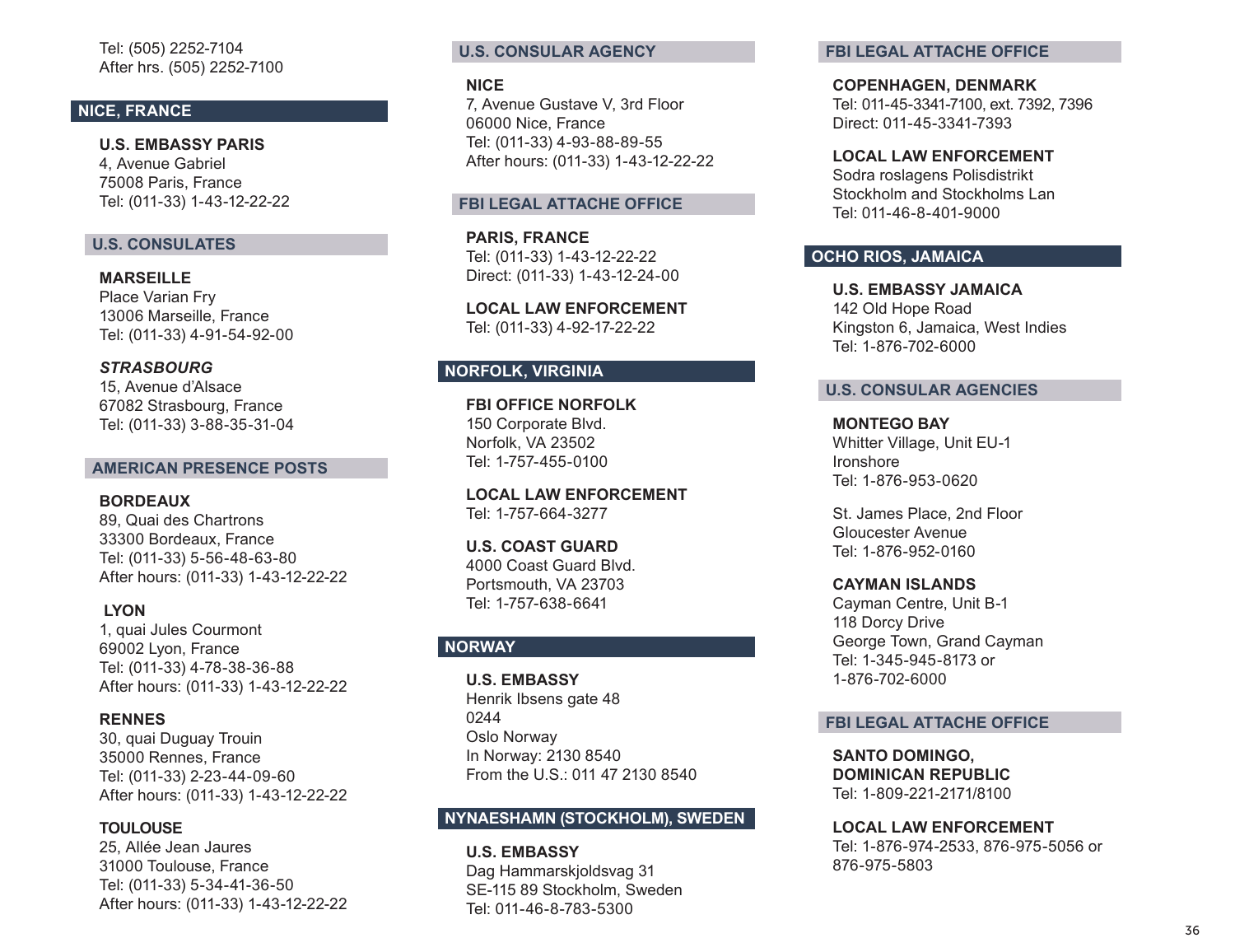### **OLBIA (SARDINIA), ITALY**

**U.S. EMBASSY ROME**  Via V. Veneto 121/A 00187 Rome, Italy Tel: 011-39-06-46741

# **U.S. CONSULATES**

**FLORENCE**  Lungarno Amerigo Vespucci 38 50123 Florence, Italy Tel: 011-39-055-266-951

#### **MILAN**

Via Principe Amedeo 2/10 20121 Milan, Italy Tel: 011-39-02-290-351

**NAPLES**  Piazza della Repubblica 80122 Naples, Italy Tel: 011-39-081-583-8111

#### **U.S. CONSULAR AGENCIES**

**GENOA**  Via Dante 2 16121 Genoa, Italy Tel: 011-39-010-584-492

#### **PALERMO**

Via Vaccarini 1 90143 Palermo, Italy Tel: 011-39-091-305-857

#### **VENICE**

Viale Galileo Galilei 30 30030 Venice, Italy Tel: 011-39-041-541-5944

### **FBI LEGAL ATTACHE OFFICES**

**ROME**  Tel: 011-39-06-4674-2710, ext. 2711, 2358 Direct: 011-39-06-4674-2392

**MILAN SUB-OFFICE**  Tel: 011-39-02-290-351 Direct: 011-39-02-2903-5240

**LOCAL LAW ENFORCEMENT**  Tel: 011-39-0-789-550-700

# **OMAN-MUSCAT**

**U.S. EMBASSY**

Jameat A'Duwal Al Arabiya Street in the diplomatic area of Shatti al Qurum in the capital city of Muscat. Tel :+(968) 2464-3400 To contact the Royal Oman Police, dial 9999.

# **ORANJESTAD, ARUBA**

**U.S. EMBASSY BARBADOS** Wildey Business Park, Wildey St. Michael BB 14006 Barbados, W.I. Tel: 1-246-227-4000

# **U.S. CONSULATE**

**CURAÇAO, NETHERLANDS ANTILLES** J.B. Gorsiraweg 1 Willemstad Curaçao, Netherlands Antilles Tel: 011-599-9-461-3066 or 011-599-9-510-6870

#### **FBI LEGAL ATTACHE OFFICES**

**BRIDGETOWN, BARBADOS**  Tel: 1-246-227-4000, ext. 2236 Direct: 1-246-227-4158

**NASSAU SUB-OFFICE**  Tel: 1-242-322-1181

**LOCAL LAW ENFORCEMENT**  Police District 1 Havenstraat, Oranjestad, Aruba

Tel: 011-297-582-4000 or 011-297-588-1896

# **OSLO, NORWAY**

**U.S. EMBASSY OSLO**  Henrik Ibsensgate 48 0244 Olso, Norway Tel: 011-47-2244-8550

### **FBI LEGAL ATTACHE OFFICE**

**AMERICAN EMBASSY** Copenhagen, Denmark Tel: 011-45-3341-7100

**LOCAL LAW ENFORCEMENT** Tel: 011-47-2266-9050

### **PALERMO, SICILY**

**U.S. CONSULATE NAPLES** Piazza della Republica, 80122 Naples, Italy Tel: +39 081 583 8111

### **FBI LEGAL ATTACHE OFFICES**

**ROME, ITALY**  Tel: 011 39 06 4674 2710

### **LOCAL LAW ENFORCEMENT**

Carabineri: Viale del Picciotti, 49 90123 Palermo, Italy Tel: +39 091 391595

### **PALMA DE MAJORCA, SPAIN**

**U.S. EMBASSY SPAIN** Calle Serrano 75 28006 Madrid, Spain Tel: 011-34-91-587-2240 or 011-34-91-587-2200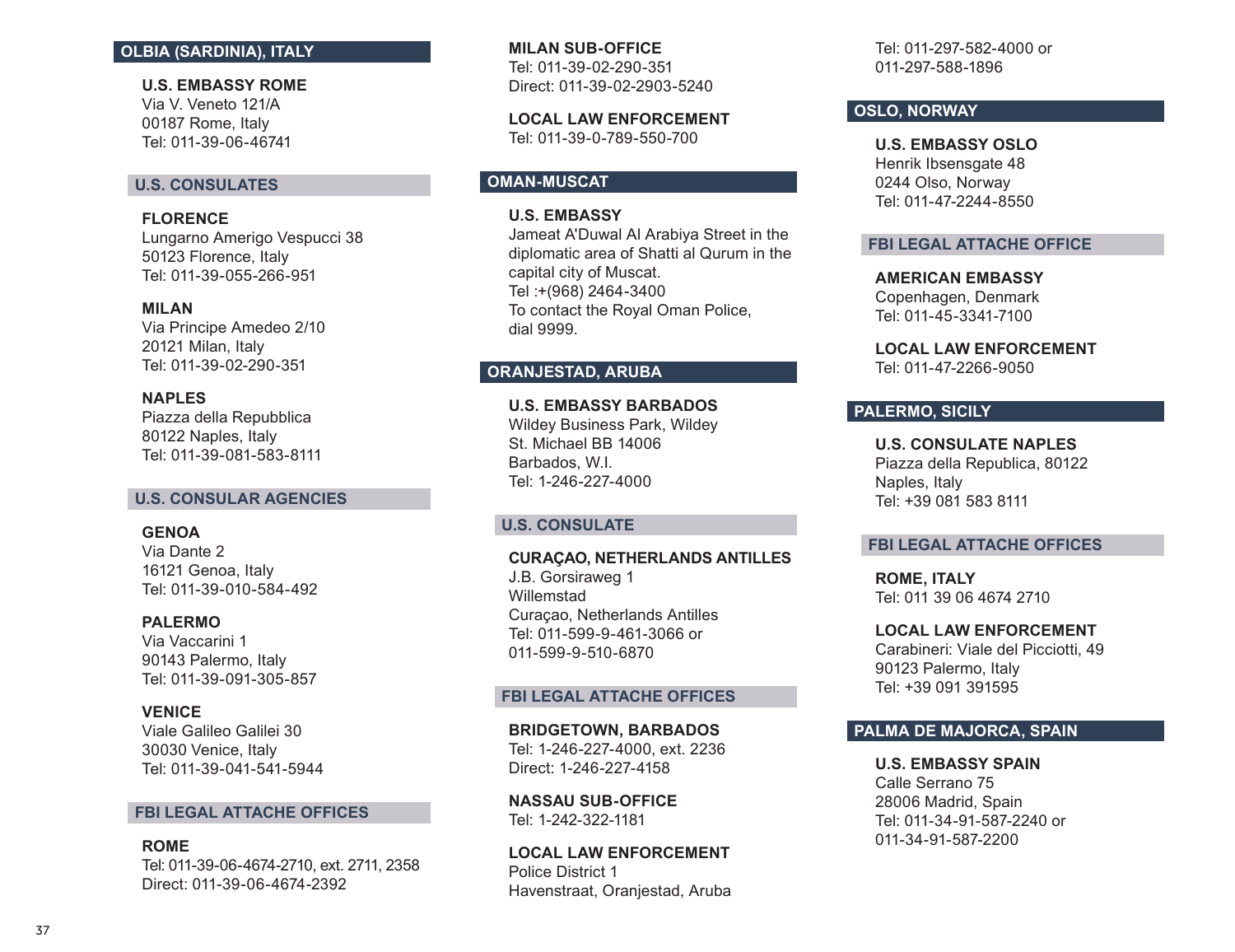# **U.S. CONSULATE GENERAL**

**BARCELONA**  Paseo Reina Elisenda de Montcada 23 08034 Barcelona, Spain Tel: 011-34-91-587-2200

### **U.S. CONSULAR AGENCIES**

**FUENGIROLA** (IN MALAGA PROVINCE) Avenida Juan Gomez "Juanita", 8 Edificio Lucia 1C 29640 Fuengirola (Malaga), Spain Tel: 011-34-952-474-891

### **LA CORUNA**

Calle Juana de Vega 8 Piso 5, Izquierda (Office I) 15003 La Coruna, Spain Tel: 011-34-981-213-233

#### **LAS PALMAS**

Edificio Arca Calle Los Martinez de Escobar 3, Offician 7 35007 Las Palmas, Gran Canaria Tel: 011-34-928-271-259

### **PALMA DE MALLORCA**

Edificio Reina Constanza Porto Pi, 8, 9-D 07015 Palma, Islas Baleares, Spain Tel: 011-34-971-40-3707 or 40-3905

#### **SEVILLE**

Plaza Nueva 8-8 duplicado 2nd Floor, Office E-2, No. 4 41101 Sevilla, Spain Tel: 011-34-954-218-751

### **VALENCIA**

Doctor Romagosa, 1, 2-J 46002 Valencia, Spain Tel: 011-34-96-351-6973

### **FBI LEGAL ATTACHE OFFICE**

**AMERICAN EMBASSY**  Madrid, Spain Tel: 011-34-91-587-2200 Direct: 011-34-91-587-2350

**LOCAL LAW ENFORCEMENT**  Tel: 011-34-971-225-500

# **PANAMA**

**U.S. EMBASSY** Avenida Demetrio Basilio Lakas, Building No. 783, Clayton, Panama City Tel: 317-5000 U.S. 011-507-317-5000

# **PHILADELPHIA, PENNSYLVANIA**

**FBI OFFICE PHILADELPHIA**  600 Arch Street , 8th Floor Philadelphia, PA 19106 Tel: 1-215-418-4000

**LOCAL LAW ENFORCEMENT**  Tel: 1-215-686-3010

**U.S. COAST GUARD**  One Washington Avenue Philadelphia, PA 19147 Tel: 1-215-271-4800

# **PHILIPSBURG, SAINT MAARTEN**

**U.S. EMBASSY BARBADOS** Wildey Business Park, Wildey St. Michael BB 14006 Barbados, W.I. Tel: 1-246-227-4000

### **FBI LEGAL ATTACHE OFFICES**

**BRIDGETOWN, BARBADOS**  Tel: 1-246-227-4000, ext. 2236 Direct: 1-246-227-4158

**NASSAU SUB-OFFICE**  Tel: 1-242-322-1181

### **LOCAL LAW ENFORCEMENT**

E.C. Camile Richardson Street Philipsburg, St. Maarten Tel: 011-599-542-2222

### **PIRAEUS (ATHENS), GREECE**

**U.S. EMBASSY ATHENS**  91 Vasilisis Sophias Avenue 10160 Athens, Greece Tel: 011-30-210-721-2951 After hours: 011-30-210-729-4444 or 011-30-210-729-4301

#### **U.S. CONSULATE**

**THESSALONIKI**  Plateia Commercial Center 43 Tsimiski Street, 7th Floor 54623 Thessaloniki, Greece Tel: 011-30-2310-242-905

### **FBI LEGAL ATTACHE OFFICE**

**AMERICAN EMBASSY**  Athens, Greece Tel: 011-30-210-720-2490 Direct: 011-30-210-725-3024 or 011-30-210-725-2457

#### **LOCAL LAW ENFORCEMENT**

**POLICE STATION OF PIRAEUS CITY**  37, Iroon Polytechniou Street 18532 Piraeus, Greece

Tel: 011-30-210 417-4471

**POLICE STATION OF AKROPOLIS-ATHENS** 

4, Leoharous Street 10562 Athens, Greece Tel: 011-30-210-325-9660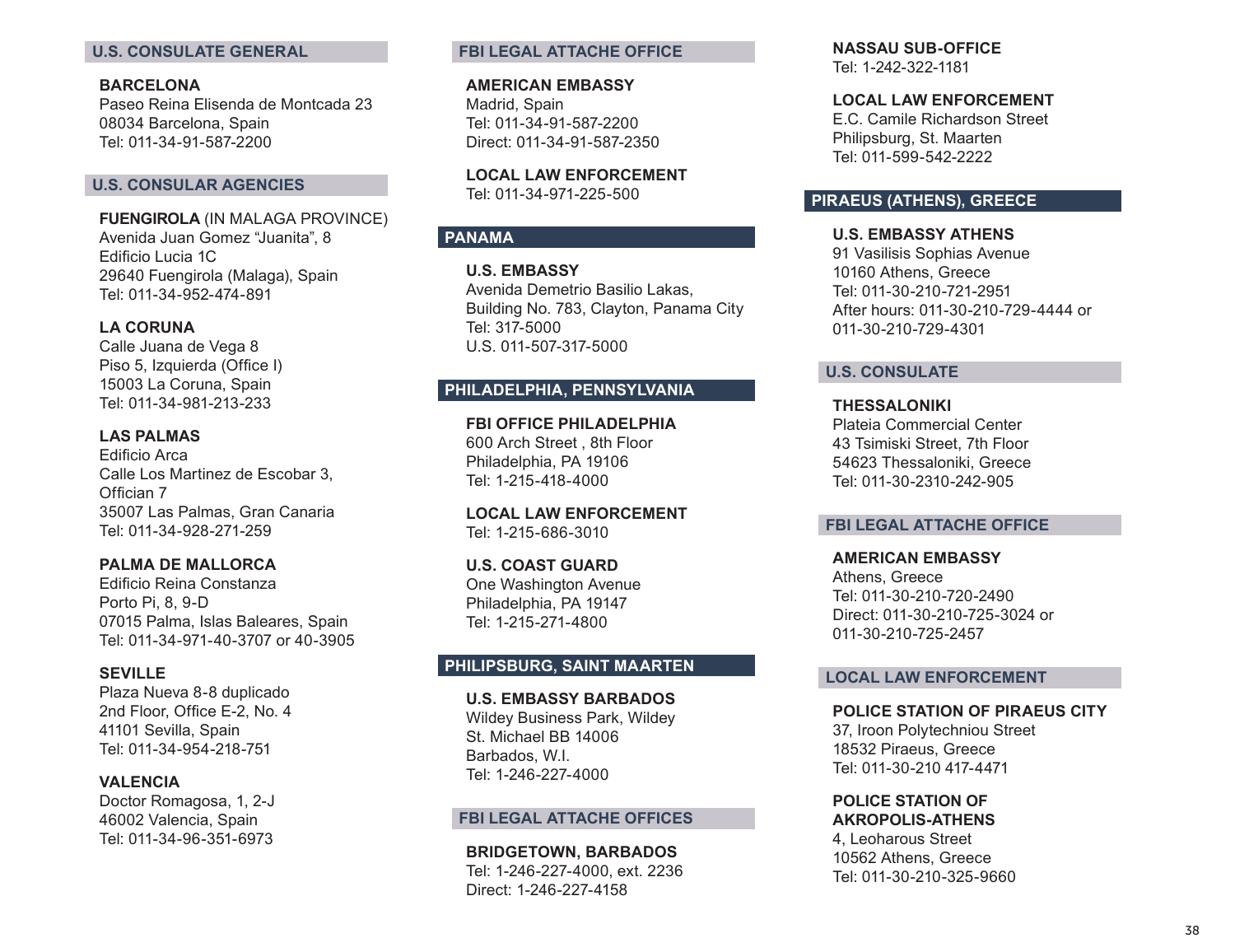### **PORT POLICE**

10, Akti Miaouli Street 18536 Piraeus, Greece Tel: 011-30-210-451-1310 or 011-30-210-459-3110

# **POINT-A-PITRE, GUADALOUPE**

# **U.S. EMBASSY BARBADOS & EASTERN CARIBBEAN**

Wildey Business Park, Widley St. Michael BB 14006 Barbados W.I. Tel: 246 227 4177

#### **FBI LEGAL ATTACHE OFFICES**

**BRIDGETOWN, BARBADOS**  Tel: 246 436 4950

LOCAL LAW ENFORCEMENT Direction Suerete et Securite Port Autonome de la Guadaloupe P.O.B 485, 97152 Pointe a Pitre Cedex. Tel: 590-690-57-88-11

### **POLAND**

**U.S. EMBASSY** American Citizen Services Warsaw ul. Piękna 12, 00-539 Warszawa Tel: +48 22 504 2784, After hrs. 22 504 2000

### **PONTA DELGADA, AÇORES, PORTUGAL**

**U.S. EMBASSY LISBON**  Av. das Forças Armadas, Sete-Rios 1600-081 Lisbon, Portugal Tel: 011-351-21-770-2122 or 011-351-21-727-2222

# **U.S. CONSULATE**

### **PONTA DELGADA**

Av. Príncipe do Mónaco No, 6-2 F 9500-237 Ponta Delgada, Açores, Portugal Tel: 011-351-29-628-2216

### **U.S. CONSULAR AGENCY**

**FUNCHAL**  Rua da Alfandega 10-2 F, Room A-B 9000-059 Funchal, Madeira, Portugal Tel: 011-351-29-123-5636 or 011-351-91-616-6820

### **FBI LEGAL ATTACHE OFFICE**

**AMERICAN EMBASSY**  Madrid, Spain Tel: 011-34-91-587-2200 **Direct: 011-34-91-587-2350**

**LOCAL LAW ENFORCEMENT**  Policia Maritima (Maritime Police) Doca 4, 9500-168 Ponta Delgada Açores, Portugal Tel: 011-351-296-287-393

# **PORT CANAVERAL (ORLANDO), FLORIDA**

**FBI OFFICE TAMPA**  5525 West Gray Street Tampa, FL 33609 Tel: 1-813-253-1000

**LOCAL LAW ENFORCEMENT**  Tel: 1-321-868-1212

**U.S. COAST GUARD** 9235 Grouper Road Port Canaveral, FL 32920 Tel: 1-321-868-4200

# **PORT SAID, EGYPT**

**U.S. EMBASSY CAIRO**  5 Tawfik Diab Street Garden City, Cairo Tel: 011-20-2-2797-3133

#### **FBI LEGAL ATTACHE OFFICE**

**CAIRO, EGYPT**  Tel: 011-20-2-797-3300

**LOCAL LAW ENFORCEMENT**  Tel: 011-20-66-334-8251 or 011-20-66-334-8262

### **PORT STANLEY, FALKLAND ISLANDS**

**U.S. EMBASSY ARGENTINA**  Avenida Colombia 4300 Palermo, Buenos Aires, Argentina Tel: 011-54-11-5777-4533

### **FBI LEGAL ATTACHE OFFICE**

**AMERICAN EMBASSY**  Buenos Aires, Argentina Tel: 011-54-11-5777-4533

**LOCAL LAW ENFORCEMENT**  Tel: 011-500-28100

# **PORTLAND, MAINE**

**FBI OFFICE BOSTON**  Suite 600 One Center Plaza Boston, MA 02108 Tel: 1-617-742-5533

**LOCAL LAW ENFORCEMENT** Tel: 1-207-874-8479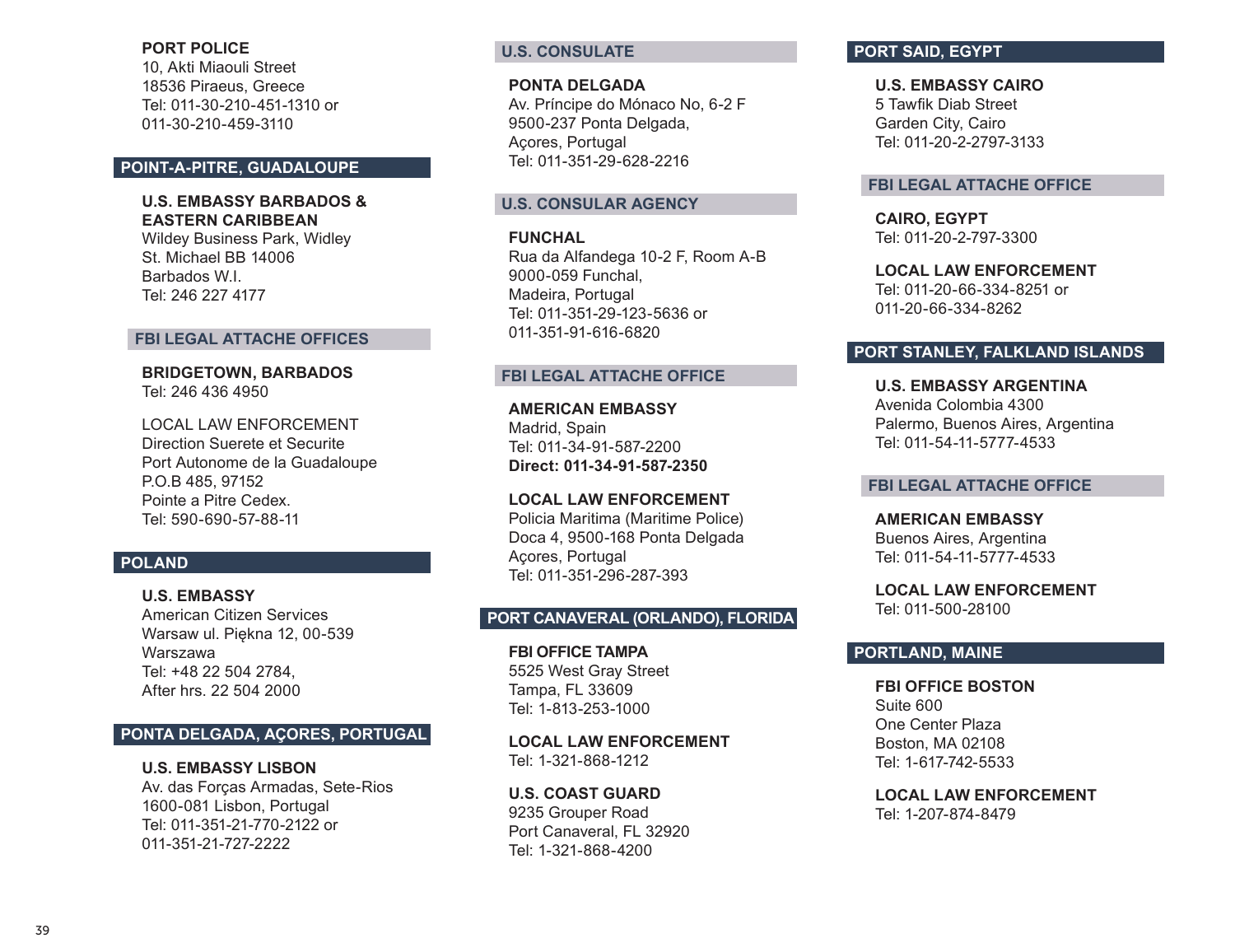**U.S. COAST GUARD**  259 High Street South Portland, ME 04106 Tel: 1-207-767-0320

### **PRINCE RUPERT, BRITISH COLUMBIA**

**U.S. EMBASSY**  490 Sussex Drive Ottawa, Ontario, K1N 1G8 Canada Tel: 1-613-238-5335

### **U.S. CONSULATES**

**CALGARY, ALBERTA** 10th Floor, 615 Macleod Trail SE Calgary, Alberta, T2G 4T8 Canada Tel: 1-403-266-8962

**HALIFAX, NOVA SCOTIA**  Suite 904 Purdy's Wharf Tower II 1969 Upper Water Street Halifax, Nova Scotia, B3J 3R7 Canada Tel: 1-902-429-2480 After hours: 1-902-429-2485

**MONTREAL, QUEBEC**  1155 St. Alexander Street Montreal, Quebec, H2Z 1Z2 Canada Tel: 1-514-398-9695 After hours: 1-514-981-5059

**QUEBEC CITY, QUEBEC** 2 Place Terrasse Dufferin Case Postale 939 Quebec City, Quebec, G1R 4T9 Canada Tel: 1-418-692-2095 After hours: 1-418-981-5059

**TORONTO, ONTARIO**  360 University Avenue Toronto, Ontario, M5G 1S4 Canada Tel: 1-416-595-1700 After hours: 1-416-201-4100

**VANCOUVER, BRITISH COLUMBIA** 1095 West Pender Street Vancouver, British Columbia V6E 2M6 Canada Tel: 1-604-685-4311

**WINNIPEG, MANITOBA** 860-201 Portage Street Winnipeg, Manitoba, R3B 3K6 Canada Tel: 1-204-940-1800

### **FBI LEGAL ATTACHE OFFICES**

**OTTAWA, CANADA**  Tel: 1-613-688-5335, ext. 506 – 509 Direct: 1-613-688-5335, ext. 5206

**TORONTO SUB-OFFICE**  Tel: 1-416-595-1700 Direct: 1-416-640-8650, 8651, 8657, 8658

**VANCOUVER SUB-OFFICE**  Tel: 1-604-685-4311 Direct: 1-604-684-1772 or 1-604-684-1775

**LOCAL LAW ENFORCEMENT**  Royal Canadian Mounted Police Crime Rupert City Detachment 100 West 6th Avenue (at McBride Street) Tel: 1-250-624-2136 or dial 911

### **PUERTO CHACABUCO, CHILE**

**U.S. EMBASSY CHILE** Av. Andrés Bello 2800, Las Condes Santiago, Chile Tel: 011-56-2-330-3000

#### **FBI LEGAL ATTACHE OFFICE**

**AMERICAN EMBASSY** Santiago, Chile Tel: 011-56-2-330-5003

#### **LOCAL LAW ENFORCEMENT**

Police Station Tel: 011-56-67-351-133 Maritime Rescue Tel: 011-56-67-351-450 or 137

# **PUERTO CHIPAS, MEXICO**

**U.S. EMBASSY PUERTO VALLARTA** Paseo de los Cocoteros, 85 Sur Paradise Plaza-Local L-7 Nuevo Vallarta, Nayarit C.P. 63732 Tel: 011 52 322 222 0069 or 322 223 3301

### **FBI LEGAL ATTACHE OFFICE**

**AMERICAN EMBASSY** Mexico City, Mexico Tel: 011 52 55 5080 2000

**LOCAL LAW ENFORCEMENT**  AV Revoluccion, 350 Delegacion Las Juantas, Puerto Vallarta Tel: 52 322 290 0507

### **PUERTO MADRYN, ARGENTINA**

**U.S. EMBASSY ARGENTINA** Avenida Colombia 4300 Palermo, Buenos Aires, Argentina Tel: 011-54-11-5777-4533

### **FBI LEGAL ATTACHE OFFICE**

**AMERICAN EMBASSY**  Buenos Aires, Argentina Tel: 011-54-11-5777-4533

**LOCAL LAW ENFORCEMENT** Tel: 011-54-29-6545-1263

# **PUERTO MONTT, CHILE**

**U.S. EMBASSY CHILE** Av. Andrés Bello 2800, Las Condes Santiago, Chile Tel: 011-56-2-330-3000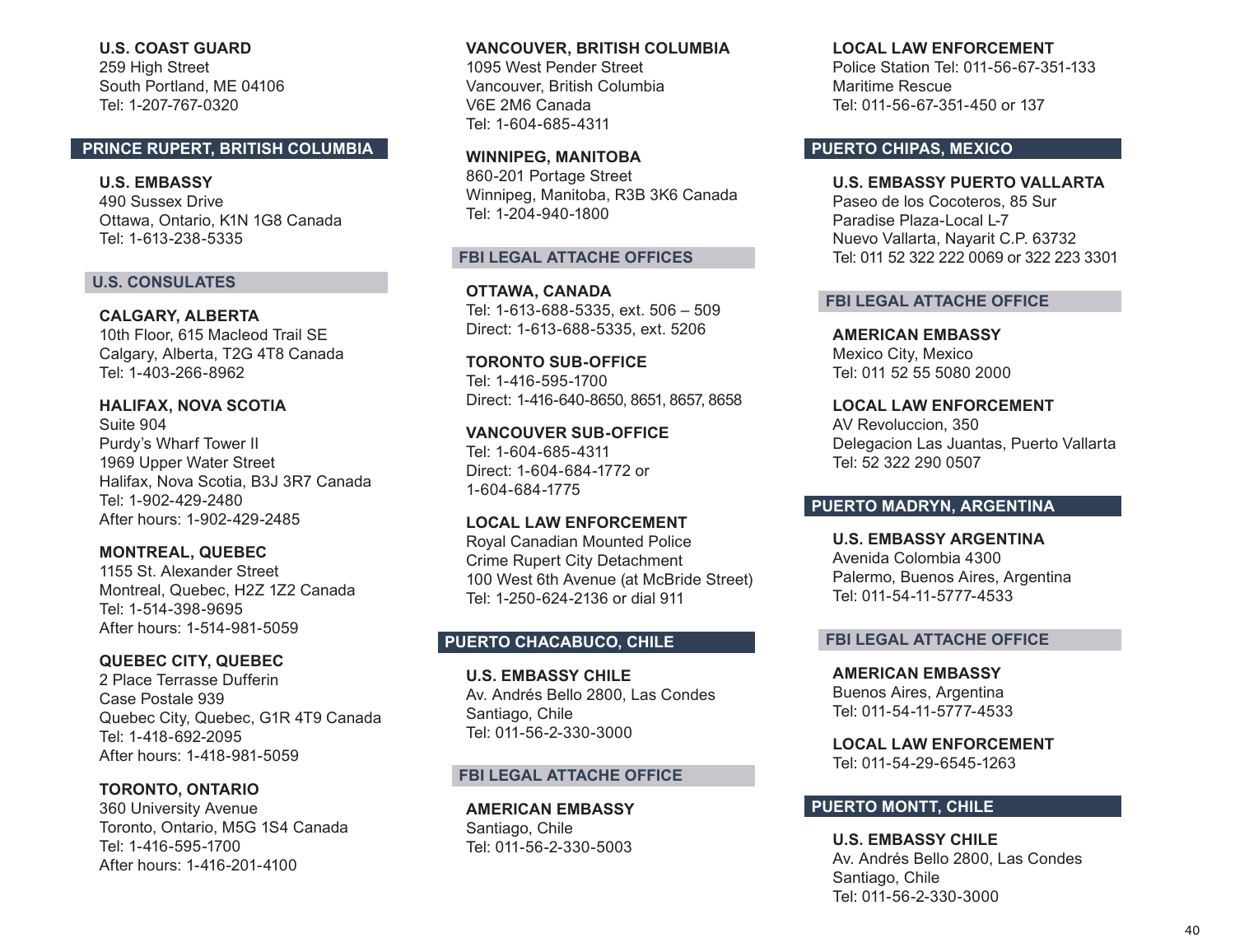#### **FBI LEGAL ATTACHE OFFICE**

**AMERICAN EMBASSY** Santiago, Chile Tel: 011-56-2-330-5003

**LOCAL LAW ENFORCEMENT**  Tel: 011-56-2-565-7863 or 011-56-2-565-7941

# **PUERTO QUETZAL, GUATEMALA**

**U.S. EMBASSY GUATEMALA** Avenida Reforma 7-01

Zona 10 Guatemala Ciudad, Guatemala Tel: 011-502-2326-4000 or 011-502-2331-2354

#### **FBI LEGAL ATTACHE OFFICE**

**SAN SALVADOR, EL SALVADOR**  Tel: 011-503-2278-4444

### **LOCAL LAW ENFORCEMENT**

Policia Nacional Civil Avenida 30 de Junio, Frente a la Iglesia Catolica Puerto San Jose, Escuintla Tel: 502-7881-1333

### **PUERTO VALLARTA, MEXICO**

### **U.S. EMBASSY MEXICO**

Paseo de la Reforma Colonia Cuauhtemos Mexico D.F., Mexico 06500 Tel: 011-52-55-5080-2000 Local: 01-55-5080-2000

### **U.S. CONSULATES**

#### **CIUDAD JUAREZ**

Paseo de la Victoria #3650 Fracc. Partido Senecú Ciudad Juárez, Chihuahua Mexico C.P. 32543 Tel: 011-52-656-227-3000

#### **GUADALAJARA**

Progreso #175 Colonia Americana C.P. 44100 Guadalajara, Jalisco, Mexico Tel: 011-52-333-268-2100

### **HERMOSILLO**

#141 Monterey Street (between Rosales and Galeana) Col. Esqueda, C.P. 83000 Hermosillo, Sonora, Mexico Tel: 011-52-662-289-3500

### **MATAMOROS**

Calle Primera #2002 Colonia Jardín Matamoros, Tamaulipas, Mexico 87330 Tel: 011-52-868-812-4402

### **MERIDA**

Calle 60 No. 338-K x 29 y 31 Col. Alcala Martin Merida Yucatán, Mexico 97050 Tel: 011-52-999-942-5700

### **MONTERREY**

Avenida Constitucion 411 Poniente Monterrey, Nuevo Leon, Mexico 64000 Tel: 011-52-818-047-3100

### **NOGALES**

Calle San Jose s/n Fracc. Los Alamos Nogales, Sonora, Mexico C.P. 84065 Tel: 011-52-631-311-8150

### **NUEVO LAREDO**

3330 Allende St Colonia Jardin Nuevo Laredo, Tamps Mexico 88260 Tel: 011-52-867-714-0512

**TIJUANA** American Citizen Services

Paseo de las Culturas s/n Mesa de Otay Delegación Centenario C.P. 22425 Tijuana, Baja California Tel: 011-52-664-622-7400

### **U.S. CONSULAR AGENCIES**

#### **ACAPULCO**

Hotel Continental Emporio Costera M. Alemán 121 - Office 14 Acapulco, Gro. 39670 Tel: 011-52-744-484-0300 or 011-52-744-469-0556

#### **CABO SAN LUCAS**

Blvd. Marina Local C-4 Plaza Nautica Col. Centro Cabo San Lucas, B.C.S. 23410 Tel: 011-52-624-143-3566

#### **CANCUN**

Torre La Europea, Despacho 301 Cancun, Quintana Roo Mexico C.P. 77500 Tel: 011-52-998-883-0272

#### **COZUMEL**

Plaza Villa Mar en El Centro Plaza Principal (Parque Juarez between Melgar and 5th Ave) 2nd Floor, Locales 8 and 9 Cozumel, Quintana Roo Mexico C.P. 77600 Tel: 011-52-987-872-4574

### **IXTAPA/ZIHUATANEJO**

Hotel Fontan Blvd. Ixtapa s/n Ixtapa, Gro., Mexico 40880 Tel: 011-52-755-553-2100

### **MAZATLÁN**

Hotel Playa Mazatlán Playa Gaviotas No. 202 Zona Dorada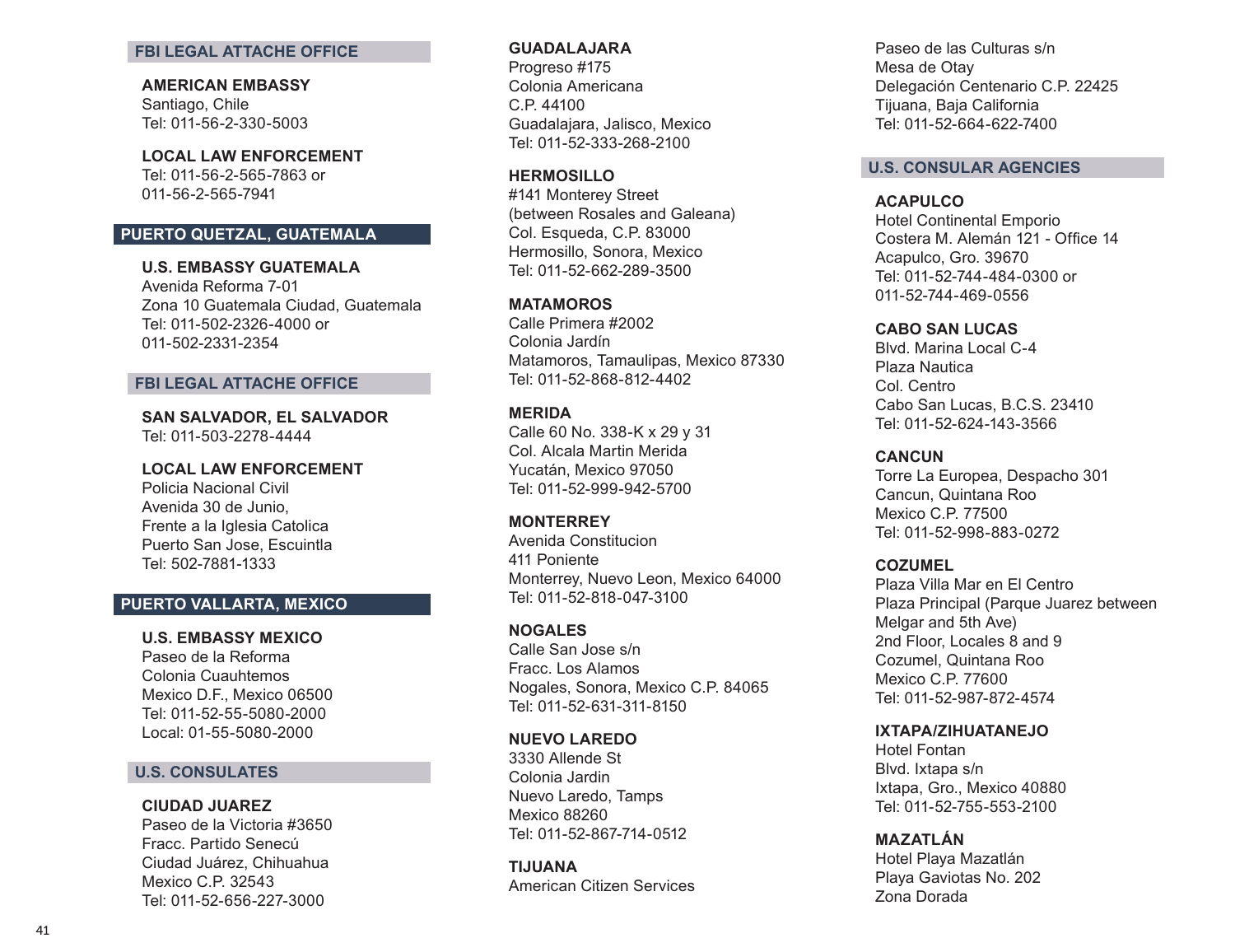Mazatlán, Sinaloa, Mexico 82110 Tel: 011-52-669-916-5889

### **OAXACA**

Macedonio Alcala No. 407 Office 20 Oaxaca, Oax., Mexico 68000 Tel: 011-52-951-514-3054 or 011-52-951-516-2853

# **PIEDRAS NEGRAS**

Abasolo #211 Local #3 Centro Piedras Negras, Coahuila, Mexico 26000 Tel: 011-52-878-782-5586 or 011-52-878-782-8664

### **PLAYA DEL CARMEN**

"The Palapa" Calle 1 Sur (entre Avenida 15 y Avenida 20) Playa del Carmen, Quintana Roo Mexico 77710 Tel: 011-52-984-873-0303

### **PUERTO VALLARTA**

Paradise Village Plaza Paseo de los Cocoteros # 1 Local 4 Int. 17 Nuevo Vallarta, Nayarit, Mexico 63732 Tel: 011-52-322-222-0069

# **SAN LUIS POTOSI**

Edificio "Las Terrazas" Ave. Venustiano Carranza 2076-41 Col. Polanco San Luis Potosi, S.L.P., Mexico 78220 Tel: 011-52-444-811-7802 or 011-52-444-811-7803

#### **SAN MIGUEL DE ALLENDE**

Plaza La Luciernaga Libramiento Jose Manuel Zavala Zavala No. 165, Locales 4 y 5 Colonia La Luciernaga San Miguel Allende, Guanajuato Mexico 37745 Tel: 011-52-415-152-2357

### **FBI LEGAL ATTACHE OFFICES**

**GUADALAJARA**  Tel: 011-523-33825-2700, ext. 252, 290 Direct: 011-523-33268-2257

**HERMOSILLO**  Tel: 011-526-62217-2375, ext. 270 Direct: 011-526-62217-4715

### **MEXICO CITY**

Tel: 011-525-55080-2000, ext. 2177 Direct: 011-525-55080-2177 or 011-525-55525-5312

### **MONTERREY**

Tel: 011-528-18345-2120, ext. 4562 Direct: 011-528-18344-6306 or 011-528-18362-0491

### **TIJUANA**  Tel: 011-526-64622-7400

# **LOCAL LAW ENFORCEMENT**

**FEDERAL POLICE**  Tel: 011-52-322-22-12052

**MUNICIPAL POLICE**  Tel: 011-52-322-29-00507

**HARBOR MASTER**  Tel: 011-52-322-22-40427

### **PUNTA ARENAS, CHILE**

**U.S. EMBASSY CHILE** Av. Andrés Bello 2800, Las Condes Santiago, Chile Tel: 011-56-2-330-3000

#### **FBI LEGAL ATTACHE OFFICE**

**AMERICAN EMBASSY** Santiago, Chile Tel: 011-56-2-330-5003

### **LOCAL LAW ENFORCEMENT**

Tel: 011-56-2-565-7863 or 011-56-2-565-7941

# **PUNTARENAS, COSTA RICA**

**U.S. EMBASSY COSTA RICA** Calle 120 Avenida 0 Pavas, San Jose, Costa Rica Tel: 011-506-2519-2000 or 011-506-2220-3127

#### **FBI LEGAL ATTACHE OFFICE**

**PANAMA CITY, PANAMA**  Tel: 011-507-207-7000

**LOCAL LAW ENFORCEMENT**  Organismo De Investigacion Judicial (O.I.J.) Puntarenas City, Costa Rica Tel: 011-506-2630-0375 or 011-506-2630-0376

# **QUEBEC CITY, QUEBEC**

**U.S. EMBASSY**  490 Sussex Drive Ottawa, Ontario, K1N 1G8 Canada Tel: 1-613-238-5335

# **U.S. CONSULATES**

**CALGARY, ALBERTA**  10th Floor, 615 Macleod Trail SE Calgary, Alberta, T2G 4T8 Canada Tel: 1-403-266-8962

**HALIFAX, NOVA SCOTIA**  Suite 904 Purdy's Wharf Tower II 1969 Upper Water Street Halifax, Nova Scotia, B3J 3R7 Canada Tel: 1-902-429-2480 After hours: 1-902-429-2485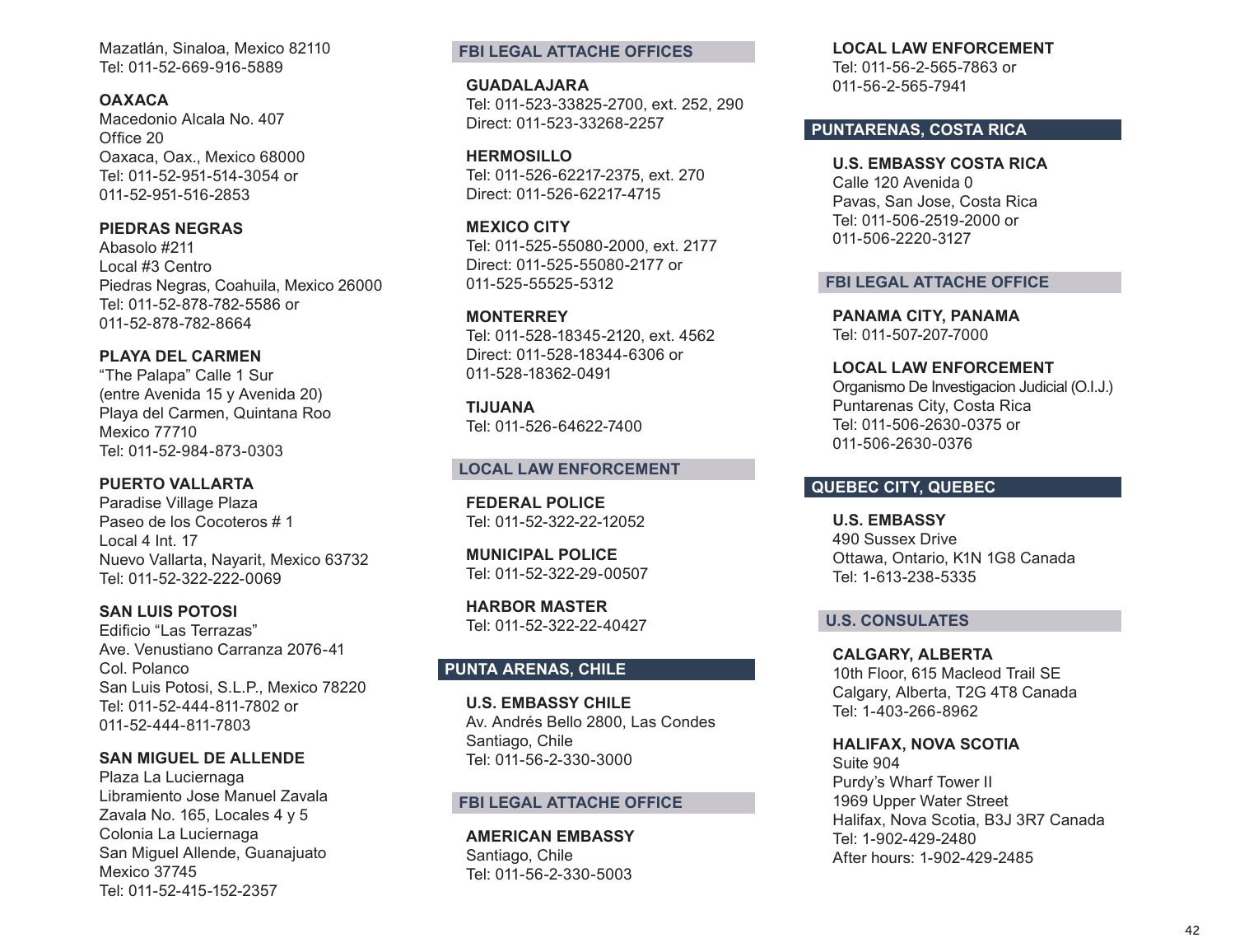### **MONTREAL, QUEBEC**

1155 St. Alexander Street Montreal, Quebec, H2Z 1Z2 Canada Tel: 1-514-398-9695 After hours: 1-514-981-5059

# **QUEBEC CITY, QUEBEC**

2 Place Terrasse Dufferin Case Postale 939 Quebec City, Quebec, G1R 4T9 Canada Tel: 1-418-692-2095 After hours: 1-418-981-5059

# **TORONTO, ONTARIO**

360 University Avenue Toronto, Ontario, M5G 1S4 Canada Tel: 1-416-595-1700 After hours: 1-416-201-4100

### **VANCOUVER, BRITISH COLUMBIA**

1095 West Pender Street Vancouver, British Columbia V6E 2M6 Canada Tel: 1-604-685-4311

# **WINNIPEG, MANITOBA**

860-201 Portage Street Winnipeg, Manitoba, R3B 3K6 Canada Tel: 1-204-940-1800

### **FBI LEGAL ATTACHE OFFICES**

**OTTAWA, CANADA**  Tel: 1-613-688-5335, ext. 506 – 509 Direct: 1-613-688-5335, ext. 5206

**TORONTO SUB-OFFICE** Tel: 1-416-595-1700 Direct: 1-416-640-8650, 8651, 8657, 8658

**VANCOUVER SUB-OFFICE**  Tel: 1-604-685-4311 Direct: 1-604-684-1772 or 1-604-684-1775

### **LOCAL LAW ENFORCEMENT**

Quebec City Police 275, rue de la Marechaussee Quebec, QC G1K 2L3 Tel: 1-418-691-7722

# **REYKJAVIK, ICELAND**

**U.S. EMBASSY REYKJAVIK** Laufásvegur 21 101 Reykjavík Tel: 011-354-562-9100

### **FBI LEGAL ATTACHE OFFICE**

**AMERICAN EMBASSY** Copenhagen, Denmark Tel: 011-45-3341-7100

### **LOCAL LAW ENFORCEMENT**

Logreglan a Hofudborgarsvaedinu Hverfisgata 113 105 Reykjavik Tel: 011-354-444-1000

# **RHODES, GREECE**

**U.S. EMBASSY ATHENS** 91 Vasilisis Sophias Avenue 10160 Athens, Greece Tel: 011-30-210-721-2951 After hours: 011-30-210-729-4444 or 011-30-210-729-4301

# **U.S. CONSULATE**

**THESSALONIKI**  Plateia Commercial Center 43 Tsimiski Street, 7th Floor 54623 Thessaloniki, Greece Tel: 011-30-2310-242-905

# **FBI LEGAL ATTACHE OFFICE**

**AMERICAN EMBASSY**  Athens, Greece

Tel: 011-30-210-720-2490 Direct: 011-30-210-725-3024 or 011-30-210-725-2457

**LOCAL LAW ENFORCEMENT**  Tel: 011-30-22410-23278

# **ROATÁN, HONDURAS**

**U.S. EMBASSY HONDURAS** Avenida La Paz Tegucigalpa M.D.C., Honduras Tel: 011-504-236-9320 or 011-504-238-5114

### **U.S. CONSULATE**

**SAN PEDRO SULA** Banco Atlantida Building (across for Central Park) – 11th Floor San Pedro Sula, Honduras Tel: 011-504-558-1580

### **FBI LEGAL ATTACHE OFFICE**

**SAN SALVADOR, EL SALVADOR** Tel: 011-503-2278-4444

**LOCAL LAW ENFORCEMENT**  Policia Preventiva Nacional Carretera a Sandy Bay Roatán, Bay Island of Honduras Tel: 011-504-445-3438 or 011-504-445-3449

# **ROSEAU, DOMINICA**

**U.S. EMBASSY BARBADOS** Wildey Business Park, Wildey St. Michael BB 14006 Barbados, W.I. Tel: 1-246-227-4000

### **FBI LEGAL ATTACHE OFFICES**

**BRIDGETOWN, BARBADOS** 

Tel: 1-246-227-4000, ext. 2236 Direct: 1-246-227-4158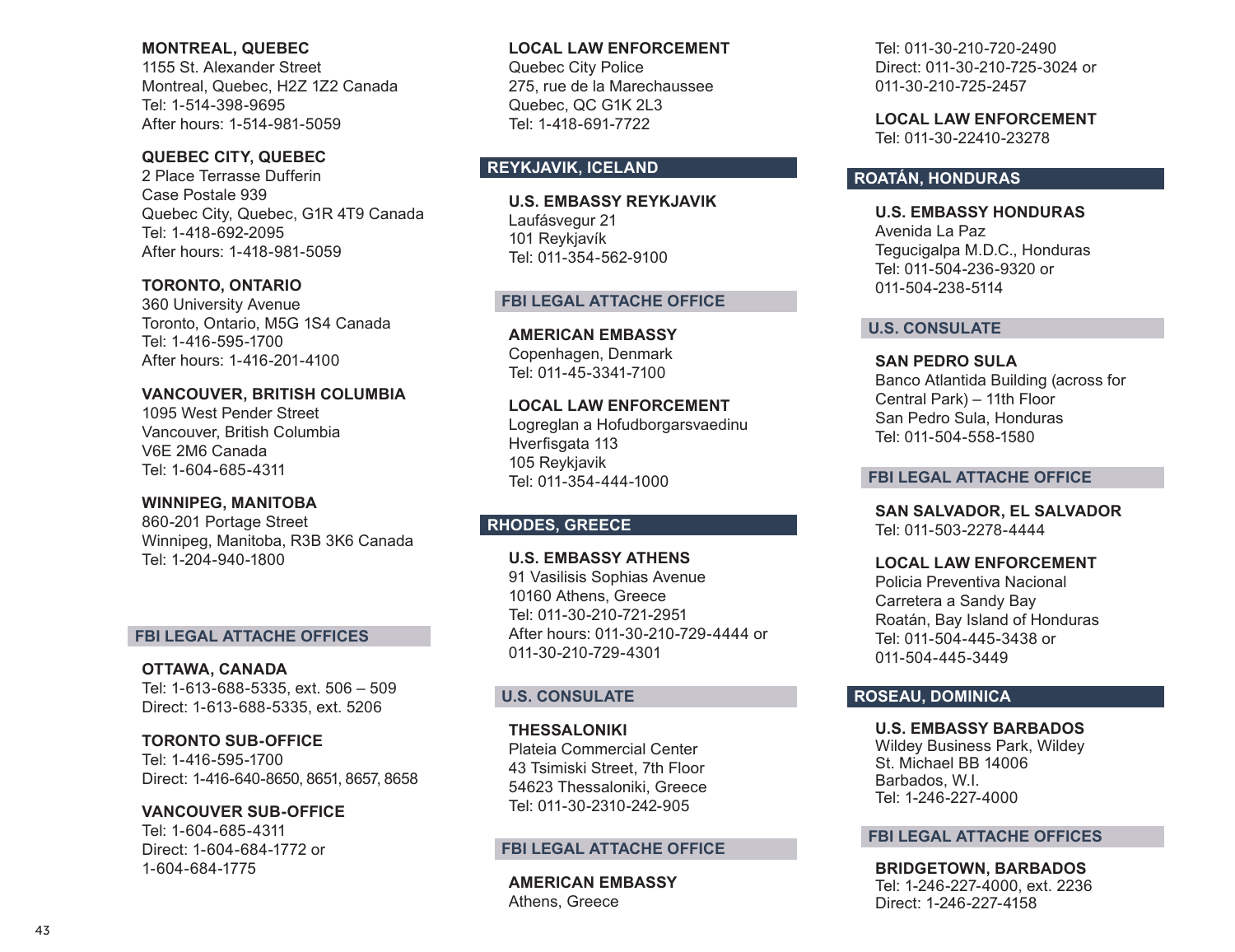**NASSAU SUB-OFFICE**  Tel: 1-242-322-1181

### **LOCAL LAW ENFORCEMENT**

Dominica Air and Sea Ports Authority Woodbridge Bay Fond Cole, Roseau Commonwealth of Dominica Tel: 1-767-448-4431

# **ROSTOCK, GERMANY**

**U.S. EMBASSY BERLIN** Pariser Platz 2, 10177 Berlin Tel: +49 30 83050

#### **FBI LEGAL ATTACHE OFFICES**

**BERLIN, GERMANY**  Tel: 011 49 30 238 5174

**LOCAL LAW ENFORCEMENT** Bundespolizeiinspektion Rostock, Kopernikusstrae 1 Rostock Tel: +49 381 65880

### **ROTTERDAM, NETHERLANDS**

**U.S. EMBASSY THE HAGUE** Lange Voorhout 102 2515 EJ The Hague Tel: 011-31-70-310-2209

### **U.S. CONSULATES**

**AMSTERDAM, NETHERLANDS**  Museumplein 19 1071 DJ Amsterdam Tel: 011-31-20-575-5309 or 011-31-70-310-2209

**CURAÇAO, NETHERLANDS ANTILLES**

J.B. Gorsiraweg 1 Willemstad Curaçao, Netherlands Antilles Tel: 011-599-9-461-3066 or 011-599-9-510-6870

### **FBI LEGAL ATTACHE OFFICES**

**BRUSSELS, BELGIUM**  Tel: 011-32-2-508-2111

**THE HAGUE SUB-OFFICE**  Tel: 011-31-70-310-2366

**LOCAL LAW ENFORCEMENT**  Tel: 011-31-102-522-400 or 011-31-102-522-433

### **SAINT GEORGE'S, BERMUDA**

**U.S. EMBASSY/CONSULATE**  American Consulate General Hamilton 16 Middle Road Devonshire DV 03 Bermuda Tel: 1-441-295-1342 After hours: 1-441-335-3828

#### **FBI LEGAL ATTACHE OFFICES**

**BRIDGETOWN, BARBADOS**  Tel: 1-246-227-4000, ext. 2236 Direct: 1-246-227-4158

**NASSAU SUB-OFFICE** Tel: 1-242-322-1181

**LOCAL LAW ENFORCEMENT** Bermuda Police Service Police Headquarters Prospect, Devonshire, Bermuda Tel: 1-441-295-0011 or 911

### **SAINT JOHN'S, ANTIGUA**

**U.S. EMBASSY BARBADOS** Wildey Business Park, Wildey St. Michael BB 14006 Barbados, W.I. Tel: 1-246-227-4000

#### **U.S. CONSULAR AGENCY**

Jasmine Court, Suite #2 Friars Hill Rd. Saint John's, Antigua Tel: 1-268-463-6531 or 1-268-726-6531

#### **FBI LEGAL ATTACHE OFFICES**

**BRIDGETOWN, BARBADOS**  Tel: 1-246-227-4000, ext. 2236 Direct: 1-246-227-4158

**NASSAU SUB-OFFICE** Tel: 1-242-322-1181

**LOCAL LAW ENFORCEMENT**  St. John's Police Station New Gates Street Tel: 1-268-462-0045

### **SAINT JOHN, NEW BRUNSWICK**

**U.S. EMBASSY**  490 Sussex Drive Ottawa, Ontario, K1N 1G8 Canada Tel: 1-613-238-5335

### **U.S. CONSULATES**

**CALGARY, ALBERTA**  10th Floor, 615 Macleod Trail SE Calgary, Alberta, T2G 4T8 Canada Tel: 1-403-266-8962

**HALIFAX, NOVA SCOTIA**  Suite 904 Purdy's Wharf Tower II 1969 Upper Water Street Halifax, Nova Scotia, B3J 3R7 Canada Tel: 1-902-429-2480 After hours: 1-902-429-2485

#### **MONTREAL, QUEBEC**

1155 St. Alexander Street Montreal, Quebec, H2Z 1Z2 Canada Tel: 1-514-398-9695 After hours: 1-514-981-5059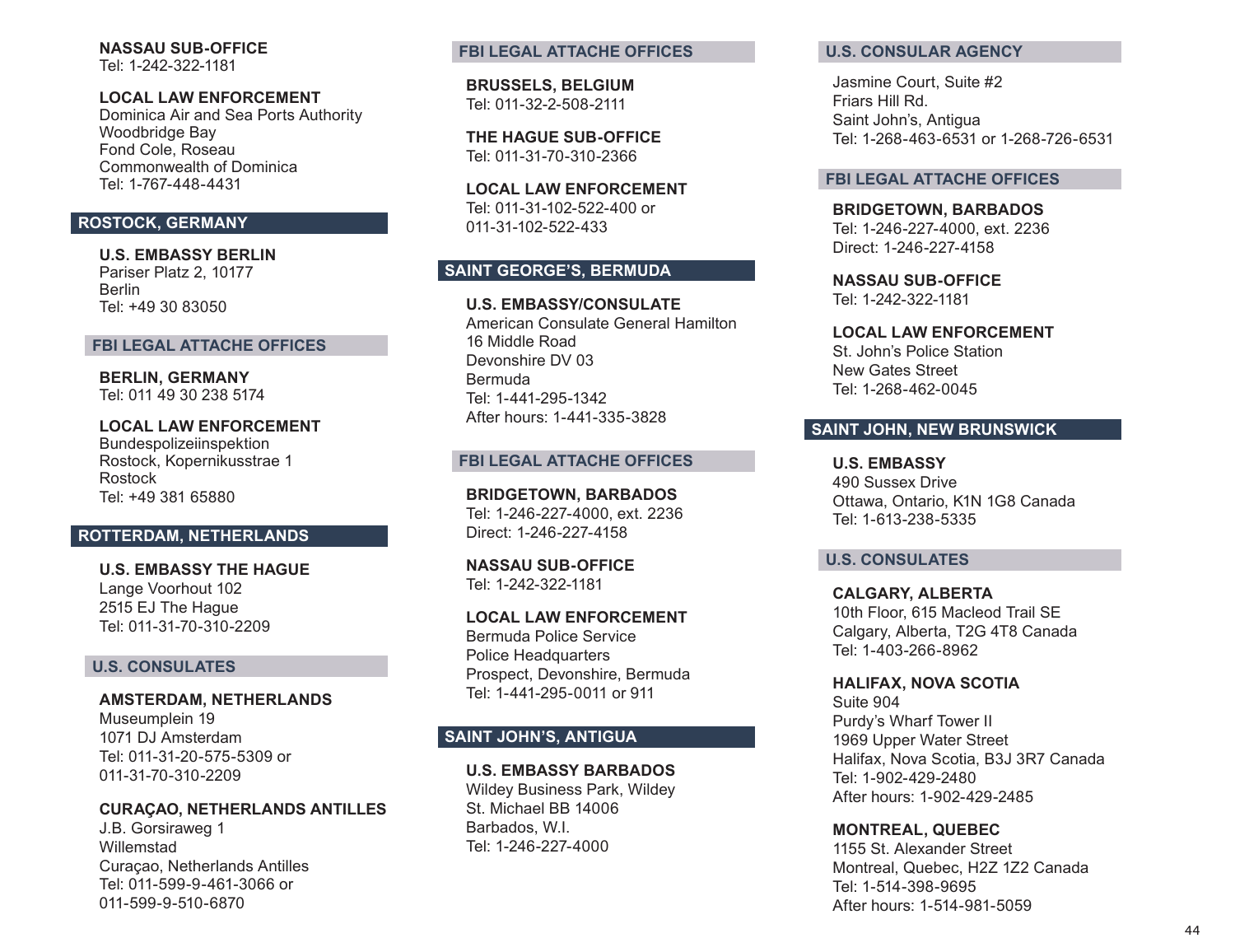### **QUEBEC CITY, QUEBEC**

2 Place Terrasse Dufferin Case Postale 939 Quebec City, Quebec, G1R 4T9 Canada Tel: 1-418-692-2095 After hours: 1-418-981-5059

# **TORONTO, ONTARIO**

360 University Avenue Toronto, Ontario, M5G 1S4 Canada Tel: 1-416-595-1700 After hours: 1-416-201-4100

# **VANCOUVER, BRITISH COLUMBIA**

1095 West Pender Street Vancouver, British Columbia V6E 2M6 Canada Tel: 1-604-685-4311

# **WINNIPEG, MANITOBA**

860-201 Portage Street Winnipeg, Manitoba, R3B 3K6 Canada Tel: 1-204-940-1800

### **FBI LEGAL ATTACHE OFFICES**

# **OTTAWA, CANADA**

Tel: 1-613-688-5335, ext. 506 – 509 Direct: 1-613-688-5335, ext. 5206

**TORONTO SUB-OFFICE** Tel: 1-416-595-1700 Direct: 1-416-640-8650, 8651, 8657, 8658

**VANCOUVER SUB-OFFICE** Tel: 1-604-685-4311 Direct: 1-604-684-1772 or 1-604-684-1775

# **LOCAL LAW ENFORCEMENT**

Saint John City Police City Hall Foot of King Street Saint John, New Brunswick Tel: 1-506-648-3200

# **SAINT PETERSBURG, RUSSIA**

**U.S. EMBASSY MOSCOW** Bolshoy Deviatinsky Pereulok No. 8 Moscow 121099, Russian Tel: 011-7-495-728-5000

# **U.S. CONSULAR**

**MOSCOW** Novinskiy Bulvar 21 Moscow 123242, Russia Tel: 011-7-495-728-5000 011-7-495-728-5577 (American Citizen Services Unit)

### **U.S. CONSULATES**

**ST. PETERSBURG**  15 Ulitsa Furshtatskaya St. Petersburg 191028, Russia Tel: 011-7-812-331-2600

**VLADIVOSTOK**  32 Ulitsa Pushkinskaya Vladivostok 690001, Russia Tel: 011-7-4232-30-00-70 After hours: 011-7-4232-71-00-67

**YEKATERINBURG**  Ulitsa Gogolya 15a, 4th Floor Yekaterinburg 620151, Russia Tel: 011-7-343-379-3001 After hours: 011-8-902-841-6653

# **FBI LEGAL ATTACHE OFFICE**

**MOSCOW, RUSSIA**  Tel: 011-7-495-728-5000 Direct: 011-7-495-728-5020

### **LOCAL LAW ENFORCEMENT**

Water Transport Police Department 1 Dvinskaya Street St. Petersburg 198035, Russia Tel: 011-7-812-251-6622

# **SAINT THOMAS, US VIRGIN ISLANDS**

### **FBI OFFICE SAN JUAN**

Room 526, U.S. Federal Bldg. 150 Carlos Chardon Avenue Hato Rey, San Juan, Puerto Rico 00918 Tel: 1-787-754-6000 Direct in St. Thomas: 1-340-777-3363

# **LOCAL LAW ENFORCEMENT**

Tel: 1-340-776-9110

**U.S. COAST GUARD**  #5 Calle La Puntilla San Juan, Puerto Rico 00901 Tel: 1-787-289-2041

# **SALAVERRY (TRUJILLO), PERU**

**U.S. EMBASSY PERU** Avenida La Encalada cdra. 17 s/n Surco, Lima 33, Perú Tel: 011-51-1-618-2000

### **FBI LEGAL ATTACHE OFFICE**

**AMERICAN EMBASSY** Santiago, Chile Tel: 011-56-2-330-5003

**LOCAL LAW ENFORCEMENT**  Tel: 011-51-1-453-6264

### **SALERNO, ITALY**

**U.S. EMBASSY ROME**  Via V. Veneto 121/A 00187 Rome, Italy Tel: 011-39-06-46741

### **U.S. CONSULATES**

**FLORENCE** Lungarno Amerigo Vespucci 38 50123 Florence, Italy Tel: 011-39-055-266-951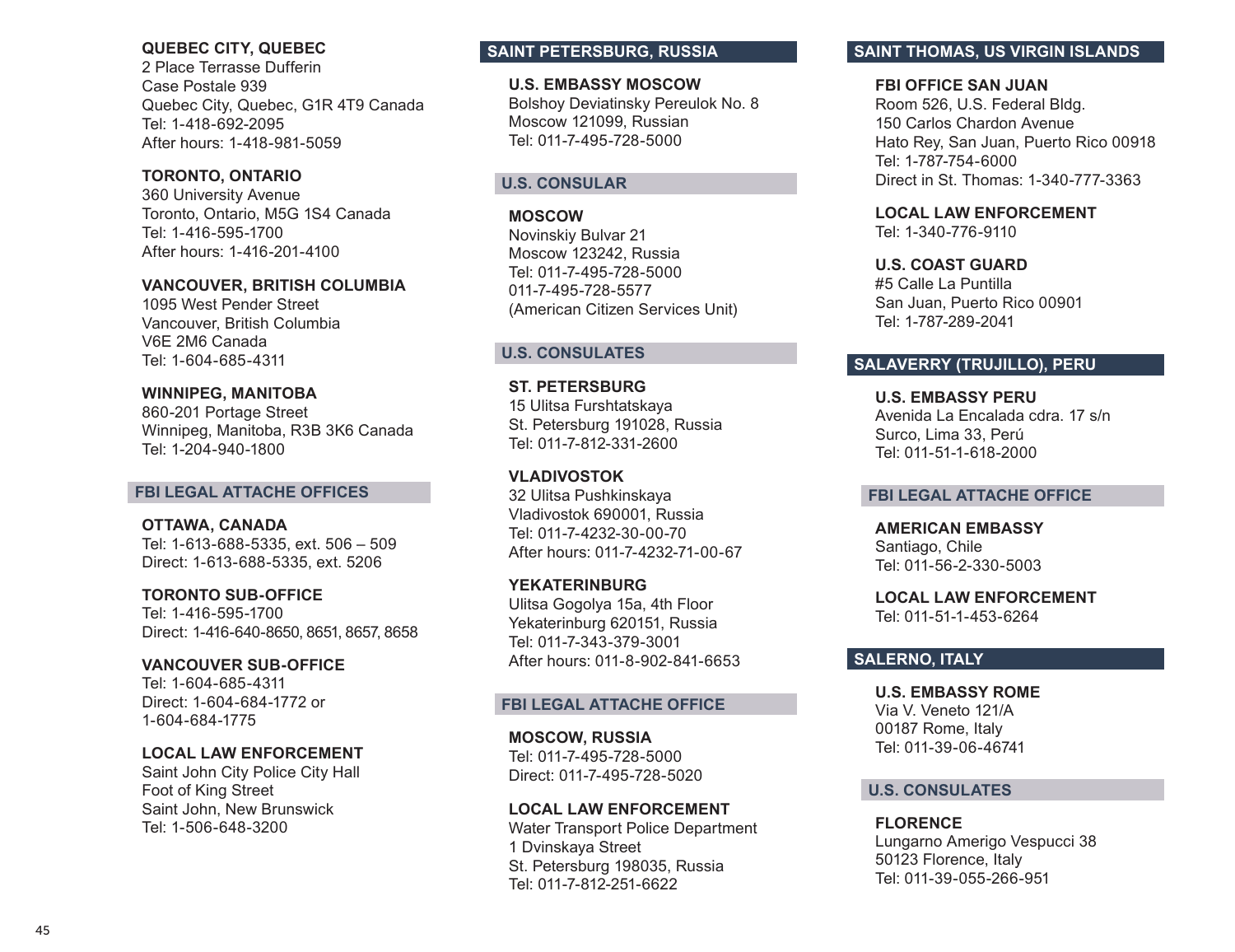**MILAN**  Via Principe Amedeo 2/10 20121 Milan, Italy Tel: 011-39-02-290-351

**NAPLES**  Piazza della Repubblica 80122 Naples, Italy Tel: 011-39-081-583-8111

# **U.S. CONSULAR AGENCIES**

**GENOA**  Via Dante 2 16121 Genoa, Italy Tel: 011-39-010-584-492

**PALERMO**  Via Vaccarini 1 90143 Palermo, Italy Tel: 011-39-091-305-857

**VENICE**  Viale Galileo Galilei 30 30030 Venice, Italy Tel: 011-39-041-541-5944

### **FBI LEGAL ATTACHE OFFICES**

**ROME**  Tel: 011-39-06-4674-2710, ext. 2711, 2358 Direct: 011-39-06-4674-2392

**MILAN SUB-OFFICE**  Tel: 011-39-02-290-351 Direct: 011-39-02-2903-5240

**LOCAL LAW ENFORCEMENT**  Tel: 011-39-08-961-3111

# **SAMANA, DOMINICAN REPUBLIC**

**U.S. EMBASSY DOMINICAN REPUBLIC**  Cesar Nicolas Penson Street and Maximo Gomez Avenue Tel: 1-809-731-4294

# **U.S. CONSULAR AGENCY**

**PUERTO PLATA** 

Villanueva Street and Juan Bosh (formerly John F. Kennedy Ave.) Abraxa Bookstore Building, 2nd Floor Tel: 1-809-586-4204, 1-809-586-8017 or 1-809-586-8023

### **FBI LEGAL ATTACHE OFFICE**

**SANTO DOMINGO, DOMINICAN REPUBLIC**  Tel: 1-809-221-2171/8100

**LOCAL LAW ENFORCEMENT**  Tourist Police: 1-809-754-3066 National Police: 1-809-538-2220

# **SAN DIEGO, CALIFORNIA**

**FBI OFFICE SAN JUAN**  10385 Vista Sorrento Parkway San Diego, CA 92121 Tel: 858-565-1255

**LOCAL LAW ENFORCEMENT**  1401 Broadway, San Diego, CA 92101 Tel: 619 531 2000

**U.S. COAST GUARD**  San Diego Command Center Tel: 619-278-7030

### **SAN FRANCISCO, CALIFORNIA**

**FBI OFFICE SAN FRANCISCO**  450 Golden Gate Avenue, 13th Floor San Francisco, CA 94102 Tel: 1-415-553-7400

**LOCAL LAW ENFORCEMENT** Tel: 1-415-553-0123

**U.S. COAST GUARD**  1 Yerba Buena Road San Francisco, CA 94130 Tel: 1-415-399-3455

# **SAN JUAN, PUERTO RICO**

**FBI OFFICE SAN JUAN** 

Room 526, U.S. Federal Bldg. 150 Carlos Chardon Avenue Hato Rey San Juan, Puerto Rico 00918 Tel: 1-787-754-6000

**LOCAL LAW ENFORCEMENT**  Tel: 1-787-373-2020

**U.S. COAST GUARD**  #5 Calle La Puntilla San Juan, Puerto Rico 00901 Tel: 1-787-289-2041

# **SANTO TOMAS DE CASTILLA, GUATEMALA**

**U.S. EMBASSY COSTA RICA** Calle 120 Avenida 0 Pavas, San Jose, Costa Rica Tel: 011-506-2519-2000 or 011-506-2220-3127

#### **FBI LEGAL ATTACHE OFFICE**

**PANAMA CITY, PANAMA**  Tel: 011-507-207-7000

**LOCAL LAW ENFORCEMENT**  Policia Nacional Civil 6a. Avenida 5a calle Puerto Barrios, Izabal, Guatemela Tel: 011-502-7948-3244

# **SANTORINI, GREECE**

**U.S. EMBASSY ATHENS**  91 Vasilisis Sophias Avenue 10160 Athens, Greece Tel: 011-30-210-721-2951 After hours: 011-30-210-729-4444 or 011-30-210-729-4301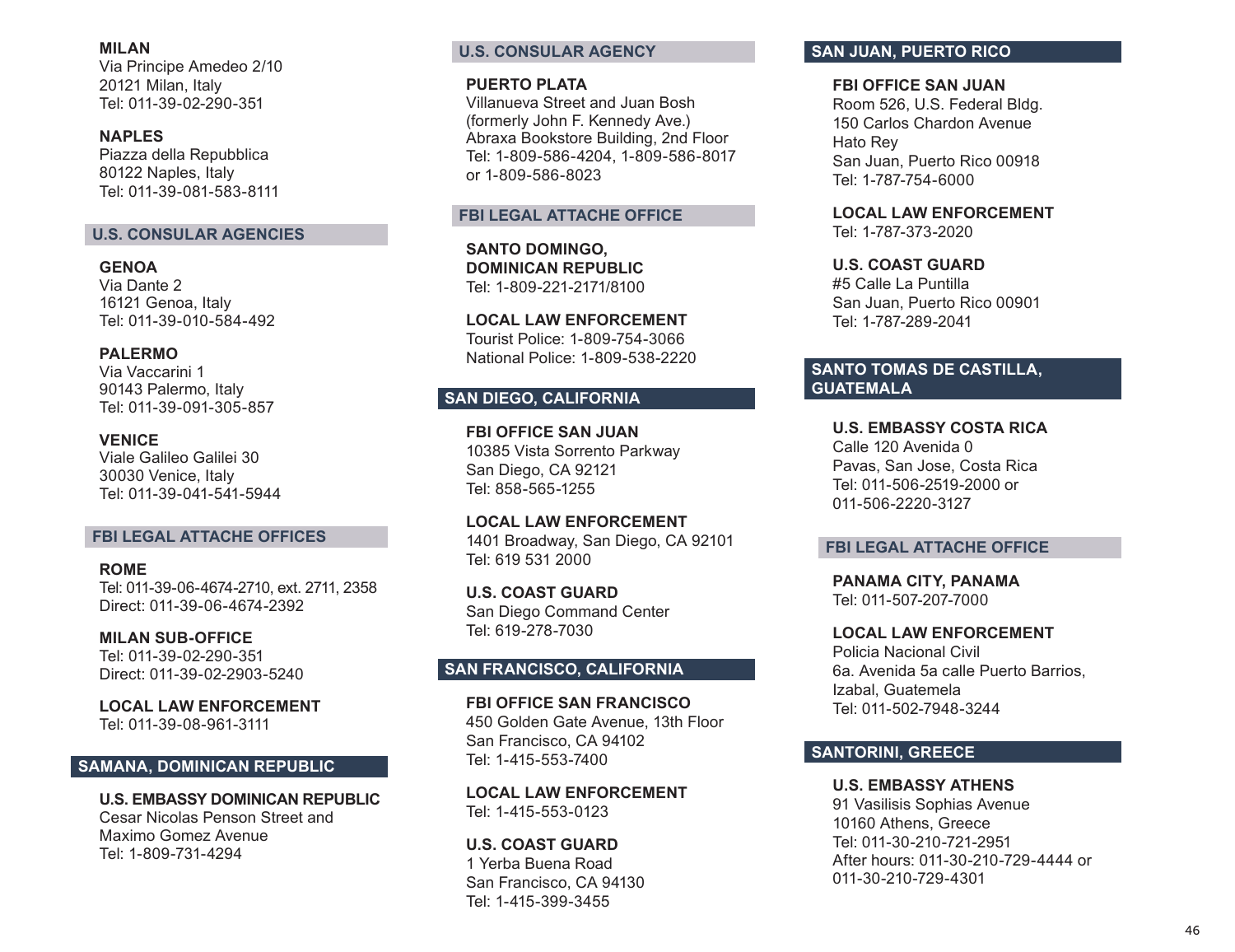### **U.S. CONSULATE**

#### **THESSALONIKI**

Plateia Commercial Center 43 Tsimiski Street, 7th Floor 54623 Thessaloniki, Greece Tel: 011-30-2310-242-905

### **FBI LEGAL ATTACHE OFFICE**

#### **AMERICAN EMBASSY**

Athens, Greece Tel: 011-30-210-720-2490 Direct: 011-30-210-725-3024 or 011-30-210-725-2457

#### **LOCAL LAW ENFORCEMENT**

Tel: 011-30-22-860-22649

### **SEATTLE, WASHINGTON**

#### **FBI OFFICE SEATTLE**  1110 Third Avenue

Seattle, WA 98101 Tel: 1-206-622-0460

### **LOCAL LAW ENFORCEMENT**  Tel: 1-206-625-5011

#### **U.S. COAST GUARD**

1519 Alaskan Way S Seattle, WA 98134 Tel: 1-206-217-6200

### **SEPT-ILES, QUEBEC**

**U.S. EMBASSY**  490 Sussex Drive Ottawa, Ontario, K1N 1G8 Canada Tel: 1-613-238-5335

# **U.S. CONSULATES**

**CALGARY, ALBERTA**  10th Floor, 615 Macleod Trail SE Calgary, Alberta, T2G 4T8 Canada Tel: 1-403-266-8962

# **HALIFAX, NOVA SCOTIA**

Suite 904 Purdy's Wharf Tower II 1969 Upper Water Street Halifax, Nova Scotia, B3J 3R7 Canada Tel: 1-902-429-2480 After hours: 1-902-429-2485

**MONTREAL, QUEBEC**  1155 St. Alexander Street Montreal, Quebec, H2Z 1Z2 Canada Tel: 1-514-398-9695 After hours: 1-514-981-5059

# **QUEBEC CITY, QUEBEC**

2 Place Terrasse Dufferin Case Postale 939 Quebec City, Quebec, G1R 4T9 Canada Tel: 1-418-692-2095 After hours: 1-418-981-5059

### **TORONTO, ONTARIO**

360 University Avenue Toronto, Ontario, M5G 1S4 Canada Tel: 1-416-595-1700 After hours: 1-416-201-4100

#### **VANCOUVER, BRITISH COLUMBIA**

1095 West Pender Street Vancouver, British Columbia V6E 2M6 Canada Tel: 1-604-685-4311

#### **WINNIPEG, MANITOBA**

860-201 Portage Street Winnipeg, Manitoba, R3B 3K6 Canada Tel: 1-204-940-1800

### **FBI LEGAL ATTACHE OFFICES**

**OTTAWA, CANADA**  Tel: 1-613-688-5335, ext. 506 – 509 Direct: 1-613-688-5335, ext. 5206

**TORONTO SUB-OFFICE** Tel: 1-416-595-1700 Direct: 1-416-640-8650, 8651, 8657, 8658

#### **VANCOUVER SUB-OFFICE**

Tel: 1-604-685-4311 Direct: 1-604-684-1772 or 1-604-684-1775

### **LOCAL LAW ENFORCEMENT**

Surete du Quebec (Quebec Provincial Police) 151 Pere-Divet St. Sept-Iles, Quebec, Canada Tel: 1-819-310-4141

### **SINGAPORE**

### **U.S. EMBASSY**

27 Napier Road Singapore 258508 Tel: Singapore – 6476-9100 USA - 011 – 65 - 6476-9100 Singapore Police: 999

# **SKAGWAY, ALASKA**

### **FBI OFFICE ANCHORAGE**

101 East Sixth Avenue Anchorage, AK 99501 Tel: 1-907-276-4441

# **LOCAL LAW ENFORCEMENT**

Tel: 1-907-983-2232

### **U.S. COAST GUARD**

709 West 9th Street Juneau, AK 99801 Tel: 1-907-463-2025

### **SOUTH KOREA**

#### **U.S. EMBASSY SEOUL**

Consular Section/American Citizen Services (ACS) 188 Sejong-daero, Jongno-gu, Seoul, Korea 03141 Tel: +82-(0)2-397-4114.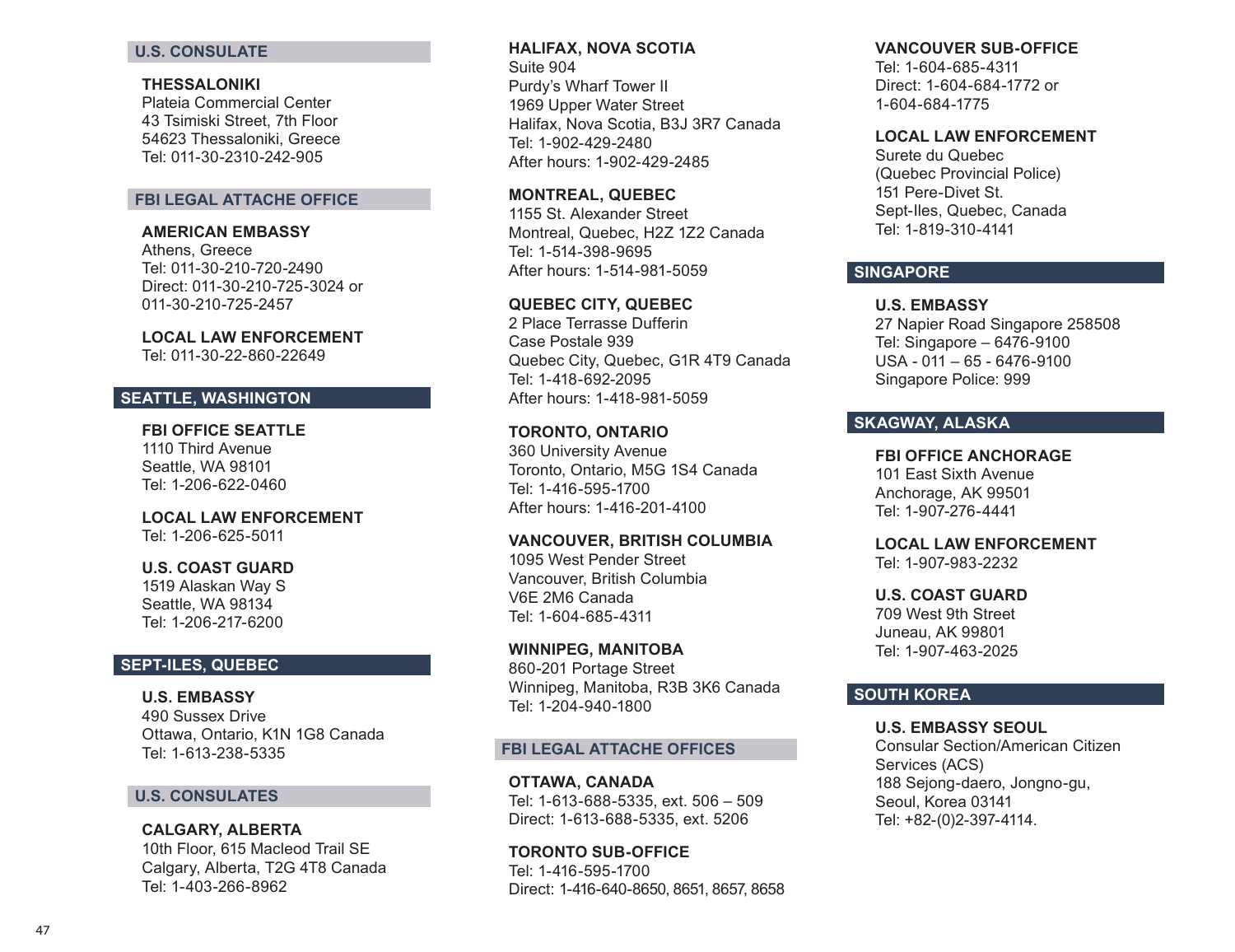### **SOUTH KOREA-CHEJU**

Jeiu-shi Jeiu-do Cheju Korea Tel:(+82) (64) 742-9501 (+82) (64) 743-5544

**SOUTH KOREA- BUSAN** Chung-gu, Busan Tel: (82) (2) 738-8845

### **SOUTHAMPTON, ENGLAND**

**U.S. EMBASSY**  24 Grosvenor Square London, England W1A 2LQ Tel: 011-44-0-20-7499-9000

### **U.S. CONSULATES**

**BELFAST, NORTHERN IRELAND**  Danesfort House 223 Stranmillis Road Belfast, Northern Ireland BT9 5GR Tel: 011-44-28-9038-6100

**EDINBURGH, SCOTLAND** 3 Regent Terrace Edinburgh, Scotland EH7 5BW Tel: 011-44-13-1556-8315 After hours: 011-44-12-2485-7097

### **WELSH AFFAIRS OFFICE, CARDIFF**

U.S. Embassy Temple Court Cathedral Road Cardiff, Wales CF1 9HA Tel: 011-44-0-29-2078-6633

### **FBI LEGAL ATTACHE OFFICE**

**AMERICAN EMBASSY** London, England Tel: 011-44-207-894-0007 ext. 2475, 2478, 2479

### **LOCAL LAW ENFORCEMENT**

Southhampton Central Police Station Tel: 011-44-84-5045-4545 or 999

### **SPAIN**

**U.S. EMBASSY** Emergency: Tel (34)-91-587-2200. U.S. Embassy Bogota Tel (57) 1 2752000 After hrs. (57) 1 2754021 Police 123

### CONSULATE GENERAL

**BARCELONA** Paseo Reina Elisenda de Montcada, 23 08034 Barcelona Tel: +34 93 280 22 27 E-mail: barcelonaacs@state.gov

#### CONSULATE GENERAL

**VALENCIA** Tel: 963 516 973 Emergency: (34) 91 587 2200

# **SPLIT, CROATIA**

**U.S. EMBASSY FORCEM** Thomas Jefferson Street 10010 Zagreb, Croatia Tel: 011-385-1-661-2200 or 011-385-1-661-2276

### **U.S. CONSULAR SERVICES**

Tel: 011-385-1-661-2300 After hours: 011-385-1-661-2400

#### **FBI LEGAL ATTACHE OFFICE**

**SARAJEVO, BOSNIA-HERZEGOVINA** Tel: 011-387-33-445-700 Direct: 011-387-33-445-700, ext. 2336, 2375, 2382

**LOCAL LAW ENFORCEMENT** 

Gat Sveti Duyebb Split, Croatia Tel: 011-035-21-307-630

# **SRI LANKA**

**U.S. EMBASSY-COLOMBO** Address: 210 Galle Road, Colombo 03, Sri Lanka Tel: 077-725-6307. Emergency#119. U.S- 011-94- 77-725-6307 or 011-94-11-249- 8500

### **ST. GEORGE'S, GRENADA**

**U.S. EMBASSY BARBADOS** Wildey Business Park, Wildey St. Michael BB 14006 Barbados, W.I. Tel: 1-246-227-4000

#### **FBI LEGAL ATTACHE OFFICES**

**BRIDGETOWN, BARBADOS**  Tel: 1-246-227-4000, ext. 2236 Direct: 1-246-227-4158

**NASSAU SUB-OFFICE** Tel: 1-242-322-1181

**LOCAL LAW ENFORCEMENT**  Tel: 1-473-440-3921

### **STAVANGER, NORWAY**

**U.S. EMBASSY OSLO**  Henrik Ibsensgate 48 0244 Olso, Norway Tel: 011-47-2244-8550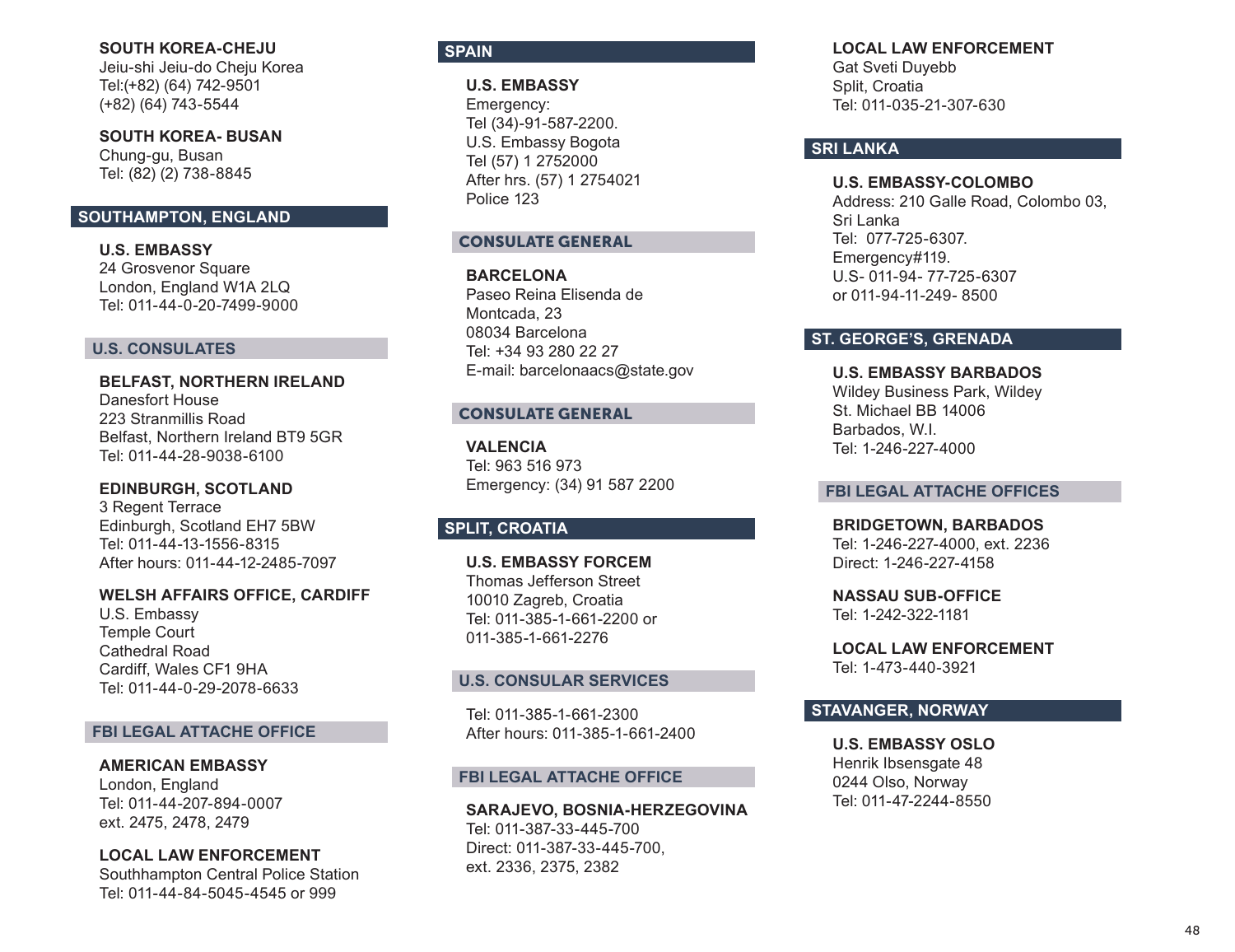#### **FBI LEGAL ATTACHE OFFICE**

#### **AMERICAN EMBASSY**

Copenhagen, Denmark Tel: 011-45-3341-7100

**LOCAL LAW ENFORCEMENT**  Tel: 011-47-5189-9000

### **SWEDEN**

**U.S. EMBASSY - STOCKHOLM**

Dag Hammarskjölds Väg 31, SE-115 89 Stockholm Tel: +46 (0) 8 783 5300 U.S: 011 46 8 783 5300 Swedish police: 112. Overseas Citizen Services: 1-888-407-4747

### **FBI LEGAL ATTACHE OFFICE**

#### **AMERICAN EMBASSY**

Stockholm, Sweden Suboffice Tel: 011 45 3341 7100

### **LOCAL LAW ENFORCEMENT**

Svensk Polis, Polhemsgaten 30 112 30 Stockholm, Sweden Tel: +46 77 114 14 00

# **SYDNEY, NOVA SCOTIA**

**U.S. EMBASSY**  490 Sussex Drive Ottawa, Ontario, K1N 1G8 Canada Tel: 1-613-238-5335

### **U.S. CONSULATES**

**CALGARY, ALBERTA**  10th Floor, 615 Macleod Trail SE Calgary, Alberta, T2G 4T8 Canada Tel: 1-403-266-8962

### **HALIFAX, NOVA SCOTIA**  Suite 904 Purdy's Wharf Tower II 1969 Upper Water Street Halifax, Nova Scotia, B3J 3R7 Canada Tel: 1-902-429-2480

After hours: 1-902-429-2485

### **MONTREAL, QUEBEC**

1155 St. Alexander Street Montreal, Quebec, H2Z 1Z2 Canada Tel: 1-514-398-9695 After hours: 1-514-981-5059

# **QUEBEC CITY, QUEBEC**

2 Place Terrasse Dufferin Case Postale 939 Quebec City, Quebec, G1R 4T9 Canada Tel: 1-418-692-2095 After hours: 1-418-981-5059

### **TORONTO, ONTARIO**

360 University Avenue Toronto, Ontario, M5G 1S4 Canada Tel: 1-416-595-1700 After hours: 1-416-201-4100

#### **VANCOUVER, BRITISH COLUMBIA**

1095 West Pender Street Vancouver, British Columbia V6E 2M6 Canada Tel: 1-604-685-4311

#### **WINNIPEG, MANITOBA**

860-201 Portage Street Winnipeg, Manitoba, R3B 3K6 Canada Tel: 1-204-940-1800

### **FBI LEGAL ATTACHE OFFICES**

**OTTAWA, CANADA**  Tel: 1-613-688-5335, ext. 506 – 509 Direct: 1-613-688-5335, ext. 5206

### **TORONTO SUB-OFFICE**

Tel: 1-416-595-1700 Direct: 1-416-640-8650, 8651, 8657, 8658

#### **VANCOUVER SUB-OFFICE**

Tel: 1-604-685-4311 Direct: 1-604-684-1772 or 1-604-684-1775

#### **LOCAL LAW ENFORCEMENT**

Cape Breton Regional Police 865 Grand Lake Road Sydney, Nova Scotia Tel: 1-902-563-5151

# **TALLINN, ESTONIA**

**U.S. EMBASSY TALLINN** Kentmanni 20 15099 Tallinn, Estonia Tel: 011-372-668-8100

### **U.S. CONSULATE**

**TALLINN, ESTONIA** Tel: 011-372-668-8128, 8111, 8197, 8129 Cell Ph: 011-372-509-2129

#### **FBI LEGAL ATTACHE OFFICE**

**TALLINN, ESTONIA**  Tel: 011-372-6-68-8100 Direct: 011-372-68-8210, 8182, 8145

#### **LOCAL LAW ENFORCEMENT**

Kesklinna Politseijaoskond Kolde pst 65 10321 Tallinn, Estonia Tel: 011-372-612-5400/410

# **TAMPA, FLORIDA**

### **FBI OFFICE TAMPA**  5525 West Gray Street Tampa, FL 33609 Tel: 1-813-253-1000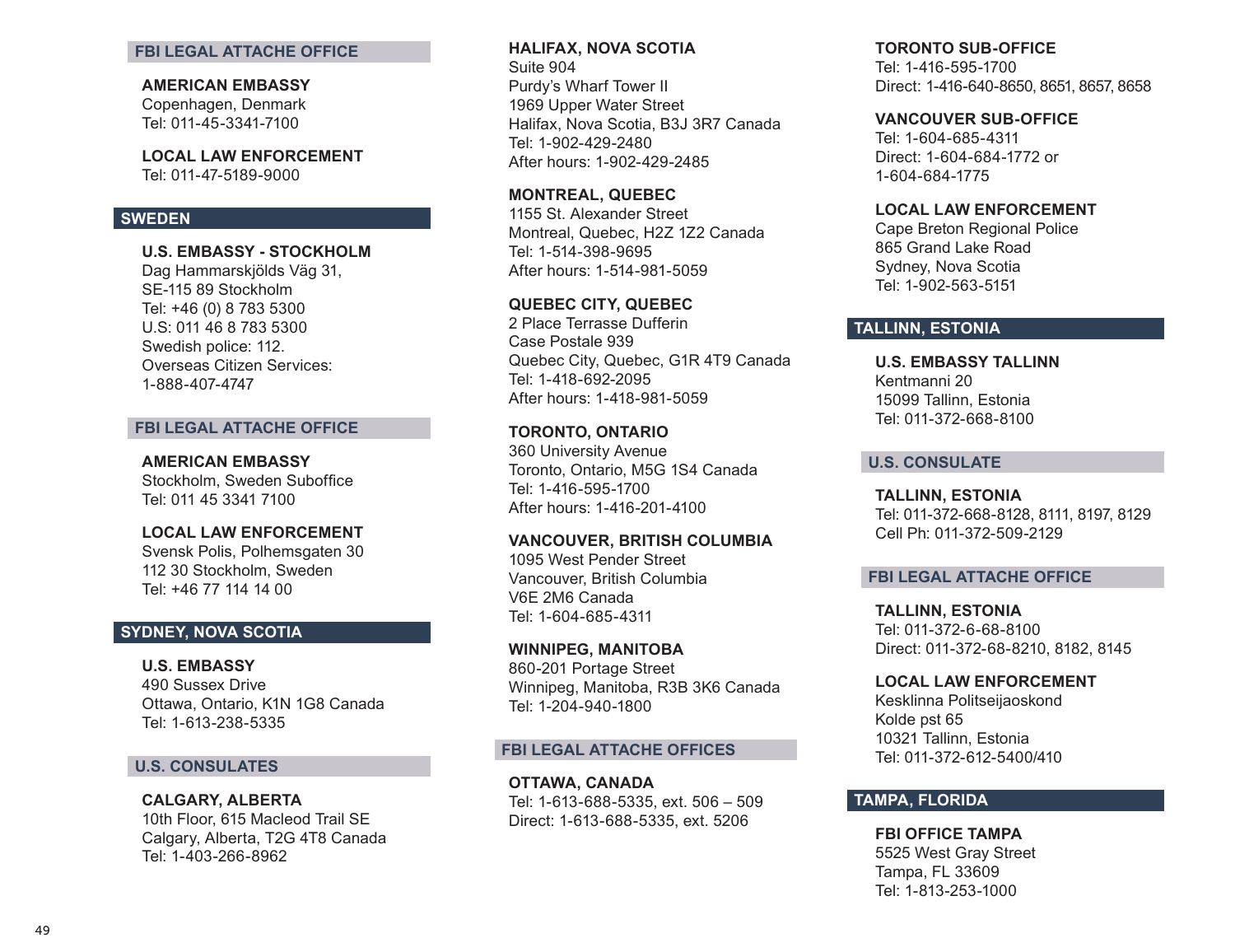# **LOCAL LAW ENFORCEMENT**

Tel: 1-813-242-3800

**U.S. COAST GUARD**  155 Columbia Dr Tampa, FL 33606 Tel: 1-813-228-2189

# **TENERIFE, CANARY ISLANDS**

**U.S. EMBASSY SPAIN** Calle Serrano 75 28006 Madrid, Spain Tel: 011-34-91-587-2240 or 011-34-91-587-2200

### **U.S. CONSULATE GENERAL**

**BARCELONA**  Paseo Reina Elisenda de Montcada 23 08034 Barcelona, Spain Tel: 011-34-91-587-2200

### **U.S. CONSULAR AGENCIES**

**FUENGIROLA** (IN MALAGA PROVINCE) Avenida Juan Gomez "Juanita", 8 Edificio Lucia 1C 29640 Fuengirola (Malaga), Spain Tel: 011-34-952-474-891

**LA CORUNA**  Calle Juana de Vega 8 Piso 5, Izquierda (Office I) 15003 La Coruna, Spain Tel: 011-34-981-213-233

**LAS PALMAS**  Edificio Arca Calle Los Martinez de Escobar 3, Offician 7 35007 Las Palmas, Gran Canaria Tel: 011-34-928-271-259

**PALMA DE MALLORCA**  Edificio Reina Constanza

Porto Pi, 8, 9-D 07015 Palma, Islas Baleares, Spain Tel: 011-34-971-40-3707 or 40-3905

**SEVILLE** Plaza Nueva 8-8 duplicado 2nd Floor, Office E-2, No. 4 41101 Sevilla, Spain Tel: 011-34-954-218-751

**VALENCIA**  Doctor Romagosa, 1, 2-J 46002 Valencia, Spain Tel: 011-34-96-351-6973

#### **FBI LEGAL ATTACHE OFFICE**

**AMERICAN EMBASSY**  Madrid, Spain Tel: 011-34-91-587-2200 Direct: 011-34-91-587-2350

**LOCAL LAW ENFORCEMENT**  Tel: 011-34-922-606-092

# **THORSHAVN, FAROE ISLANDS**

**U.S. EMBASSY**  24 Grosvenor Square London W1A 2LQ United Kingdom Tel: 011-44-0-20-7499-9000

Dag Hammarskjold Alle 24 2100 Copenhagen Ø Tel: 011-45-3341-7100 After hours: 011-45-3341-7400

#### **U.S. CONSULATES**

**BELFAST, NORTHERN IRELAND**  Danesfort House 223 Stranmillis Road Belfast, Northern Ireland BT9 5GR Tel: 011-44-28-9038-6100

**EDINBURGH, SCOTLAND** 

3 Regent Terrace Edinburgh, Scotland EH7 5BW Tel: 011-44-13-1556-8315 After hours: 011-44-12-2485-7097

### **WELSH AFFAIRS OFFICE, CARDIFF**

U.S. Embassy Temple Court Cathedral Road Cardiff, Wales CF1 9HA Tel: 011-44-0-29-2078-6633

#### **FBI LEGAL ATTACHE OFFICES**

**AMERICAN EMBASSY**  London, England Tel: 011-44-207-894-0007, ext. 2475, 2478, 2479

**COPENHAGEN, DENMARK**  Tel: 011-45-3341-7100, ext. 7393, 7392, 7396 Direct: 011-45-3341-7393

**LOCAL LAW ENFORCEMENT**  Royal Falkland Police Tel: 011-500-28100

**U.S. EMBASSY BARBADOS** Wildey Business Park, Wildey St. Michael BB 14006 Barbados, W.I. Tel: 1-246-227-4000

#### **FBI LEGAL ATTACHE OFFICES**

**BRIDGETOWN, BARBADOS**  Tel: 1-246-227-4000, ext. 2236 Direct: 1-246-227-4158

**NASSAU SUB-OFFICE**  Tel: 1-242-322-1181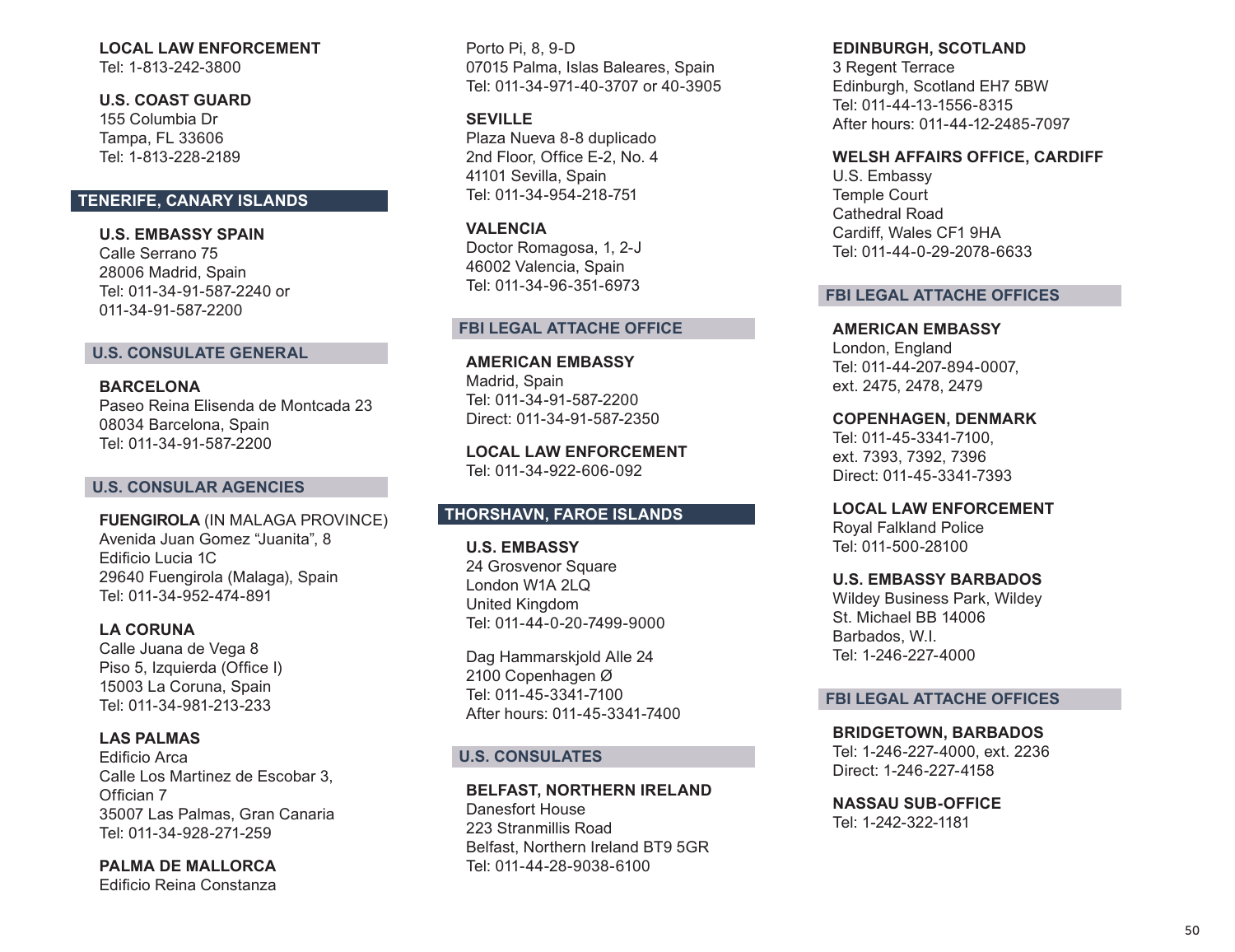### **LOCAL LAW ENFOREMENT**

Royal Virgin Island Police Force Station Road Road Town, Tortola Tel: 1-284-494-3822

### **TAIWAN**

### **U.S. EMBASSY IN TAIWAN**

7, Lane 134, Shinyi Rd., Sec. 3 Taipei 106, Taiwan Tel: (02) 2162-2000 Tel: +886-2-2709-2000 From U.S. 1-888-407-4747

### **AIT KAOHSIUNG**

5th Floor, #88 Chenggong 2nd Road Kaohsiung 80661 Phone: (07)335-5006

# **THAILAND**

**U.S. EMBASSY BANGKOK** 95 Wireless Road Bangkok 10330 Phone: +66-2-205-4049 Outside: +66-2-205-4000

# **TOULON, FRANCE**

**U.S. EMBASSY PARIS** 4, Avenue Gabriel 75008 Paris, France Tel: (011-33) 1-43-12-22-22

# **U.S. CONSULATES**

### **MARSEILLE**  Place Varian Fry 13006 Marseille, France Tel: (011-33) 4-91-54-92-00

**STRASBOURG**  15, Avenue d'Alsace 67082 Strasbourg, France Tel: (011-33) 3-88-35-31-04

### **AMERICAN PRESENCE POSTS**

### **BORDEAUX**

89, Quai des Chartrons 33300 Bordeaux, France Tel: (011-33) 5-56-48-63-80 After hours: (011-33) 1-43-12-22-22

# **LYON**

1, quai Jules Courmont 69002 Lyon, France Tel: (011-33) 4-78-38-36-88 After hours: (011-33) 1-43-12-22-22

# **RENNES**

30, quai Duguay Trouin 35000 Rennes, France Tel: (011-33) 2-23-44-09-60 After hours: (011-33) 1-43-12-22-22

### **TOULOUSE**

25, Allée Jean Jaures 31000 Toulouse, France Tel: (011-33) 5-34-41-36-50 After hours: (011-33) 1-43-12-22-22

### **U.S. CONSULAR AGENCY**

### **NICE**

7, Avenue Gustave V, 3rd Floor 06000 Nice, France Tel: (011-33) 4-93-88-89-55 After hours: (011-33) 1-43-12-22-22

### **FBI LEGAL ATTACHE OFFICE**

**PARIS, FRANCE** Tel: (011-33) 1-43-12-22-22 Direct: (011-33) 1-43-12-24-00

**LOCAL LAW ENFORCEMENT**  Tel: (011-33) 4-98-03-00

# **TRONDHEIM, NORWAY**

# **U.S. EMBASSY OSLO**

Henrik Ibsensgate 48 0244 Olso, Norway Tel: 011-47-2244-8550

### **FBI LEGAL ATTACHE OFFICE**

**AMERICAN EMBASSY**  Copenhagen, Denmark Tel: 011-45-3341-7100

**LOCAL LAW ENFORCEMENT**  Tel: 011-47-7389-9090

# **UNITED ARAB EMIRATES**

**U.S EMBASSY** Abu Dhabi, Embassies District, Plot 38, Sector W59-02, Street No. 4. Tel: +971-2-414-2200. U.S. 011-971-2-414-2200. Dubai or the northern Emirates, please call +971-4-309-4000.

# **UNITED KINGDOM**

### **U.S. EMBASSY- UNITED KINGDOM** 24 Grosvenor Square London, W1A 2LQ United Kingdom

Ph: [44] (0)20-7499-9000 U.S.: 011-44-20-7499-9000)

# **PORT OF PORTLAND - UK**

Portland Port Security Team-PH: 01-305 860161

# **UNITED STATES OF AMERICA**

**CATALINA ISLAND, CA** Los Angeles Port Police Headquarters 330 Centre Street San Pedro, CA 90731 (310) 732-3500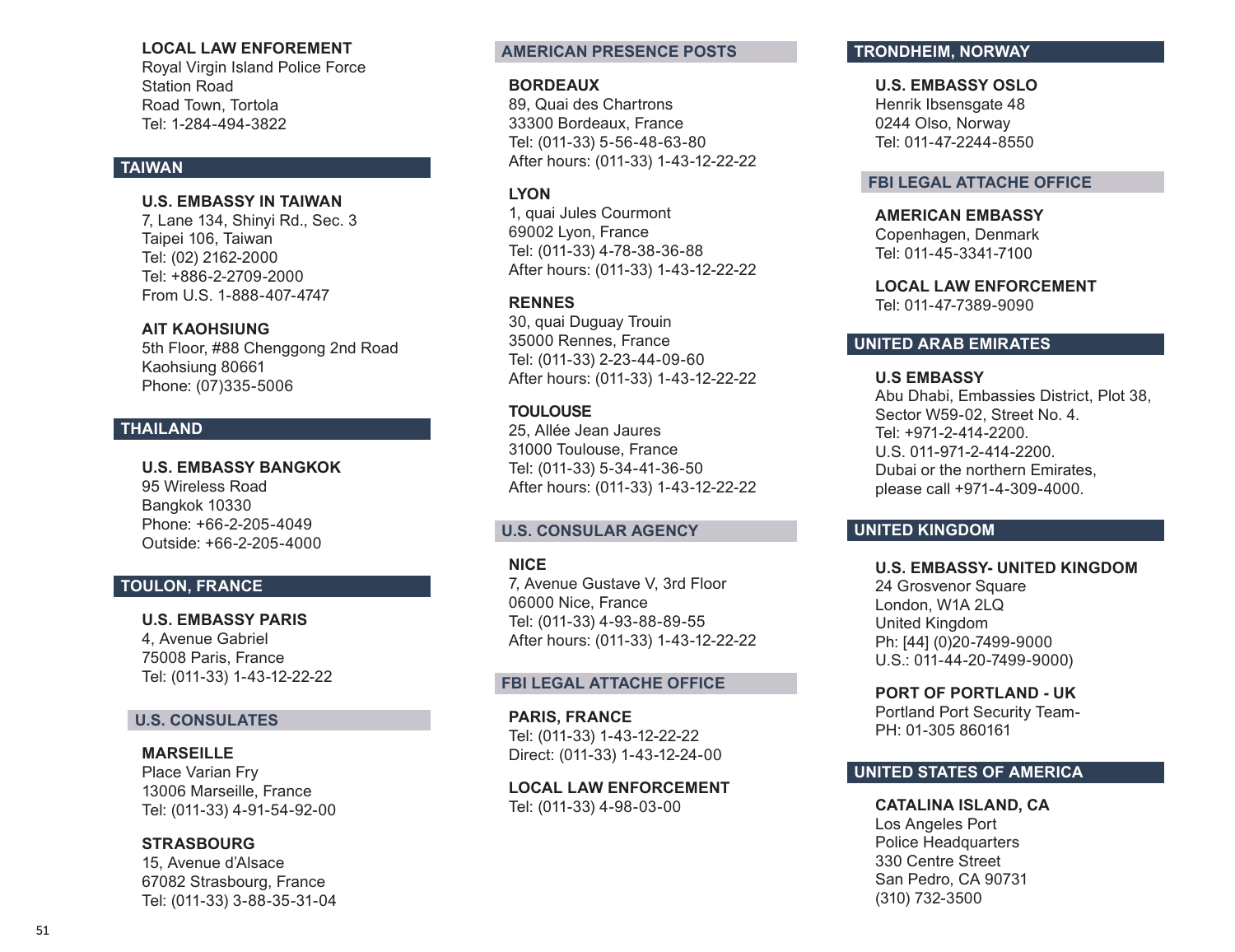### **ROCKLAND, MAINE**

Police Department Knox County Dispatch (207) 593-9132 Ph. (207) 594-0316 Physical & Mailing Address: One Police Plaza Rockland, ME 04841 SAN DIEGO

**FBI FIELD OFFICE** 10385 Vista Sorrento Parkway San Diego, CA 92121 (858) 320-1800

**SEAWARD, ALASKA** City of Seaward Police 410 Adams Street P.O. Box 167 Seward, Alaska 99664 Tel: (907) 224-3338

**SITKA, ALASKA** Sitka Police 304 Lake St # 102Sitka, AK 99835 (907) 747-3245

**APRA HARBOUR** Guam Police Department Guam Police Department #13-16A Mariner Avenue Tiyan, Guam 96913 Tel: (671) 472-8911 (671) 472-8911 (671) 472-8911

# **URUGUAY**

**U.S. EMBASSY IN URUGUAY** Lauro Muller 1776, Montevideo Tel: 1770-2222. 011-598-1770-2222 or 2311

# **USHUAIA, ARGENTINA**

**U.S. EMBASSY ARGENTINA**  Avenida Colombia 4300 Palermo, Buenos Aires, Argentina Tel: 011-54-11-5777-4533

### **FBI LEGAL ATTACHE OFFICE**

**AMERICAN EMBASSY**  Buenos Aires, Argentina Tel: 011-54-11-5777-4533

**LOCAL LAW ENFORCEMENT**  Tel: 011-54-29-0142-1425

# **VALENCIA, SPAIN**

**U.S. EMBASSY MADRID**  Calle Serrano 75 Madrid, Spain Tel: 34 91 587 2510, 34 91 587 2240; after hours 34 91 587 2200

# **FBI LEGAL ATTACHE OFFICE**

**AMERICAN EMBASSY**  Tel: 011 34 91 587 2200

**LOCAL LAW ENFORCEMENT**  Jefatura Superior de Policia Gran via Ramon y Cajal 40 Valencia, Spain Tel: 902 102 112

# **VALLETA, MALTA**

**U.S. EMBASSY MALTA** 3rd Floor, Development House St. Anne Street Floriana, Malta Tel: 011-356-2561-4000

### **FBI LEGAL ATTACHE OFFICES**

**ROME**  Tel: 011-39-06-4674-2710, ext. 2711, 2358 Direct: 011-39-06-4674-2392

**MILAN SUB-OFFICE** Tel: 011-39-02-29035-1 Direct: 011-39-02-290-35240

#### **LOCAL LAW ENFORCEMENT**

Police General Headquarters Floriana Tel: 011-356-21-224001 Police Station within Cruise Terminal Tel: 011-356-21-226828

### **VALPAIRSO (SANTIAGO), CHILE**

**U.S. EMBASSY CHILE**  Av. Andrés Bello 2800, Las Condes Santiago, Chile Tel: 011-56-2-330-3000

### **FBI LEGAL ATTACHE OFFICE**

**AMERICAN EMBASSY** Santiago, Chile Tel: 011-56-2-330-5003

**LOCAL LAW ENFORCEMENT**  Police Department Tel: 011-56-2-565-7863 or 011-56-2-565-7941

# **VANCOUVER, BRITISH COLUMBIA**

**U.S. EMBASSY**  490 Sussex Drive Ottawa, Ontario, K1N 1G8 Canada Tel: 1-613-238-5335

# **U.S. CONSULATES**

**CALGARY, ALBERTA**  10th Floor, 615 Macleod Trail SE Calgary, Alberta, T2G 4T8 Canada Tel: 1-403-266-8962

**HALIFAX, NOVA SCOTIA**  Suite 904 Purdy's Wharf Tower II 1969 Upper Water Street Halifax, Nova Scotia, B3J 3R7 Canada Tel: 1-902-429-2480 After hours: 1-902-429-2485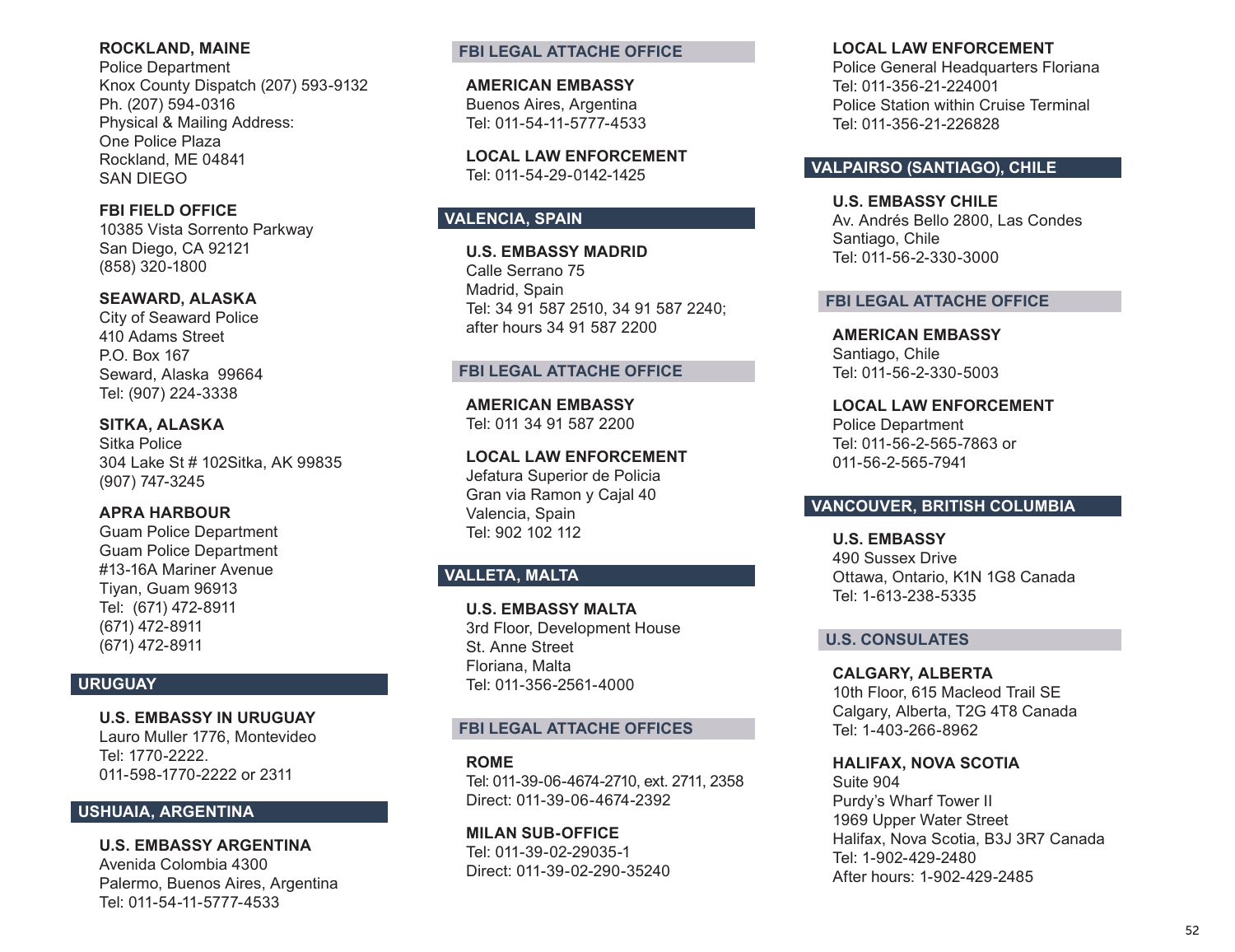#### **MONTREAL, QUEBEC**

1155 St. Alexander Street Montreal, Quebec, H2Z 1Z2 Canada Tel: 1-514-398-9695 After hours: 1-514-981-5059

# **QUEBEC CITY, QUEBEC**

2 Place Terrasse Dufferin Case Postale 939 Quebec City, Quebec, G1R 4T9 Canada Tel: 1-418-692-2095 After hours: 1-418-981-5059

# **TORONTO, ONTARIO**

360 University Avenue Toronto, Ontario, M5G 1S4 Canada Tel: 1-416-595-1700 After hours: 1-416-201-4100

### **VANCOUVER, BRITISH COLUMBIA**

1095 West Pender Street Vancouver, British Columbia V6E 2M6 Canada Tel: 1-604-685-4311

# **WINNIPEG, MANITOBA**

860-201 Portage Street Winnipeg, Manitoba, R3B 3K6 Canada Tel: 1-204-940-1800

### **FBI LEGAL ATTACHE OFFICES**

**OTTAWA, CANADA**  Tel: 1-613-688-5335, ext. 506 – 509 Direct: 1-613-688-5335, ext. 5206

**TORONTO SUB-OFFICE**  Tel: 1-416-595-1700 Direct: 1-416-640-8650, 8651, 8657, 8658

**VANCOUVER SUB-OFFICE**  Tel: 1-604-685-4311 Direct: 1-604-684-1772 or 1-604-684-1775

### **LOCAL LAW ENFORCEMENT**

Vancouver Police Department Constable Dan O'Donovan

Marine Unit 312 Main Street Vancouver, British Columbia V6A 2T2 Canada Tel: 1-604-717-3349

# **VANUATU**

**AUSTRALIAN HIGH COMMISSION** Port Vila Winston Churchill Avenue PO Box 111, Port Vila Republic of Vanuatu Phone: +678 22777 24-hour consular emergency helpline Phone: +61 2 6261 3305

**U.S. EMBASSY- PORT MORESBY** Douglas Street Port Moresby, N.C.D Papua New Guinea Tel: 675-7200-9439

# **VENICE, ITALY**

**U.S. EMBASSY ROME**  Via V. Veneto 121/A 00187 Rome, Italy Tel: 011-39-06-46741

# **U.S. CONSULATES**

**FLORENCE**  Lungarno Amerigo Vespucci 38 50123 Florence, Italy Tel: 011-39-055-266-951

**MILAN**  Via Principe Amedeo 2/10 20121 Milan, Italy Tel: 011-39-02-290-351

**NAPLES**  Piazza della Repubblica 80122 Naples, Italy Tel: 011-39-081-583-8111

### **U.S. CONSULAR AGENCIES**

**GENOA**  Via Dante 2 16121 Genoa, Italy Tel: 011-39-010-584-492

### **PALERMO**

Via Vaccarini 1 90143 Palermo, Italy Tel: 011-39-091-305-857

**VENICE** 

Viale Galileo Galilei 30 30030 Venice, Italy Tel: 011-39-041-541-5944

# **FBI LEGAL ATTACHE OFFICES**

**ROME** 

Tel: 011-39-06-4674-2710, ext. 2711, 2358 Direct: 011-39-06-4674-2392

**MILAN SUB-OFFICE**  Tel: 011-39-02-290-351 Direct: 011-39-02-2903-5240

# **LOCAL LAW ENFORCEMENT**

Commissariato Polizia Di Frontiera S. Andrea – 30135 Venezia, Italy Tel: 011-39-041-272-3211

# **VICTORIA, BRITISH COLUMBIA**

**U.S. EMBASSY**  490 Sussex Drive Ottawa, Ontario, K1N 1G8 Canada Tel: 1-613-238-5335

# **U.S. CONSULATES**

**CALGARY, ALBERTA**  10th Floor, 615 Macleod Trail SE Calgary, Alberta, T2G 4T8 Canada Tel: 1-403-266-8962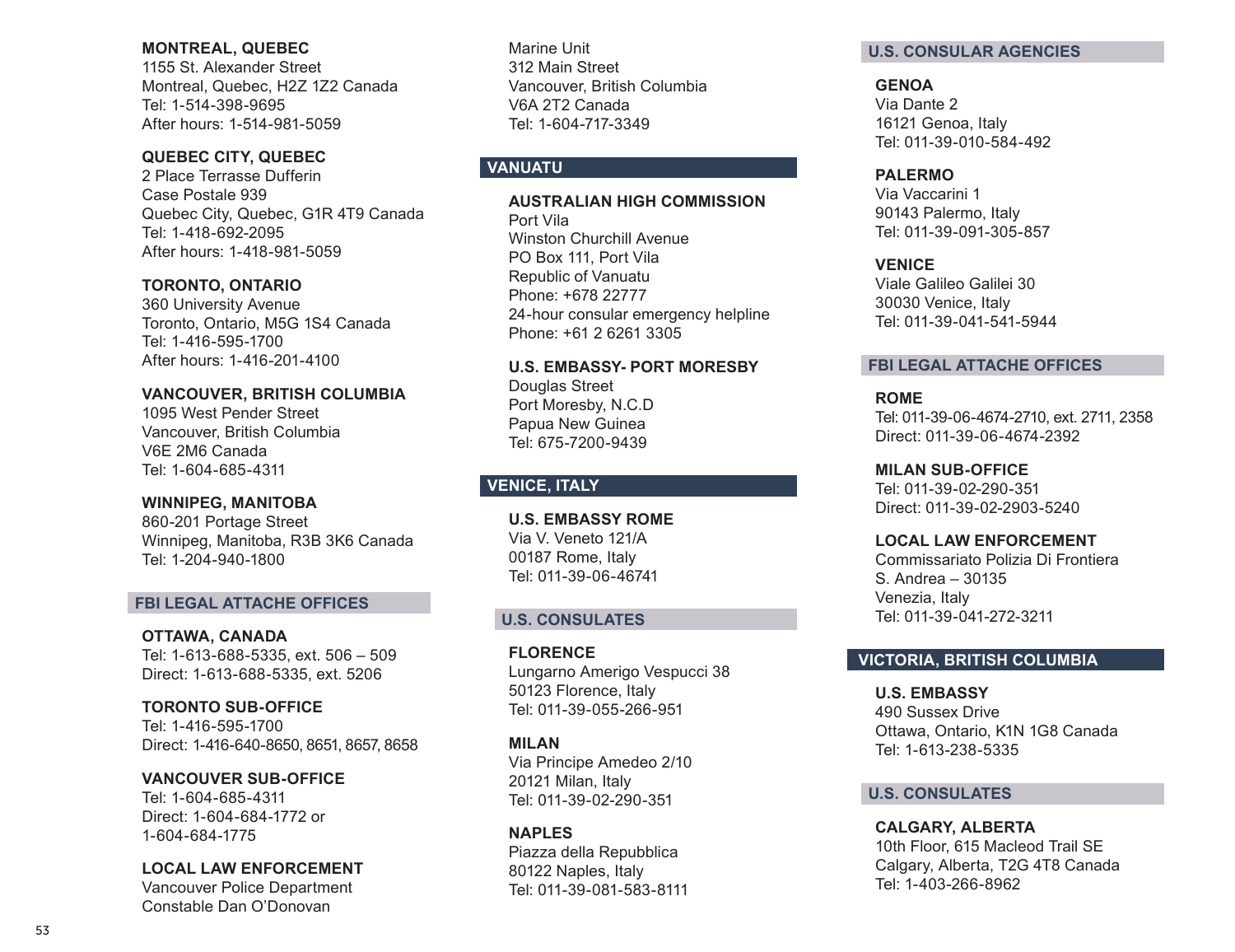### **HALIFAX, NOVA SCOTIA**

Suite 904 Purdy's Wharf Tower II 1969 Upper Water Street Halifax, Nova Scotia, B3J 3R7 Canada Tel: 1-902-429-2480 After hours: 1-902-429-2485

**MONTREAL, QUEBEC**  1155 St. Alexander Street Montreal, Quebec, H2Z 1Z2 Canada Tel: 1-514-398-9695 After hours: 1-514-981-5059

# **QUEBEC CITY, QUEBEC**

2 Place Terrasse Dufferin Case Postale 939 Quebec City, Quebec, G1R 4T9 Canada Tel: 1-418-692-2095 After hours: 1-418-981-5059

### **TORONTO, ONTARIO**

360 University Avenue Toronto, Ontario, M5G 1S4 Canada Tel: 1-416-595-1700 After hours: 1-416-201-4100

### **VANCOUVER, BRITISH COLUMBIA**

1095 West Pender Street Vancouver, British Columbia V6E 2M6 Canada Tel: 1-604-685-4311

#### **WINNIPEG, MANITOBA**

860-201 Portage Street Winnipeg, Manitoba, R3B 3K6 Canada Tel: 1-204-940-1800

### **FBI LEGAL ATTACHE OFFICES**

**OTTAWA, CANADA**  Tel: 1-613-688-5335, ext. 506 – 509 Direct: 1-613-688-5335, ext. 5206

**TORONTO SUB-OFFICE**  Tel: 1-416-595-1700 Direct: 1-416-640-8650, 8651, 8657, 8658

### **VANCOUVER SUB-OFFICE**

Tel: 1-604-685-4311 Direct: 1-604-684-1772 or 1-604-684-1775

### **LOCAL LAW ENFORCEMENT**

Royal Canadian Mounted Police 2881 Nanaimo Street Victoria, British Columbia V8T 0A1, Canada Tel: 1-250-656-3931

# **VIETNAM**

### **U.S. EMBASSY IN HANOI**

7 Lang Ha Street Hanoi, Vietnam Phone: +84-4-3850-5000 (011) (84-4) 3850-5000 From U.S: 1-888-407-4747

### U.S. CONSULATE

**HO CHI MINH CITY** 4 Le Duan Blvd. District 1 Ho Chi Minh City Vietnam Ph: + 84-8-3520-4200 U.S. (+84) (8)3520-4200

# **VIGO, SPAIN**

**U.S. EMBASSY SPAIN** Calle Serrano 75 28006 Madrid, Spain Tel: 011-34-91-587-2240 or 011-34-91-587-2200

### **U.S. CONSULATE GENERAL**

**BARCELONA**  Paseo Reina Elisenda de Montcada 23 08034 Barcelona, Spain Tel: 011-34-91-587-2200

#### **U.S. CONSULAR AGENCIES**

#### **FUENGIROLA** (IN MALAGA PROVINCE)

Avenida Juan Gomez "Juanita", 8 Edificio Lucia 1C 29640 Fuengirola (Malaga), Spain Tel: 011-34-952-474-891

### **LA CORUNA**

Calle Juana de Vega 8 Piso 5, Izquierda (Office I) 15003 La Coruna, Spain Tel: 011-34-981-213-233

### **LAS PALMAS**

Edificio Arca Calle Los Martinez de Escobar 3, Offician 7 35007 Las Palmas, Gran Canaria Tel: 011-34-928-271-259

#### **PALMA DE MALLORCA**

Edificio Reina Constanza Porto Pi, 8, 9-D 07015 Palma, Islas Baleares, Spain Tel: 011-34-971-40-3707 or 40-3905

### **SEVILLE**

Plaza Nueva 8-8 duplicado 2nd Floor, Office E-2, No. 4 41101 Sevilla, Spain Tel: 011-34-954-218-751

#### **VALENCIA**

Doctor Romagosa, 1, 2-J 46002 Valencia, Spain Tel: 011-34-96-351-6973

#### **FBI LEGAL ATTACHE OFFICE**

**AMERICAN EMBASSY**  Madrid, Spain Tel: 011-34-91-587-2200 Direct: 011-34-91-587-2350

**LOCAL LAW ENFORCEMENT**  Tel: 011-34-986-820-200 or 091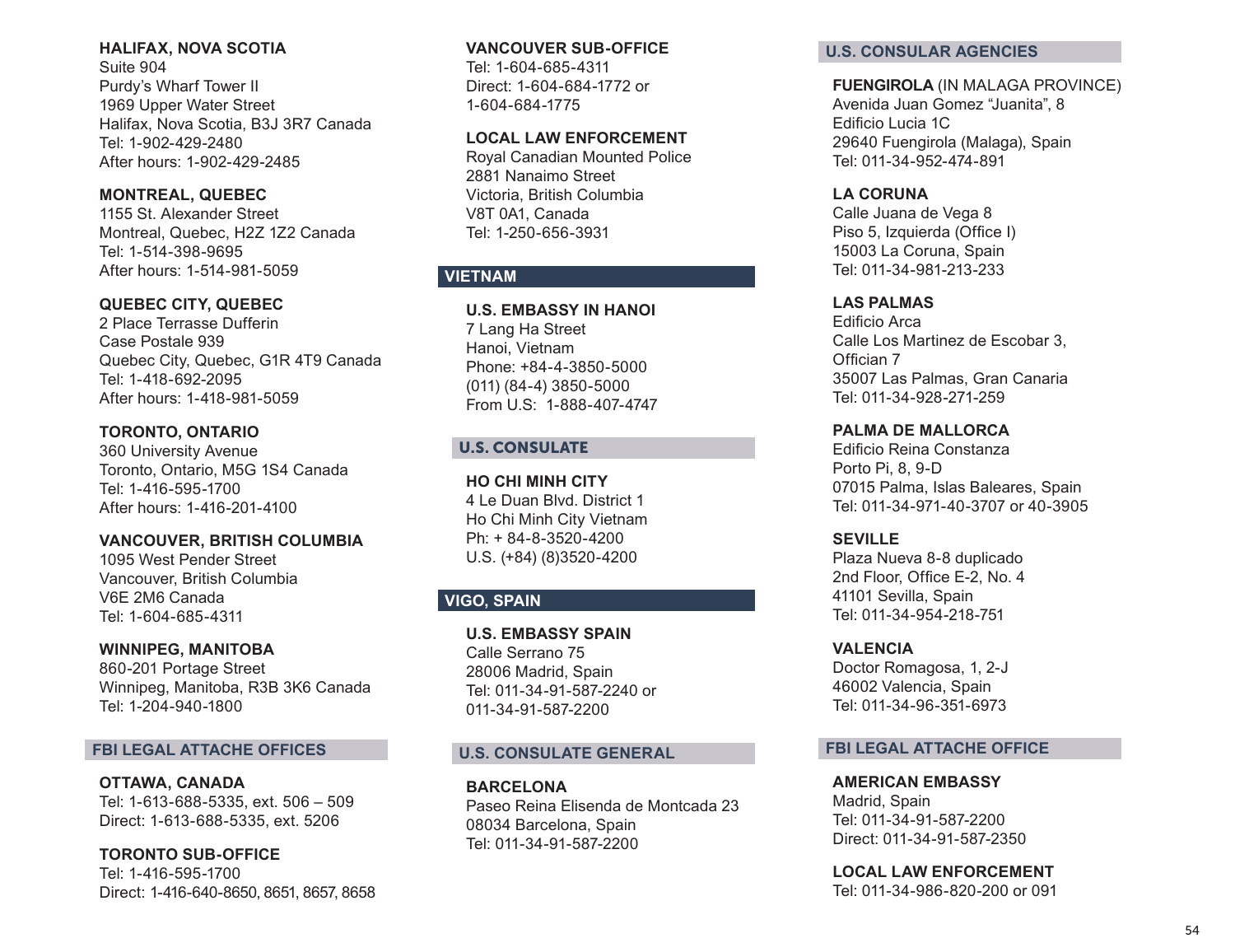### **VILLEFRANCHE, FRANCE**

**U.S. EMBASSY PARIS** 4, Avenue Gabriel 75008 Paris, France Tel: (011-33) 1-43-12-22-22

### **U.S. CONSULATES**

**MARSEILLE**  Place Varian Fry 13006 Marseille, France Tel: (011-33) 4-91-54-92-00

### **STRASBOURG**

15, Avenue d'Alsace 67082 Strasbourg, France Tel: (011-33) 3-88-35-31-04

### **AMERICAN PRESENCE POSTS**

### **BORDEAUX**

89, Quai des Chartrons 33300 Bordeaux, France Tel: (011-33) 5-56-48-63-80 After hours: (011-33) 1-43-12-22-22

### **LYON**

1, quai Jules Courmont 69002 Lyon, France Tel: (011-33) 4-78-38-36-88 After hours: (011-33) 1-43-12-22-22

### **RENNES**

30, quai Duguay Trouin 35000 Rennes, France Tel: (011-33) 2-23-44-09-60 After hours: (011-33) 1-43-12-22-22

### **TOULOUSE**

25, Allée Jean Jaures 31000 Toulouse, France Tel: (011-33) 5-34-41-36-50 After hours: (011-33) 1-43-12-22-22

### U.S. CONSULAR AGENCY

#### **NICE**

7, Avenue Gustave V, 3rd Floor 06000 Nice, France Tel: (011-33) 4-93-88-89-55 After hours: (011-33) 1-43-12-22-22

#### **FBI LEGAL ATTACHE OFFICE**

**PARIS, FRANCE** Tel: (011-33) 1-43-12-22-22 Direct: (011-33) 1-43-12-24-00

**LOCAL LAW ENFORCEMENT**  Tel: (011-33) 4-93-76-30-80

### **WARNEM ÜNDE (BERLIN), GERMANY**

**U.S. EMBASSY BERLIN** Clayallee 170 14195 Berlin, Germany Tel: 011-49-30-8305-1200 Emergency only: 011-49-30-8305-0

### **U.S. CONSULATES**

**BREMEN** 

Room 66, Third Floor World Trade Center Birkenstrasse 15 28195 Bremen, Germany Tel: 011-0421-301-5860

### **FRANKFURT**

Giessener Str. 30 60435 Frankfurt am Main Frankfurt, Germany Tel: 011-49-69-7535-2102 Emergency only: 011-49-69-7535-0

#### **LEIPZIG**

Wilhelm-Seyfferth-Strasse 4 04107 Leipzig, Germany Tel: 011-49-341-21-8418 or 0341-213-840

#### **MUNICH**

Koeniginstrasse 5 80539 Munich, Germany Tel: 011-49-89-2888-0

### **FBI LEGAL ATTACHE OFFICES**

**BERLIN, GERMANY**  Tel: 011-49-30-8305-0 (ask for Legat office) Direct: 011-49-30-8305-2400

**FRANKFURT SUB-OFFICE** 

Tel: 011-49-69-7535-0 Direct: 011-49-69-7535-3880 '

### **LOCAL LAW ENFORCEMENT**

Bundes Polizei Inspecktion Rostock 18057 Rostock Kopernikusstrasse 1b Germany Tel: 011-49-381-208-3111 Emergency only: 110

# **WATERFORD, IRELAND**

**U.S. EMBASSY DUBLIN**  42 Elgin Road Ballsbridge Dublin, Ireland 4 Tel: 011-353-1-630-6200 or 011-353-1-668-8777

### **U.S. CONSULATE**

**BELFAST, NORTHERN IRELAND** 

Danesfort House 223 Stranmillis Road Belfast, Northern Ireland BT9 5GR Tel: 011-44-28-9038-6100

### **FBI LEGAL ENFORCEMENT**

**AMERICAN EMBASSY**  London, England Tel: 011-44-207-894-0007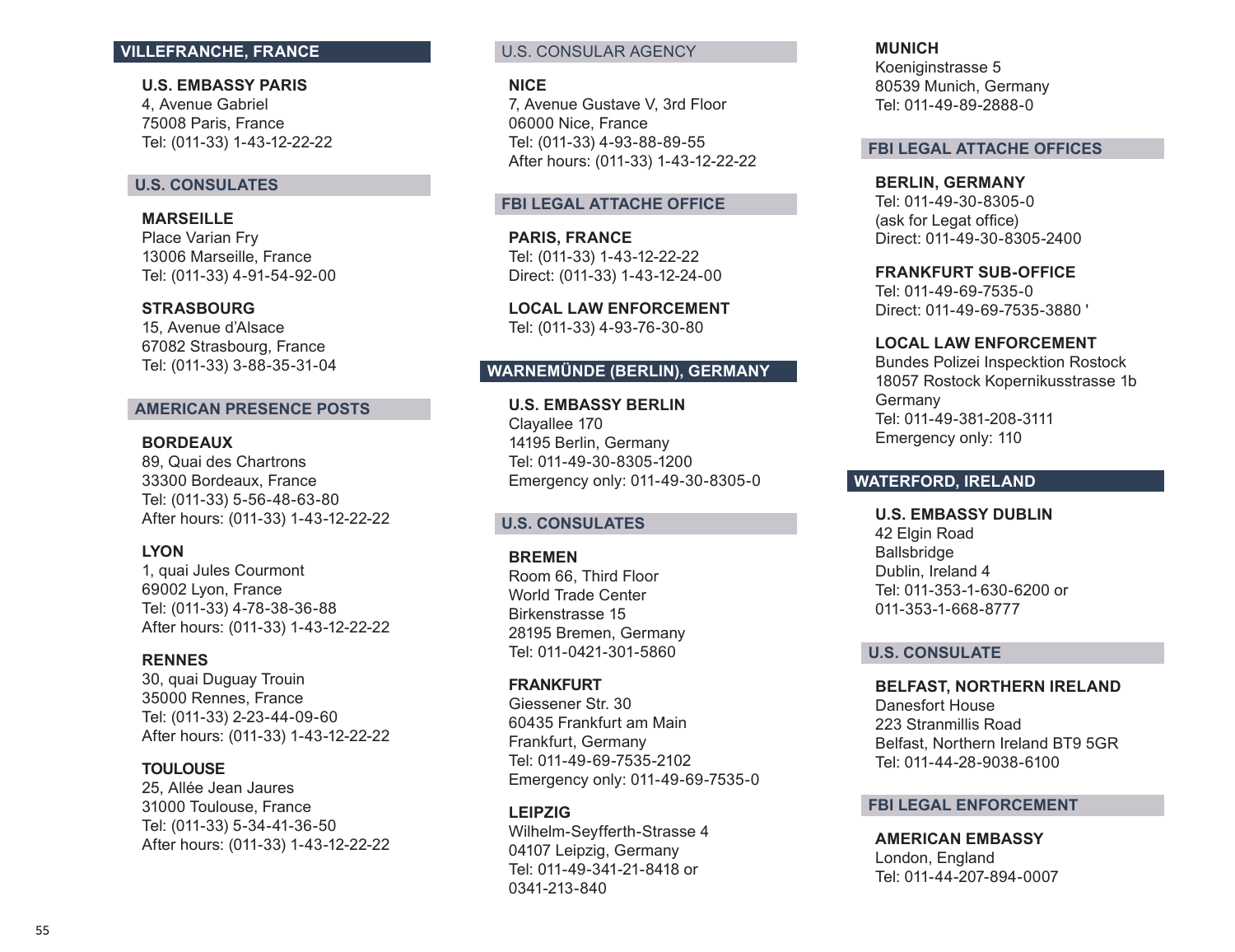### LOCAL LAW ENFORCEMENT Tel: 011-353-51-874-888

### **WILLEMSTAD, CURAÇAO**

**U.S. EMBASSY THE HAGUE**  Lange Voorhout 102 2515 EJ The Hague Tel: 011-31-70-310-2209

### **U.S. CONSULATES**

**AMSTERDAM, NETHERLANDS**  Museumplein 19 1071 DJ Amsterdam Tel: 011-31-20-575-5309 or 011-31-70-310-2209

#### **CURA ÇAO, NETHERLANDS ANTILLES** J.B. Gorsiraweg 1 Willemstad

Curaçao, Netherlands Antilles Tel: 011-599-9-461-3066 or 011-599-9-510-6870

### **FBI LEGAL ATTACHE OFFICES**

**BRUSSELS, BELGIUM**  Tel: 011-32-2-508-2111

**THE HAGUE SUB-OFFICE** Tel: 011-31-70-310-2366

**LOCAL LAW ENFORCEMENT**  Brion Plein z/n Tel: 011-599-9-462-7841

# **WHITTIER, ALASKA**

**FBI OFFICE ANCHORAGE**  101 East Sixth Avenue Anchorage, AK 99501 Tel: 907 276 4441

**U.S. COAST GUARD**  Anchorage Tel: 907 229 8203

### **LOCAL LAW ENFORCEMENT**  100 Kenai Street, Suite 109 BTI Building Whittier, Alaska 99693 Tel: 907 472 2327

### **ZEEBRUGGE (BRUSSELS), BELGIUM**

**U.S. EMBASSY BRUSSELS** Regentlaan 27 Boulevard du Regent B-1000 Brussels, Belgium Tel: 011-32-2-811-4000

### **FBI LEGAL ATTACHE OFFICES**

**BRUSSELS, BELGIUM**  Tel: 011-32-2-508-2111

**THE HAGUE SUB-OFFICE** Tel: 011-31-70-310-2366

**LOCAL LAW ENFORCEMENT**  Tel: 011-32-5055-6040

# **ZIHUATANEJO/IXTAPA, MEXICO**

**U.S. EMBASSY MEXICO** Paseo de la Reforma Colonia Cuauhtemos Mexico D.F., Mexico 06500 Tel: 011-52-55-5080-2000 Local: 01-55-5080-2000

#### **U.S. CONSULATES**

**CIUDAD JUAREZ**  Paseo de la Victoria #3650 Fracc. Partido Senecú Ciudad Juárez, Chihuahua Mexico C.P. 32543 Tel: 011-52-656-227-3000

**GUADALAJARA** Progreso #175 Colonia Americana C.P. 44100

Guadalajara, Jalisco, Mexico Tel: 011-52-333-268-2100

**HERMOSILLO**

#141 Monterey Street (between Rosales and Galeana) Col. Esqueda, C.P. 83000 Hermosillo, Sonora, Mexico Tel: 011-52-662-289-3500

**MATAMOROS** 

Calle Primera #2002 Colonia Jardín Matamoros, Tamaulipas, Mexico 87330 Tel: 011-52-868-812-4402

#### **MERIDA**

Calle 60 No. 338-K x 29 y 31 Col. Alcala Martin Merida Yucatán, Mexico 97050 Tel: 011-52-999-942-5700

#### **MONTERREY**

Avenida Constitucion 411 Poniente Monterrey, Nuevo Leon, Mexico 64000 Tel: 011-52-818-047-3100

**NOGALES**  Calle San Jose s/n Fracc. Los Alamos Nogales, Sonora, Mexico C.P. 84065

Tel: 011-52-631-311-8150

**NUEVO LAREDO** 

3330 Allende St Colonia Jardin Nuevo Laredo, Tamps Mexico 88260 Tel: 011-52-867-714-0512

**TIJUANA** 

American Citizen Services Paseo de las Culturas s/n Mesa de Otay Delegación Centenario C.P. 22425 Tijuana, Baja California Tel: 011-52-664-622-7400